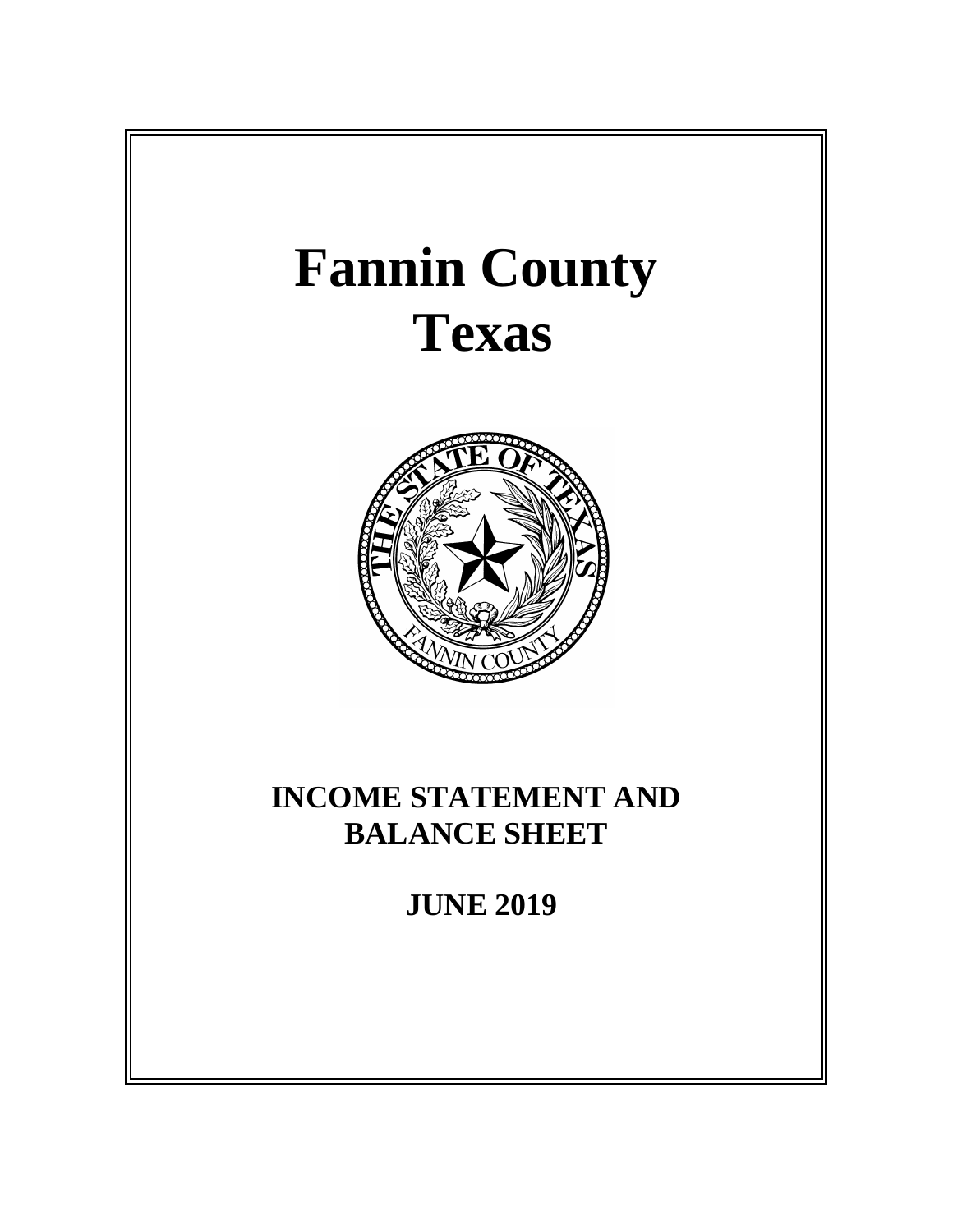| $07 - 02 - 2019$ | TIME: 02:36 PM - FOR MONTH ENDING 6-30-19                                                                                                                                                                                                                                                                                                                                                                    | INCOME STATEMENT    |                          |                                                                                                                                         | PAGE<br>1<br>PREPARER: 0004 |
|------------------|--------------------------------------------------------------------------------------------------------------------------------------------------------------------------------------------------------------------------------------------------------------------------------------------------------------------------------------------------------------------------------------------------------------|---------------------|--------------------------|-----------------------------------------------------------------------------------------------------------------------------------------|-----------------------------|
|                  | FANNIN COUNTY<br>101 E. SAM RAYBURN DRIVE SUITE 303                                                                                                                                                                                                                                                                                                                                                          | BONHAM, TEXAS 75418 |                          |                                                                                                                                         |                             |
|                  |                                                                                                                                                                                                                                                                                                                                                                                                              |                     |                          |                                                                                                                                         |                             |
|                  | ***** INCOME ACCOUNTS *****                                                                                                                                                                                                                                                                                                                                                                                  |                     |                          |                                                                                                                                         |                             |
|                  | 10-300-110 UNENCUMBERED FUND BALANCE                                                                                                                                                                                                                                                                                                                                                                         |                     |                          | 0.00                                                                                                                                    |                             |
|                  | 10-310-110 CURRENT TAXES                                                                                                                                                                                                                                                                                                                                                                                     |                     | 8,180,214.82             |                                                                                                                                         |                             |
|                  |                                                                                                                                                                                                                                                                                                                                                                                                              |                     |                          |                                                                                                                                         |                             |
|                  | 10-318-120 PAY N LIEU TAX/GRASSLAND<br>10-318-121 PAY N LIEU TAX/UPPER TRINITY 12,705.80<br>10-318-122 TAX ABATEMENT/APPLICATION<br>10-318-130 COURT COSTS/ARREST FEES<br>10-318-132 ATTORNEYS & DOCTORS<br>10-318-140 TAX ON MIXED DRINKS<br>10-318-160 SALES TAX REVENUES                                                                                                                                  |                     | 102,794.83<br>705,415.85 | 42, 454.26<br>18,300.00<br>5,103.22<br>14,857.50                                                                                        |                             |
|                  | 10-319-420 JAIL PAY PHONE COMMISSION<br>10-319-429 SCHOLARSHIP FUNDS<br>10-319-551 ANNUAL PAYMENT<br>10-319-552 MONTHLY MONITORING PAYMEN<br>10-319-553 ADMINISTRATIVE FEE<br>10-319-554 REIMB.FOR CONFINEMENT EXP.                                                                                                                                                                                          |                     |                          | 141,583.84<br>0.00<br>0.00<br>0.00<br>0.00<br>0.00                                                                                      |                             |
|                  | 10-320-200 ALCOHLIC BEVERAGE LICENSE<br>10-320-300 SEWAGE PERMITS/INSPECTIONS<br>10-320-545 FOOD SERV.PERMITS/CLASSES<br>10-320-546 \$5 COUNTY FEE/FOOD HANDLERS CLASS                                                                                                                                                                                                                                       |                     | 2,573.50<br>71,246.78    | 0.00<br>0.00                                                                                                                            |                             |
|                  | 10-321-200 COMMISSIONS ON CAR REGIST<br>10-321-250 COMMISSION ON CAR TITLES<br>10-321-251 COMM.ON SALES TAX COLLECTIONS 266,030.42                                                                                                                                                                                                                                                                           |                     | 34,775.00                | 80, 344.20                                                                                                                              |                             |
|                  |                                                                                                                                                                                                                                                                                                                                                                                                              |                     |                          |                                                                                                                                         |                             |
|                  | 10-340-135 FAMILY PROTECTION FEE<br>10-340-400 COUNTY JUDGE FEES<br>10-340-403 COUNTY CLERK FEES<br>10-340-450 DISTRICT CLERK FEES<br>10-340-455 J. P. #1 FEES<br>10-340-456 J. P. #2 FEES<br>10-340-457 J. P. #3 FEES<br>10-340-475 DISTRICT ATTORNEY FEES<br>10-340-480 BOND APPLICATION FEE<br>10-340-484 ELECTION REIMBURSEMENTS<br>10-340-551 CONSTABLE PCT. 1 FEES<br>10-340-552 CONSTABLE PCT. 2 FEES |                     |                          | 1,546.33<br>268.00<br>77,548.23<br>43, 348.91<br>4,377.17<br>2,283.90<br>8,662.84<br>1,535.64<br>0.00<br>610.17<br>4,060.00<br>1,890.00 |                             |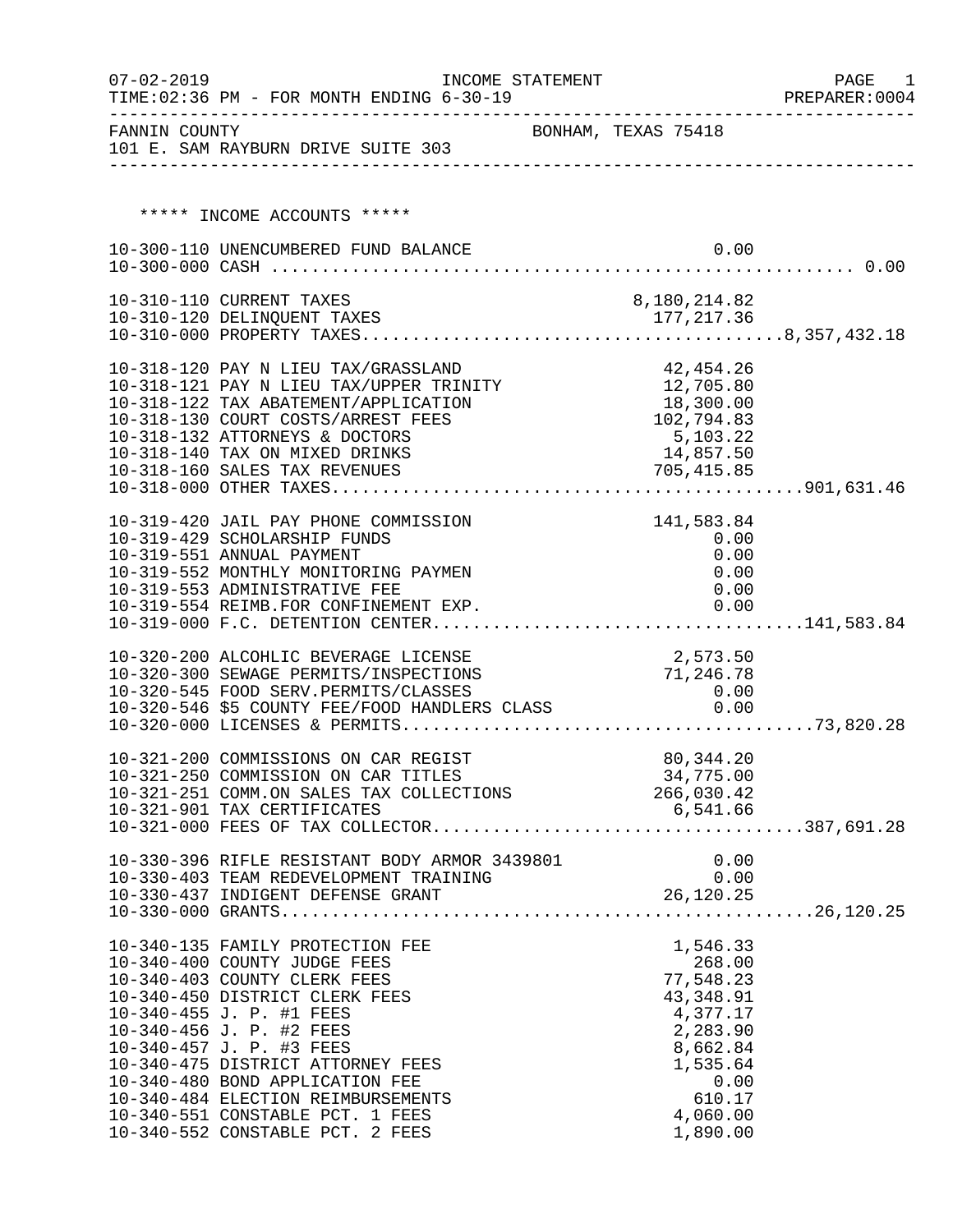| $07 - 02 - 2019$ | INCOME STATEMENT<br>TIME: 02:36 PM - FOR MONTH ENDING 6-30-19                                                                                                                                                                                                                                                                                                                                                                                                                                                                                                                                                                                                                                                                                                                                                                                                                                                                                                                                                                                  |                                                                                                                                                                                                                                                              | PAGE 2<br>PREPARER: 0004 |
|------------------|------------------------------------------------------------------------------------------------------------------------------------------------------------------------------------------------------------------------------------------------------------------------------------------------------------------------------------------------------------------------------------------------------------------------------------------------------------------------------------------------------------------------------------------------------------------------------------------------------------------------------------------------------------------------------------------------------------------------------------------------------------------------------------------------------------------------------------------------------------------------------------------------------------------------------------------------------------------------------------------------------------------------------------------------|--------------------------------------------------------------------------------------------------------------------------------------------------------------------------------------------------------------------------------------------------------------|--------------------------|
| FANNIN COUNTY    | BONHAM, TEXAS 75418<br>101 E. SAM RAYBURN DRIVE SUITE 303<br>--------------------------------                                                                                                                                                                                                                                                                                                                                                                                                                                                                                                                                                                                                                                                                                                                                                                                                                                                                                                                                                  |                                                                                                                                                                                                                                                              |                          |
|                  | ---------------<br>10-340-553 CONSTABLE PCT. 3 FEES<br>10-340-553 CONSTABLE FOR APPEARS<br>10-340-560 SHERIFF FEES<br>10-340-573 BOND SUPERVISION FEES<br>10-340-600 D.C.6TH COURT OF APPEALS FEE 1,047.46<br>1,047.46<br>1,047.46<br>1,047.46<br>1,047.46<br>1,047.46<br>1,047.46<br>1,047.46<br>1,047.46<br><br>10-340-900 OTHER FEES                                                                                                                                                                                                                                                                                                                                                                                                                                                                                                                                                                                                                                                                                                        | 0.00                                                                                                                                                                                                                                                         |                          |
|                  | 10-350-455 J. P. #1 FINES<br>10-350-456 J. P. #2 FINES<br>10-350-457 J. P. #3 FINES                                                                                                                                                                                                                                                                                                                                                                                                                                                                                                                                                                                                                                                                                                                                                                                                                                                                                                                                                            | 1,414.70<br>33.00<br>986.75                                                                                                                                                                                                                                  |                          |
|                  |                                                                                                                                                                                                                                                                                                                                                                                                                                                                                                                                                                                                                                                                                                                                                                                                                                                                                                                                                                                                                                                |                                                                                                                                                                                                                                                              |                          |
|                  | 10-360-100 INTEREST EARNINGS<br>10-360-110 INTEREST EARNINGS BUSINESS MONEY FU 11,923.95                                                                                                                                                                                                                                                                                                                                                                                                                                                                                                                                                                                                                                                                                                                                                                                                                                                                                                                                                       |                                                                                                                                                                                                                                                              |                          |
|                  | 10-364-162 SALE OF ASSETS LAND/BUILDING                                                                                                                                                                                                                                                                                                                                                                                                                                                                                                                                                                                                                                                                                                                                                                                                                                                                                                                                                                                                        | 0.00                                                                                                                                                                                                                                                         |                          |
|                  | 10-370-100 KFYN-RADIO TOWER RENT<br>10-370-132 PROPERTY INSURANCE LOSS PAYMENTS<br>10-370-135 HEALTH INS. SURPLUS DISTRIBUTION<br>10-370-139 STATE JUROR REIMB.FEE<br>10-370-143 D.A.SALARY REIMB.<br>10-370-144 CO. JUDGE COURT FEES SALARY REIMB.<br>10-370-147 UTILITIES REIMBURSEMENT<br>10-370-151 ASST. DA LONGEVITY PAY<br>10-370-152 HB 9 D.A. SUPPLEMENTAL FUNDS<br>10-370-162 COURT REPORTER SERVICE FEE<br>10-370-163 ADM.OF COURT JUSTICE 10% SB 1417<br>10-370-164 TIME PAYMENT FEE 40% SB 1417<br>10-370-164 TIME PAYMENT FEE 40% SB 1417<br>10-370-166 JUDICIAL SUPP.FEE(60 CENTS)<br>10-370-167 JUROR REIMB.FEE<br>10-370-408 COUNTY WELLNESS PROGRAM<br>10-370-410 CO CT AT LAW SUPPLEMENT<br>10-370-410 CO CT AT LAW SUPPLEMENT<br>10-370-432 PROCEEDS OF SALE OF LIVESTOCK<br>10-370-450 DIST. CLK. PASSPORT PHOTO<br>10-370-453 REIMB.CEC ODYSSEY SAAS<br>10-370-509 CANDY MACHINE COMMISSION<br>10-370-510 DR. PEPPER COMMISSION<br>10-370-553 DONATION CONST.3 RADIO EQUIP.<br>10-370-562 STATE REIMB.OFFENDER TRANSPORT | 1,800.00<br>154.82<br>0.00<br>12,478.00<br>18, 333.32<br>0.00<br>11,075.64<br>3,480.00<br>3,238.29<br>3,862.44<br>372.87<br>1,491.66<br>301.03<br>1,996.77<br>881.48<br>63,000.00<br>8,043.28<br>1,140.00<br>10,796.50<br>94.56<br>48.00<br>0.00<br>8,114.60 |                          |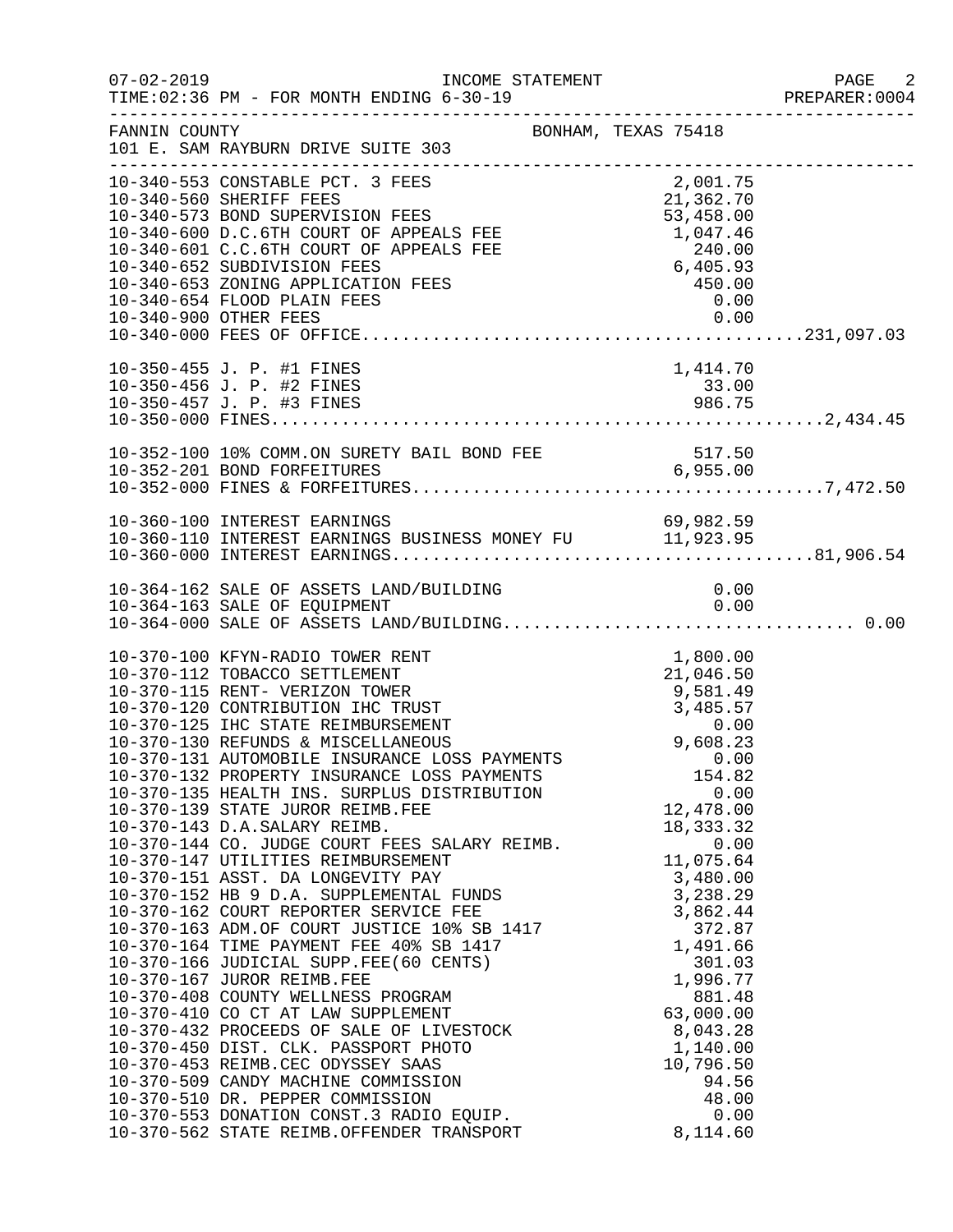| $07 - 02 - 2019$ | TIME: 02:36 PM - FOR MONTH ENDING 6-30-19                                                          | INCOME STATEMENT |                     |                                  |      | PAGE 3<br>PREPARER:0004 |
|------------------|----------------------------------------------------------------------------------------------------|------------------|---------------------|----------------------------------|------|-------------------------|
| FANNIN COUNTY    | 101 E. SAM RAYBURN DRIVE SUITE 303<br>______________________________                               |                  | BONHAM, TEXAS 75418 |                                  |      |                         |
|                  |                                                                                                    |                  |                     |                                  |      |                         |
|                  | 11-300-111 BEGINNING CASH BALANCE                                                                  |                  |                     |                                  | 0.00 |                         |
|                  | 11-340-600 COUNTY CLERK FEES<br>11-340-650 DISTRICT CLERK FEES<br>11-340-651 JUSTICE OF PEACE FEES |                  |                     | 2,943.57<br>1,728.04<br>1,087.28 |      |                         |
|                  | 11-360-100 INTEREST EARNINGS                                                                       |                  |                     | 174.69                           |      |                         |
|                  | 12-300-112 BEGINNING CASH BALANCE                                                                  |                  |                     | 0.00                             |      |                         |
|                  | 12-360-100 INTEREST EARNINGS                                                                       |                  |                     |                                  | 7.02 |                         |
|                  | 12-370-134 CO.CLK.VITAL STAT.FEE                                                                   |                  |                     | 308.00                           |      |                         |
|                  | 13-300-113 BEGINNING CASH BALANCE                                                                  |                  |                     | 0.00                             |      |                         |
|                  | 13-345-113 SURETY BAIL BOND FEE                                                                    |                  |                     | 5,175.00                         |      |                         |
|                  | 13-370-130 REFUNDS & MISCELLANEOUS<br>13-370-132 TEMPORARY BOND SECURITY                           |                  |                     | 0.00                             | 0.00 |                         |
|                  | 14-300-114 BEGINNING CASH                                                                          |                  |                     |                                  | 0.00 |                         |
|                  | 14-370-455 JP1 SECURITY FEE<br>14-370-456 JP2 SECURITY FEE<br>14-370-457 JP3 SECURITY FEE          |                  |                     | 120.29<br>30.50<br>211.66        |      |                         |
|                  | 16-300-116 BEGINNING CASH BALANCE                                                                  |                  |                     | 0.00                             |      |                         |
|                  | 16-370-149 CO. JUDGE EXCESS SUPP.                                                                  |                  |                     |                                  | 0.00 |                         |
|                  | 17-300-117 BEGINNING CASH BALANCE                                                                  |                  |                     | 0.00                             |      |                         |
|                  | 17-340-131 PROBATE JUDGES EDUCATION                                                                |                  |                     | 150.00                           |      |                         |
|                  | 17-370-130 REFUNDS & MISCELLANEOUS                                                                 |                  |                     | 775.33                           |      |                         |
|                  | 18-300-118 BEGINNING CASH BALANCE                                                                  |                  |                     |                                  | 0.00 |                         |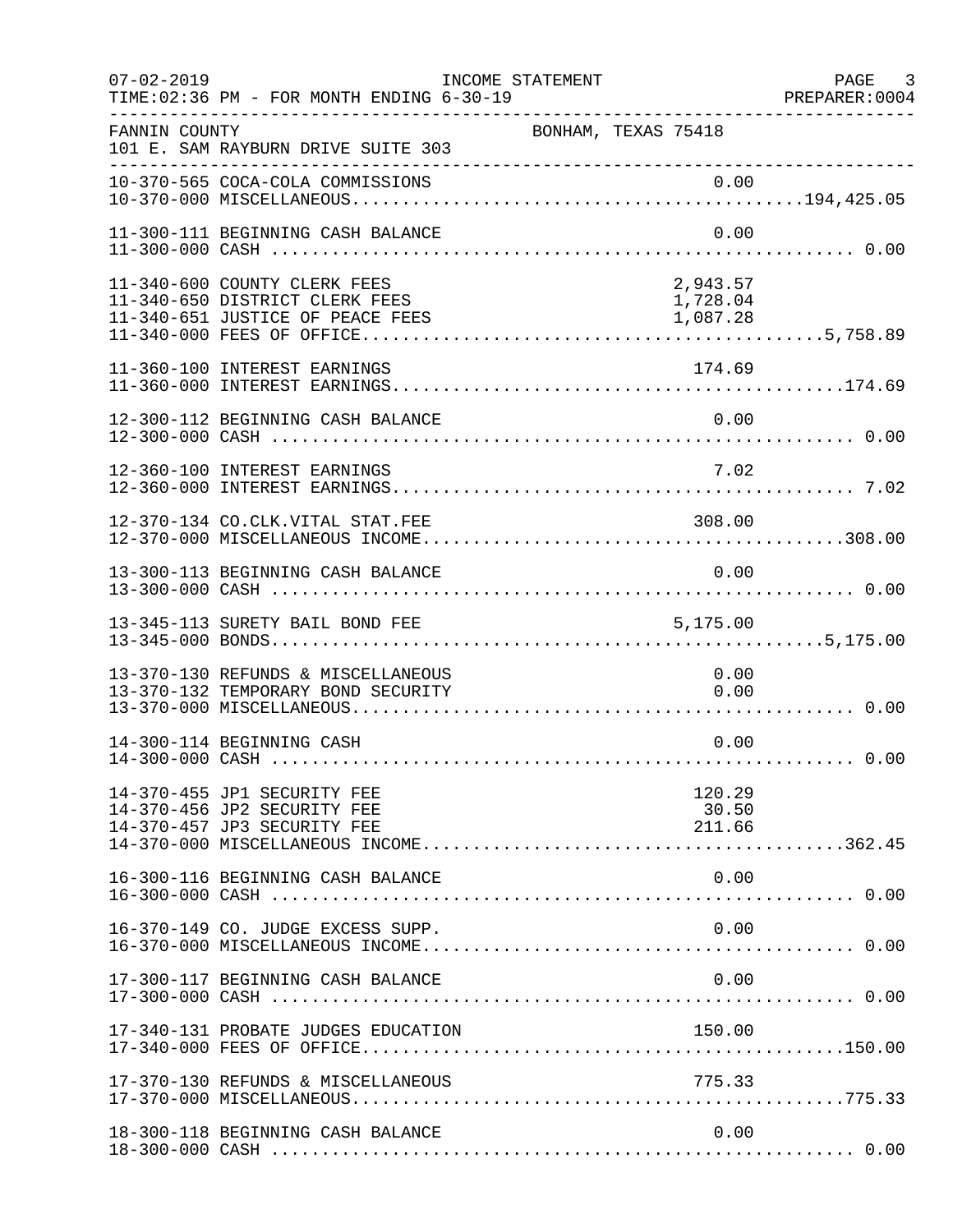| $07 - 02 - 2019$ | TIME:02:36 PM - FOR MONTH ENDING 6-30-19<br>):TIME:02:36 PM - FOR MONTH ENDING 6-30-19                                                                  | INCOME STATEMENT    |                                                          | PAGE 4<br>PREPARER: 0004 |
|------------------|---------------------------------------------------------------------------------------------------------------------------------------------------------|---------------------|----------------------------------------------------------|--------------------------|
| FANNIN COUNTY    | 101 E. SAM RAYBURN DRIVE SUITE 303                                                                                                                      | BONHAM, TEXAS 75418 |                                                          |                          |
|                  | 18-360-100 INTEREST EARNINGS                                                                                                                            |                     | 95.89                                                    |                          |
|                  | 18-370-130 REFUNDS & MISCELLANEOUS                                                                                                                      |                     | 0.00                                                     |                          |
|                  | 19-300-119 BEGINNING CASH BALANCE                                                                                                                       |                     | 0.00                                                     |                          |
|                  |                                                                                                                                                         |                     |                                                          |                          |
|                  |                                                                                                                                                         |                     |                                                          |                          |
|                  | 20-300-120 BEGINNING CASH BALANCE                                                                                                                       |                     | 0.00                                                     |                          |
|                  | 20-360-100 INTEREST EARNINGS                                                                                                                            |                     | 70.92                                                    |                          |
|                  | 20-370-135 CO.OFFICE REC.MNGMT.FEE                                                                                                                      |                     | 5,406.23                                                 |                          |
|                  | 21-300-121 BEGINNING CASH BALANCE                                                                                                                       |                     | 0.00                                                     |                          |
|                  | 21-310-110 CURRENT TAXES<br>21-310-120 DELINQUENT TAXES                                                                                                 |                     | 471,471.87<br>10,317.21                                  |                          |
|                  | 21-318-120 PAY N LIEU TAX/GRASSLAND<br>21-318-121 PAY N LIEU TAX/UPPER TRINITY                                                                          |                     | 1,726.53<br>873.41                                       |                          |
|                  |                                                                                                                                                         |                     |                                                          |                          |
|                  | 21-330-200 FEMA GRANT                                                                                                                                   |                     | 0.00                                                     |                          |
|                  | 21-350-403 COUNTY CLERK FINES<br>21-350-450 DISTRICT CLERK FINES<br>21-350-455 J. P. #1 FINES<br>21-350-456 J. P. #2 FINES<br>21-350-457 J. P. #3 FINES |                     | 1,015.50<br>5,546.07<br>1,647.74<br>1,359.47<br>2,663.82 |                          |
|                  | 21-360-100 INTEREST EARNINGS                                                                                                                            |                     |                                                          |                          |
|                  | 21-364-162 LAND/BUILDING<br>21-364-163 SALE OF EQUIPMENT                                                                                                |                     | 0.00<br>3,375.00                                         |                          |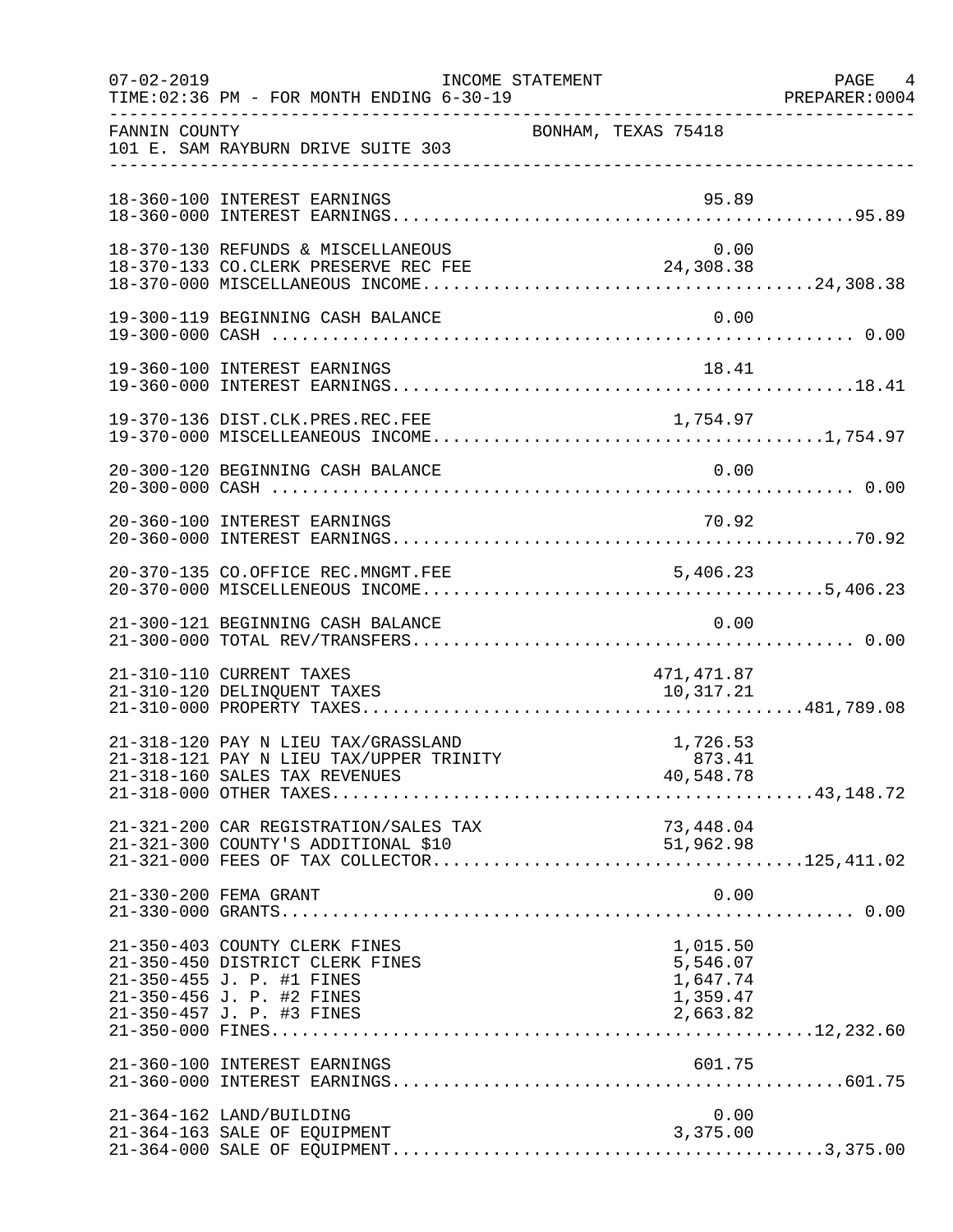| $07 - 02 - 2019$ | TIME: 02:36 PM - FOR MONTH ENDING 6-30-19                                                                                                                                                               | INCOME STATEMENT                                                                                                                                         | -5<br>PAGE<br>PREPARER: 0004 |
|------------------|---------------------------------------------------------------------------------------------------------------------------------------------------------------------------------------------------------|----------------------------------------------------------------------------------------------------------------------------------------------------------|------------------------------|
| FANNIN COUNTY    | 101 E. SAM RAYBURN DRIVE SUITE 303                                                                                                                                                                      | BONHAM, TEXAS 75418                                                                                                                                      |                              |
|                  | 21-370-100 PROPERTY LEASE<br>21-370-120 STATE LATERAL ROAD<br>21-370-125 TDT. WEIGHT FEES<br>21-370-130 REFUNDS & MISCELLANEOUS<br>21-370-140 PROCEEDS OF LOAN<br>21-370-145 REIMBURSEMENT OF MATERIALS | 0.00<br>8,468.06<br>20,669.19<br>$91.80$<br>0.00<br>8,708.41                                                                                             |                              |
|                  | 22-300-122 BEGINNING CASH BALANCE                                                                                                                                                                       | 0.00                                                                                                                                                     |                              |
|                  | 22-310-110 CURRENT TAXES<br>22-310-120 DELINQUENT TAXES                                                                                                                                                 | 549,202.35<br>12,018.19                                                                                                                                  |                              |
|                  | 22-318-120 PAY N LIEU TAX/GRASSLAND<br>22-318-121 PAY N LIEU TAX/UPPER TRINITY                                                                                                                          | 2,011.18<br>1,017.41                                                                                                                                     |                              |
|                  |                                                                                                                                                                                                         |                                                                                                                                                          |                              |
|                  | 22-330-200 FEMA GRANT                                                                                                                                                                                   | 0.00                                                                                                                                                     |                              |
|                  | 22-350-403 COUNTY CLERK FINES<br>22-350-450 DISTRICT CLERK FINES<br>22-350-455 J. P. #1 FINES<br>22-350-456 J. P. #2 FINES<br>22-350-457 J. P. #3 FINES                                                 | 1,182.91<br>6,460.42<br>1,919.41<br>1,583.60<br>3,103.00                                                                                                 |                              |
|                  | 22-360-100 INTEREST EARNINGS                                                                                                                                                                            | 4,866.04                                                                                                                                                 |                              |
|                  | 22-364-163 SALE OF EQUIPMENT                                                                                                                                                                            | 17,572.50                                                                                                                                                |                              |
|                  | 22-370-120 STATE LATERAL ROAD<br>22-370-125 TDT WEIGHT FEES<br>22-370-130 REFUNDS & MISCELLANEOUS<br>22-370-131 AUTOMOBILE INSURANCE LOSS PAYMENT<br>22-370-140 PROCEEDS OF LOAN                        | 9,864.17<br>24,076.87<br>0.00<br>0.00<br>0.00<br>22-370-145 REIMBURSEMENT OF MATERIALS 13,079.44<br>22-370-150 TRENTON HIGH MEADOWS SUBDIVISION 7,000.00 |                              |
|                  | 23-300-123 BEGINNING CASH BALANCE                                                                                                                                                                       | 0.00                                                                                                                                                     |                              |
|                  | 23-310-110 CURRENT TAXES<br>23-310-120 DELINQUENT TAXES                                                                                                                                                 | 823,803.42<br>18,027.23                                                                                                                                  |                              |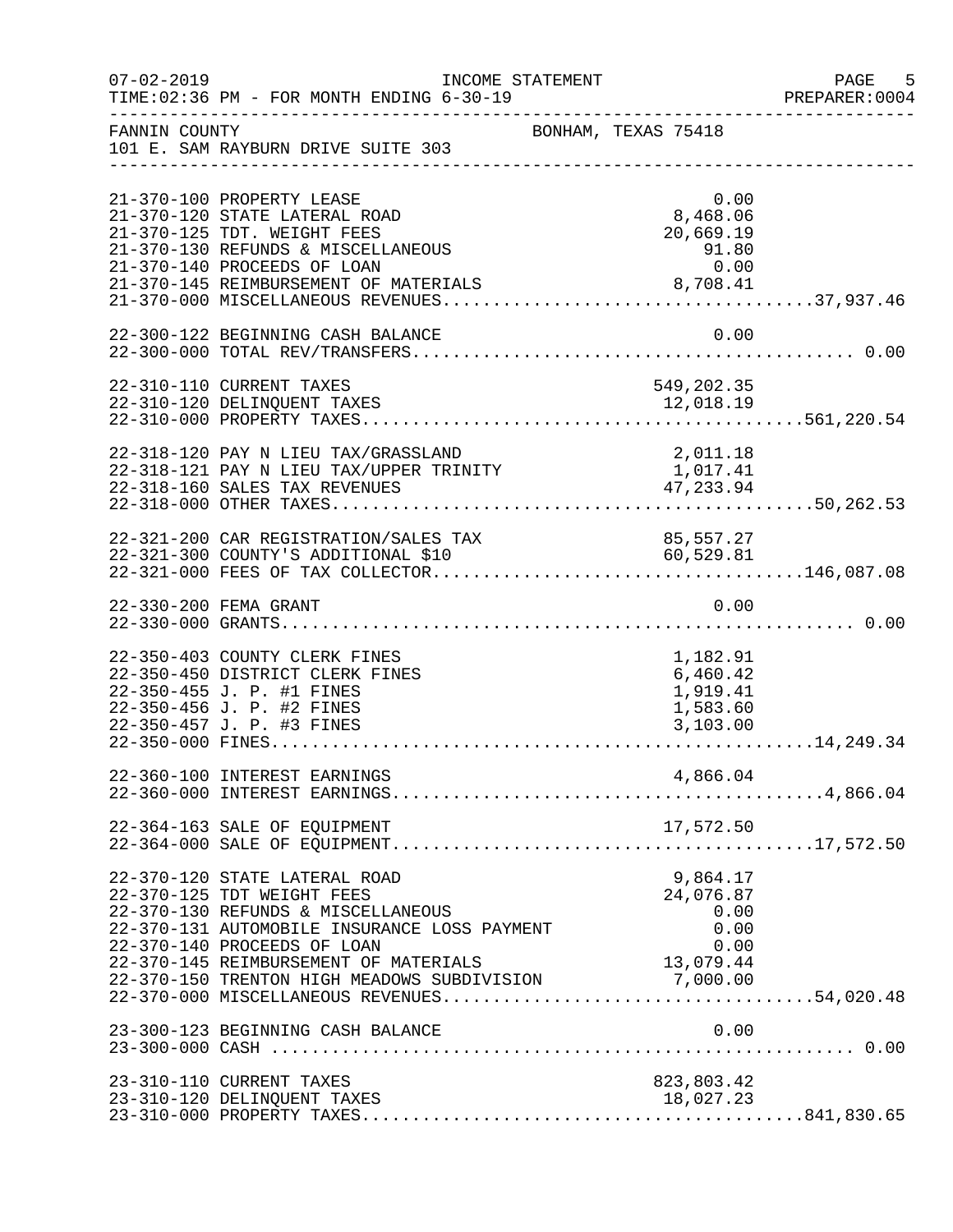| $07 - 02 - 2019$ | TIME: 02:36 PM - FOR MONTH ENDING 6-30-19                                                                                                                                                            | INCOME STATEMENT                                                   | PAGE 6<br>PREPARER: 0004 |
|------------------|------------------------------------------------------------------------------------------------------------------------------------------------------------------------------------------------------|--------------------------------------------------------------------|--------------------------|
| FANNIN COUNTY    | 101 E. SAM RAYBURN DRIVE SUITE 303                                                                                                                                                                   | BONHAM, TEXAS 75418                                                |                          |
|                  | 23-318-120 PAY N LIEU TAX/GRASSLAND<br>23-318-121 PAY N LIEU TAX/UPPER TRINITY 1,526.12<br>23-318-121 PAY N LIEU TAX/UPPER TRINITY 1,526.12<br>70,850.89                                             | 70,850.89                                                          |                          |
|                  |                                                                                                                                                                                                      |                                                                    |                          |
|                  | 23-330-200 FEMA GRANT                                                                                                                                                                                | 0.00                                                               |                          |
|                  | 23-350-403 COUNTY CLERK FINES<br>23-350-450 DISTRICT CLERK FINES<br>23-350-455 J. P. #1 FINES<br>23-350-456 J. P. #2 FINES<br>23-350-457 J. P. #3 FINES                                              | 1,774.38<br>9,690.67<br>2,879.10<br>2,375.38<br>4,654.45           |                          |
|                  | 23-360-100 INTEREST EARNINGS                                                                                                                                                                         | 4,762.06                                                           |                          |
|                  | 23-364-162 LAND/BUILDING<br>23-364-163 SALE OF EQUIPMENT                                                                                                                                             | 0.00<br>495.00                                                     |                          |
|                  | 23-370-120 STATE LATERAL ROAD<br>23-370-125 TDT WEIGHT FEES<br>23-370-130 REFUNDS & MISCELLANEOUS<br>23-370-139 RESTITUTION<br>23-370-140 PROCEEDS OF LOANS<br>23-370-145 REIMBURSEMENT OF MATERIALS | 14,796.25<br>36, 115.30<br>1,983.45<br>0.00<br>$0.00$<br>15,778.60 |                          |
|                  | 24-300-124 BEGINNING CASH BALANCE<br>24-300-999 TOTAL TRANSFERS                                                                                                                                      | 0.00                                                               | 0.00                     |
|                  | 24-310-110 CURRENT TAXES                                                                                                                                                                             | 468,927.17                                                         |                          |
|                  | 24-318-120 PAY N LIEU TAX/GRASSLAND<br>24-318-121 PAY N LIEU TAX/UPPER TRINITY                                                                                                                       | 1,717.21<br>868.70<br>40,329.88                                    |                          |
|                  | 24-321-200 CAR REGISTRATION/SALES TAX                                                                                                                                                                | 73,051.63<br>51,682.45                                             |                          |
|                  | 24-330-200 FEMA GRANT                                                                                                                                                                                | 0.00                                                               |                          |
|                  | 24-350-403 COUNTY CLERK FINES<br>24-350-450 DISTRICT CLERK FINES<br>24-350-455 J. P. #1 FINES                                                                                                        | 1,010.01<br>5,516.17<br>1,638.85                                   |                          |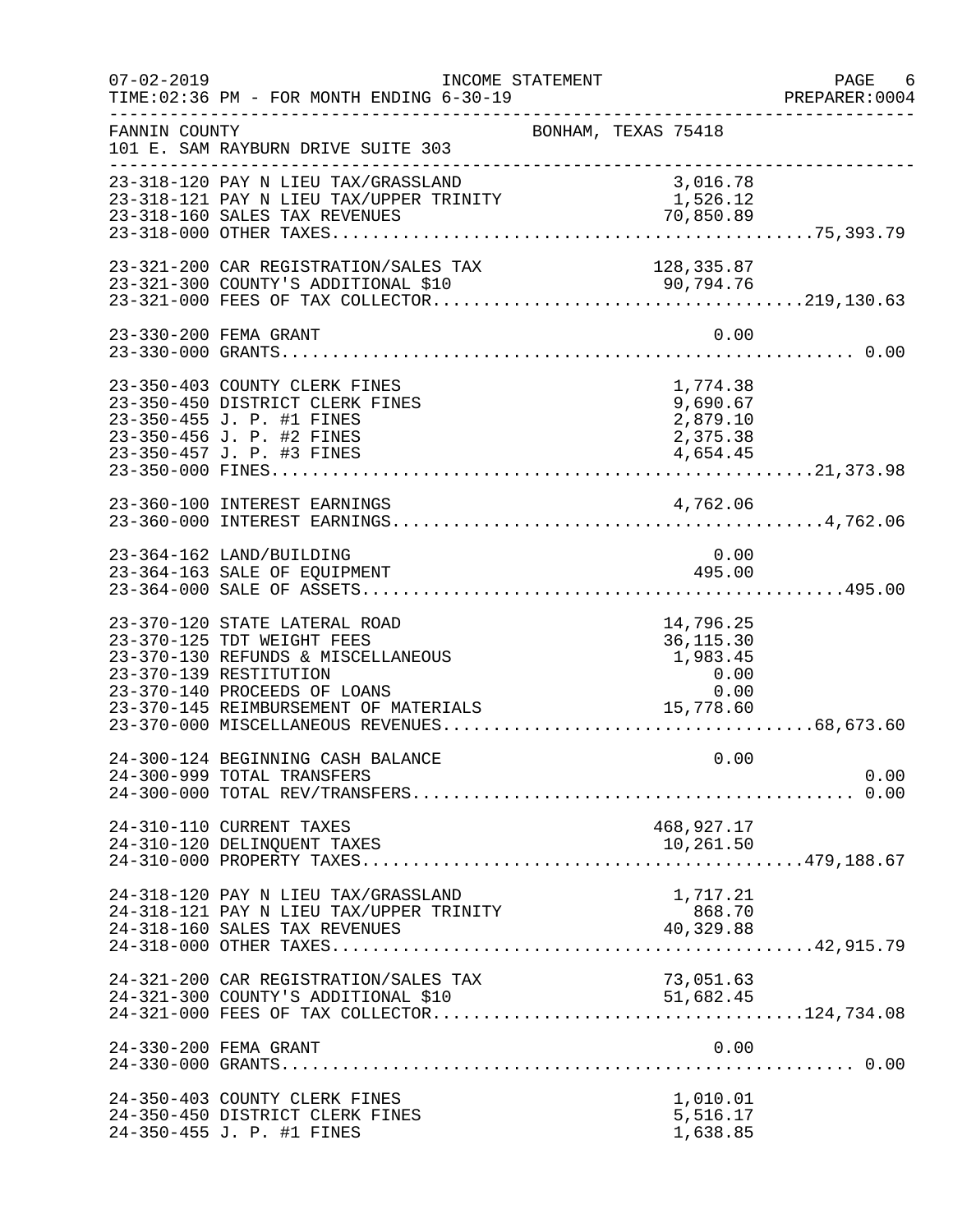| $07 - 02 - 2019$     | INCOME STATEMENT<br>TIME: 02:36 PM - FOR MONTH ENDING 6-30-19                                                                                                                                                                                       |                                                                         | PAGE 7<br>PREPARER:0004 |
|----------------------|-----------------------------------------------------------------------------------------------------------------------------------------------------------------------------------------------------------------------------------------------------|-------------------------------------------------------------------------|-------------------------|
| FANNIN COUNTY        | 101 E. SAM RAYBURN DRIVE SUITE 303                                                                                                                                                                                                                  | BONHAM, TEXAS 75418                                                     |                         |
|                      | 24-350-456 J. P. #2 FINES<br>24-350-457 J. P. #3 FINES                                                                                                                                                                                              | 1,352.15<br>2,649.45                                                    |                         |
|                      | 24-360-100 INTEREST EARNING                                                                                                                                                                                                                         | 3,386.23                                                                |                         |
|                      | 24-364-162 LAND/BUILDING<br>24-364-163 SALE OF EQUIPMENT                                                                                                                                                                                            | 0.00<br>39,838.50                                                       |                         |
|                      | 24-370-120 STATE LATERAL ROAD<br>24-370-125 TDT WEIGHT FEES<br>24-370-130 REFUNDS & MISCELLANEOUS<br>24-370-138 SALE OF SCRAP IRON<br>24-370-140 PROCEEDS OF LOAN<br>24-370-145 REIMBURSEMENT OF MATERIALS<br>24-370-146 SALE OF RECYCLED MATERIALS | 8,422.35<br>20,557.62<br>432.86<br>0.00<br>$0.00$<br>2,307.14<br>394.50 |                         |
|                      | 25-300-125 BEGINNING CASH BALANCE                                                                                                                                                                                                                   | 0.00                                                                    |                         |
| 25-370-625 DONATIONS | 25-370-138 SALE OF SCRAP IRON                                                                                                                                                                                                                       | 0.00<br>0.00                                                            |                         |
|                      | 26-300-126 BEGINNING CASH BALANCE                                                                                                                                                                                                                   | 0.00                                                                    |                         |
|                      | 26-360-100 INTEREST EARNINGS                                                                                                                                                                                                                        | 73.79                                                                   |                         |
|                      | 26-370-455 J.P.#1 TECHNOLOGY FEES                                                                                                                                                                                                                   | 485.17                                                                  |                         |
|                      | 27-300-127 BEGINNING CASH BALANCE                                                                                                                                                                                                                   | 0.00                                                                    |                         |
|                      | 27-360-100 INTEREST EARNINGS                                                                                                                                                                                                                        | 15.90                                                                   |                         |
|                      | 27-370-456 J.P.#2 TECHNOLOGY FEES                                                                                                                                                                                                                   | 122.00                                                                  |                         |
|                      | 28-300-128 BEGINNING CASH                                                                                                                                                                                                                           | 0.00                                                                    |                         |
|                      | 28-360-100 INTEREST EARNINGS                                                                                                                                                                                                                        | 8.33                                                                    |                         |
|                      | 28-370-456 J.P.#3 TECHNOLOGY FEES                                                                                                                                                                                                                   | 843.54                                                                  |                         |
|                      | 30-360-100 INTEREST EARNINGS                                                                                                                                                                                                                        | 0.00                                                                    |                         |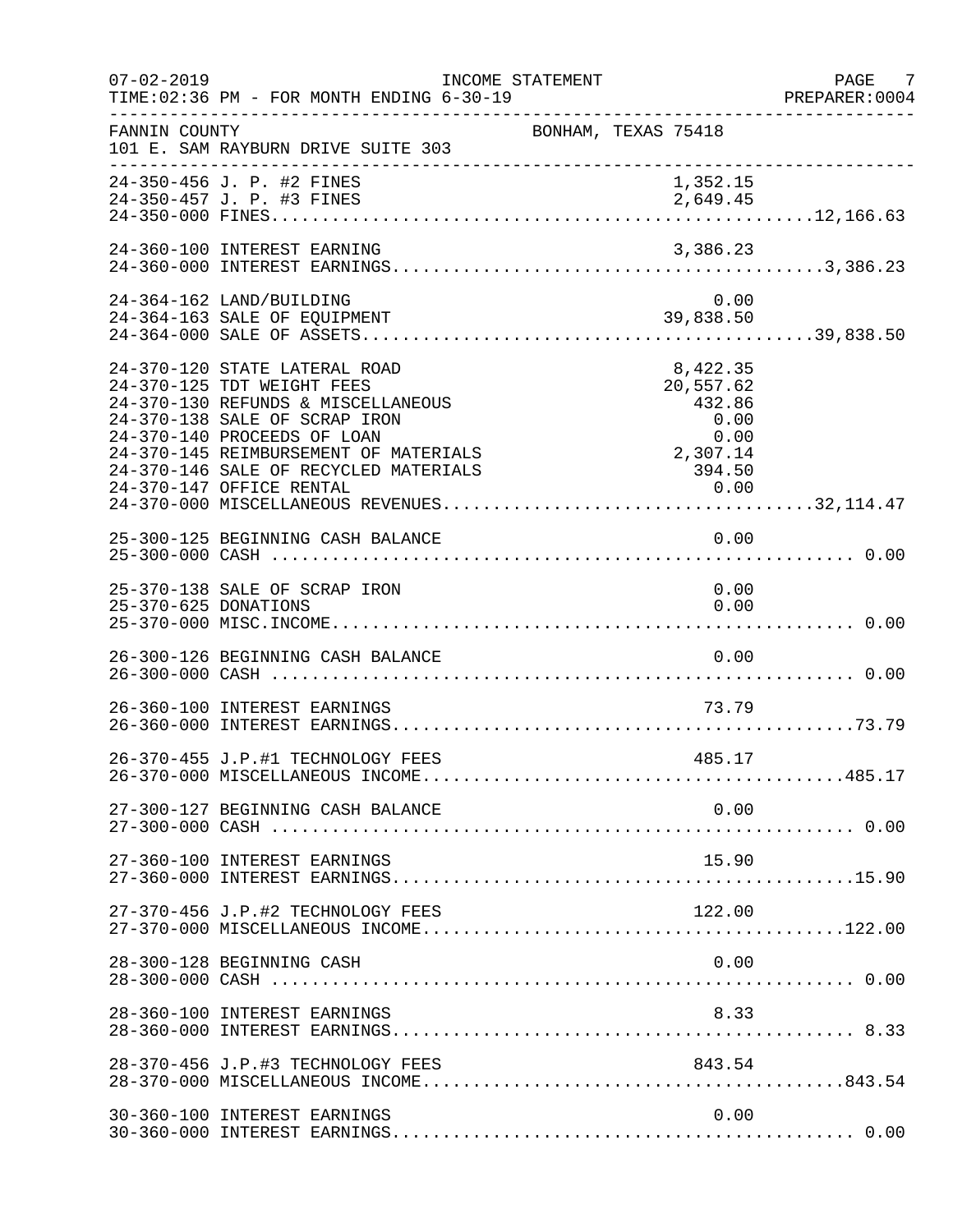| $07 - 02 - 2019$ | TIME: 02:36 PM - FOR MONTH ENDING 6-30-19                                              | INCOME STATEMENT    |                      | PAGE 8<br>PREPARER: 0004 |
|------------------|----------------------------------------------------------------------------------------|---------------------|----------------------|--------------------------|
| FANNIN COUNTY    | 101 E. SAM RAYBURN DRIVE SUITE 303                                                     | BONHAM, TEXAS 75418 |                      |                          |
|                  | 30-370-569 SHERIFF WORK RELEASE                                                        |                     | 0.00                 |                          |
|                  | 31-300-131 BEGINNING CASH BALANCE                                                      |                     | 0.00                 |                          |
|                  | 31-330-510 COURTHOUSE RESTORATION                                                      | 117, 514.36         |                      |                          |
|                  | 31-370-131 RESTORATION DONATIONS                                                       |                     | 0.00                 |                          |
|                  | 33-300-133 BEGINNING CASH BALANCE                                                      |                     | 0.00                 |                          |
|                  | 33-340-480 APPLICATION FEE                                                             |                     | 0.00                 |                          |
|                  | 34-300-134 BEGINNING CASH BALANCE                                                      |                     | 0.00                 |                          |
|                  | 34-360-100 INTEREST INCOME                                                             |                     | 44.66                |                          |
|                  | 34-370-450 DISTRICT CT.RECORDS ARCHIVE FEE                                             | 3,115.23            |                      |                          |
|                  | 35-340-403 COUNTY CLERK FEES<br>35-340-450 DISTRICT CLERK FEES                         |                     | 1,680.00<br>7,332.34 |                          |
|                  | 35-360-100 INTEREST EARNINGS                                                           |                     | 251.60               |                          |
|                  | 36-300-136 BEGINNING CASH BALANCE-D.A.FEE<br>36-300-236 BEGINNING CASH BALANCE-SEIZURE |                     | 0.00<br>0.00         |                          |
|                  | 36-340-475 DISTRICT ATTORNEY FEES                                                      |                     |                      |                          |
|                  | 36-352-200 CONTRABAND FORFEITURE                                                       |                     | 3,080.27             |                          |
|                  | 36-360-100 INTEREST EARNINGS-D.A. FEE<br>36-360-236 INTEREST EARNINGS-SEIZURE FUND     |                     | 8.63<br>12.70        |                          |
|                  | 36-370-130 REFUNDS & MISCELLANEOUS<br>36-370-319 RESTITUTION                           |                     | 1,034.52<br>0.00     |                          |
|                  | 37-360-100 INTEREST EARNINGS                                                           |                     | 3.01                 |                          |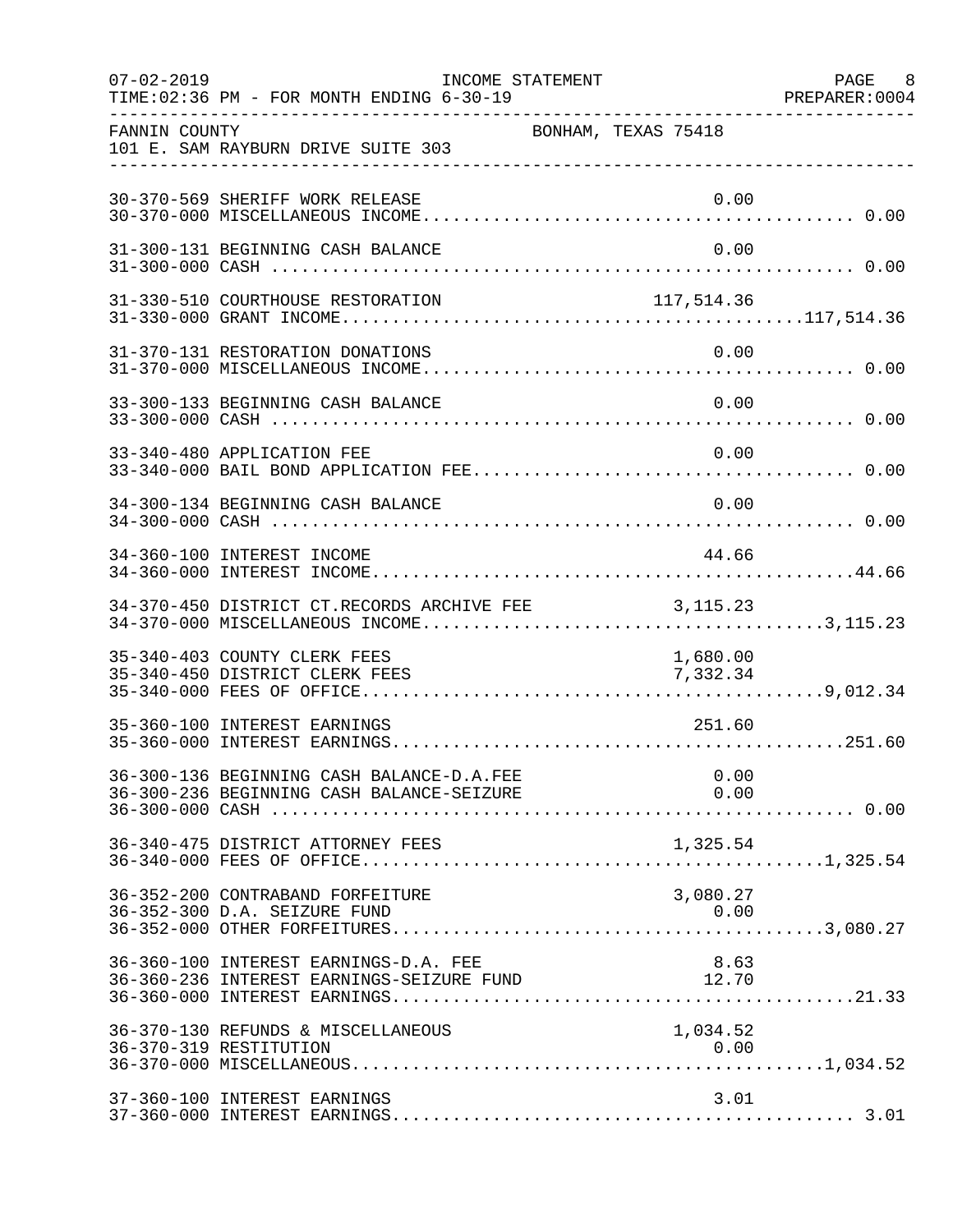| $07 - 02 - 2019$     | TIME: 02:36 PM - FOR MONTH ENDING 6-30-19                                                                         | INCOME STATEMENT           | PAGE 9<br>PREPARER: 0004 |
|----------------------|-------------------------------------------------------------------------------------------------------------------|----------------------------|--------------------------|
| FANNIN COUNTY        | 101 E. SAM RAYBURN DRIVE SUITE 303                                                                                | BONHAM, TEXAS 75418        |                          |
|                      |                                                                                                                   |                            |                          |
|                      | 38-360-100 INTEREST EARNINGS                                                                                      | 322.43                     |                          |
|                      | 39-360-100 INTEREST EARNINGS                                                                                      | 128.56                     |                          |
|                      | 39-370-150 BONNIE RUTH COOPER TRUST 1,180.35                                                                      |                            |                          |
|                      | 40-300-110 UNENCUMBERED FUND BALANCE                                                                              | 0.00                       |                          |
|                      | 40-330-410 NAACHO GRANT INCOME                                                                                    | 0.00                       |                          |
| 41-370-406 DONATIONS |                                                                                                                   | 150.00                     |                          |
|                      | 42-330-477 HAZARD MITIGATION DR-1999                                                                              | 0.00                       |                          |
|                      | 44-330-423 2016 HOMELAND SECURITY                                                                                 | 0.00                       |                          |
|                      | 45-330-403 CHAPTER 19 FUNDS                                                                                       | 92.11                      |                          |
|                      | 46-300-146 BEGINNING CASH BALANCE                                                                                 | 0.00                       |                          |
|                      | 46-330-475 SAFE ROOM REIMBURSEMENT DR-4029<br>46-330-476 ADMINISTRATIVE FEE                                       | 35,527.25<br>1,900.01      |                          |
|                      | 48-300-148 BEGINNING CASH BALANCE                                                                                 | 0.00                       |                          |
|                      | 48-340-130 REFUNDS & MISCELLANEOUS<br>48-340-403 CONTRACT ADMINISTRATIVE FEE<br>48-340-484 ELECTION REIMBURSEMENT | 0.00<br>149.90<br>1,448.56 |                          |
|                      | 49-300-149 BEGINNING CASH BALANCE                                                                                 | 0.00                       |                          |
|                      | 49-330-475 INVESTIGATOR/LEOSE GRANT                                                                               | 681.66                     |                          |
|                      | 51-300-151 BEGINNING CASH BALANCE                                                                                 | 0.00                       |                          |
|                      | 51-370-440 CO.CLK.CO.& DIST.CT.TECHNOLOGY FEE<br>$51-370-000$ CO.CLK.MISCELLANEOUS INCOME184.92                   | 184.92                     |                          |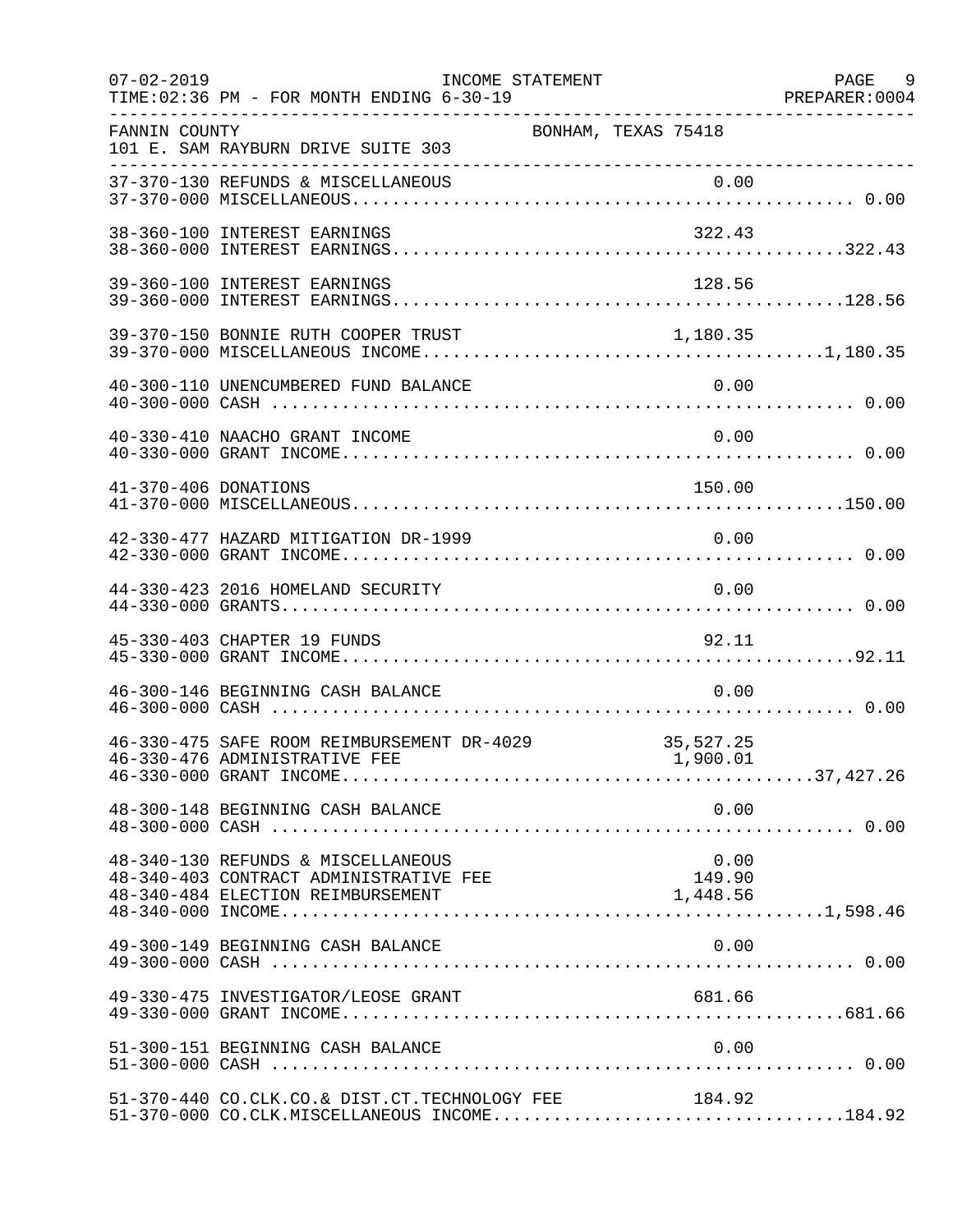| $07 - 02 - 2019$ | INCOME STATEMENT<br>TIME: 02:36 PM - FOR MONTH ENDING 6-30-19                                              |                          | PAGE 10 |
|------------------|------------------------------------------------------------------------------------------------------------|--------------------------|---------|
| FANNIN COUNTY    | BONHAM, TEXAS 75418<br>101 E. SAM RAYBURN DRIVE SUITE 303                                                  |                          |         |
|                  |                                                                                                            |                          |         |
|                  | 52-370-133 CO.CLK.COURT RECORDS PRESERVATION F 490.00                                                      |                          |         |
|                  | 53-300-153 BEGINNING CASH BALANCE                                                                          | 0.00                     |         |
|                  | 53-370-133 CO.CLERK RECORDS ARCHIVE FEE 25,090.00                                                          |                          |         |
|                  | 55-300-156 BEGINNING CASH BALANCE                                                                          | 0.00                     |         |
|                  | 55-360-100 INTEREST EARNINGS                                                                               | 0.20                     |         |
|                  | 55-370-130 REFUNDS & MISCELLANEOUS<br>55-370-160 PEACE OFFICER ALLOCATION 2,282.76                         | 0.00                     |         |
|                  | 56-300-156 BEGINNING CASH BALANCE                                                                          | 0.00                     |         |
|                  | 56-330-560 BULLETPROOF VEST PARTNERSHIP                                                                    | 0.00                     |         |
|                  | 56-352-200 CONTRABAND FOREITURE<br>56-352-300 PLEA BARGAIN AGREEMENT<br>56-352-432 LIVESTOCK SEIZURE       | 7,885.78<br>0.00<br>0.00 |         |
|                  | 56-355-560 FEDERAL FORFEITURE FUNDS 2018 2018 2,063.58<br>56-355-000 FEDERAL FORFEITURE FUNDS 20182,063.58 |                          |         |
|                  | 56-360-100 INTEREST EARNINGS-SO FORFEITURE<br>56-360-159 INTEREST EARNINGS-FEDERAL FORF 2018               | 35.97<br>0.00            |         |
|                  | 56-370-108 FEDERAL OT REIMBURSEMENT<br>56-370-130 REFUNDS & MISCELLANEOUS                                  | 0.00<br>0.00             |         |
|                  | 56-390-140 TRANSFERS IN                                                                                    | 0.00                     |         |
|                  | 57-300-157 BEGINNING CASH BALANCE                                                                          | 0.00                     |         |
|                  | 57-360-100 INTEREST EARNINGS                                                                               | 0.00                     |         |
|                  | 57-370-560 SHERIFF K-9 UNIT                                                                                | 0.00                     |         |
|                  | 59-300-159 BEGINNING CASH BALANCE                                                                          | 0.00                     |         |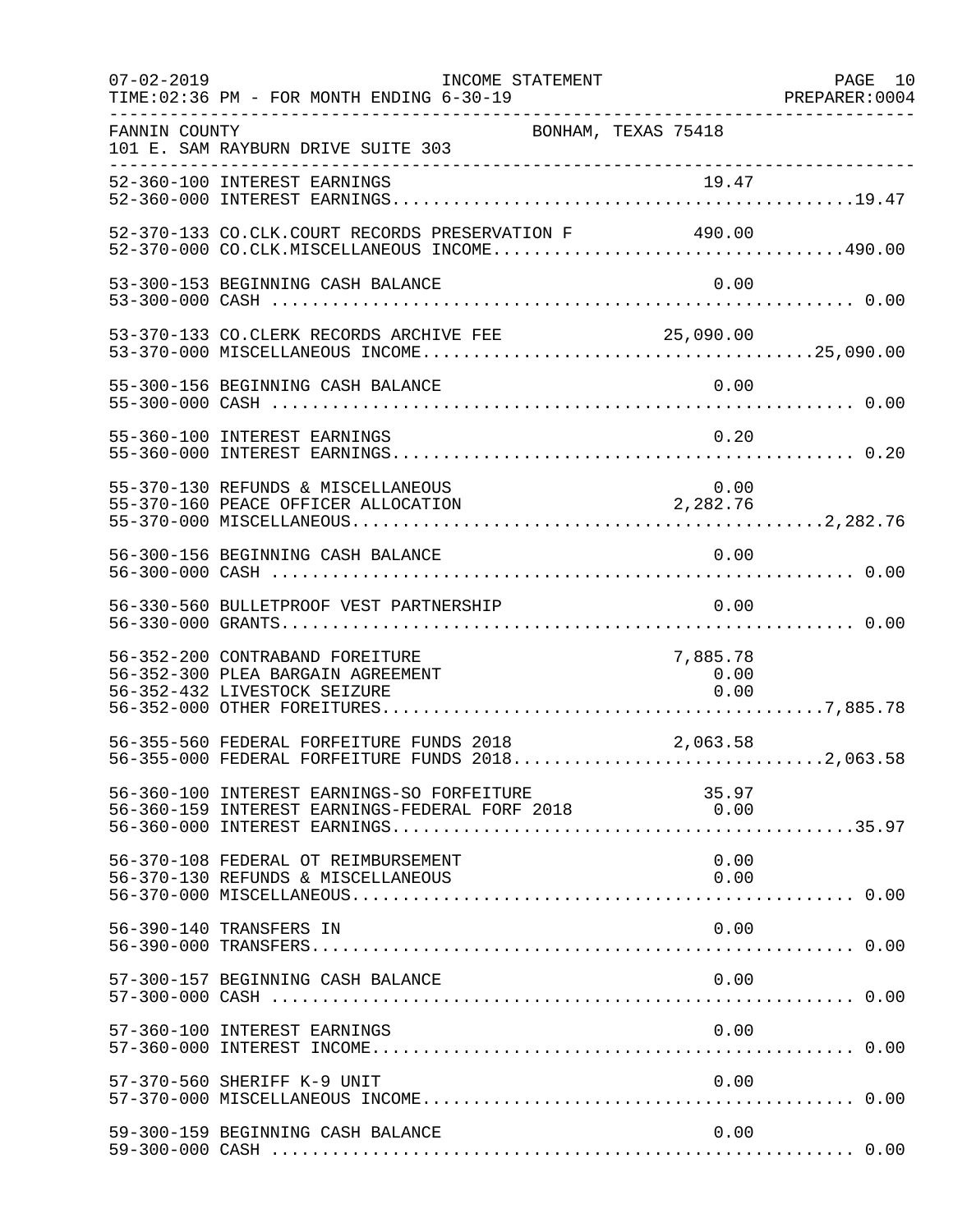| $07 - 02 - 2019$ | INCOME STATEMENT<br>TIME: 02:36 PM - FOR MONTH ENDING 6-30-19                                                                            |                     |                                        | PAGE 11<br>PREPARER: 0004 |
|------------------|------------------------------------------------------------------------------------------------------------------------------------------|---------------------|----------------------------------------|---------------------------|
| FANNIN COUNTY    | 101 E. SAM RAYBURN DRIVE SUITE 303                                                                                                       | BONHAM, TEXAS 75418 |                                        |                           |
|                  | 59-360-100 INTEREST EARNINGS                                                                                                             |                     |                                        |                           |
|                  | 59-370-425 DRUG COURT FEE                                                                                                                |                     | 1,800.88                               |                           |
|                  | 60-300-110 BEGINNING CASH BALANCE                                                                                                        |                     | 0.00                                   |                           |
|                  | 60-310-110 CURRENT TAXES<br>60-310-120 DELINQUENT TAXES<br>60-310-260 CURRENT TAXES SERIES '98<br>60-310-262 DELINQUENT TAXES SERIES '98 |                     | 425,488.98<br>5,106.61<br>0.00<br>0.00 |                           |
|                  | 60-318-120 PAY N LIEU TAX/GRASSLAND<br>00-318-120 PAY N LIEU TAX/GRASSLAND<br>60-318-121 PAY N LIEU TAX/UPPER TRINITY 178.56             |                     | 975.96                                 |                           |
|                  | 60-360-100 INTEREST EARNINGS<br>60-360-200 INTEREST, 2017 GO BONDS<br>60-360-300 INTEREST, 2018 GO BONDS                                 |                     | 0.00<br>$0.00$<br>7,923.33             |                           |
|                  | 60-370-130 REFUNDS & MISCELLANEOUS                                                                                                       |                     | 0.00                                   |                           |
|                  | 61-300-161 BEGINNING CASH BALANCE                                                                                                        |                     | 0.00                                   |                           |
|                  | 61-370-440 DIST.CLK.CO.& DIST.CT.TECHNOLOGY FE 348.81<br>61-370-000 DIST.CLK.MISCELLANEOUS INCOME348.81                                  |                     |                                        |                           |
|                  | 62-300-162 BEGINNING CASH BALANCE                                                                                                        |                     | 0.00                                   |                           |
|                  | 62-360-100 INTEREST EARNINGS                                                                                                             |                     | 49.17                                  |                           |
|                  | 62-370-133 DIST.CLK.COURT RECORDS PRESERVATION 2,411.98<br>62-370-000 DIST.CLK.COURT MISCELLAEOUS INCOME2,411.98                         |                     |                                        |                           |
|                  | 63-300-151 BEGINNING CASH BALANCE                                                                                                        |                     | 0.00                                   |                           |
|                  | 63-370-130 REFUNDS & MISCELLANEOUS<br>63-370-160 PEACE OFFICER ALLOCATION                                                                |                     | 0.00<br>681.52                         |                           |
|                  | 64-300-152 BEGINNING CASH BALANCE                                                                                                        |                     | 0.00                                   |                           |
|                  | 64-370-130 REFUNDS & MISCELLANEOUS<br>64-370-160 PEACE OFFICER ALLOCATION                                                                |                     | 0.00<br>681.62                         |                           |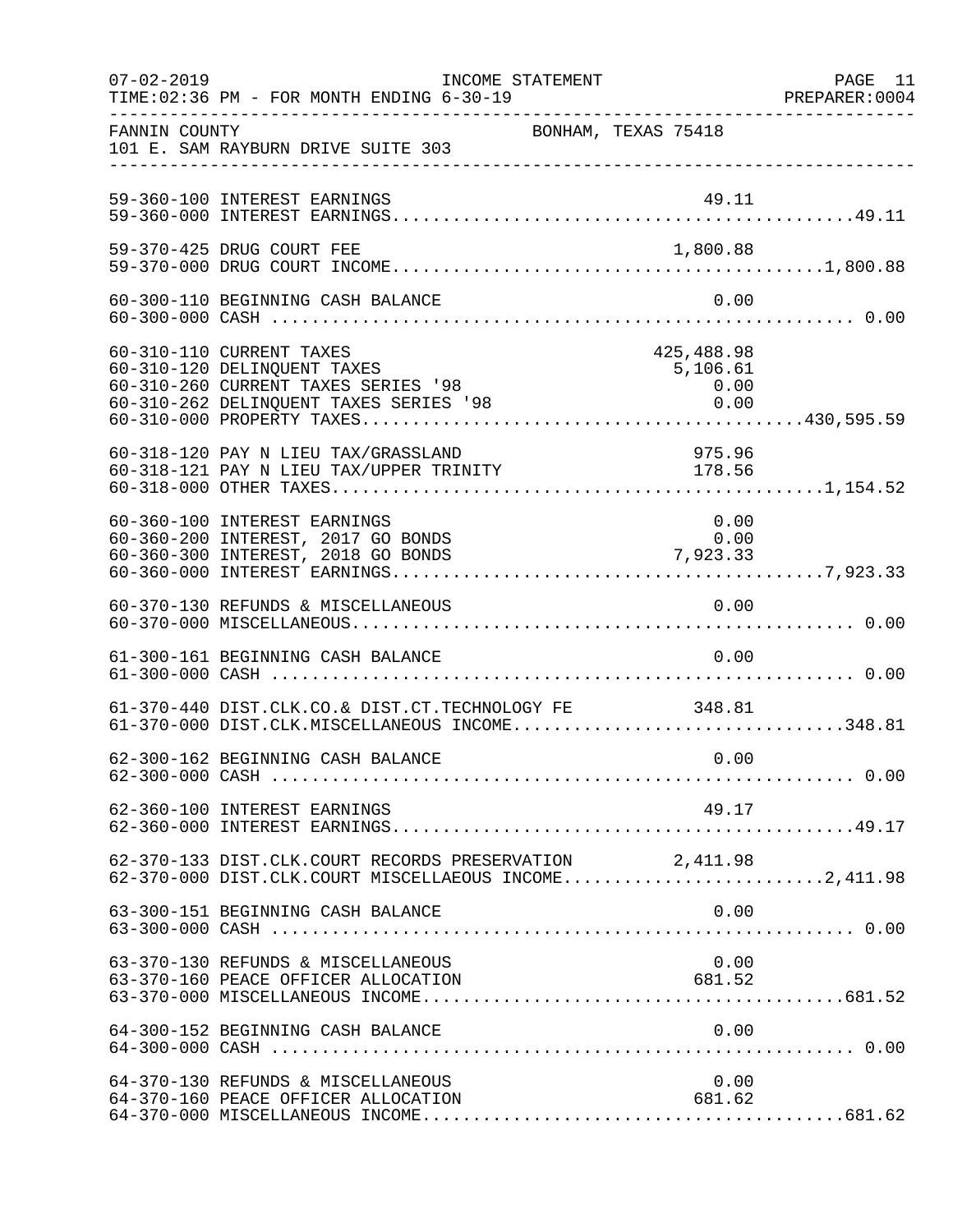| $07 - 02 - 2019$ | INCOME STATEMENT<br>TIME: 02:36 PM - FOR MONTH ENDING 6-30-19                                       |                          | PAGE 12<br>PREPARER: 0004 |
|------------------|-----------------------------------------------------------------------------------------------------|--------------------------|---------------------------|
| FANNIN COUNTY    | BONHAM, TEXAS 75418<br>101 E. SAM RAYBURN DRIVE SUITE 303<br>____________________________________   |                          |                           |
|                  | 65-300-153 BEGINNING CASH BALANCE                                                                   | 0.00                     |                           |
|                  | 65-370-130 REFUNDS & MISCELLANEOUS<br>65-370-160 PEACE OFFICER ALLOCATION                           | 0.00<br>681.52           |                           |
|                  | 66-300-166 BEGINNING CASH BALANCE                                                                   | 0.00                     |                           |
|                  | 66-360-100 INTEREST EARNINGS LEGEND BANK<br>66-360-166 INTEREST EARNINGS ICS                        | 0 . 0 0<br>43 , 059 . 76 |                           |
|                  | 66-370-130 REFUNDS & MISCELLANEOUS                                                                  | 5,179.97                 |                           |
|                  | 67-300-110 UNENCUMBERED FUND BALANCE                                                                | 0.00                     |                           |
|                  | 67-319-551 ANNUAL PAYMENT                                                                           | 10,000.00                |                           |
|                  | 68-300-168 BEGINNING CASH BALANCE                                                                   | 0.00                     |                           |
|                  | 68-360-100 INTEREST EARNING LEGEND BANK<br>68-360-168 INTEREST EARNINGS BUSINESS MONEY FU 42,814.62 | 0.00                     |                           |
|                  | 68-370-130 REFUNDS & MISCELLANEOUS                                                                  | 0.00                     |                           |
|                  | 70-360-100 INTEREST EARNINGS                                                                        | 1,444.89                 |                           |
|                  | 71-330-475 INVESTIGATOR CRIMES AGAINST WOMEN                                                        | 0.00                     |                           |
|                  | 72-330-560 INVESTIGATOR CRIMES AGAINST CHILDRE 3,297.94                                             |                          |                           |
|                  | 80-300-180 BEGINNING CASH BALANCE                                                                   | 0.00                     |                           |
|                  | 80-370-130 MISCELLANEOUS<br>80-370-180 PROGRAM FEES                                                 | 0.00<br>350.00           |                           |
|                  | 81-300-110 UNENCUMBERED FUND BALANCE                                                                | 0.00                     |                           |
|                  | 81-318-181 YEAR 1 PAYMENT                                                                           | 0.00                     |                           |
|                  | 82-300-123 UNENCUMBERED FUND BALANCE                                                                | 0.00                     |                           |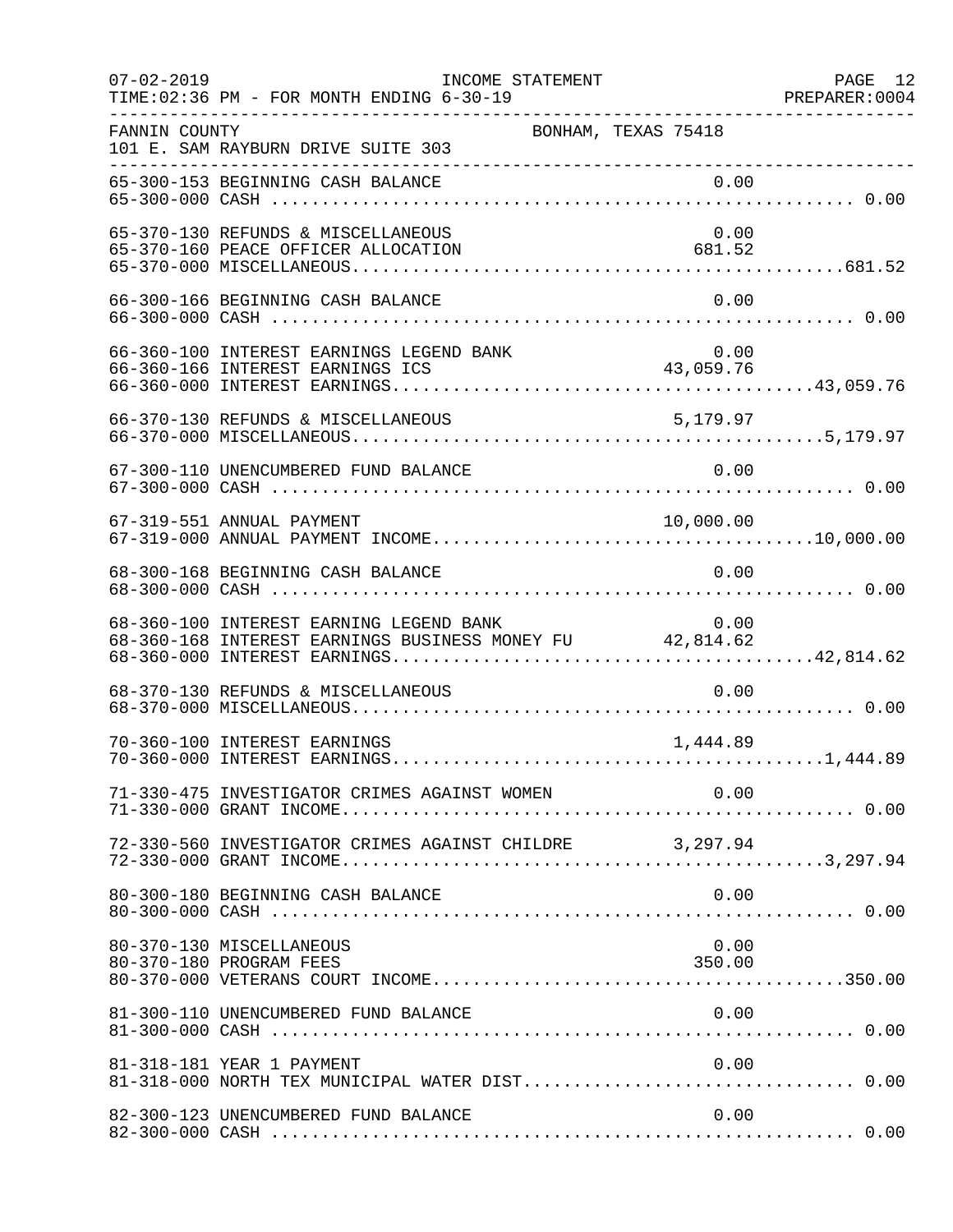|               | TIME: 02:36 PM - FOR MONTH ENDING 6-30-19                                                                                                                                                                                                                                                                                                                                                 |                         | PAGE 13<br>PREPARER: 0004 |
|---------------|-------------------------------------------------------------------------------------------------------------------------------------------------------------------------------------------------------------------------------------------------------------------------------------------------------------------------------------------------------------------------------------------|-------------------------|---------------------------|
| FANNIN COUNTY | BONHAM, TEXAS 75418<br>101 E. SAM RAYBURN DRIVE SUITE 303                                                                                                                                                                                                                                                                                                                                 |                         |                           |
|               | 82-318-182 YEAR 1 PAYMENT                                                                                                                                                                                                                                                                                                                                                                 | 0.00                    |                           |
|               | 83-300-124 UNENCUMBERED FUND BALANCE                                                                                                                                                                                                                                                                                                                                                      | 0.00                    |                           |
|               | 83-318-183 YEAR 1 PAYMENT<br>83-318-000 NORTH TEXAS MUNICIPAL WATER DIST 0.00                                                                                                                                                                                                                                                                                                             | 0.00                    |                           |
|               | 84-300-110 UNENCUMBERED FUND BALANCE                                                                                                                                                                                                                                                                                                                                                      | 0.00                    |                           |
|               | 84-318-184 PERSONNEL INCOME YEAR 1<br>84-318-184 PERSONNEL INCOME YEAR 1 108,900.00<br>84-318-185 EMERGENCY RADIO IMP.INC.YEAR 1 400,000.00<br>84-318-186 VEHICLE OR SPEC EQUIP INC YEAR 1<br>84-318-250 DRUG SCREENING/PSYCHOLOGICAL INC YE<br>84-318-395 UNIFORMS INCOME YEAR 1<br>84-318-427 TRAINING INCOME YEAR 1 10,000.00<br>84-318-000 NORTH TEXAS MUNICIPAL WATER DIST602,500.00 | 108,900.00<br>3,000.00  |                           |
|               | 85-300-110 UNENCUMBERED FUND BALANCE                                                                                                                                                                                                                                                                                                                                                      | 0.00                    |                           |
|               |                                                                                                                                                                                                                                                                                                                                                                                           |                         |                           |
|               | 86-300-110 UNENCUMBERED FUND BALANCE                                                                                                                                                                                                                                                                                                                                                      | 0.00                    |                           |
|               | 86-319-420 SECURUS SIGNING BONUS                                                                                                                                                                                                                                                                                                                                                          | 40,000.00               |                           |
|               | 86-370-130 REFUNDS & MISCELLANEOUS                                                                                                                                                                                                                                                                                                                                                        | 0.00                    |                           |
|               |                                                                                                                                                                                                                                                                                                                                                                                           |                         |                           |
|               |                                                                                                                                                                                                                                                                                                                                                                                           |                         |                           |
|               |                                                                                                                                                                                                                                                                                                                                                                                           |                         |                           |
|               | 89-330-908 STRUCTURAL FAM. THER. GRANT OOG 12,500.00<br>89-330-915 BASIC PROBATION SUPERVISION<br>89-330-916 COMMUNITY PROGRAMS<br>89-330-916 COMMUNITY PROGRAMS<br>89-330-917 PRE/POST ADJUDICATION 7,526.00<br>89-330-918 COMMITMENT DIVERSION 9,162.00<br>89-330-919 MENTAL HEALTH SERVICES 14,036.00<br>89-330-920 REGIONAL DIVERSIONS ALTERNATIVES 17,025.00                         | 110,901.00<br>73,792.00 |                           |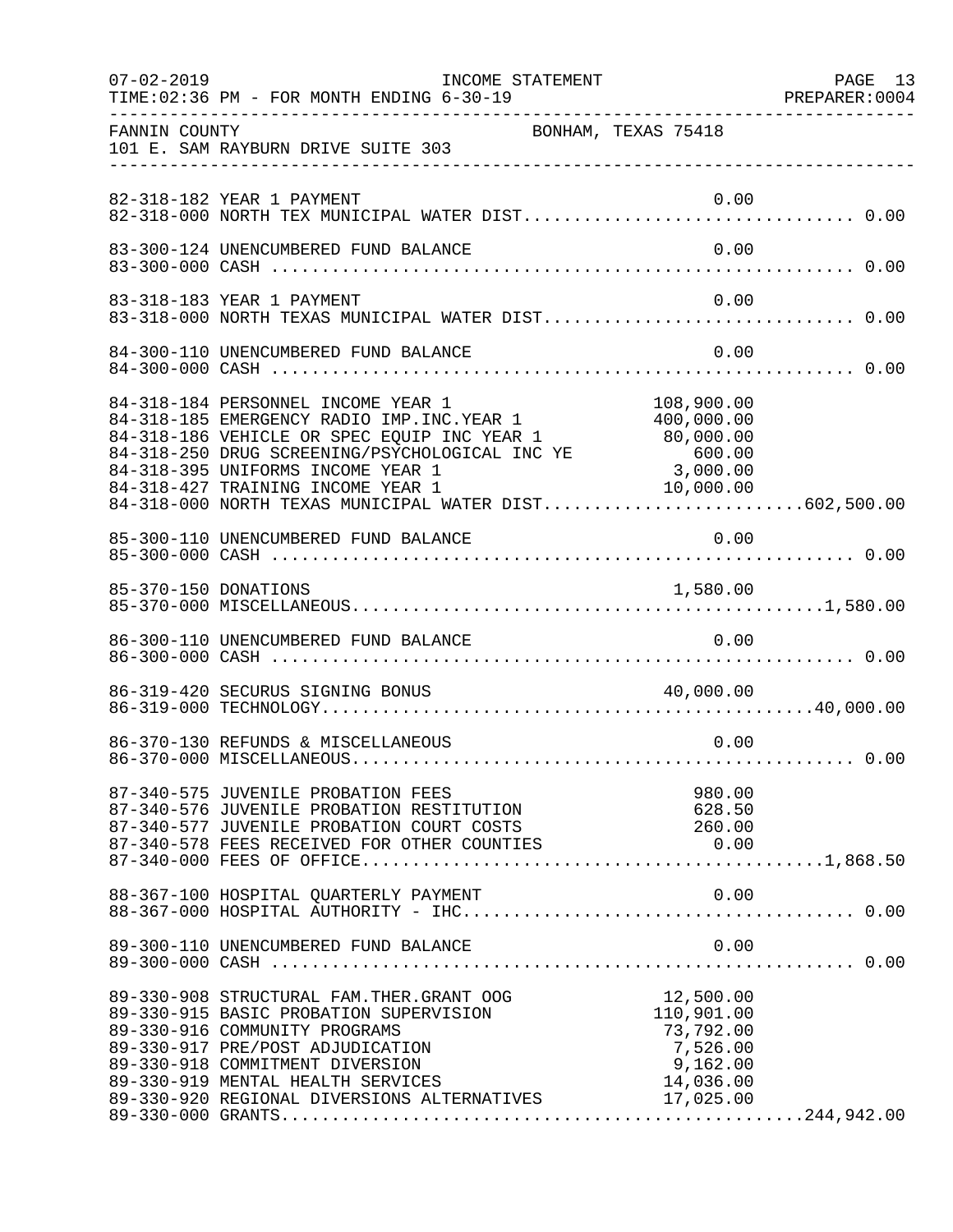|                                                                                                                                                                                                                                                                                                                                                                                                                                                                                                                                                                                                                                                                                                                                                                                                                                                                                                                                                                           | PAGE 14<br>PREPARER:0004                                                                                                                                                                                                       |
|---------------------------------------------------------------------------------------------------------------------------------------------------------------------------------------------------------------------------------------------------------------------------------------------------------------------------------------------------------------------------------------------------------------------------------------------------------------------------------------------------------------------------------------------------------------------------------------------------------------------------------------------------------------------------------------------------------------------------------------------------------------------------------------------------------------------------------------------------------------------------------------------------------------------------------------------------------------------------|--------------------------------------------------------------------------------------------------------------------------------------------------------------------------------------------------------------------------------|
|                                                                                                                                                                                                                                                                                                                                                                                                                                                                                                                                                                                                                                                                                                                                                                                                                                                                                                                                                                           |                                                                                                                                                                                                                                |
|                                                                                                                                                                                                                                                                                                                                                                                                                                                                                                                                                                                                                                                                                                                                                                                                                                                                                                                                                                           |                                                                                                                                                                                                                                |
| 120.00<br>160,000.00                                                                                                                                                                                                                                                                                                                                                                                                                                                                                                                                                                                                                                                                                                                                                                                                                                                                                                                                                      |                                                                                                                                                                                                                                |
| 699.35                                                                                                                                                                                                                                                                                                                                                                                                                                                                                                                                                                                                                                                                                                                                                                                                                                                                                                                                                                    |                                                                                                                                                                                                                                |
| 0.00<br>0.00                                                                                                                                                                                                                                                                                                                                                                                                                                                                                                                                                                                                                                                                                                                                                                                                                                                                                                                                                              |                                                                                                                                                                                                                                |
| 0.00                                                                                                                                                                                                                                                                                                                                                                                                                                                                                                                                                                                                                                                                                                                                                                                                                                                                                                                                                                      |                                                                                                                                                                                                                                |
| 0.00                                                                                                                                                                                                                                                                                                                                                                                                                                                                                                                                                                                                                                                                                                                                                                                                                                                                                                                                                                      |                                                                                                                                                                                                                                |
| 0.00                                                                                                                                                                                                                                                                                                                                                                                                                                                                                                                                                                                                                                                                                                                                                                                                                                                                                                                                                                      |                                                                                                                                                                                                                                |
| 0.00<br>$4.37-$                                                                                                                                                                                                                                                                                                                                                                                                                                                                                                                                                                                                                                                                                                                                                                                                                                                                                                                                                           |                                                                                                                                                                                                                                |
|                                                                                                                                                                                                                                                                                                                                                                                                                                                                                                                                                                                                                                                                                                                                                                                                                                                                                                                                                                           |                                                                                                                                                                                                                                |
|                                                                                                                                                                                                                                                                                                                                                                                                                                                                                                                                                                                                                                                                                                                                                                                                                                                                                                                                                                           |                                                                                                                                                                                                                                |
| 51,275.60<br>0.00<br>23,632.27<br>4,682.13<br>10,999.75<br>8,778.54<br>298.84<br>1,095.01<br>2,700.00<br>845.98<br>174.57<br>3,886.71<br>0.00<br>72.50<br>0.00<br>1,800.00<br>1,243.00<br>0.00<br>217.00<br>0.00<br>0.00                                                                                                                                                                                                                                                                                                                                                                                                                                                                                                                                                                                                                                                                                                                                                  |                                                                                                                                                                                                                                |
| FANNIN COUNTY<br>101 E. SAM RAYBURN DRIVE SUITE 303<br>89-370-130 REFUNDS & MISCELLANEOUS<br>89-370-995 LOCAL FUNDING<br>92-360-100 INTEREST EARNINGS<br>92-370-100 RENT<br>92-370-130 REFUNDS & MISCELLANEOUS<br>93-330-909 GRANT #713169 RANDOLPH<br>93-370-130 REFUNDS & MISCELLANEOUS<br>95-360-100 INTEREST EARNINGS<br>95-370-125 AFLAC FSA CLEARING<br>95-370-130 REFUNDS & MISCELLANEOUS<br>***** EXPENSE ACCOUNTS *****<br>10-400-101 SALARY ELECTED OFFICIAL<br>10-400-105 SALARY SECRETARY<br>10-400-201 SOCIAL SECURITY TAXES<br>10-400-203 RETIREMENT<br>10-400-204 WORKERS' COMPENSATION<br>10-400-205 MEDICARE TAX<br>10-400-225 TRAVEL ALLOWANCE<br>10-400-310 OFFICE SUPPLIES<br>10-400-311 POSTAL EXPENSES<br>10-400-431 LOCAL TRAVEL<br>10-400-435 PRINTING<br>10-400-437 COURT REPORTER EXPENSE<br>10-400-468 JUVENILE BOARD SALARY<br>10-400-480 BOND<br>10-400-481 DUES<br>10-400-572 OFFICE EQUIPMENT<br>10-400-574 TECHNOLOGY<br>10-400-590 BOOKS | INCOME STATEMENT<br>TIME: 02:36 PM - FOR MONTH ENDING 6-30-19<br>BONHAM, TEXAS 75418<br>10-400-104 STATE PROBATE SALARY SUPPLEMENT<br>$10-400-202$ GROUP HEALTH & DENTAL INSURANCE<br>10-400-427 OUT OF COUNTY TRAVEL/TRAINING |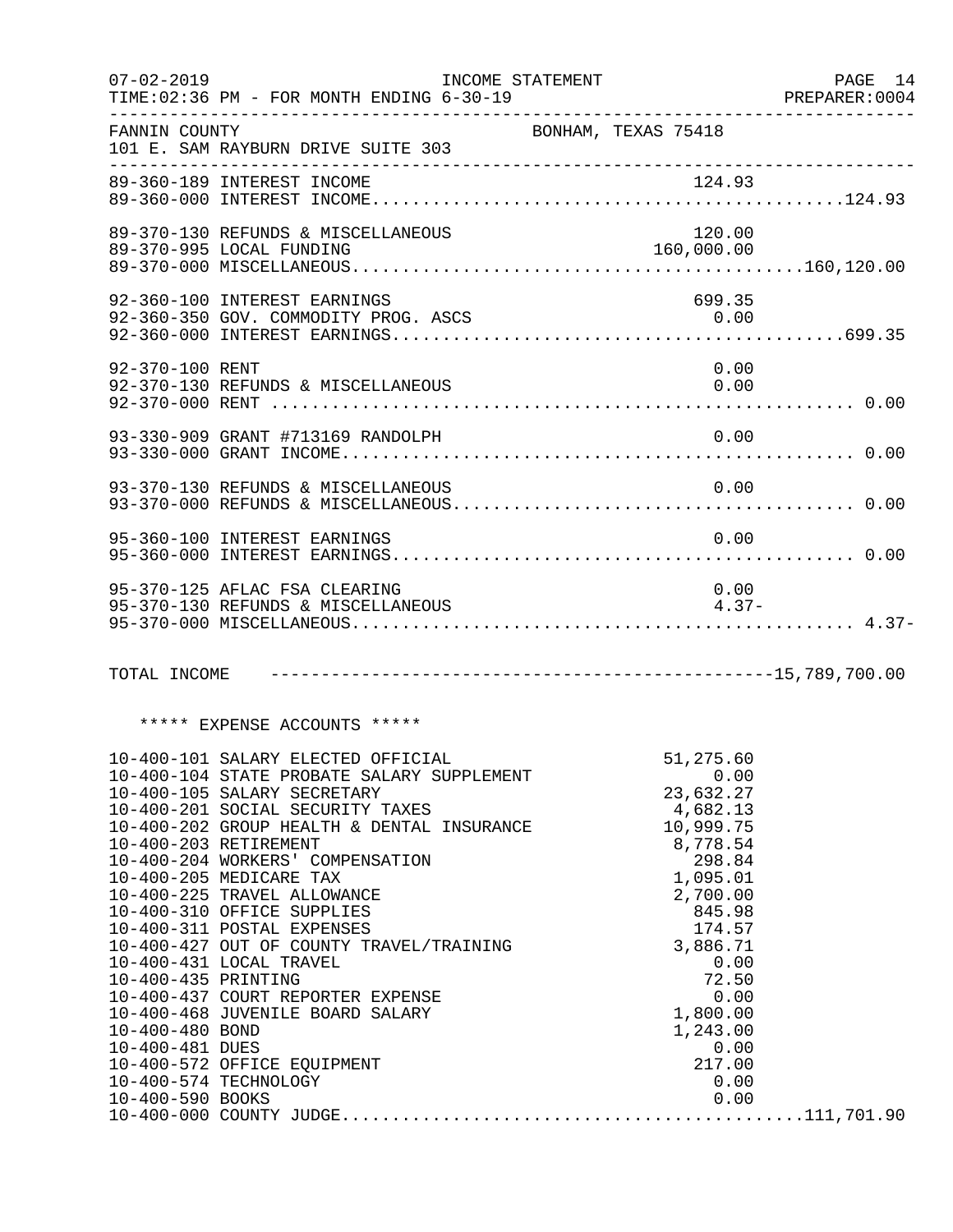| $07 - 02 - 2019$    | TIME: 02:36 PM - FOR MONTH ENDING 6-30-19                                              |  |                                              |      | PAGE 15<br>PREPARER: 0004 |
|---------------------|----------------------------------------------------------------------------------------|--|----------------------------------------------|------|---------------------------|
|                     | FANNIN COUNTY<br>101 E. SAM RAYBURN DRIVE SUITE 303                                    |  | BONHAM, TEXAS 75418                          |      |                           |
|                     |                                                                                        |  |                                              |      |                           |
|                     |                                                                                        |  |                                              |      |                           |
|                     |                                                                                        |  |                                              |      |                           |
|                     |                                                                                        |  |                                              |      |                           |
|                     |                                                                                        |  |                                              |      |                           |
|                     |                                                                                        |  |                                              |      |                           |
|                     |                                                                                        |  |                                              |      |                           |
|                     |                                                                                        |  |                                              |      |                           |
|                     |                                                                                        |  |                                              |      |                           |
|                     |                                                                                        |  |                                              |      |                           |
|                     |                                                                                        |  |                                              |      |                           |
|                     | 10-403-431 LOCAL TRAVEL                                                                |  |                                              | 0.00 |                           |
| 10-403-435 PRINTING |                                                                                        |  | $1,087.00$<br>5,529.26<br>5,529.26<br>613.00 |      |                           |
|                     | 10-403-437 IMAGING/INDEXING                                                            |  |                                              |      |                           |
| 10-403-480 BOND     |                                                                                        |  |                                              |      |                           |
| 10-403-481 DUES     |                                                                                        |  |                                              | 0.00 |                           |
|                     |                                                                                        |  |                                              |      |                           |
|                     |                                                                                        |  |                                              |      |                           |
| 10-404-109 SALARY   |                                                                                        |  | 15,765.41<br>588.36                          |      |                           |
|                     | 10-404-201 SOCIAL SECURITY TAXES                                                       |  |                                              |      |                           |
|                     | 10-404-203 RETIREMENT                                                                  |  |                                              |      |                           |
|                     | 10-404-205 MEDICARE TAX                                                                |  |                                              |      |                           |
|                     | 10-404-310 ELECTION SUPPLIES                                                           |  | 2,737.25                                     |      |                           |
| 10-404-311 POSTAGE  |                                                                                        |  | 1,374.03                                     |      |                           |
|                     | 10-404-421 ELECTION INTERNET                                                           |  | 754.59                                       |      |                           |
|                     | 10-404-423 CELL PHONE<br>10-404-427 ELECTION TRAVEL/TRAINING                           |  | 180.00<br>351.72                             |      |                           |
|                     | 10-404-428 EMPLOYEE TRAINING                                                           |  | 0.00                                         |      |                           |
|                     | 10-404-429 DPS BACKGROUND CHECK                                                        |  | 0.00                                         |      |                           |
|                     | 10-404-430 BIDS AND NOTICES                                                            |  | 334.98                                       |      |                           |
|                     | 10-404-442 PROFESSIONAL SERVICE/TRANSLATOR                                             |  | 131.25                                       |      |                           |
| 10-404-481 DUES     |                                                                                        |  | 300.00                                       |      |                           |
|                     | 10-404-483 VOTER REGISTRATION                                                          |  | ں.ں<br>16,077.67                             | 0.00 |                           |
|                     | 10-404-485 ELECTION MAINT. AGREEMENT                                                   |  |                                              |      |                           |
|                     | 10-404-573 ELECTION EQUIPMENT                                                          |  |                                              | 0.00 |                           |
|                     |                                                                                        |  |                                              |      |                           |
|                     | 10-405-102 SALARY APPOINTED OFFICIAL                                                   |  | 29,858.40                                    |      |                           |
|                     | 10-405-201 SOCIAL SECURITY TAXES                                                       |  | 1,824.56                                     |      |                           |
|                     | 10-405-202 GROUP HEALTH & DENTAL INSURANCE<br>10-405-203 BETIBEMENT & DENTAL INSURANCE |  | 8,606.34                                     |      |                           |
|                     | 10-405-203 RETIREMENT<br>10-405-204 WORKERS' COMPENSATION                              |  | 3,416.25<br>107.22                           |      |                           |
|                     | 10-405-205 MEDICARE TAX                                                                |  | 426.70                                       |      |                           |
|                     | 10-405-310 OFFICE SUPPLIES                                                             |  | 92.69                                        |      |                           |
|                     | 10-405-311 POSTAL EXPENSES                                                             |  | 50.00                                        |      |                           |
|                     | 10-405-427 OUT OF COUNTY TRAVEL/TRAINING                                               |  | 207.64                                       |      |                           |
|                     | 10-405-428 TRAINING/TUITION                                                            |  |                                              | 0.00 |                           |
| 10-405-435 PRINTING |                                                                                        |  |                                              | 0.00 |                           |
|                     | 10-405-453 COMPUTER SOFTWARE                                                           |  |                                              | 0.00 |                           |
|                     | 10-405-572 OFFICE EQUIPMENT                                                            |  | 704.99                                       |      |                           |
|                     |                                                                                        |  |                                              |      |                           |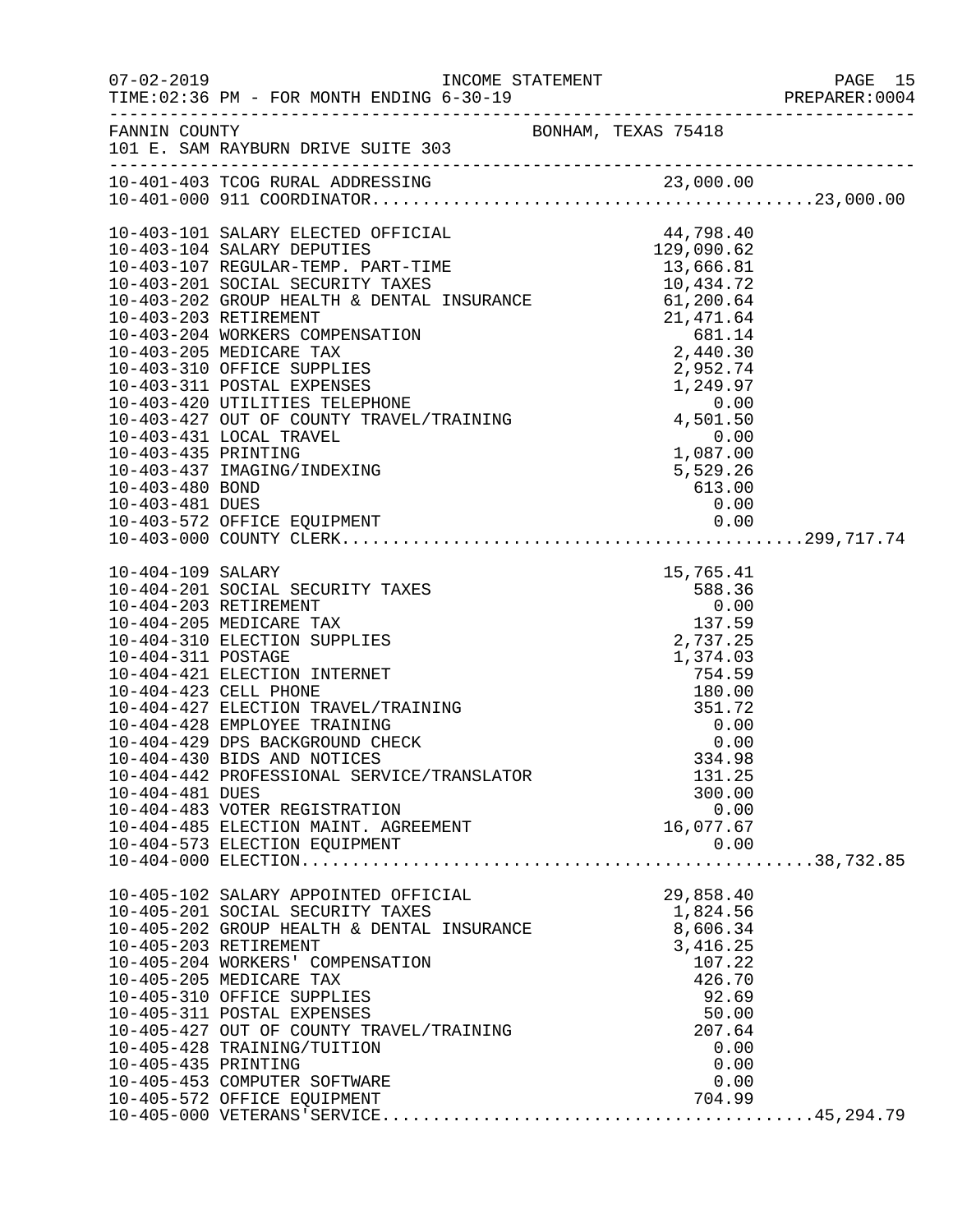|                 |                                                                                                                                                                                                                                                                                                                                                                                                                                                                                                                                                                                                                                                                                                                                                                                                                                                                                                                        |                                                                                                                                             |  |                                                                                                                                                                      | PREPARER: 0004 |
|-----------------|------------------------------------------------------------------------------------------------------------------------------------------------------------------------------------------------------------------------------------------------------------------------------------------------------------------------------------------------------------------------------------------------------------------------------------------------------------------------------------------------------------------------------------------------------------------------------------------------------------------------------------------------------------------------------------------------------------------------------------------------------------------------------------------------------------------------------------------------------------------------------------------------------------------------|---------------------------------------------------------------------------------------------------------------------------------------------|--|----------------------------------------------------------------------------------------------------------------------------------------------------------------------|----------------|
|                 | FANNIN COUNTY<br>101 E. SAM RAYBURN DRIVE SUITE 303                                                                                                                                                                                                                                                                                                                                                                                                                                                                                                                                                                                                                                                                                                                                                                                                                                                                    | BONHAM, TEXAS 75418                                                                                                                         |  |                                                                                                                                                                      |                |
|                 |                                                                                                                                                                                                                                                                                                                                                                                                                                                                                                                                                                                                                                                                                                                                                                                                                                                                                                                        |                                                                                                                                             |  | 26, 134.92                                                                                                                                                           |                |
| 10-409-481 DUES | 10-409-100 COMPENSATION PAY<br>10-409-201 SOCIAL SECURITY TAXES<br>10-409-203 RETIREMENT<br>10-409-204 WORKERS' COMPENSATION<br>10-409-205 MEDICARE TAX<br>10-409-206 UNEMPLOYMENT EXPENSE<br>10-409-395 ERRORS AND OMISSIONS<br>10-409-399 CLAIMS SETTLEMENTS<br>10-409-400 LEGAL FEES<br>10-409-401 AUDIT EXPENSE<br>10-409-404 911 EMERGENCY SERVICE<br>10-409-406 TAX APPRAISAL DISTRICT<br>10-409-408 COUNTY WELLNESS PROGRAM<br>10-409-426 PROFESSIONAL FEES<br>10-409-430 BIDS & NOTICES<br>10-409-444 LAWN MAINTENANCE<br>10-409-483 PUBLIC OFFICIALS INS.<br>10-409-484 GENERAL LIABILITY INSURANCE<br>10-409-484 GENERAL LINETILE - -<br>10-409-485 WATER SUPPLY AGENCY<br>10-409-487 TCOG-REG. INTERLOCAL AGREEMENT<br>10-409-489 COURT COSTS/ARREST FEES<br>10-409-490 MISCELLANEOUS<br>10-409-491 SULPHUR RIVER REGIONAL MOBILITY AUT<br>10-409-495 '98 JAIL BOND PAYMENT<br>10-409-499 BANK SERVICE FEES | 9.0<br>0.0<br>831.72<br>0.00<br>0.00<br>0.00<br>0.00<br>0.00<br>0.00<br>0.00<br>0.00<br>2,063.65<br>33.1<br>3.1<br>3.1<br>40.74<br>2,063.65 |  | 0.00<br>0.00<br>1,760.78<br>0.00<br>2,764.39<br>0.00<br>5,351.71<br>14,896.80<br>6,828.00<br>812.50<br>0.00<br>0.00<br>99,138.87<br>0.00<br>0.00<br>0.00<br>7,200.00 |                |
|                 | 10-410-103 SALARY COURT COORDINATOR<br>10-410-110 SALARY COURT COORDINATOR                                                                                                                                                                                                                                                                                                                                                                                                                                                                                                                                                                                                                                                                                                                                                                                                                                             |                                                                                                                                             |  | 107,692.40<br>23,969.20<br>50,421.80                                                                                                                                 |                |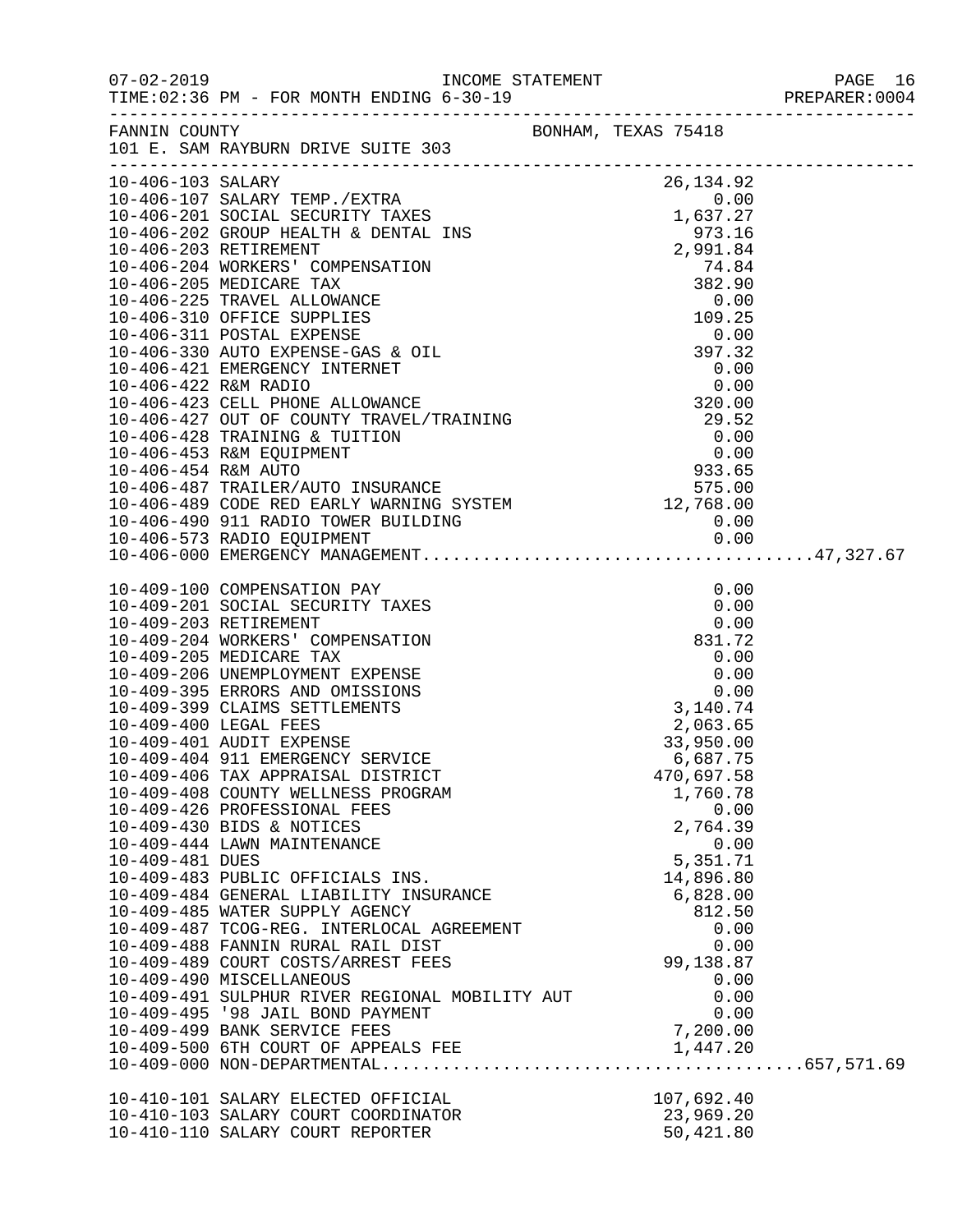|                                             |                                                                                                                                                                                                                                                                                                                                                                                                                                                                                                                                                                                                                                                    |  |                                                                                                    | PREPARER: 0004 |
|---------------------------------------------|----------------------------------------------------------------------------------------------------------------------------------------------------------------------------------------------------------------------------------------------------------------------------------------------------------------------------------------------------------------------------------------------------------------------------------------------------------------------------------------------------------------------------------------------------------------------------------------------------------------------------------------------------|--|----------------------------------------------------------------------------------------------------|----------------|
|                                             | FANNIN COUNTY<br>101 E. SAM RAYBURN DRIVE SUITE 303                                                                                                                                                                                                                                                                                                                                                                                                                                                                                                                                                                                                |  |                                                                                                    |                |
|                                             |                                                                                                                                                                                                                                                                                                                                                                                                                                                                                                                                                                                                                                                    |  |                                                                                                    |                |
|                                             |                                                                                                                                                                                                                                                                                                                                                                                                                                                                                                                                                                                                                                                    |  |                                                                                                    |                |
| 10-425-435 PRINTING<br>10-425-466 AUTOPSIES | 10-425-201 SOCIAL SECURITY 0.00<br>10-425-205 MEDICARE TAX 0.00<br>10-425-311 JURY POSTAGE 2,568.44<br>10-425-312 DISTRICT JURY SUPPLIES 2,568.44<br>10-425-313 GRAND JURY EXPENSE 3,345.74<br>10-425-314 PETIT JURY EXPENSE 3,345.74<br>1<br>10-425-316 COUNTY COURT JURY EXP.<br>10-425-317 COURT REPORTER SUPPLIES<br>10-425-318 J.P. JURY EXPENSE<br>10-425-319 CO.CT.@LAW JURY EXPENSE<br>10-425-422 REGIONAL INDIGENT DEFENSE PROGRAM 18,056.00<br>10-425-424 CO.CT. ATTORNEY FEES<br>10-425-425 CO.CT. PROFESSIONAL SERVICES<br>10-425-426 COUNTY COURT SUPPLIES<br>10-425-465 PHYSICAL EVID. ANALYSES<br>10-425-467 VISITING JUDGE EXPENSE |  | 0.00<br>0.00<br>660.00<br>898.77<br>4,579.25<br>0.00<br>0.00<br>1,079.00<br>$250.25-$<br>36,537.75 |                |
| 10-435-130 BAILIFF<br>10-435-205 MEDICARE   | 10-435-103 SALARY COURT COORDINATOR<br>10-435-201 SOCIAL SECURITY<br>10-435-202 GROUP HEALTH INSURANCE<br>10-435-203 RETIREMENT<br>10-435-204 WORKERS COMPENSATION                                                                                                                                                                                                                                                                                                                                                                                                                                                                                 |  | 27,533.59<br>58,552.99<br>30,951.60<br>7,297.61<br>24,862.76<br>13,700.13<br>423.66<br>1,706.76    |                |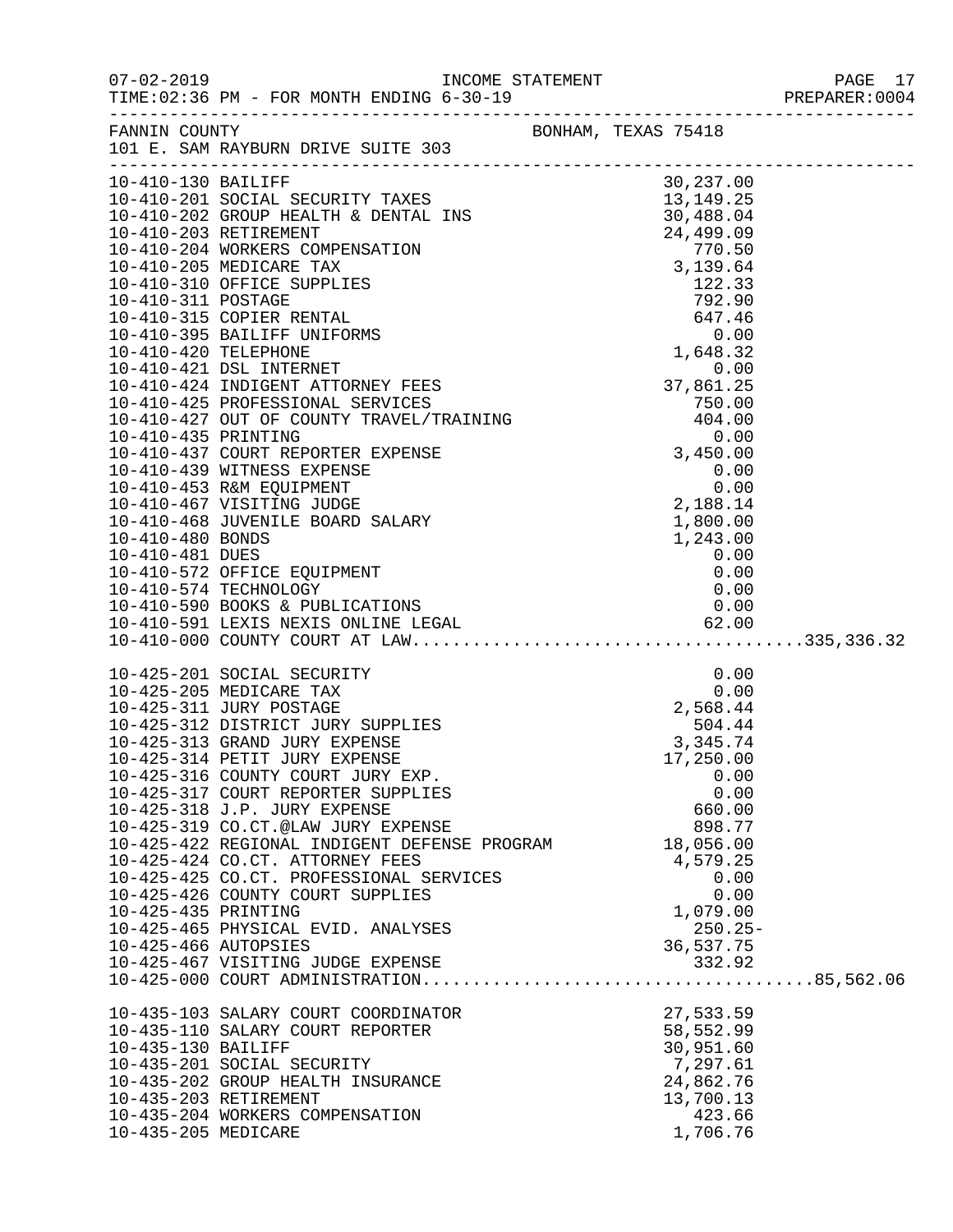|                     | FANNIN COUNTY                                                                  | BONHAM, TEXAS 75418 |  |
|---------------------|--------------------------------------------------------------------------------|---------------------|--|
|                     | 101 E. SAM RAYBURN DRIVE SUITE 303                                             |                     |  |
|                     |                                                                                |                     |  |
|                     |                                                                                |                     |  |
|                     |                                                                                |                     |  |
|                     |                                                                                |                     |  |
|                     |                                                                                |                     |  |
|                     |                                                                                |                     |  |
|                     |                                                                                |                     |  |
|                     |                                                                                |                     |  |
|                     |                                                                                |                     |  |
|                     |                                                                                |                     |  |
|                     |                                                                                |                     |  |
|                     |                                                                                |                     |  |
|                     |                                                                                |                     |  |
|                     |                                                                                |                     |  |
|                     |                                                                                |                     |  |
|                     |                                                                                |                     |  |
|                     |                                                                                |                     |  |
|                     |                                                                                |                     |  |
|                     |                                                                                |                     |  |
|                     |                                                                                |                     |  |
|                     |                                                                                |                     |  |
|                     |                                                                                |                     |  |
|                     |                                                                                |                     |  |
|                     |                                                                                |                     |  |
|                     |                                                                                |                     |  |
|                     |                                                                                |                     |  |
|                     |                                                                                |                     |  |
|                     |                                                                                |                     |  |
|                     |                                                                                |                     |  |
|                     |                                                                                |                     |  |
|                     |                                                                                |                     |  |
|                     |                                                                                |                     |  |
|                     |                                                                                |                     |  |
|                     | 10-450-313 PASSPORT PHOTO SUPPLIES                                             | 0.00                |  |
|                     | 10-450-315 COPIER RENTAL<br>10-450-353 COMPUTER EXPENSE                        | 0.00                |  |
|                     | 10-450-423 CELL PHONE                                                          | 0.00<br>0.00        |  |
|                     | 10-450-427 OUT OF COUNTY TRAVEL/TRAINING                                       | 4,053.66            |  |
|                     | 10-450-428 EMPLOYEE TRAINING                                                   | 0.00                |  |
|                     | 10-450-431 LOCAL TRAVEL                                                        | 0.00                |  |
| 10-450-435 PRINTING |                                                                                | 41.50               |  |
| 10-450-480 BONDS    |                                                                                | 528.00              |  |
| 10-450-481 DUES     |                                                                                | 50.00               |  |
|                     |                                                                                |                     |  |
|                     |                                                                                |                     |  |
|                     | 10-455-101 SALARY ELECTED OFFICIAL                                             | 34,218.00           |  |
|                     | 10-455-103 SALARY ASSISTANTS                                                   | 48,156.80           |  |
|                     |                                                                                | 5,176.88            |  |
|                     | 10-455-201 SOCIAL SECURITY TAXES<br>10-455-202 GROUP HEALTH & DENTAL INSURANCE | 25,819.02           |  |
|                     | 10-455-203 RETIREMENT                                                          | 9,424.77            |  |
|                     | 10-455-204 WORKERS' COMPENSATION                                               | 295.16              |  |
|                     | 10-455-205 MEDICARE TAX                                                        | 1,210.60            |  |
|                     | 10-455-225 TRAVEL ALLOWANCE                                                    | 1,800.00            |  |
|                     | 10-455-310 OFFICE SUPPLIES                                                     | 475.30              |  |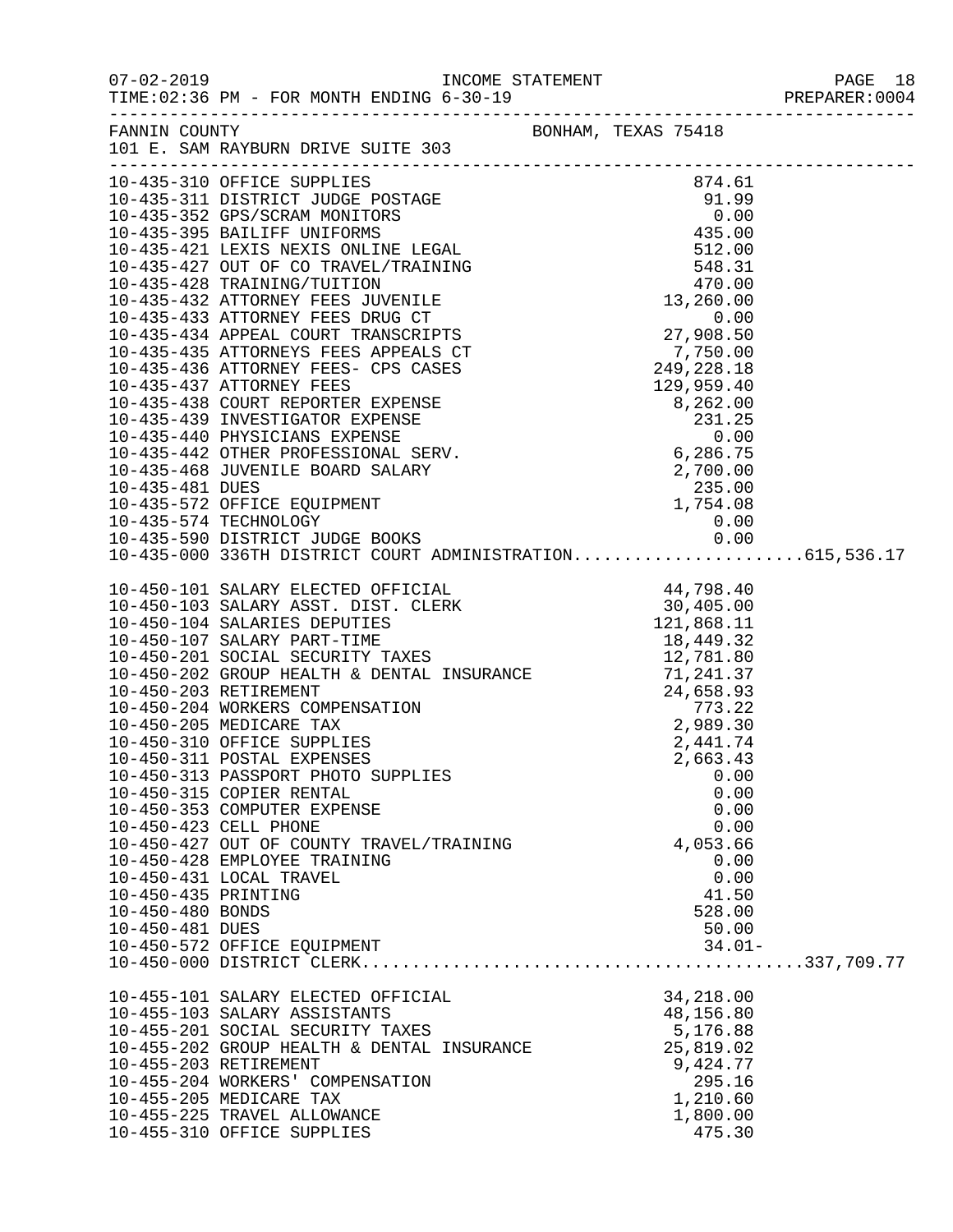|                                                           |                                                                                                                                                                                                                                                                                                                                                                                                                                                                                                                                                                                 |  |                                                                                                                                                                                                       | PREPARER: 0004 |
|-----------------------------------------------------------|---------------------------------------------------------------------------------------------------------------------------------------------------------------------------------------------------------------------------------------------------------------------------------------------------------------------------------------------------------------------------------------------------------------------------------------------------------------------------------------------------------------------------------------------------------------------------------|--|-------------------------------------------------------------------------------------------------------------------------------------------------------------------------------------------------------|----------------|
|                                                           | FANNIN COUNTY<br>101 E. SAM RAYBURN DRIVE SUITE 303                                                                                                                                                                                                                                                                                                                                                                                                                                                                                                                             |  |                                                                                                                                                                                                       |                |
|                                                           | 10-455-311 POSTAL EXPENSES                                                                                                                                                                                                                                                                                                                                                                                                                                                                                                                                                      |  | 240.01                                                                                                                                                                                                |                |
|                                                           | 10-455-573 RADIO EQUIPMENT<br>10-455-574 TECHNOLOGY                                                                                                                                                                                                                                                                                                                                                                                                                                                                                                                             |  | $\begin{array}{c} 0\,.\,0\,0 \\ 0\,.\,0\,0 \end{array}$                                                                                                                                               |                |
|                                                           | 10-456-574 TECHNOLOGY                                                                                                                                                                                                                                                                                                                                                                                                                                                                                                                                                           |  | 0.00                                                                                                                                                                                                  |                |
| 10-457-435 PRINTING<br>10-457-480 BOND<br>10-457-481 DUES | 10-457-101 SALARY ELECTED OFFICIAL<br>10-457-103 SALARY ASSISTANT<br>10-457-201 SOCIAL SECURITY TAXES<br>10-457-201 SOCIAL SECURITY TAXES<br>10-457-202 GROUP HEALTH & DENTAL INSURANCE<br>10-457-203 RETIREMENT<br>10-457-204 WORKERS' COMPENSATION<br>10-457-205 MEDICARE TAX<br>10-457-225 TRAVEL ALLOWANCE<br>10-457-310 OFFICE SUPPLIES<br>10-457-311 POSTAL EXPENSES<br>10-457-420 UTILITIES TELEPHONE<br>10-457-423 CELL PHONE ALLOWANCE<br>10-457-427 OUT OF COUNTY TRAVEL/TRAINING<br>10-457-460 OFFICE RENTAL<br>10-457-572 OFFICE EQUIPMENT<br>10-457-574 TECHNOLOGY |  | 34,218.00<br>20,346.25<br>3,505.84<br>17,212.68<br>6,242.89<br>200.24<br>819.93<br>1,800.00<br>160.76<br>100.00<br>200.00<br>180.00<br>635.24<br>57.25<br>2,083.30<br>228.00<br>60.00<br>0.00<br>0.00 |                |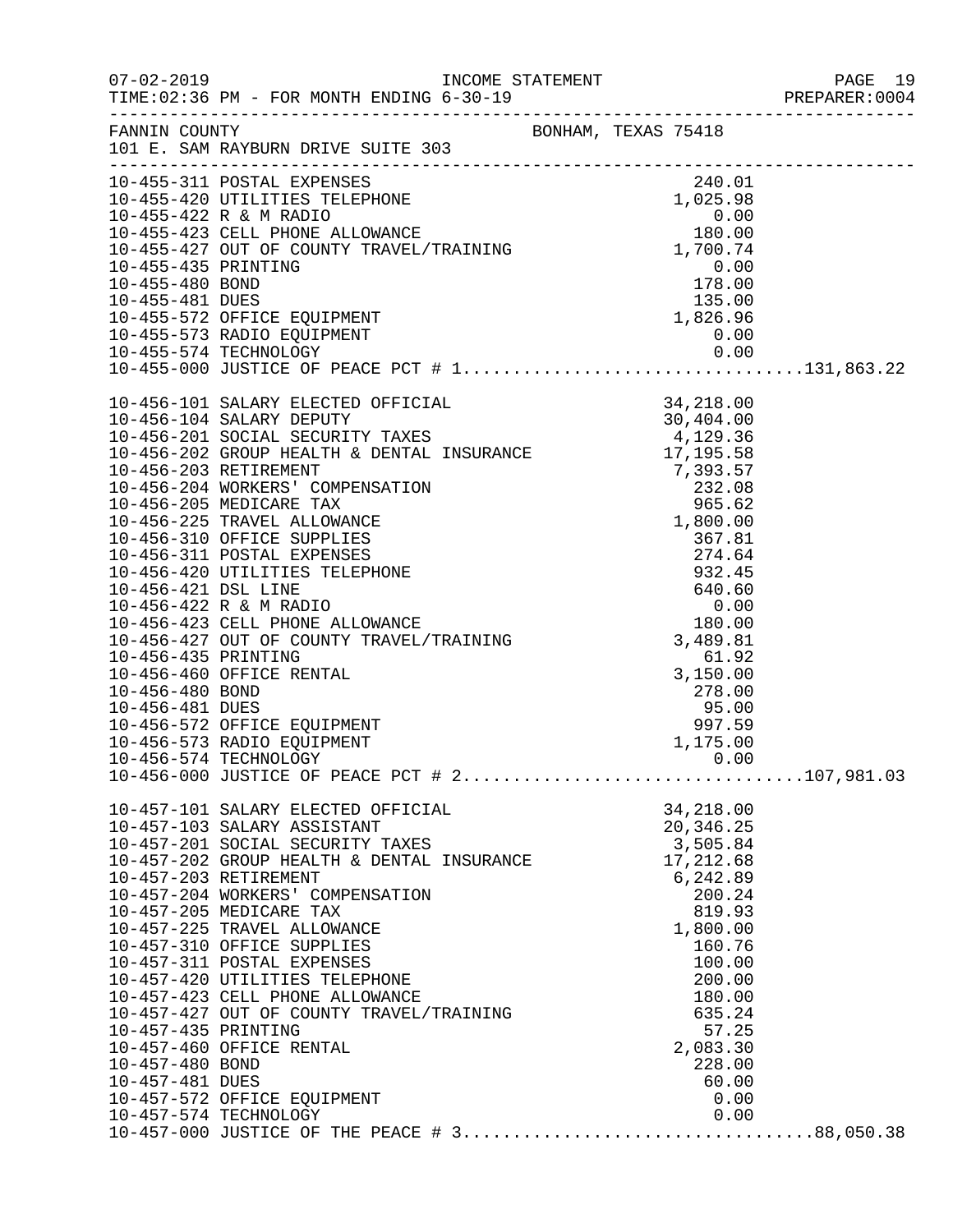| $07 - 02 - 2019$                                                                                                                                                                                    |                     |                        |  |
|-----------------------------------------------------------------------------------------------------------------------------------------------------------------------------------------------------|---------------------|------------------------|--|
| FANNIN COUNTY<br>101 E. SAM RAYBURN DRIVE SUITE 303                                                                                                                                                 | BONHAM, TEXAS 75418 |                        |  |
|                                                                                                                                                                                                     |                     |                        |  |
|                                                                                                                                                                                                     |                     |                        |  |
|                                                                                                                                                                                                     |                     |                        |  |
|                                                                                                                                                                                                     |                     |                        |  |
|                                                                                                                                                                                                     |                     |                        |  |
|                                                                                                                                                                                                     |                     |                        |  |
|                                                                                                                                                                                                     |                     |                        |  |
|                                                                                                                                                                                                     |                     |                        |  |
|                                                                                                                                                                                                     |                     |                        |  |
|                                                                                                                                                                                                     |                     |                        |  |
|                                                                                                                                                                                                     |                     |                        |  |
|                                                                                                                                                                                                     |                     |                        |  |
|                                                                                                                                                                                                     |                     |                        |  |
|                                                                                                                                                                                                     |                     |                        |  |
|                                                                                                                                                                                                     |                     |                        |  |
|                                                                                                                                                                                                     |                     |                        |  |
|                                                                                                                                                                                                     |                     |                        |  |
|                                                                                                                                                                                                     |                     |                        |  |
|                                                                                                                                                                                                     |                     |                        |  |
|                                                                                                                                                                                                     |                     |                        |  |
|                                                                                                                                                                                                     |                     |                        |  |
|                                                                                                                                                                                                     |                     |                        |  |
| 0-475-428 1N.L.<br>0-475-431 LOCAL TRAVEL<br>10-475-435 PRINTING<br>10-475-438 CT.REPORTER-TRANSCRIPTS<br>10-475-439 WITNESS EXPENSE<br>10-475-465 PHYS.EVIDENCE ANALYSIS<br>10-475-469 DPS TESTING |                     |                        |  |
|                                                                                                                                                                                                     |                     | 1,102.20               |  |
|                                                                                                                                                                                                     |                     | 81.32                  |  |
|                                                                                                                                                                                                     |                     | 0.00                   |  |
|                                                                                                                                                                                                     |                     | 163.06                 |  |
|                                                                                                                                                                                                     |                     | 1,483.00               |  |
|                                                                                                                                                                                                     |                     | 1,467.54               |  |
| 10-475-574 TECHNOLOGY<br>10-475-590 BOOKS                                                                                                                                                           |                     | 1,984.25<br>575.30     |  |
|                                                                                                                                                                                                     |                     |                        |  |
| 10-495-102 SALARY APPOINTED OFFICIAL                                                                                                                                                                |                     | 55,891.00              |  |
| 10-495-103 SALARIES ASSISTANTS                                                                                                                                                                      |                     | 93,365.50              |  |
| 10-495-201 SOCIAL SECURITY TAXES<br>$10-495-202$ GROUP HEALTH & DENTAL INSURANCE                                                                                                                    |                     | 9,131.88<br>34, 251.49 |  |
| 10-495-203 RETIREMENT                                                                                                                                                                               |                     | 17,078.24              |  |
| 10-495-204 WORKERS COMPENSATION                                                                                                                                                                     |                     | 549.44                 |  |
| 10-495-205 MEDICARE TAX                                                                                                                                                                             |                     | 2,135.56               |  |
| 10-495-310 OFFICE SUPPLIES                                                                                                                                                                          |                     | 753.04                 |  |
| 10-495-353 COMPUTER SOFTWARE MAINTENANCE<br>10-495-427 OUT OF COUNTY TRAVEL/TRAINING                                                                                                                |                     | 5,041.00               |  |
|                                                                                                                                                                                                     |                     | 3,349.48               |  |
| 10-495-431 LOCAL TRAVEL                                                                                                                                                                             |                     | 0.00                   |  |
| 10-495-435 PRINTING                                                                                                                                                                                 |                     | 143.00                 |  |
| 10-495-452 R & M EQUIPMENT<br>10-495-480 BOND                                                                                                                                                       |                     | 0.00<br>385.00         |  |
| 10-495-481 DUES                                                                                                                                                                                     |                     | 295.00                 |  |
| 10-495-572 OFFICE EQUIPMENT                                                                                                                                                                         |                     |                        |  |
|                                                                                                                                                                                                     |                     |                        |  |
| 10-496-103 SALARY PURCHASING AGENT                                                                                                                                                                  |                     | 27,053.33              |  |
| 10-496-201 SOCIAL SECURITY TAXES                                                                                                                                                                    |                     | 1,675.02               |  |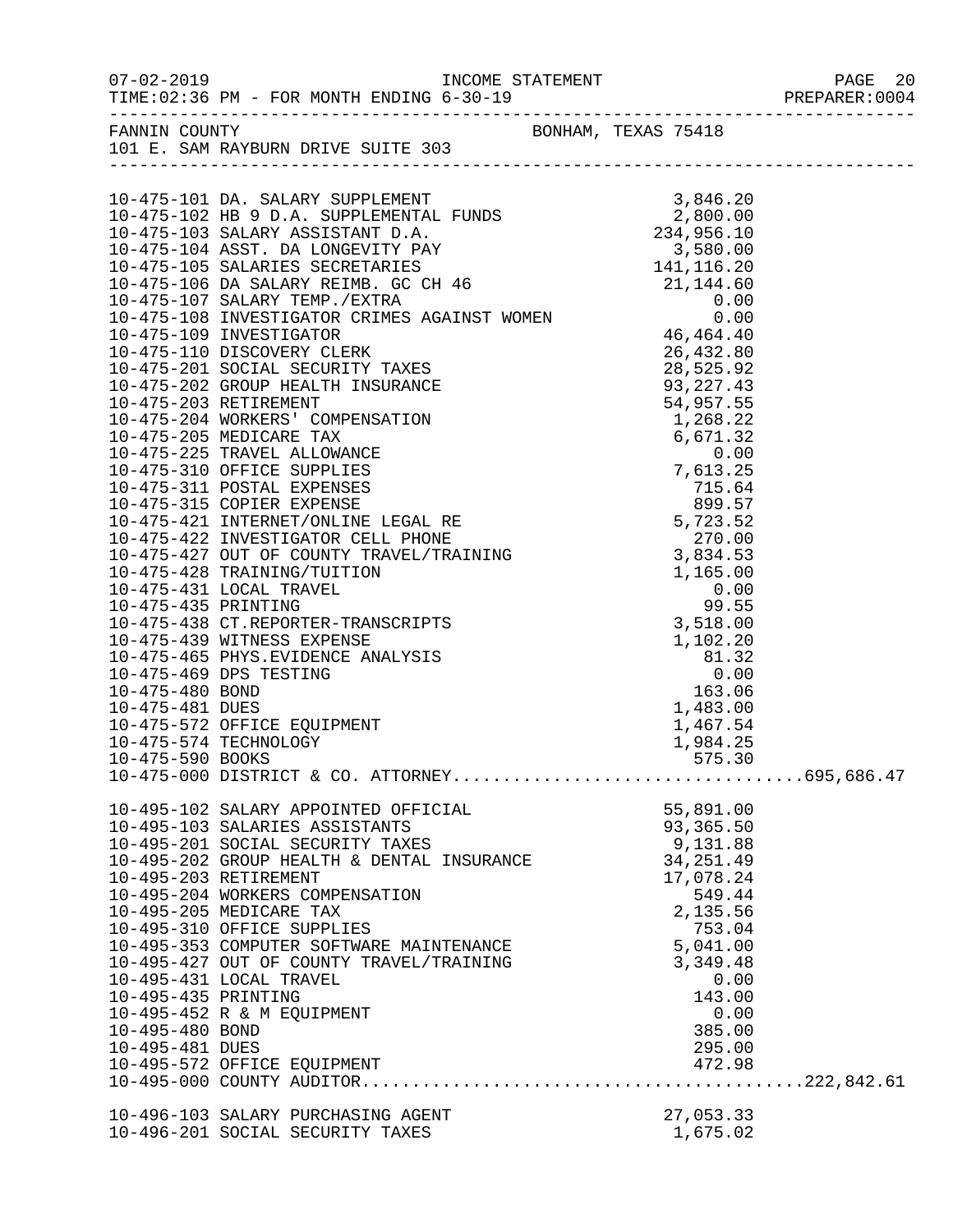|                                                           | $07 - 02 - 2019$<br>TIME: 02:36 PM - FOR MONTH ENDING 6-30-19                                                                                                                                                                                                                                                                                                                                                                                                                                                                                                                                                                |  |                                                                                                                                                                                                                                     | PAGE 21<br>PREPARER: 0004 |
|-----------------------------------------------------------|------------------------------------------------------------------------------------------------------------------------------------------------------------------------------------------------------------------------------------------------------------------------------------------------------------------------------------------------------------------------------------------------------------------------------------------------------------------------------------------------------------------------------------------------------------------------------------------------------------------------------|--|-------------------------------------------------------------------------------------------------------------------------------------------------------------------------------------------------------------------------------------|---------------------------|
| FANNIN COUNTY                                             |                                                                                                                                                                                                                                                                                                                                                                                                                                                                                                                                                                                                                              |  | BONHAM, TEXAS 75418                                                                                                                                                                                                                 |                           |
| 10-496-435 PRINTING<br>10-496-480 BOND<br>10-496-481 DUES | 10-496-452 R & M EQUIPMENT                                                                                                                                                                                                                                                                                                                                                                                                                                                                                                                                                                                                   |  | 18.00<br>$\frac{1}{0.00}$<br>93.00<br>354.00                                                                                                                                                                                        |                           |
| 10-497-480 BOND<br>10-497-481 DUES                        | 10-497-572 OFFICE EQUIPMENT<br>10-497-574 TECHNOLOGY                                                                                                                                                                                                                                                                                                                                                                                                                                                                                                                                                                         |  | 271.00<br>175.00<br>0.00<br>0.00                                                                                                                                                                                                    |                           |
| 10-499-435 PRINTING<br>10-499-480 BOND<br>10-499-481 DUES | 10-497-000 COUNTY TREASURER<br>10-499-101 SALARIES ELECTED OFFICIAL<br>10-499-103 SALARIES ASSISTANTS<br>10-499-201 SOCIAL SECURITY TAXES<br>10-499-201 SOCIAL SECURITY TAXES<br>10-499-202 GROUP HEALTH & DENTAL INSURANCE<br>10-499-203 RETIREMENT<br>10-499-204 WORKERS COMPENSATION<br>10-499-205 MEDICARE TAX<br>10-499-225 LEONARD OFFICE TRAVEL<br>10-499-310 OFFICE SUPPLIES<br>10-499-311 POSTAL EXPENSES<br>10-499-315 COPIER EXPENSE<br>10-499-420 TELEPHONE LEONARD OFFICE<br>10-499-423 CELL PHONE<br>10-499-427 OUT OF COUNTY TRAVEL/TRAINING<br>10-499-460 LEONARD OFFICE RENT<br>10-499-572 OFFICE EQUIPMENT |  | 44,798.40<br>31, 317.20<br>75,189.40<br>8,078.80<br>9,247.99<br>43,031.70<br>18,234.92<br>576.34<br>2,162.65<br>442.00<br>695.93<br>2,608.21<br>580.51<br>646.62<br>0.00<br>2,915.47<br>96.15<br>900.00<br>0.00<br>175.00<br>668.71 |                           |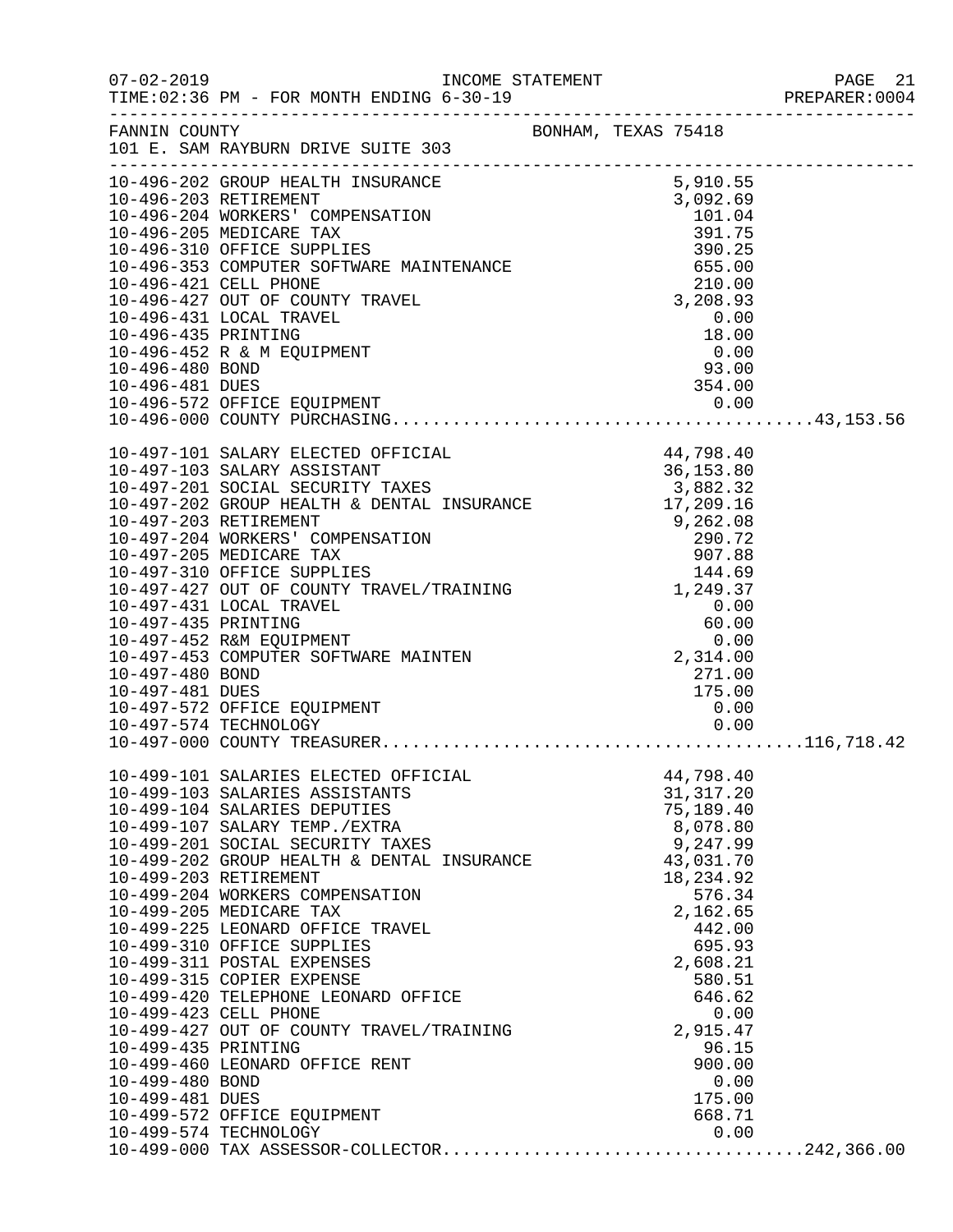|                      |                                                                                                                                                                                                                           |  |                                                                                |                          | PREPARER: 0004 |
|----------------------|---------------------------------------------------------------------------------------------------------------------------------------------------------------------------------------------------------------------------|--|--------------------------------------------------------------------------------|--------------------------|----------------|
|                      | FANNIN COUNTY BONHAM, TEXAS 75418<br>101 E. SAM RAYBURN DRIVE SUITE 303                                                                                                                                                   |  |                                                                                |                          |                |
|                      |                                                                                                                                                                                                                           |  |                                                                                |                          |                |
|                      | 10-503-103 SALARY-TECHNICIAN<br>10-503-107 PART TIME TECHNICIAN<br>10-503-201 SOCIAL SECURITY<br>10-503-202 GROUP HEALTH INSURANCE<br>10-503-203 RETIREMENT<br>10-503-204 WORKERS COMPENSATION<br>10-503-205 MEDICARE TAX |  | 31,736.20<br>14,540.61<br>2,707.96<br>8,606.34<br>5,294.79<br>207.00<br>633.24 |                          |                |
|                      |                                                                                                                                                                                                                           |  |                                                                                |                          |                |
|                      |                                                                                                                                                                                                                           |  |                                                                                |                          |                |
|                      | 10-509-475 CONTINGENCY                                                                                                                                                                                                    |  |                                                                                | 0.00                     |                |
|                      | 10-510-107 REGULAR TEMP.- PART TIME 0.00<br>10-510-115 SALARY JANITOR 30,406.00<br>10-510-201 SOCIAL SECURITY TAXES 10-510-202 GROUP HEALTH & DENTAL INSURANCE 8,606.34                                                   |  |                                                                                |                          |                |
|                      | 10-510-203 RETIREMENT<br>10-510-204 WORKERS' COMPENSATION                                                                                                                                                                 |  |                                                                                |                          |                |
|                      | 10-510-205 MEDICARE TAX<br>10-510-310 OFFICE SUPPLIES                                                                                                                                                                     |  | $3,478.92$<br>1,492.34<br>434.68<br>2,985.98<br>5,447.32<br>2,985.98           |                          |                |
|                      | 10-510-310 OFFICE SUFFILE<br>10-510-311 POSTAL EXPENSE<br>10-510-315 COPIER RENTAL<br>10-510-316 EMPLOYEE AWARDS BANQUET<br>2,462.00<br>2,462.00<br>319.00<br>0.00<br>10-510-332 JANITOR SUPPLIES                         |  |                                                                                | 0.00                     |                |
| 10-510-420 TELEPHONE | 10-510-353 R&M COMPUTER<br>10-510-421 INTERNET LINES                                                                                                                                                                      |  |                                                                                | 0.00<br>0.00<br>0.00     |                |
|                      | 10-510-423 CELL PHONE<br>10-510-440 UTILITIES ELECTRICITY<br>10-510-441 UTILITIES GAS                                                                                                                                     |  |                                                                                | 235.57<br>780.76<br>0.00 |                |
|                      | 10-510-442 UTILITIES WATER<br>10-510-443 TRASH PICK-UP<br>10-510-445 AIR CONDITIONER MAINTENANCE<br>10-510-446 ELEVATOR MAINTENANCE CONTR                                                                                 |  | 1,962.10                                                                       | 656.64<br>0.00<br>0.00   |                |
|                      | 10-510-450 R & M BUILDINGS<br>10-510-453 COMPUTER SOFTWARE MAINTEN<br>10-510-463 RENTAL PERSONNEL PAGER                                                                                                                   |  | 107,897.24                                                                     | 0.00<br>0.00             |                |
| 10-510-500 LAND      | 10-510-482 FIRE INSURANCE<br>10-510-530 PERMANENT IMPROVEMENTS                                                                                                                                                            |  | 27,011.00                                                                      | 0.00<br>0.00             |                |
|                      | 10-510-572 OFFICE EQUIPMENT<br>10-510-573 ODYSSEY SOFTWARE/EQUIPMENT<br>10-510-574 TECHNOLOGY                                                                                                                             |  |                                                                                | 0.00<br>0.00<br>0.00     |                |
|                      |                                                                                                                                                                                                                           |  |                                                                                |                          |                |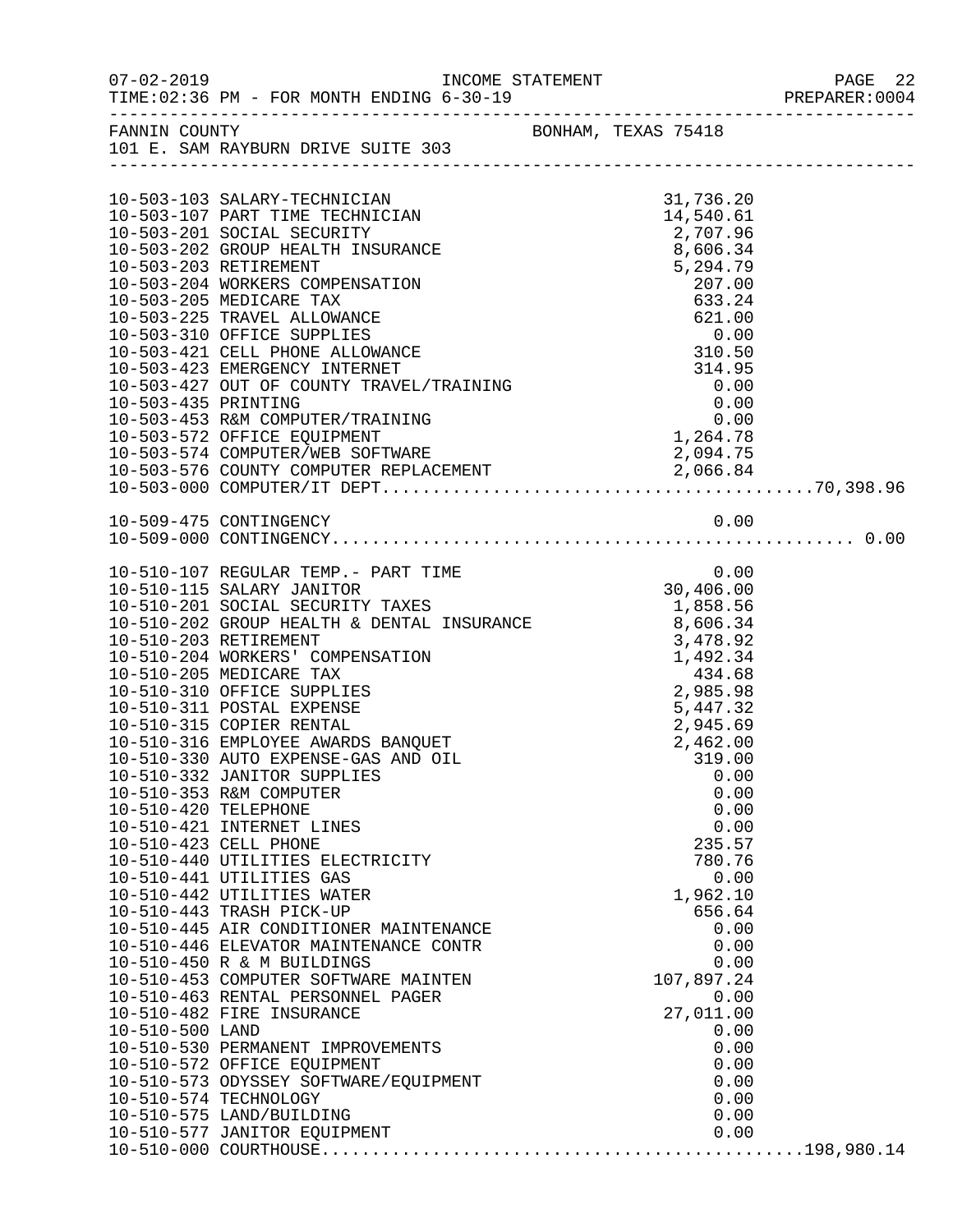| $07 - 02 - 2019$                                                     | TIME: 02:36 PM - FOR MONTH ENDING 6-30-19                                                                                                                                                                                                                                                                                                                                                                                                                                   | INCOME STATEMENT |  |                                                                                                                                                                                                                 | PAGE 23<br>PREPARER: 0004 |
|----------------------------------------------------------------------|-----------------------------------------------------------------------------------------------------------------------------------------------------------------------------------------------------------------------------------------------------------------------------------------------------------------------------------------------------------------------------------------------------------------------------------------------------------------------------|------------------|--|-----------------------------------------------------------------------------------------------------------------------------------------------------------------------------------------------------------------|---------------------------|
|                                                                      | FANNIN COUNTY<br>101 E. SAM RAYBURN DRIVE SUITE 303                                                                                                                                                                                                                                                                                                                                                                                                                         |                  |  |                                                                                                                                                                                                                 |                           |
|                                                                      |                                                                                                                                                                                                                                                                                                                                                                                                                                                                             |                  |  |                                                                                                                                                                                                                 |                           |
|                                                                      | 10-511-115 SALARY JANITOR<br>10-511-201 SOCIAL SECURITY TAXES<br>10-511-203 RETIREMENT<br>10-511-204 WORKER' COMPENSATION<br>10-511-205 MEDICARE TAX<br>10-511-225 JANITOR TRAVEL<br>10-511-332 JANITOR SUPPLIES<br>10-511-440 UTILITIES ELECTRICITY<br>10-511-441 UTILITIES GAS<br>10-511-442 UTILITIES WATER<br>10-511-443 TRASH PICK-UP SERVICE<br>10-511-444 LAWN MAINTENANCE<br>10-511-450 R & M BUILDING                                                              |                  |  | 3,802.31<br>235.72<br>434.93<br>124.78<br>55.12<br>73.64<br>779.30<br>2,607.29<br>655.93<br>750.09<br>328.32<br>0.00<br>1,214.86                                                                                |                           |
|                                                                      | 10-511-482 FIRE INSURANCE                                                                                                                                                                                                                                                                                                                                                                                                                                                   |                  |  | 951.00                                                                                                                                                                                                          |                           |
|                                                                      |                                                                                                                                                                                                                                                                                                                                                                                                                                                                             |                  |  |                                                                                                                                                                                                                 |                           |
|                                                                      |                                                                                                                                                                                                                                                                                                                                                                                                                                                                             |                  |  |                                                                                                                                                                                                                 |                           |
|                                                                      | 10-512-332 JANITOR SUPPLIES<br>10-512-440 UTILITIES ELECTRICITY<br>10-512-442 UTILITIES WATER<br>10-512-450 R&M BUILDING                                                                                                                                                                                                                                                                                                                                                    |                  |  | 153.37<br>4,159.91<br>$\frac{495.94}{ }$<br>798.00                                                                                                                                                              |                           |
|                                                                      |                                                                                                                                                                                                                                                                                                                                                                                                                                                                             |                  |  |                                                                                                                                                                                                                 |                           |
| 10-513-203 RETIREMENT<br>10-513-420 TELEPHONE<br>10-513-421 INTERNET | 10-513-115 SALARY JANITOR<br>10-513-201 SOCIAL SECURITY TAXES<br>10-513-204 WORKERS' COMPENSATION<br>10-513-205 MEDICARE TAX<br>10-513-311 SOUTH ANNEX POSTAGE<br>10-513-315 COPIER RENTAL<br>10-513-332 JANITOR SUPPLIES<br>10-513-440 UTILITIES ELECTRICITY<br>10-513-441 UTILITIES GAS<br>10-513-442 UTILITIES WATER<br>10-513-443 TRASH PICKUP SERVICE<br>10-513-444 LAWN MAINTENANCE<br>10-513-450 R&M BUILDING<br>10-513-455 PARKING LOT<br>10-513-482 FIRE INSURANCE |                  |  | 8,306.12<br>514.99<br>950.69<br>498.68<br>120.40<br>$\begin{array}{c} 0.00 \\ 873.60 \end{array}$<br>981.64<br>3,537.44<br>0.00<br>3,476.42<br>849.02<br>747.51<br>656.64<br>0.00<br>997.72<br>0.00<br>2,420.00 |                           |
|                                                                      | 10-514-421 TELEPHONE/INTERNET                                                                                                                                                                                                                                                                                                                                                                                                                                               |                  |  | 2,755.99                                                                                                                                                                                                        |                           |
|                                                                      | 10-515-440 UTILITIES ELECTRICITY<br>10-515-441 UTILITIES GAS<br>10-515-442 UTILITIES WATER<br>10-515-444 LAWN MAINTENANCE<br>10-515-450 R&M BUILDING<br>10-515-482 FIRE INSURANCE<br>10-515-501 PEST CONTROL                                                                                                                                                                                                                                                                |                  |  | 333.26<br>379.56<br>0.00<br>400.00<br>225.00<br>1,611.00<br>65.00                                                                                                                                               |                           |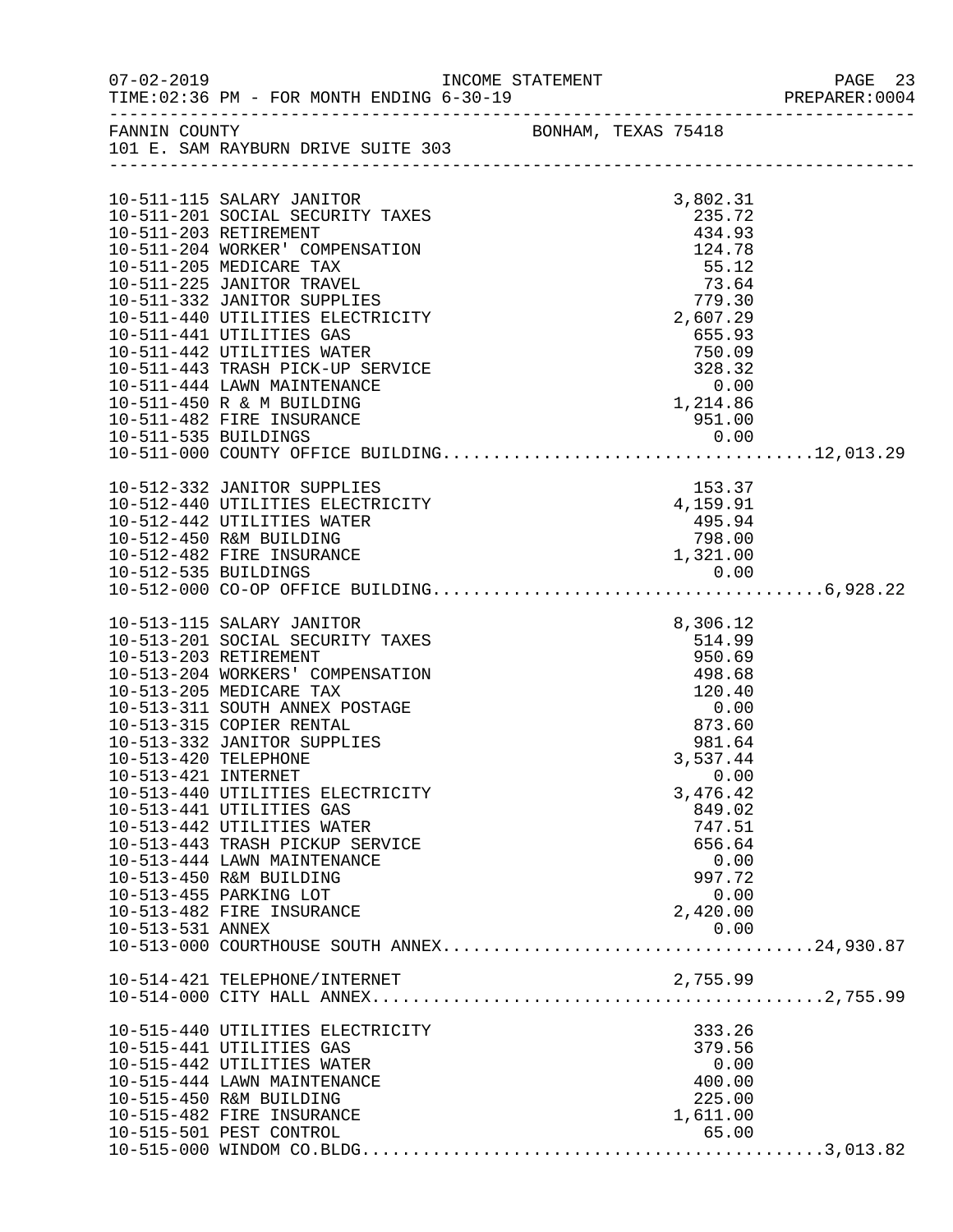|                      |                                                                                    |     |                                                                               |                    |      | PAGE 24<br>PREPARER:0004 |
|----------------------|------------------------------------------------------------------------------------|-----|-------------------------------------------------------------------------------|--------------------|------|--------------------------|
|                      | FANNIN COUNTY<br>101 E. SAM RAYBURN DRIVE SUITE 303                                |     | BONHAM, TEXAS 75418                                                           |                    |      |                          |
|                      |                                                                                    |     |                                                                               |                    |      |                          |
|                      |                                                                                    |     |                                                                               |                    |      |                          |
|                      | 10-516-115 SALARY JANITOR                                                          |     |                                                                               | 1,900.16           |      |                          |
|                      | 10-516-201 SOCIAL SECURITY TAXES                                                   |     |                                                                               | 117.85             |      |                          |
|                      | 10-516-203 RETIREMENT                                                              |     |                                                                               | 217.30             |      |                          |
|                      | 10-516-204 WORKERS' COMPENSATION                                                   |     |                                                                               | 99.78              |      |                          |
|                      | 10-516-205 MEDICARE TAX                                                            |     |                                                                               | 27.58              |      |                          |
|                      | 10-516-225 JANITOR TRAVEL                                                          |     |                                                                               | 108.53<br>350.85   |      |                          |
|                      | 10-516-332 JANITOR SUPPLIES                                                        |     |                                                                               |                    |      |                          |
| 10-516-420 TELEPHONE |                                                                                    |     |                                                                               | $0.00$<br>3,616.32 |      |                          |
|                      | 10-516-440 UTILITIES ELECTRICITY                                                   |     |                                                                               |                    |      |                          |
|                      | 10-516-441 UTILITIES GAS                                                           |     |                                                                               | 0.00<br>446.96     |      |                          |
|                      | 10-516-442 UTILITIES WATER                                                         |     |                                                                               |                    |      |                          |
|                      | 10-516-443 TRASH PICKUP SERVICE                                                    |     |                                                                               | 0.00<br>0.00       |      |                          |
|                      | 10-516-444 LAWN MAINTENANCE                                                        |     |                                                                               |                    |      |                          |
|                      | 10-516-450 R&M BUILDING                                                            |     |                                                                               | 166.00<br>971.00   |      |                          |
|                      | 10-516-482 FIRE INSURANCE                                                          |     |                                                                               |                    |      |                          |
|                      | 10-516-530 BUILDING REMODEL                                                        | TON |                                                                               | 0.00               |      |                          |
|                      | 10-516-535 BUILDING CONSTRUCTION                                                   |     |                                                                               | 0.00               |      |                          |
|                      | 10-516-572 OFFICE EQUIPMENT 0.00<br>10-516-000 AGRILIFE EXTENSION BUILDING8,022.33 |     |                                                                               |                    |      |                          |
|                      |                                                                                    |     |                                                                               |                    |      |                          |
|                      |                                                                                    |     |                                                                               |                    | 0.00 |                          |
| 10-517-535 BUILDING  |                                                                                    |     |                                                                               |                    |      |                          |
|                      |                                                                                    |     |                                                                               |                    |      |                          |
|                      | 10-518-311 POSTAL EXPENSES                                                         |     |                                                                               | 346.00             |      |                          |
|                      | 10-518-332 JANITOR SUPPLIES                                                        |     |                                                                               | 2,144.26           |      |                          |
|                      | 10-518-420 UTILITIES TELEPHONE                                                     |     |                                                                               | 11,317.79          |      |                          |
|                      | 10-518-421 INTERNET SERVICES                                                       |     | 11, 317.79<br>10, 207.49<br>15, 683.75<br>2, 312.16<br>3, 342.28<br>1, 163.04 |                    |      |                          |
|                      | 10-518-440 UTILITIES ELECTRICITY                                                   |     |                                                                               |                    |      |                          |
|                      | 10-518-441 UTILITIES GAS                                                           |     |                                                                               |                    |      |                          |
|                      | 10-518-442 UTILITIES WATER                                                         |     |                                                                               |                    |      |                          |
|                      | 10-518-443 TRASH PICKUP SERVICE                                                    |     |                                                                               |                    |      |                          |
|                      | 10-518-450 R & M BUILDING                                                          |     |                                                                               | 6,839.49           |      |                          |
|                      | 10-518-460 MOVING EXPENSES                                                         |     |                                                                               | 49.رت.<br>0.00     |      |                          |
|                      | 10-518-470 OFFICE SPACE LEASE                                                      |     |                                                                               | 99,825.00          |      |                          |
|                      | 10-518-483 ALARM MONITORING                                                        |     |                                                                               | 885.60             |      |                          |
|                      | 10-518-484 CLEANING SERVICES                                                       |     |                                                                               |                    | 0.00 |                          |
|                      | 10-518-501 PEST CONTROL                                                            |     |                                                                               | 695.00             |      |                          |
|                      | 10-518-000 COUNTY OFFICES RELOCATION154,761.86                                     |     |                                                                               |                    |      |                          |
|                      |                                                                                    |     |                                                                               |                    |      |                          |
|                      | 10-519-165 CONSTRUCTION                                                            |     |                                                                               |                    | 0.00 |                          |
|                      |                                                                                    |     |                                                                               |                    |      |                          |
|                      |                                                                                    |     |                                                                               |                    |      |                          |
|                      | 10-520-484 GENERAL LIABILITY INSURANCE                                             |     |                                                                               | 2,025.00           |      |                          |
|                      |                                                                                    |     |                                                                               |                    |      |                          |
|                      |                                                                                    |     |                                                                               |                    |      |                          |
|                      | 10-540-417 AMBULANCE SERVICE                                                       |     |                                                                               | 360,000.00         |      |                          |
|                      |                                                                                    |     |                                                                               |                    |      |                          |
|                      |                                                                                    |     |                                                                               |                    |      |                          |
|                      | 10-543-416 FIRE PROTECTION SERVICE                                                 |     |                                                                               | 63,000.00          |      |                          |
|                      | 10-543-422 R&M RADIO/TOWER                                                         |     |                                                                               |                    | 0.00 |                          |
|                      | 10-543-440 UTILITIES ELECTRICITY                                                   |     |                                                                               |                    | 0.00 |                          |
|                      | 10-543-447 REPEATER SERVICE CONTRACT                                               |     |                                                                               | 8,507.60           |      |                          |
|                      | 10-543-490 FCC RADIO LICENSE                                                       |     |                                                                               | 0.00               |      |                          |
|                      |                                                                                    |     |                                                                               |                    |      |                          |
|                      |                                                                                    |     |                                                                               |                    |      |                          |
|                      | 10-551-101 SALARY ELECTED OFFICIAL                                                 |     |                                                                               | 25,503.60          |      |                          |
|                      |                                                                                    |     |                                                                               |                    |      |                          |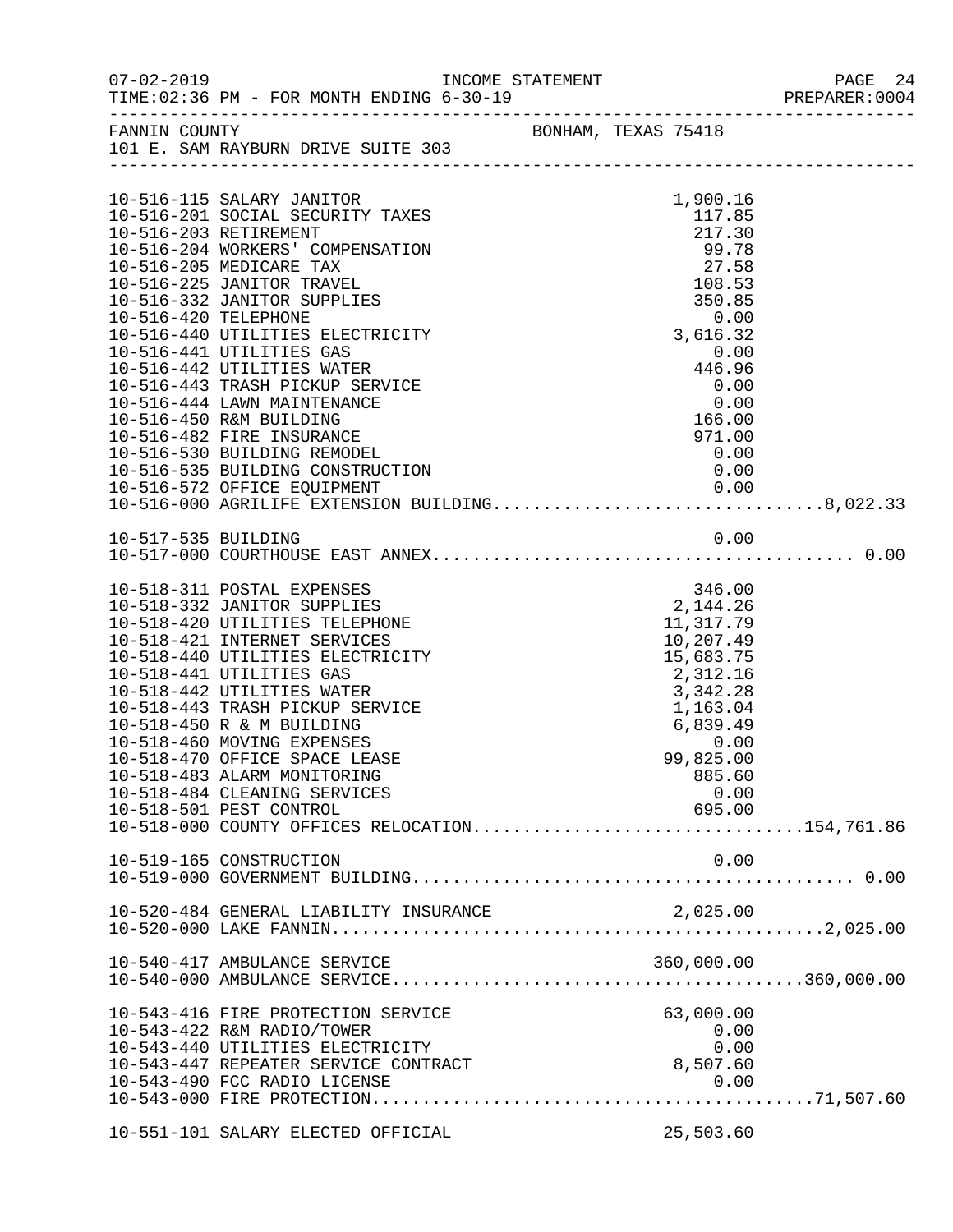|                                                                                                                     |                                                                                                                                                                                                                                                                                                                                                                                                                               |                                                                 |                                                                           |                                                              | PAGE 25 |
|---------------------------------------------------------------------------------------------------------------------|-------------------------------------------------------------------------------------------------------------------------------------------------------------------------------------------------------------------------------------------------------------------------------------------------------------------------------------------------------------------------------------------------------------------------------|-----------------------------------------------------------------|---------------------------------------------------------------------------|--------------------------------------------------------------|---------|
|                                                                                                                     | FANNIN COUNTY<br>101 E. SAM RAYBURN DRIVE SUITE 303                                                                                                                                                                                                                                                                                                                                                                           |                                                                 |                                                                           |                                                              |         |
|                                                                                                                     |                                                                                                                                                                                                                                                                                                                                                                                                                               |                                                                 |                                                                           |                                                              |         |
| 10-551-574 TECHNOLOGY                                                                                               |                                                                                                                                                                                                                                                                                                                                                                                                                               |                                                                 |                                                                           |                                                              |         |
|                                                                                                                     |                                                                                                                                                                                                                                                                                                                                                                                                                               |                                                                 |                                                                           |                                                              |         |
|                                                                                                                     |                                                                                                                                                                                                                                                                                                                                                                                                                               |                                                                 |                                                                           |                                                              |         |
| 10-553-203 RETIREMENT<br>10-553-205 MEDICARE TAX<br>10-553-435 PRINTING<br>10-553-480 BOND<br>10-553-574 TECHNOLOGY | 10-553-101 SALARY ELECTED OFFICIAL<br>10-553-201 SOCIAL SECURITY TAXES<br>10-553-202 GROUP HEALTH & DENTAL INSURANCE<br>10-553-204 WORKERS' COMPENSATION<br>10-553-310 OFFICE SUPPLIES<br>10-553-311 POSTAL EXPENSES<br>10-553-330 AUTO EXPENSE-GAS AND OIL<br>10-553-427 TRAVEL EXPENSE<br>10-553-453 COMPUTER SOFTWARE<br>10-553-488 LAW ENFORCEMENT PROF. INS<br>10-553-572 OFFICE EQUIPMENT<br>10-553-573 RADIO EQUIPMENT | $\begin{array}{r} \text{794.20} \\ \text{8,606.34} \end{array}$ | 11,008.20<br>794.20<br>1,259.50<br>254.34<br>185.70<br>1,800.00<br>483.00 | 0.00<br>0.00<br>0.00<br>0.00<br>0.00<br>0.00<br>0.00<br>0.00 |         |
|                                                                                                                     | 10-555-441 ANIMAL CONTROL OFFICER/SERVICES                                                                                                                                                                                                                                                                                                                                                                                    |                                                                 | 963.51                                                                    |                                                              |         |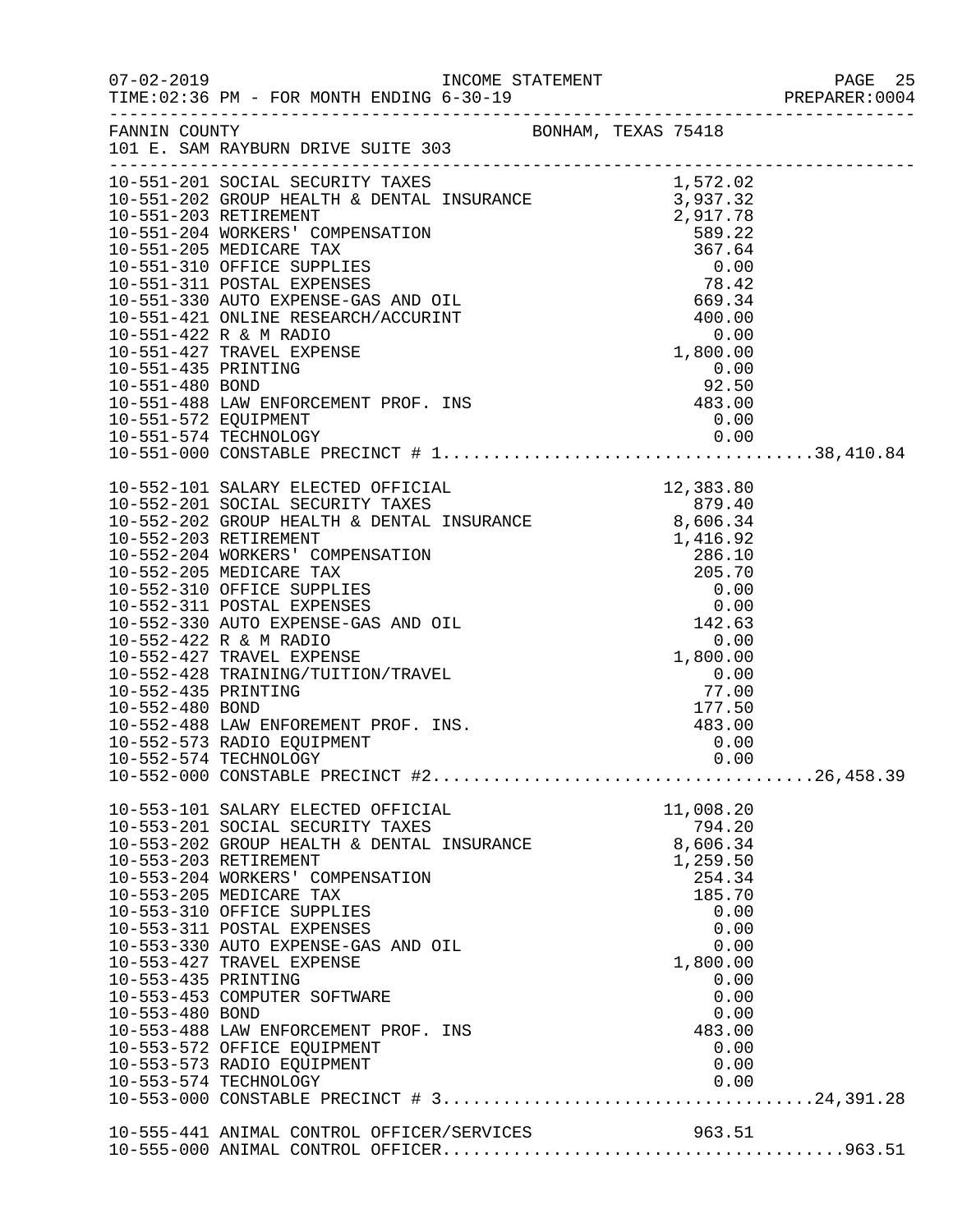|                     |                                                                         |                   | PREPARER: 0004 |
|---------------------|-------------------------------------------------------------------------|-------------------|----------------|
|                     | FANNIN COUNTY BONHAM, TEXAS 75418<br>101 E. SAM RAYBURN DRIVE SUITE 303 |                   |                |
|                     |                                                                         |                   |                |
|                     |                                                                         |                   |                |
|                     |                                                                         |                   |                |
|                     |                                                                         |                   |                |
|                     |                                                                         |                   |                |
|                     |                                                                         |                   |                |
|                     |                                                                         |                   |                |
|                     |                                                                         |                   |                |
|                     |                                                                         |                   |                |
|                     |                                                                         |                   |                |
|                     |                                                                         |                   |                |
|                     |                                                                         |                   |                |
|                     |                                                                         |                   |                |
|                     |                                                                         |                   |                |
|                     |                                                                         |                   |                |
|                     |                                                                         |                   |                |
|                     |                                                                         |                   |                |
|                     |                                                                         |                   |                |
|                     |                                                                         |                   |                |
|                     |                                                                         |                   |                |
|                     |                                                                         |                   |                |
|                     |                                                                         |                   |                |
|                     |                                                                         |                   |                |
|                     |                                                                         |                   |                |
|                     |                                                                         |                   |                |
|                     |                                                                         |                   |                |
|                     |                                                                         |                   |                |
|                     |                                                                         |                   |                |
|                     |                                                                         |                   |                |
|                     |                                                                         |                   |                |
|                     |                                                                         |                   |                |
|                     |                                                                         |                   |                |
|                     | 10-560-430 BIDS AND NOTICES                                             | 518.05            |                |
|                     | 10-560-432 IMPOUNDMENT OF ESTRAY LIVESTOCK                              | 22,866.50         |                |
| 10-560-435 PRINTING | 10-560-440 UTILITIES ELECTRICITY                                        | 546.94<br>0.00    |                |
|                     | 10-560-442 UTILITIES WATER                                              | 1,097.11          |                |
|                     | 10-560-443 SHERIFF TRASH PICKUP                                         | 792.96            |                |
|                     | 10-560-444 INTERNET SERVICE                                             | 1,732.23          |                |
|                     | 10-560-445 AIR CONDITIONER MAINTENANCE                                  | 0.00              |                |
|                     | 10-560-447 REPEATER SERVICE CONTRACT                                    | 0.00              |                |
|                     | 10-560-450 SHERIFF OFF. R&M BLDG.                                       | 23,784.60         |                |
|                     | 10-560-452 R & M EQUIPMENT<br>10-560-453 TYLER/CAD MAINTENANCE          | 0.00<br>14,678.00 |                |
|                     | 10-560-454 R & M AUTOMOBILES                                            | 18,548.46         |                |
| 10-560-480 BOND     |                                                                         | 80.00             |                |
|                     | 10-560-482 FIRE INSURANCE                                               | 267.00            |                |
|                     | 10-560-487 AUTOMOBILE INSURANCE                                         | 9,162.00          |                |
|                     | 10-560-488 LAW ENFORCEMENT INSURANCE                                    | 14,490.00         |                |
|                     | 10-560-571 HWY. PATROL RADAR EQUIPMENT                                  | 0.00              |                |
|                     | 10-560-572 OFFICE EQUIPMENT                                             | 2,141.00          |                |
|                     | 10-560-573 RADIO EQUIPMENT<br>10-560-574 TECHNOLOGY                     | 0.00<br>1,543.98  |                |
|                     | 10-560-575 AUTOMOBILES                                                  | 84, 335.00        |                |
|                     |                                                                         |                   |                |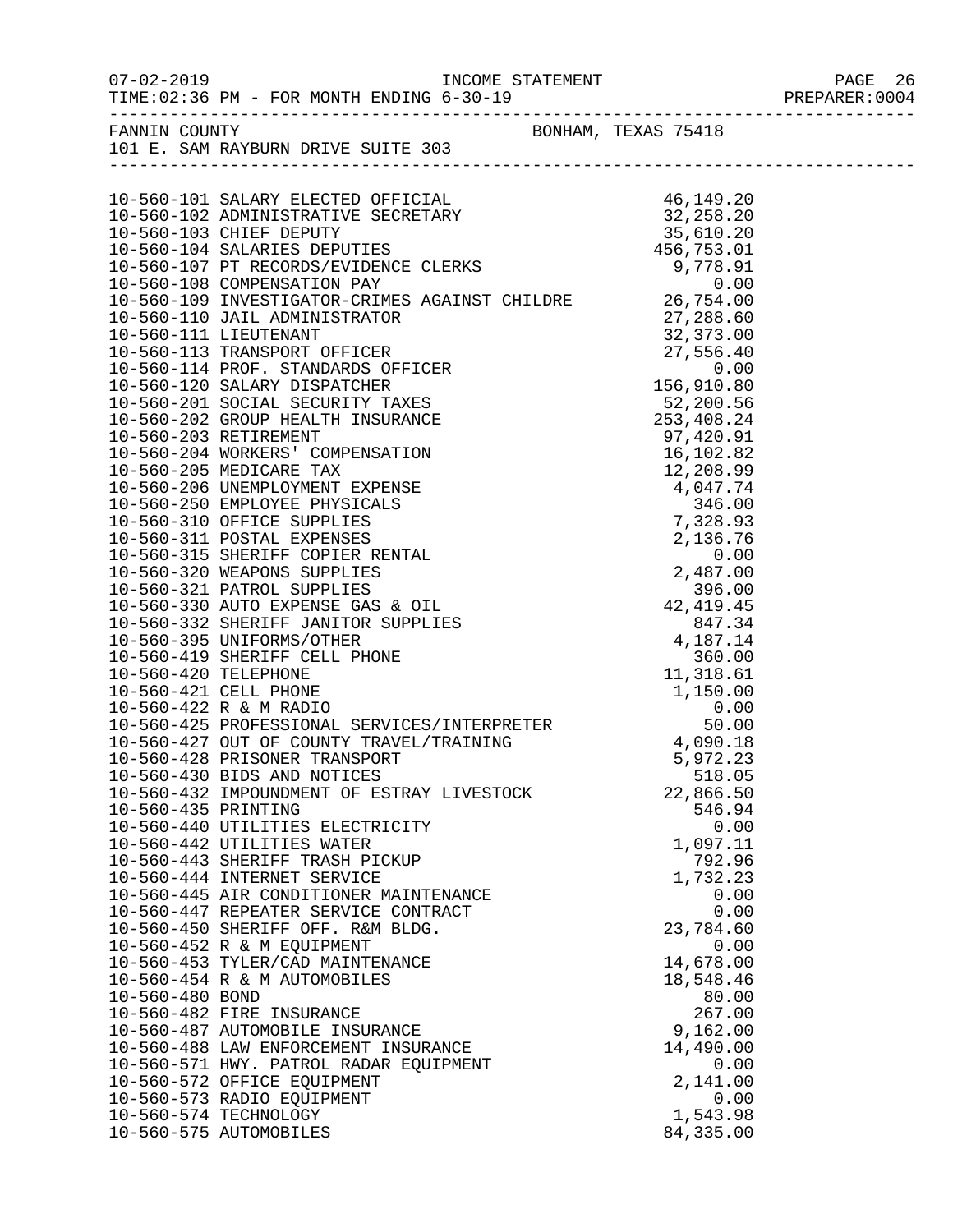| $07 - 02 - 2019$                                           | TIME: 02:36 PM - FOR MONTH ENDING 6-30-19                                                                                                                                                                                                                                                                                                                                                                                               | INCOME STATEMENT    |                                                                                                                                                              | PAGE 27<br>PREPARER:0004 |
|------------------------------------------------------------|-----------------------------------------------------------------------------------------------------------------------------------------------------------------------------------------------------------------------------------------------------------------------------------------------------------------------------------------------------------------------------------------------------------------------------------------|---------------------|--------------------------------------------------------------------------------------------------------------------------------------------------------------|--------------------------|
| FANNIN COUNTY                                              | 101 E. SAM RAYBURN DRIVE SUITE 303                                                                                                                                                                                                                                                                                                                                                                                                      | BONHAM, TEXAS 75418 |                                                                                                                                                              |                          |
| 10-560-579 WEAPONS                                         | 10-560-630 AUTO NOTE PMT-PRINCIPAL                                                                                                                                                                                                                                                                                                                                                                                                      |                     | 2,332.93<br>0.00                                                                                                                                             |                          |
|                                                            | 10-562-396 BODY ARMOR                                                                                                                                                                                                                                                                                                                                                                                                                   |                     | 0.00                                                                                                                                                         |                          |
| 10-565-500 LAND<br>10-565-532 JAIL                         | 10-565-380 PRISONER HOUSING<br>10-565-400 PRISONER TRANSPORT/GUARD<br>10-565-405 PRISONER MEDICAL<br>10-565-429 SCHOLARSHIP AWARDS<br>10-565-442 CR4200 UTILITY WATER<br>10-565-450 R&M BUILDING<br>10-565-482 FIRE INSURANCE<br>10-565-491 JUSTICE ASSISTANCE GRANT                                                                                                                                                                    |                     | 1,281,525.00<br>5,738.76<br>71,793.58<br>0.00<br>0.00<br>0.00<br>0.00<br>0.00<br>0.00<br>0.00                                                                |                          |
| 10-570-420 TELEPHONE                                       | 10-570-421 TELEPHONE SYSTEM INSTALLATION<br>10-570-572 OFFICE EQUIPMENT                                                                                                                                                                                                                                                                                                                                                                 |                     | 1,632.61<br>$\begin{array}{c} 0\, .\, 0\, 0 \\ 0\, .\, 0\, 0 \end{array}$                                                                                    |                          |
| 10-573-420 TELEPHONE<br>10-573-480 BOND<br>10-573-481 DUES | 10-573-103 SALARY-BOND SUPERVISOR<br>10-573-201 SOCIAL SECURITY TAXES<br>10-573-202 GROUP HEALTH INSURANCE<br>10-573-203 RETIREMENT<br>10-573-204 WORKERS' COMPENSATION<br>10-573-205 MEDICARE TAX<br>10-573-310 OFFICE SUPPLIES<br>10-573-311 POSTAL EXPENSES<br>10-573-313 DRUG TESTING SUPPLIES<br>10-573-340 EVALUATIONS<br>10-573-353 COMPUTER EXPENSE<br>10-573-427 OUT OF COUNTY TRAVEL/TRAINING<br>10-573-453 COMPUTER SOFTWARE |                     | 31, 135.63<br>1,918.93<br>8,606.34<br>3,562.48<br>112.86<br>448.75<br>330.23<br>0.00<br>562.50<br>0.00<br>0.00<br>568.02<br>0.00<br>1,070.00<br>0.00<br>0.00 |                          |
| 10-575-311 POSTAGE<br>10-575-420 TELEPHONE                 | 10-575-315 COPIER RENTAL<br>10-575-408 DETENTION OPERATING COST<br>10-575-415 RESIDENTIAL PLACEMENT<br>10-575-416 COUNSELING SERVICES<br>10-575-427 TRAVEL & TRAINING<br>10-575-995 JUVENILE PROBATION FUNDING<br>10-590-104 SALARIES DEPUTIES<br>10-590-107 SALARY TEMP/EXTRA<br>10-590-151 SALARY HEALTH INSPECTOR<br>10-590-201 SOCIAL SECURITY TAXES                                                                                |                     | 17.32<br>0.00<br>0.00<br>0.00<br>0.00<br>0.00<br>0.00<br>160,000.00<br>9,961.38<br>10,950.79<br>30,605.40<br>3,094.00                                        |                          |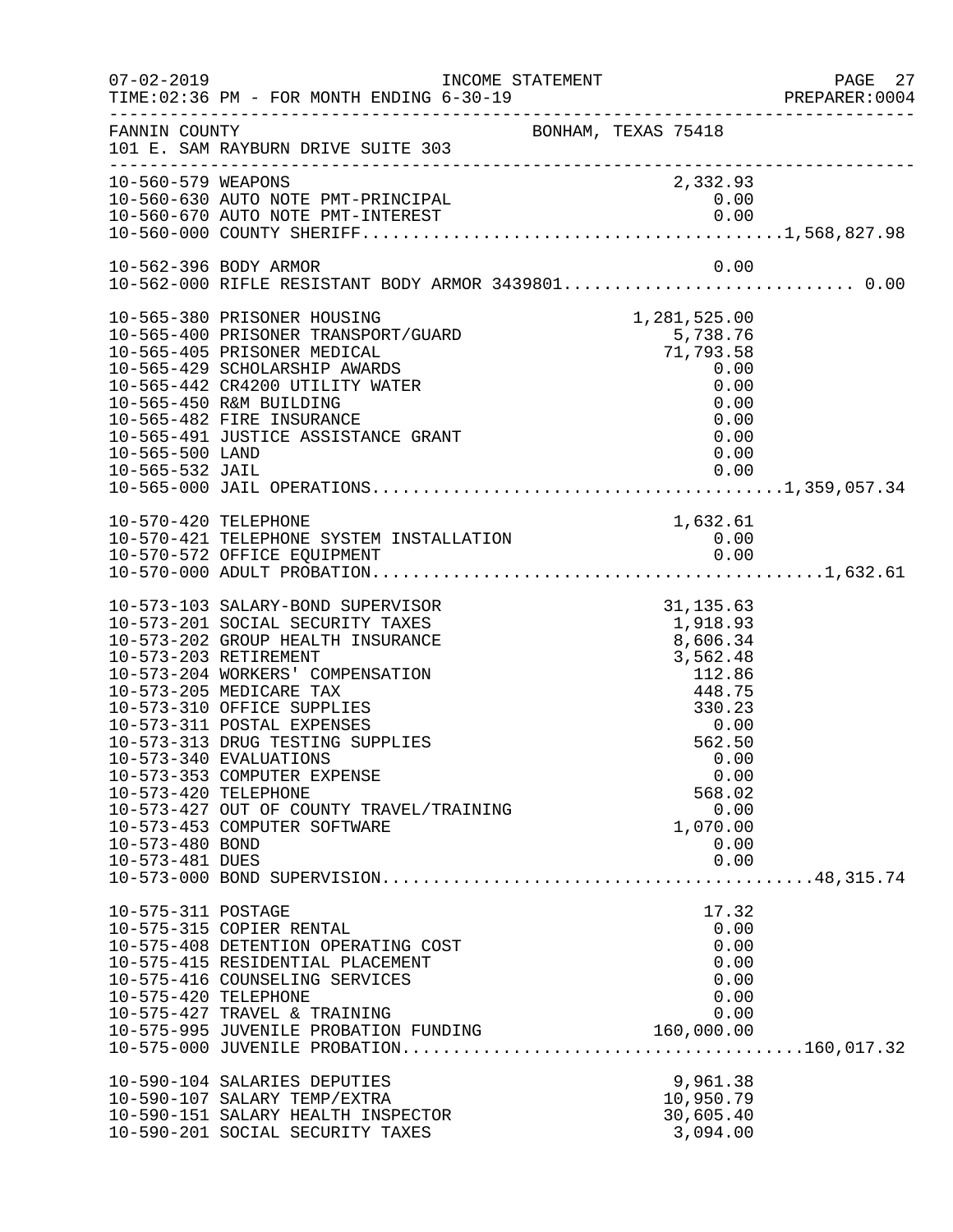|                     | $[10-590-202\text{ RQURINR} \mbox{\small{10-590-420\text{ RQURINR} \mbox{\small{10-590-500\text{ NQURINR} \mbox{\small{10-500-500\text{ NQURINR} \mbox{\small{10-500-500\text{ NQURINR} \mbox{\small{10-500-500\text{ NQURINR} \mbox{\small{10-500-500\text{ NQURINR} \mbox{\small{10-500-500\text{ NQURINR} \mbox{\small{10-500-500\text{ NQURINR}$ |  |                  |  |
|---------------------|------------------------------------------------------------------------------------------------------------------------------------------------------------------------------------------------------------------------------------------------------------------------------------------------------------------------------------------------------|--|------------------|--|
|                     |                                                                                                                                                                                                                                                                                                                                                      |  |                  |  |
|                     |                                                                                                                                                                                                                                                                                                                                                      |  |                  |  |
|                     |                                                                                                                                                                                                                                                                                                                                                      |  |                  |  |
|                     |                                                                                                                                                                                                                                                                                                                                                      |  |                  |  |
|                     |                                                                                                                                                                                                                                                                                                                                                      |  |                  |  |
|                     |                                                                                                                                                                                                                                                                                                                                                      |  |                  |  |
|                     |                                                                                                                                                                                                                                                                                                                                                      |  |                  |  |
|                     |                                                                                                                                                                                                                                                                                                                                                      |  |                  |  |
|                     |                                                                                                                                                                                                                                                                                                                                                      |  |                  |  |
|                     |                                                                                                                                                                                                                                                                                                                                                      |  |                  |  |
|                     |                                                                                                                                                                                                                                                                                                                                                      |  |                  |  |
|                     |                                                                                                                                                                                                                                                                                                                                                      |  |                  |  |
|                     |                                                                                                                                                                                                                                                                                                                                                      |  |                  |  |
|                     |                                                                                                                                                                                                                                                                                                                                                      |  |                  |  |
|                     |                                                                                                                                                                                                                                                                                                                                                      |  |                  |  |
|                     |                                                                                                                                                                                                                                                                                                                                                      |  |                  |  |
|                     |                                                                                                                                                                                                                                                                                                                                                      |  |                  |  |
|                     |                                                                                                                                                                                                                                                                                                                                                      |  |                  |  |
|                     |                                                                                                                                                                                                                                                                                                                                                      |  |                  |  |
|                     |                                                                                                                                                                                                                                                                                                                                                      |  |                  |  |
|                     |                                                                                                                                                                                                                                                                                                                                                      |  |                  |  |
|                     |                                                                                                                                                                                                                                                                                                                                                      |  |                  |  |
|                     |                                                                                                                                                                                                                                                                                                                                                      |  |                  |  |
|                     |                                                                                                                                                                                                                                                                                                                                                      |  |                  |  |
|                     |                                                                                                                                                                                                                                                                                                                                                      |  |                  |  |
|                     |                                                                                                                                                                                                                                                                                                                                                      |  |                  |  |
|                     |                                                                                                                                                                                                                                                                                                                                                      |  |                  |  |
|                     |                                                                                                                                                                                                                                                                                                                                                      |  |                  |  |
|                     |                                                                                                                                                                                                                                                                                                                                                      |  |                  |  |
| 10-591-454 R&M AUTO |                                                                                                                                                                                                                                                                                                                                                      |  | 306.31           |  |
| 10-591-480 BOND     |                                                                                                                                                                                                                                                                                                                                                      |  | 50.00            |  |
| 10-591-481 DUES     |                                                                                                                                                                                                                                                                                                                                                      |  | 0.00             |  |
|                     | 10-591-487 AUTOMOBILE INSURANCE                                                                                                                                                                                                                                                                                                                      |  | 0.00             |  |
|                     | 10-591-572 OFFICE EQUIPMENT                                                                                                                                                                                                                                                                                                                          |  | 822.79           |  |
|                     | 10-591-574 TECHNOLOGY                                                                                                                                                                                                                                                                                                                                |  | 2,132.62         |  |
|                     | 10-591-575 AUTOMOBILE                                                                                                                                                                                                                                                                                                                                |  | 22,500.00        |  |
|                     |                                                                                                                                                                                                                                                                                                                                                      |  |                  |  |
|                     | 10-640-410 FANNIN CO. CHILDRENS CTR                                                                                                                                                                                                                                                                                                                  |  | 7,000.00         |  |
|                     | 10-640-411 FANNIN CO. WELFARE BOARD                                                                                                                                                                                                                                                                                                                  |  | 6,000.00         |  |
|                     | 10-640-412 FANNIN CO. HISTORICAL SOC                                                                                                                                                                                                                                                                                                                 |  | 4,500.00         |  |
|                     | 10-640-413 TEXOMA COMMUNITY CENTER(M.H.M.R.)                                                                                                                                                                                                                                                                                                         |  | 0.00             |  |
|                     | 10-640-414 FANNIN COUNTY CRISIS CENTER<br>10-640-415 TAPS PUBLIC TRANSIT                                                                                                                                                                                                                                                                             |  | 0.00<br>5,000.00 |  |
|                     | 10-640-416 TRI-COUNTY SNAP                                                                                                                                                                                                                                                                                                                           |  | 2,103.00         |  |
|                     | 10-640-417 OPEN ARMS SHELTER                                                                                                                                                                                                                                                                                                                         |  | 0.00             |  |
|                     | 10-640-440 UTILITIES ELECTRICITY                                                                                                                                                                                                                                                                                                                     |  | 4,470.06         |  |
|                     | 10-640-441 UTILITIES GAS                                                                                                                                                                                                                                                                                                                             |  | 1,481.19         |  |
|                     | 10-640-442 UTILITIES WATER                                                                                                                                                                                                                                                                                                                           |  | 2,704.43         |  |
|                     | 10-640-443 TRASH PICK-UP                                                                                                                                                                                                                                                                                                                             |  | 328.32           |  |
|                     | 10-640-450 R & M BUILDINGS (TDHS)                                                                                                                                                                                                                                                                                                                    |  | 0.00             |  |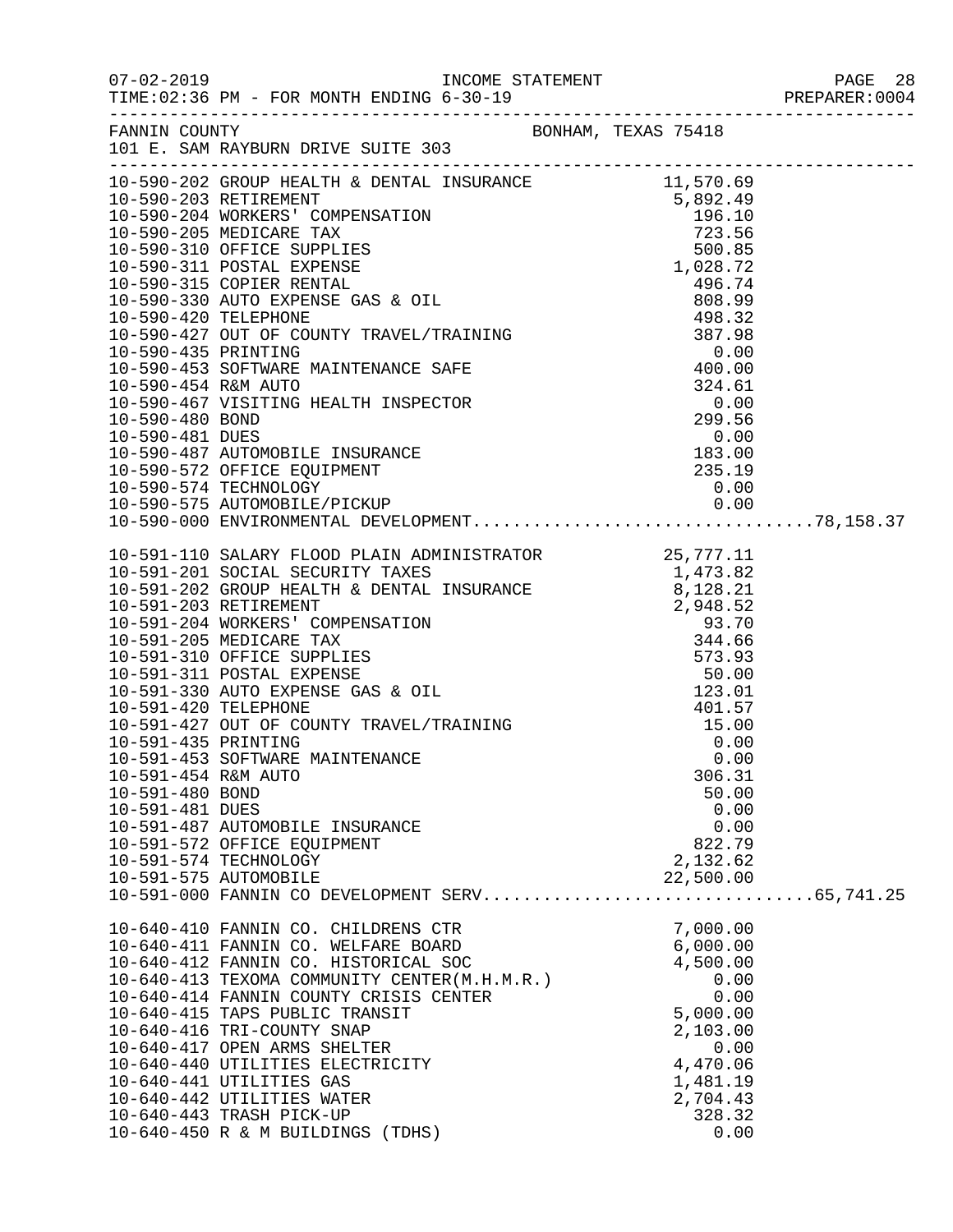| $07 - 02 - 2019$                            | INCOME STATEMENT<br>TIME: 02:36 PM - FOR MONTH ENDING 6-30-19                       |                                                                                |              | PAGE 29<br>PREPARER: 0004 |
|---------------------------------------------|-------------------------------------------------------------------------------------|--------------------------------------------------------------------------------|--------------|---------------------------|
| FANNIN COUNTY                               | 101 E. SAM RAYBURN DRIVE SUITE 303                                                  | BONHAM, TEXAS 75418                                                            |              |                           |
|                                             | ------------------------<br>10-640-482 FIRE INSURANCE<br>10-640-493 DHS PARKING LOT | 2,329.00<br>0.00                                                               |              |                           |
|                                             | 10-640-575 LAKE FANNIN                                                              | 0.00                                                                           |              |                           |
|                                             |                                                                                     |                                                                                |              |                           |
|                                             |                                                                                     |                                                                                |              |                           |
|                                             |                                                                                     |                                                                                |              |                           |
|                                             | 10-645-102 SALARY IHC DIRECTOR                                                      | 31,525.20<br>9,961.38<br>2,523.25<br>11,570.81<br>4,744.08<br>147.58<br>590.13 |              |                           |
|                                             | 10-645-107 SALARY ASSISTANT                                                         |                                                                                |              |                           |
|                                             | 10-645-201 SOCIAL SECURITY TAX                                                      |                                                                                |              |                           |
|                                             | 10-645-202 GROUP HEALTH INSURANCE                                                   |                                                                                |              |                           |
| 10-645-203 RETIREMENT                       |                                                                                     |                                                                                |              |                           |
|                                             | 10-645-204 WORKER'S COMP                                                            |                                                                                |              |                           |
|                                             | 10-645-205 MEDICARE TAX<br>10-645-210 TOTAL SALARY & BENEFITS                       |                                                                                |              |                           |
|                                             | 10-645-310 OFFICE SUPPLIES                                                          | 151.19                                                                         |              | 61,062.43                 |
|                                             | 10-645-311 POSTAL EXPENSE                                                           |                                                                                | 0.00         |                           |
|                                             | 10-645-330 BIDS & NOTICES                                                           |                                                                                | 0.00         |                           |
|                                             | 10-645-353 COMPUTER EXPENSE                                                         | 10,590.00                                                                      |              |                           |
|                                             | 10-645-390 SUBSCRIPTIONS                                                            |                                                                                | 0.00         |                           |
|                                             | 10-645-399 SUBTOTAL OFFICE EXPENSE                                                  |                                                                                |              | 10,741.19                 |
|                                             | 10-645-404 COBRA/INSURANCE                                                          |                                                                                | 0.00         |                           |
|                                             | 10-645-407 INELIGIBLE IHC EXPENSE                                                   | 0.00                                                                           |              |                           |
|                                             | 10-645-409 DIABETIC SUPPLIES                                                        | 616.32                                                                         |              |                           |
|                                             | 10-645-410 CERT. REG. NURSE ANES.                                                   |                                                                                | 0.00         |                           |
|                                             | 10-645-411 PHYSICIAN, NON-EMERGENCY                                                 | 9,521.69                                                                       |              |                           |
|                                             | 10-645-412 PRESCRIPTIONS, DRUGS<br>10-645-413 HOSPITAL, INPATIENT                   | 6,598.03<br>9,868.71                                                           |              |                           |
|                                             | 10-645-414 HOSPITAL, OUTPATIENT                                                     | 46,843.36                                                                      |              |                           |
|                                             | 10-645-415 LABORATORY/ X-RAY                                                        | 268.50                                                                         |              |                           |
|                                             | 10-645-416 SKILLED NURSING FACILITY                                                 |                                                                                | 0.00         |                           |
|                                             | 10-645-417 FAMILY PLANNING                                                          |                                                                                | 0.00         |                           |
|                                             | 10-645-418 FED. QUALIFIED HEALTH CENTER                                             | 0.00<br>1,677.42                                                               |              |                           |
|                                             | 10-645-419 COUNSELING SERVICE                                                       |                                                                                | 0.00         |                           |
|                                             | 10-645-420 RURAL HEALTH CLINIC                                                      |                                                                                | 0.00         |                           |
|                                             | 10-645-421 STATE HOSPITAL CONTRACTS                                                 |                                                                                | 0.00         |                           |
|                                             | 10-645-422 AMBULATORY SURGICAL CENTE                                                |                                                                                | 0.00         |                           |
|                                             | 10-645-423 MEDICAL EQUIP. PURCHASE                                                  |                                                                                | 0.00         |                           |
|                                             | 10-645-425 TOTAL MEDICAL/IHC                                                        |                                                                                |              | 75,394.03                 |
|                                             | 10-645-427 OUT OF COUNTY TRAVEL/TRAINING                                            |                                                                                | 0.00<br>0.00 |                           |
| 10-645-435 PRINTING<br>10-645-440 TELEPHONE |                                                                                     | 948.22                                                                         |              |                           |
| 10-645-441 DSL LINE                         |                                                                                     | 555.76                                                                         |              |                           |
|                                             | 10-645-499 SERVICES & OTHER CHARGES                                                 |                                                                                |              | 1,503.98                  |
|                                             | 10-645-574 TECHNOLOGY                                                               |                                                                                | 0.00         |                           |
|                                             | 10-645-599 CAPITAL OUTLAY                                                           |                                                                                |              | 0.00                      |
|                                             |                                                                                     |                                                                                |              |                           |
|                                             | 10-665-105 SALARY SECRETARY                                                         | 20,566.80                                                                      |              |                           |
|                                             | 10-665-107 REGULAR-TEMP. PART-TIME                                                  |                                                                                | 0.00         |                           |
|                                             | 10-665-150 CO. AGENTS SALARIES                                                      | 37,855.20                                                                      |              |                           |
|                                             | 10-665-201 SOCIAL SECURITY TAXES                                                    | 3,207.30                                                                       |              |                           |
|                                             | 10-665-202 GROUP HEALTH & DENTAL INSURANCE                                          | 8,606.34                                                                       |              |                           |
|                                             | 10-665-203 RETIREMENT                                                               | 2,353.11                                                                       |              |                           |
|                                             | 10-665-204 WORKERS' COMPENSATION                                                    | 73.86                                                                          |              |                           |
|                                             | 10-665-205 MEDICARE TAX                                                             | 749.98                                                                         |              |                           |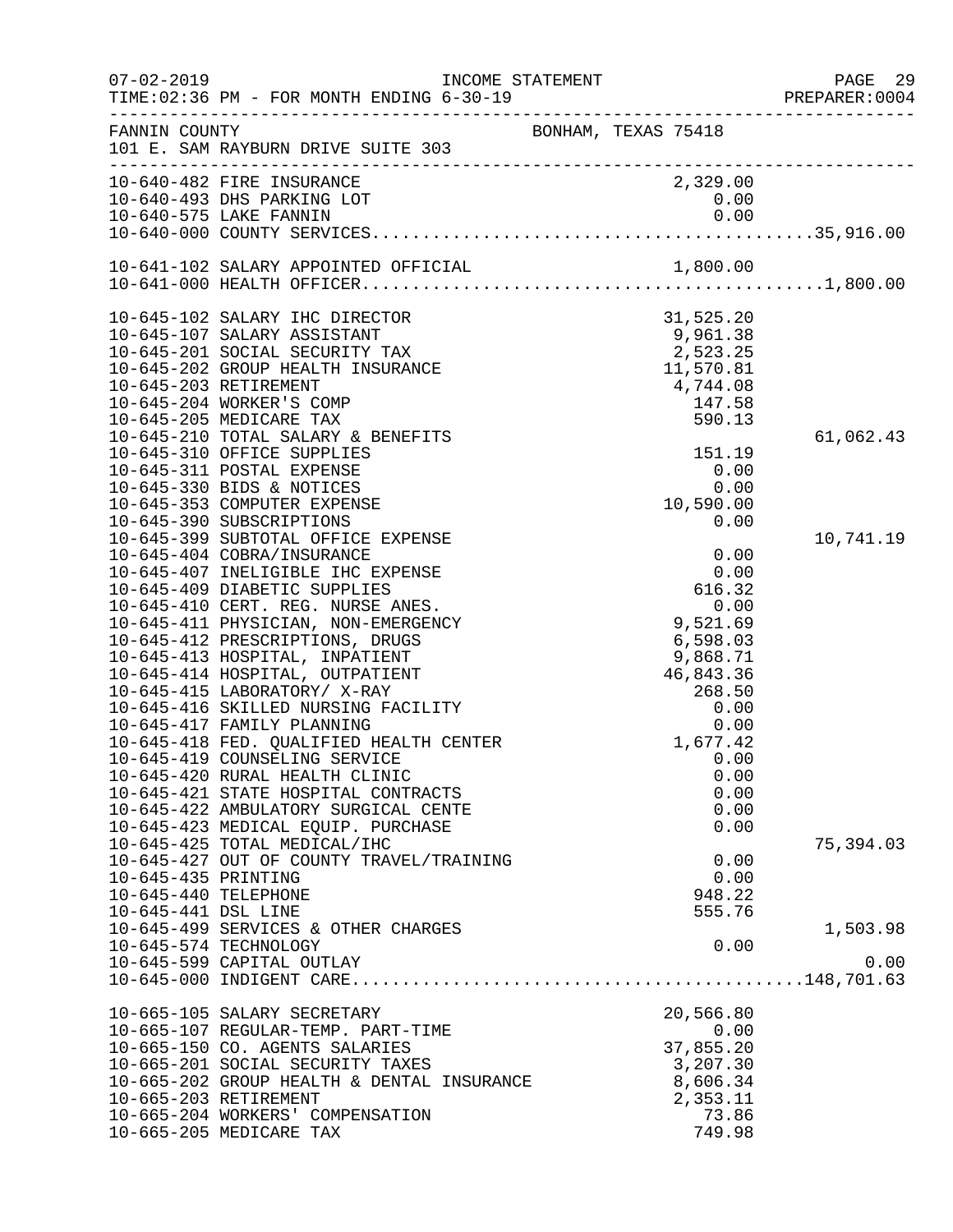| $07 - 02 - 2019$     | TIME: 02:36 PM - FOR MONTH ENDING 6-30-19                                                                                                                                                                                                                                                                                                                                   | INCOME STATEMENT    |                                                            | PAGE 30<br>PREPARER:0004             |
|----------------------|-----------------------------------------------------------------------------------------------------------------------------------------------------------------------------------------------------------------------------------------------------------------------------------------------------------------------------------------------------------------------------|---------------------|------------------------------------------------------------|--------------------------------------|
| FANNIN COUNTY        | 101 E. SAM RAYBURN DRIVE SUITE 303                                                                                                                                                                                                                                                                                                                                          | BONHAM, TEXAS 75418 |                                                            |                                      |
| 10-665-420 TELEPHONE | 10-665-310 OFFICE SUPPLIES<br>10-665-311 POSTAL EXPENSE<br>10-665-315 COPIER RENTAL<br>10-665-335 PROGRAM SUPPLIES<br>10-665-421 CELL PHONE ALLOWANCE<br>-755000<br>10-665-427 IN/OUT CO.TRAVEL/TRAINING-AG.<br>10-665-428 IN/OUT CO.TRAVEL/TRAINING-F.C.S.<br>2,448.86<br>10-665-429 IN/OUT CO.TRAVEL/TRAINING-4-H<br>10-665-572 OFFICE EOUIPMENT<br>10-665-574 TECHNOLOGY |                     | 888.10<br>250.00<br>989.38<br>0.00<br>1,309.47<br>1,350.00 | 0.00                                 |
|                      | 10-696-491 SOIL & WATER CONSERVATION                                                                                                                                                                                                                                                                                                                                        |                     | 1,000.00                                                   |                                      |
| 11-435-107 PART TIME |                                                                                                                                                                                                                                                                                                                                                                             |                     |                                                            | 0.00                                 |
|                      | 11-510-571 EQUIPMENT<br>11-510-000 COURTHOUSE SECURITY EQUIP27,659.80                                                                                                                                                                                                                                                                                                       |                     |                                                            |                                      |
| 11-560-205 MEDICARE  | 11-560-130 SALARY/BAILIFF<br>11-560-201 SOCIAL SECURITY<br>11-560-203 RETIREMENT<br>11-560-204 WORKER'S COMPENSATION<br>11-560-427 BAILIFF CONT.ED./OUT OF COUNTY 0.00                                                                                                                                                                                                      |                     |                                                            | 0.00<br>0.00<br>0.00<br>0.00<br>0.00 |
|                      | 12-403-310 OFFICE SUPPLIES<br>12-403-427 OUT OF COUNTY TRAVEL<br>12-403-574 COMPUTER EQUIPMENT                                                                                                                                                                                                                                                                              |                     | 914.31<br>1,269.96                                         | 0.00                                 |
|                      | 13-498-489 10% TO STATE COMPTROLLER                                                                                                                                                                                                                                                                                                                                         |                     | 5,175.00                                                   |                                      |
|                      | 14-435-320 JP1 SECURITY EXPENSE<br>14-435-321 JP2 SECURITY EXPENSE<br>14-435-322 JP3 SECURITY EXPENSE                                                                                                                                                                                                                                                                       |                     |                                                            | 0.00<br>0.00<br>0.00                 |
|                      | 16-400-310 OFFICE SUPPLIES<br>16-400-427 OUT OF COUNTY TRAVEL<br>16-400-572 OFFICE EQUIPMENT<br>16-400-590 COUNTY JUDGE BOOKS                                                                                                                                                                                                                                               |                     |                                                            | 0.00<br>0.00<br>0.00<br>0.00         |
|                      | 17-400-427 OUT OF COUNTY TRAVEL                                                                                                                                                                                                                                                                                                                                             |                     |                                                            | 0.00                                 |
|                      | 18-402-103 SALARY ASSISTANT<br>18-402-107 SALARY TEMP/EXTRA                                                                                                                                                                                                                                                                                                                 |                     | 22,749.40                                                  | 0.00                                 |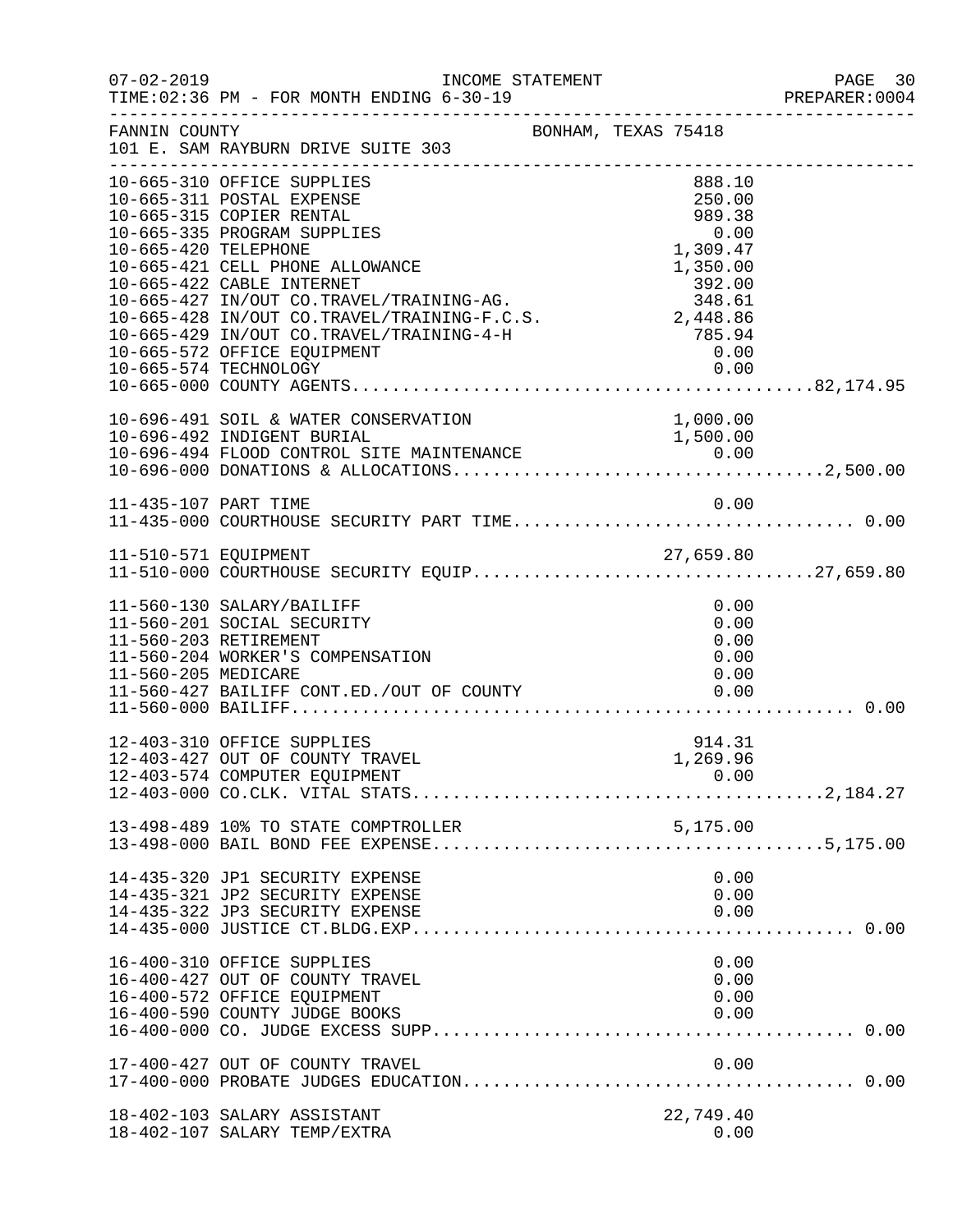|                       |                                                                                              |  |                        |              | PREPARER: 0004 |
|-----------------------|----------------------------------------------------------------------------------------------|--|------------------------|--------------|----------------|
|                       |                                                                                              |  |                        |              |                |
|                       |                                                                                              |  |                        |              |                |
|                       |                                                                                              |  |                        |              |                |
|                       |                                                                                              |  |                        |              |                |
|                       |                                                                                              |  |                        |              |                |
|                       |                                                                                              |  |                        |              |                |
|                       |                                                                                              |  |                        |              |                |
|                       |                                                                                              |  |                        |              |                |
|                       |                                                                                              |  |                        |              |                |
|                       | 19-450-107 SALARY TEMP/EXTRA                                                                 |  |                        | 0.00         |                |
| 19-450-203 RETIREMENT | 19-450-201 SOCIAL SECURITY TAXES                                                             |  |                        | 0.00<br>0.00 |                |
|                       | 19-450-204 WORKERS COMPENSATION                                                              |  |                        | 0.00<br>0.00 |                |
|                       | 19-450-205 MEDICARE TAX<br>19-450-310 OFFICE SUPPLIES<br>19-450-400 RECORDS STORAGE SHELVING |  |                        | 0.00         |                |
| 19-450-435 PRINTING   |                                                                                              |  |                        | 0.00<br>0.00 |                |
|                       |                                                                                              |  |                        |              |                |
|                       |                                                                                              |  |                        |              |                |
|                       | 20-449-103 SALARY ASSISTANT<br>20-449-107 SALARY TEMP./EXTRA                                 |  |                        | 0.00<br>0.00 |                |
|                       | 20-449-201 SOCIAL SECURITY TAXES                                                             |  |                        | 0.00         |                |
| 20-449-203 RETIREMENT | 20-449-202 GROUP HEALTH INSURANCE                                                            |  |                        | 0.00<br>0.00 |                |
|                       | 20-449-204 WORKERS COMPENSATION                                                              |  |                        | 0.00         |                |
|                       | 20-449-205 MEDICARE TAX<br>20-449-310 OFFICE SUPPLIES                                        |  |                        | 0.00<br>0.00 |                |
|                       | 20-449-350 RECORDS DISPOSAL                                                                  |  | 1,404.41               |              |                |
|                       | 20-449-400 RECORDS STORAGE SHELVING                                                          |  |                        | 0.00         |                |
|                       | 20-449-453 COMPUTER SOFTWARE MAINTENANCE<br>20-449-460 EQUIPMENT RENTAL                      |  | 1,550.00               | 0.00         |                |
|                       | 20-449-574 COMPUTER EQUIPMENT                                                                |  |                        | 0.00         |                |
|                       |                                                                                              |  |                        |              |                |
|                       | 21-509-475 CONTINGENCY                                                                       |  |                        | 0.00         |                |
|                       | 21-621-100 COMPENSATION PAY                                                                  |  |                        | 0.00         |                |
|                       | 21-621-101 SALARY ELECTED OFFICIAL                                                           |  | 48,247.00              |              |                |
|                       | 21-621-105 SALARY SECRETARY<br>21-621-106 SALARY PRECINCT EMPLOYEES                          |  | 128, 162. 35           | 0.00         |                |
|                       | 21-621-107 REGULAR-TEMP. PART-TIME                                                           |  |                        | 0.00         |                |
|                       | 21-621-108 SALARY-FOREMAN                                                                    |  | 34,630.51              |              |                |
|                       | 21-621-199 TOTAL SALARIES                                                                    |  |                        |              | 211,039.86     |
|                       | 21-621-201 SOCIAL SECURITY TAXES<br>21-621-202 GROUP HEALTH INSURANCE                        |  | 12,786.23<br>59,060.12 |              |                |
| 21-621-203 RETIREMENT |                                                                                              |  | 24, 146.94             |              |                |
|                       | 21-621-204 WORKERS' COMPENSATION                                                             |  | 7,287.46               |              |                |
|                       | 21-621-205 MEDICARE TAX<br>21-621-206 UNEMPLOYMENT EXPENSE                                   |  | 2,990.23               | 0.00         |                |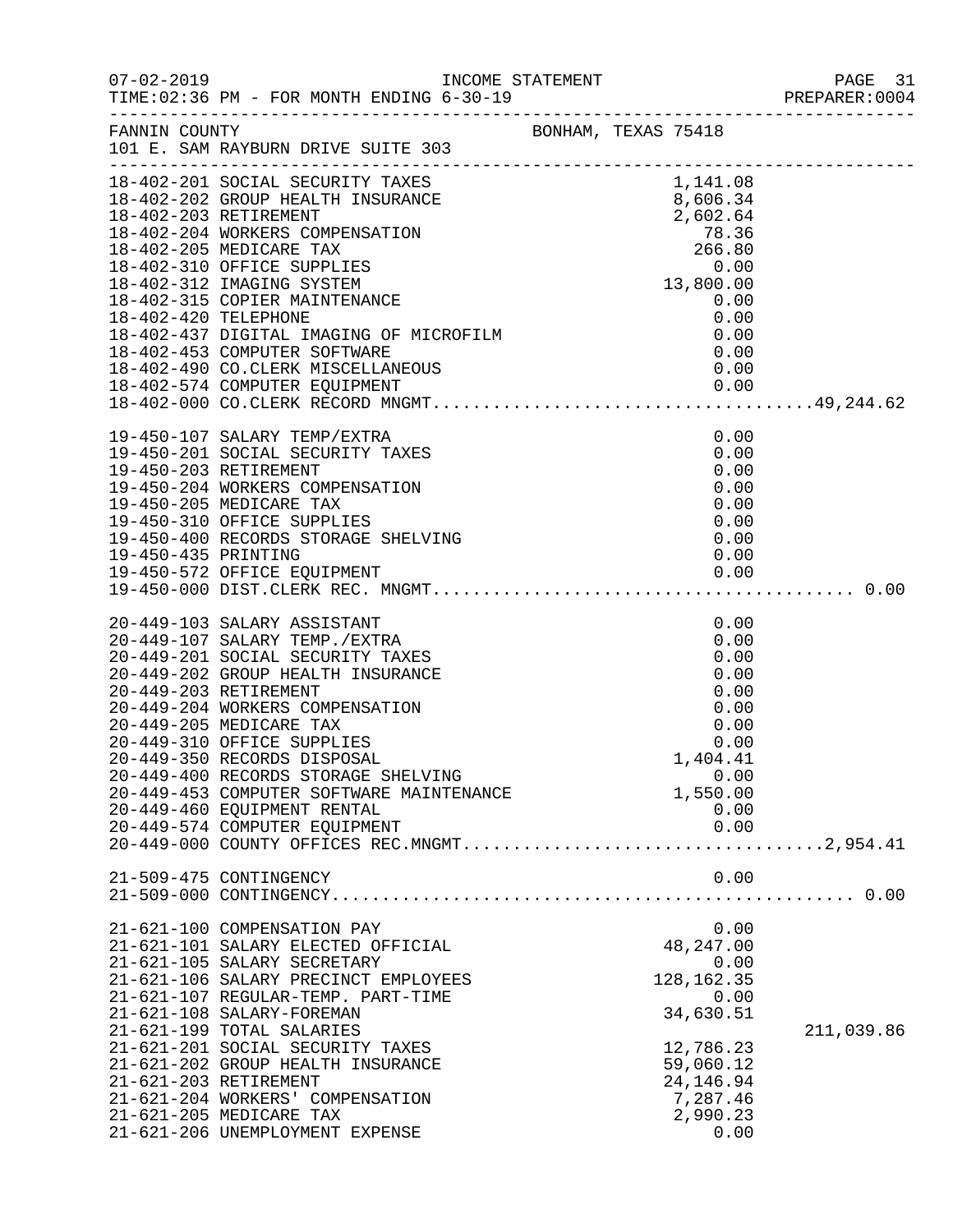|                      |                                                                                 |                  | PAGE 32<br>PREPARER: 0004 |
|----------------------|---------------------------------------------------------------------------------|------------------|---------------------------|
|                      | ---------------<br>101 E. SAM RAYBURN DRIVE SUITE 303<br>---------------------- |                  |                           |
|                      |                                                                                 |                  | 106,270.98                |
|                      |                                                                                 |                  |                           |
|                      |                                                                                 |                  |                           |
|                      |                                                                                 |                  |                           |
|                      |                                                                                 |                  |                           |
|                      |                                                                                 |                  |                           |
|                      |                                                                                 |                  |                           |
|                      |                                                                                 |                  |                           |
|                      |                                                                                 |                  |                           |
|                      |                                                                                 |                  | 216,915.17                |
|                      |                                                                                 |                  |                           |
|                      |                                                                                 |                  |                           |
|                      |                                                                                 |                  |                           |
|                      |                                                                                 |                  |                           |
|                      |                                                                                 |                  |                           |
|                      |                                                                                 |                  |                           |
|                      |                                                                                 |                  |                           |
|                      |                                                                                 |                  |                           |
|                      |                                                                                 |                  |                           |
|                      |                                                                                 |                  |                           |
|                      |                                                                                 |                  |                           |
|                      |                                                                                 |                  |                           |
|                      |                                                                                 |                  |                           |
|                      |                                                                                 |                  |                           |
|                      |                                                                                 |                  |                           |
|                      |                                                                                 |                  |                           |
|                      |                                                                                 |                  |                           |
|                      |                                                                                 |                  |                           |
|                      |                                                                                 |                  |                           |
|                      |                                                                                 |                  |                           |
|                      | 21-621-490 MISCELLANEOUS                                                        |                  |                           |
|                      | 21-621-491 SOIL & WATER CONSERVATION                                            | 106.30<br>250.00 |                           |
|                      | 21-621-492 TDRA FLOOD CASH MATCH                                                | 0.00             |                           |
|                      | 21-621-494 FLOOD CONTROL SITE MAINTENANCE                                       | 5,500.00         |                           |
|                      | 21-621-495 PIPELINE SALES TAX REIMBURSEMENT                                     | 0.00             |                           |
|                      | 21-621-496 TCOG HAZARDOUS WASTEMATCH                                            | 0.00             |                           |
|                      | 21-621-499 TOTAL SER. & OTHER CHARGES                                           |                  | 79,060.55                 |
|                      | 21-621-570 COMPUTER EQUIPMENT                                                   | 0.00             |                           |
|                      | 21-621-571 PURCHASE OF MACH./EQUIP.                                             | 20,000.00        |                           |
|                      | 21-621-573 RADIO EQUIPMENT                                                      | 0.00             |                           |
|                      | 21-621-575 LAND AND BUILDING                                                    | 0.00             |                           |
|                      | 21-621-599 CAPITAL OUTLAY<br>21-621-630 NOTE PAYMENT                            |                  | 20,000.00                 |
|                      | 21-621-670 NOTE PAYMENT-INTEREST                                                | 0.00<br>0.00     |                           |
| 21-621-695 SURVEYING |                                                                                 | 0.00             |                           |
|                      |                                                                                 |                  |                           |
|                      | 21-625-105 SALARY SECRETARY                                                     | 7,601.00         |                           |
|                      | 21-625-201 SOCIAL SECURITY TAXES                                                | 341.26           |                           |
|                      | 21-625-202 GROUP HEALTH INSURANCE                                               | 2,151.72         |                           |
|                      | 21-625-203 RETIREMENT                                                           | 869.64           |                           |
|                      | 21-625-204 WORKERS' COMPENSATION                                                | 27.30            |                           |
|                      | 21-625-205 MEDICARE TAX                                                         | 79.48            |                           |
|                      | 21-625-310 OFFICE SUPPLIES                                                      | 93.80            |                           |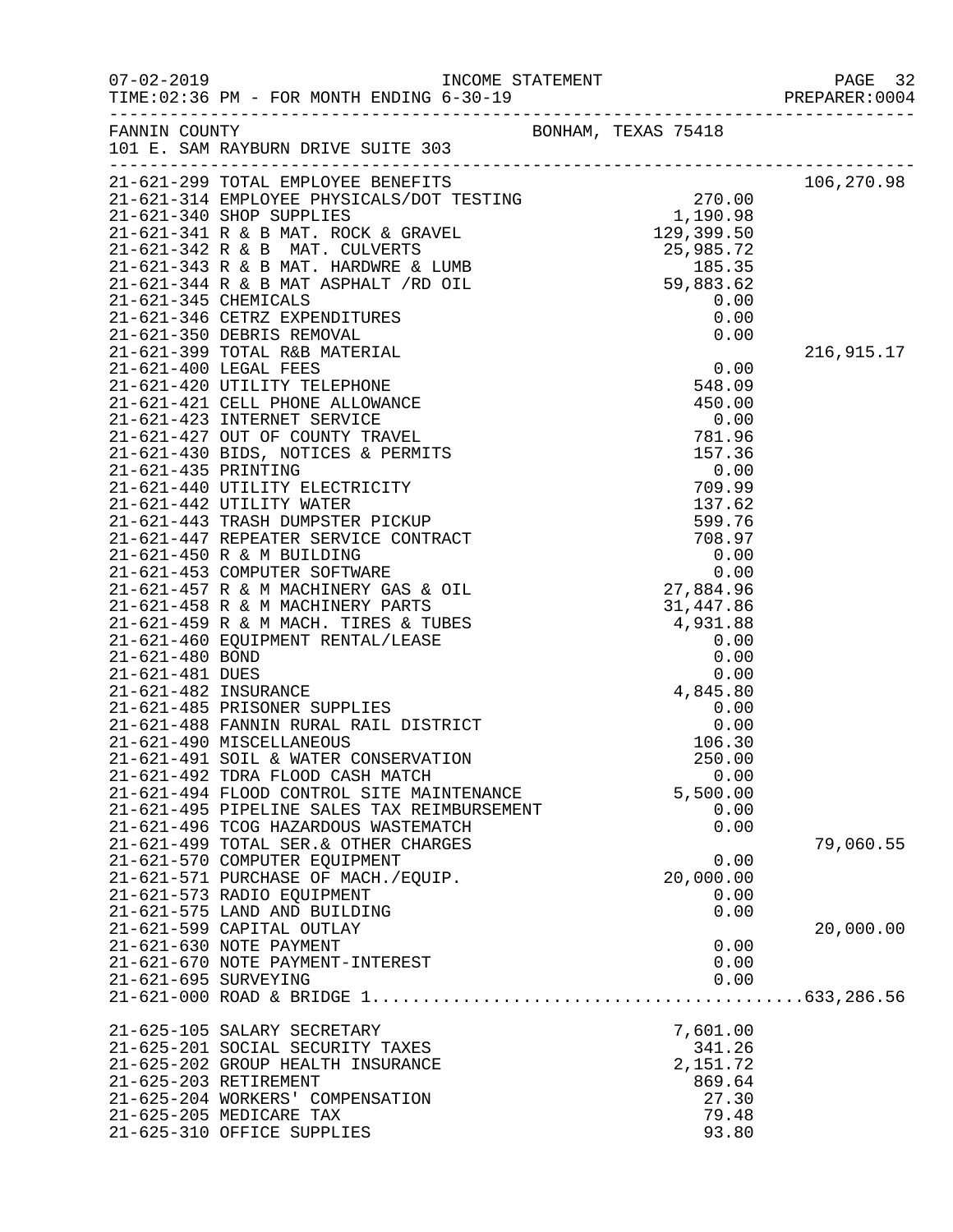| $07 - 02 - 2019$                                                                  | TIME: 02:36 PM - FOR MONTH ENDING 6-30-19                                                                                                                                                                                                                                                                                                                                                                                                                                                                                                                                                                          | INCOME STATEMENT                                                                                                                                                                                                 | PAGE 33<br>PREPARER:0004 |
|-----------------------------------------------------------------------------------|--------------------------------------------------------------------------------------------------------------------------------------------------------------------------------------------------------------------------------------------------------------------------------------------------------------------------------------------------------------------------------------------------------------------------------------------------------------------------------------------------------------------------------------------------------------------------------------------------------------------|------------------------------------------------------------------------------------------------------------------------------------------------------------------------------------------------------------------|--------------------------|
| FANNIN COUNTY                                                                     | 101 E. SAM RAYBURN DRIVE SUITE 303                                                                                                                                                                                                                                                                                                                                                                                                                                                                                                                                                                                 | BONHAM, TEXAS 75418                                                                                                                                                                                              |                          |
| 21-625-480 BOND                                                                   | 21-625-311 POSTAL EXPENSES<br>21-625-353 COMPUTER EXPENSE<br>21-625-427 OUT OF COUNTY TRAVEL                                                                                                                                                                                                                                                                                                                                                                                                                                                                                                                       | 0.00<br>439.96<br>0.00<br>0.00                                                                                                                                                                                   |                          |
|                                                                                   | 21-625-572 OFFICE EQUIPMENT                                                                                                                                                                                                                                                                                                                                                                                                                                                                                                                                                                                        | 0.00<br>21-625-574 COMPUTER EQUIPMENT 0.00<br>21-625-000 ADMINISTRATIVE OFFICE R&B #111,604.16                                                                                                                   |                          |
|                                                                                   | 22-509-475 CONTINGENCY                                                                                                                                                                                                                                                                                                                                                                                                                                                                                                                                                                                             | 0.00                                                                                                                                                                                                             |                          |
|                                                                                   | 22-622-100 COMPENSATION PAY<br>22-622-101 SALARY ELECTED OFFICIAL<br>22-622-105 SALARY SECRETARY<br>22-622-106 SALARY PRECINCT EMPLOYEES<br>22-622-107 REGULAR-TEMP. PART-TIME                                                                                                                                                                                                                                                                                                                                                                                                                                     | 0.00<br>48, 247.00<br>0.00<br>170,204.70<br>0.00                                                                                                                                                                 |                          |
|                                                                                   | 22-622-199 TOTAL SALARIES<br>22-622-201 SOCIAL SECURITY TAXES<br>22-622-202 GROUP HEALTH INSURANCE<br>22-622-203 RETIREMENT<br>22-622-204 WORKERS' COMPENSATION<br>22-622-205 MEDICARE TAX<br>22-622-206 UNEMPLOYMENT EXPENSE                                                                                                                                                                                                                                                                                                                                                                                      | 13,010.49<br>68,850.72<br>24,993.12<br>7,018.26<br>3,042.68<br>0.00                                                                                                                                              | 218,451.70               |
| 22-622-345 CHEMICALS<br>22-622-395 UNIFORMS                                       | 22-622-299 TOTAL EMPLOYEE BENEFITS<br>22-622-312 CONTRACT LABOR<br>22-622-314 EMPLOYEE PHYSICALS/DOT TESTING<br>22-622-340 SHOP SUPPLIES<br>22-622-341 R & B MAT. ROCK & GRAVEL<br>22-622-342 R & B MAT. CULVERTS<br>22-622-343 R & B MAT. HARDWRE & LUMB<br>22-622-344 R & B MAT. ASPHALT/RD OIL<br>22-622-346 CETRZ EXPENDITURES<br>22-622-350 DEBRIS REMOVAL                                                                                                                                                                                                                                                    | $0.00$<br>300.00<br>2,365.63<br>95,190.90<br>10,073.26<br>38.50<br>671.00<br>0.00<br>0.00<br>0.00<br>2,358.32                                                                                                    | 116,915.27               |
| 22-622-435 PRINTING<br>22-622-480 BOND<br>22-622-481 DUES<br>22-622-482 INSURANCE | 22-622-399 TOTAL R&B MATERIALS<br>22-622-400 LEGAL FEES<br>22-622-420 UTILITY TELEPHONE<br>22-622-421 CELL PHONE ALLOWANCE<br>22-622-427 OUT OF COUNTY TRAVEL<br>22-622-430 BIDS, NOTICES & PERMITS<br>22-622-440 UTILITY ELECTRICITY<br>22-622-441 UTILITY GAS<br>22-622-442 UTILITY WATER<br>22-622-443 TRASH PICKUP<br>22-622-447 REPEATER SERVICE CONTRACT<br>22-622-450 R&M BUILDING<br>22-622-453 COMPUTER SOFTWARE<br>22-622-457 R & M MACHINERY GAS & OIL<br>22-622-458 R & M MACHINERY PARTS<br>22-622-459 R & M MACH. TIRES & TUBES<br>22-622-460 EQUIPMENT RENTAL/LEASE<br>22-622-485 PRISONER SUPPLIES | 0.00<br>1,246.81<br>450.00<br>2,390.41<br>89.10<br>75.00<br>1,159.18<br>643.37<br>625.92<br>661.50<br>708.97<br>0.00<br>0.00<br>51,078.15<br>47,693.62<br>4,330.29<br>0.00<br>178.00<br>0.00<br>8,320.80<br>0.00 | 110,997.61               |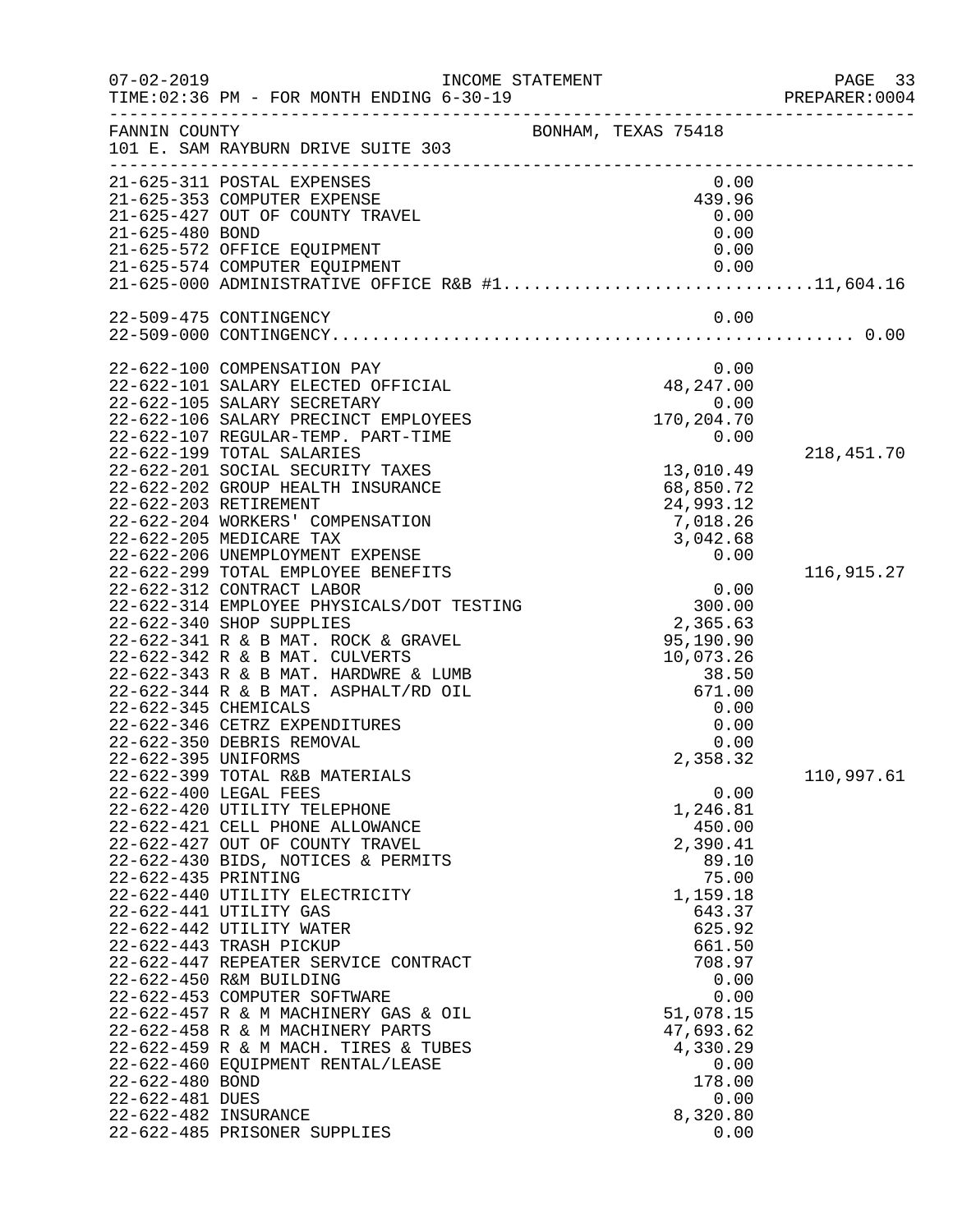| $07 - 02 - 2019$      | INCOME STATEMENT<br>TIME: 02:36 PM - FOR MONTH ENDING 6-30-19                       | ______________________________________ | PAGE 34<br>PREPARER: 0004 |
|-----------------------|-------------------------------------------------------------------------------------|----------------------------------------|---------------------------|
| FANNIN COUNTY         | 101 E. SAM RAYBURN DRIVE SUITE 303                                                  | BONHAM, TEXAS 75418                    |                           |
|                       | 22-622-488 FANNIN RURAL RAIL DISTRICT<br>22-622-490 MISCELLANEOUS                   | 0.00<br>0.00                           |                           |
|                       | 22-622-491 SOIL & WATER CONSERVATION                                                | 250.00                                 |                           |
|                       | 22-622-492 TDRA FLOOD CASH MATCH                                                    | 0.00<br>$0.00$<br>4,000.00             |                           |
|                       | 22-622-493 TRENTON HIGH MEADOWS SUBDIVISION                                         |                                        |                           |
|                       | 22-622-494 FLOOD CONTROL SITE MAINTENANCE                                           |                                        |                           |
|                       | 22-622-495 PIPELINE SALES TAX REIMBURSEMENT<br>22-622-496 TCOG HAZARDOUS WASTEMATCH | 0.00<br>0.00                           |                           |
|                       | 22-622-499 TOTAL SER. & OTHER CHARGES                                               |                                        | 123,901.12                |
|                       | 22-622-562 LAND/BUILDING                                                            | 0.00                                   |                           |
|                       | 22-622-570 COMPUTER EQUIPMENT                                                       | 0.00                                   |                           |
|                       | 22-622-571 PURCHASE OF MACH./EQUIP.                                                 | 0.00                                   |                           |
|                       | 22-622-573 RADIO EQUIPMENT                                                          | 0.00                                   |                           |
|                       | 22-622-580 PRECINCT BRIDGE                                                          | 0.00                                   |                           |
|                       | 22-622-599 CAPITAL OUTLAY                                                           |                                        | 0.00                      |
|                       |                                                                                     |                                        |                           |
|                       | 22-625-105 SALARY SECRETARY                                                         | 7,601.00                               |                           |
|                       | 22-625-201 SOCIAL SECURITY TAXES                                                    | 341.12                                 |                           |
|                       | 22-625-202 GROUP HEALTH INSURANCE                                                   | 2,151.54                               |                           |
| 22-625-203 RETIREMENT |                                                                                     | 869.65                                 |                           |
|                       | 22-625-204 WORKERS' COMPENSATION                                                    | 27.30                                  |                           |
|                       | 22-625-205 MEDICARE TAX<br>22-625-310 OFFICE SUPPLIES                               | 79.86<br>159.61                        |                           |
|                       | 22-625-311 POSTAL EXPENSES                                                          | 0.00                                   |                           |
|                       | 22-625-353 COMPUTER EXPENSE                                                         | 439.97                                 |                           |
|                       | 22-625-427 OUT OF COUNTY TRAVEL                                                     | 0.00                                   |                           |
| 22-625-480 BOND       |                                                                                     | 0.00                                   |                           |
|                       | 22-625-572 OFFICE EQUIPMENT                                                         | 0.00                                   |                           |
|                       | 22-625-574 COMPUTER EQUIPMENT<br>22-625-000 ADMINISTRATIVE OFFICE R&B #211,670.05   |                                        |                           |
|                       |                                                                                     |                                        |                           |
|                       | 23-205-571 SHORT-TERM LOAN/EQUIPMENT                                                | 0.00                                   |                           |
|                       |                                                                                     |                                        |                           |
|                       | 23-509-475 CONTINGENCY                                                              | 0.00                                   |                           |
|                       |                                                                                     |                                        |                           |
|                       | 23-623-100 COMPENSATION PAY                                                         | 0.00                                   |                           |
|                       | 23-623-101 SALARY ELECTED OFFICIAL                                                  | 48, 247.00                             |                           |
|                       | 23-623-105 SALARY SECRETARY                                                         | 6,266.21                               |                           |
|                       | 23-623-106 SALARY PRECINCT EMPLOYEES                                                | 182,899.95                             |                           |
|                       | 23-623-107 REGULAR-TEMP. PART-TIME                                                  | 2,129.52                               |                           |
|                       | 23-623-199 TOTAL SALARIES                                                           |                                        | 239,542.68                |
|                       | 23-623-201 SOCIAL SECURITY TAXES<br>23-623-202 GROUP HEALTH INSURANCE               | 14,779.74                              |                           |
| 23-623-203 RETIREMENT |                                                                                     | 79,369.58<br>27,408.23                 |                           |
|                       | 23-623-204 WORKERS' COMPENSATION                                                    | 8,935.92                               |                           |
|                       | 23-623-205 MEDICARE TAX                                                             | 3,456.64                               |                           |
|                       | 23-623-206 UNEMPLOYMENT EXPENSE                                                     | 0.00                                   |                           |
|                       | 23-623-299 TOTAL EMPLOYEE BENEFITS                                                  |                                        | 133,950.11                |
|                       | 23-623-310 OFFICE SUPPLIES                                                          | 514.61                                 |                           |
|                       | 23-623-314 EMPLOYEE PHYSICALS/DOT TESTING                                           | 105.00                                 |                           |
|                       | 23-623-315 COPIER EXPENSE                                                           | 0.00                                   |                           |
|                       | 23-623-340 SHOP SUPPLIES                                                            | 2,112.05                               |                           |
|                       | 23-623-341 R & B MAT. ROCK & GRAVEL                                                 | 156,681.94                             |                           |
|                       | 23-623-342 R & B MAT. CULVERTS                                                      | 18,047.18                              |                           |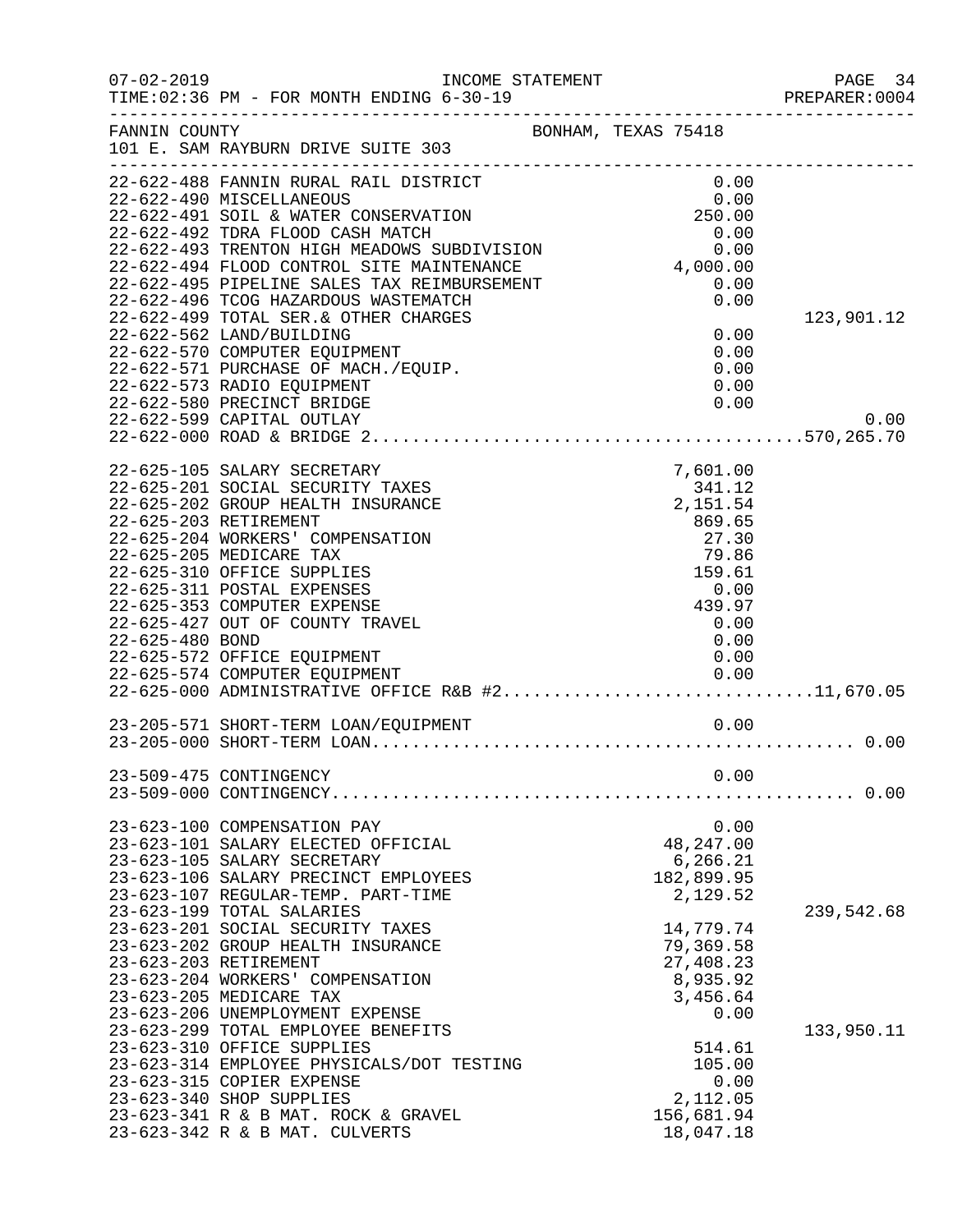|                                                                                                                                                                      |                     |             | PREPARER: 0004 |
|----------------------------------------------------------------------------------------------------------------------------------------------------------------------|---------------------|-------------|----------------|
| FANNIN COUNTY                                                                                                                                                        | BONHAM, TEXAS 75418 |             |                |
|                                                                                                                                                                      |                     |             |                |
|                                                                                                                                                                      |                     |             |                |
|                                                                                                                                                                      |                     |             |                |
|                                                                                                                                                                      |                     |             |                |
|                                                                                                                                                                      |                     |             |                |
|                                                                                                                                                                      |                     |             |                |
|                                                                                                                                                                      |                     |             |                |
|                                                                                                                                                                      |                     |             | 210,493.08     |
|                                                                                                                                                                      |                     |             |                |
|                                                                                                                                                                      |                     |             |                |
|                                                                                                                                                                      |                     |             |                |
|                                                                                                                                                                      |                     |             |                |
|                                                                                                                                                                      |                     |             |                |
|                                                                                                                                                                      |                     |             |                |
|                                                                                                                                                                      |                     |             |                |
|                                                                                                                                                                      |                     |             |                |
|                                                                                                                                                                      |                     |             |                |
|                                                                                                                                                                      |                     |             |                |
|                                                                                                                                                                      |                     |             |                |
|                                                                                                                                                                      |                     |             |                |
|                                                                                                                                                                      |                     |             |                |
|                                                                                                                                                                      |                     |             |                |
|                                                                                                                                                                      |                     |             |                |
|                                                                                                                                                                      |                     |             |                |
|                                                                                                                                                                      |                     |             |                |
|                                                                                                                                                                      |                     |             |                |
|                                                                                                                                                                      |                     |             |                |
|                                                                                                                                                                      |                     |             |                |
|                                                                                                                                                                      |                     |             |                |
|                                                                                                                                                                      |                     |             |                |
|                                                                                                                                                                      |                     |             |                |
|                                                                                                                                                                      |                     |             |                |
| 23-623-491 SOIL & WATER CONSERVATION<br>23-623-492 TDRA FLOOD CASH MATCH<br>23-623-494 FLOOD CONTROL SITE MAINTENANCE<br>23-623-495 PIPELINE SALES TAX REIMBURSEMENT |                     |             |                |
|                                                                                                                                                                      |                     | 0.00        |                |
|                                                                                                                                                                      |                     | 0.00        |                |
| 23-623-496 TCOG HAZARDOUS WASTEMATCH                                                                                                                                 |                     | 0.00        |                |
| 23-623-499 TOTAL SER. & OTHER CHARGES                                                                                                                                |                     |             | 226,072.62     |
| 23-623-562 LAND/BUILDING                                                                                                                                             |                     | 0.00        |                |
| 23-623-570 COMPUTER EQUIPMENT                                                                                                                                        |                     | 0.00        |                |
| 23-623-571 PURCHASE OF MACH./EQUIP.                                                                                                                                  |                     | 268, 317.32 |                |
| 23-623-572 OFFICE EQUIPMENT                                                                                                                                          |                     | 0.00        |                |
| 23-623-573 RADIO EQUIPMENT                                                                                                                                           |                     | 0.00        |                |
| 23-623-575 LAND/BUILDING                                                                                                                                             |                     | 0.00        |                |
| 23-623-580 PRECINCT BRIDGE                                                                                                                                           |                     | 0.00        |                |
| 23-623-599 CAPITAL OUTLAY                                                                                                                                            |                     |             | 268, 317.32    |
| 23-623-630 NOTE PAYMENT-PRINCIPAL                                                                                                                                    |                     | 0.00        |                |
| 23-623-670 NOTE PAYMENT-INTEREST                                                                                                                                     |                     | 0.00        |                |
|                                                                                                                                                                      |                     |             |                |
| 23-625-105 SALARY SECRETARY                                                                                                                                          |                     | 7,601.00    |                |
| 23-625-201 SOCIAL SECURITY TAXES                                                                                                                                     |                     | 341.12      |                |
| 23-625-202 GROUP HEALTH INSURANCE                                                                                                                                    |                     | 2,151.54    |                |
| 23-625-203 RETIREMENT                                                                                                                                                |                     | 869.65      |                |
| 23-625-204 WORKERS' COMPENSATION                                                                                                                                     |                     | 27.30       |                |
| 23-625-205 MEDICARE TAX                                                                                                                                              |                     | 79.86       |                |
| 23-625-310 OFFICE SUPPLIES                                                                                                                                           |                     | 139.00      |                |
| 23-625-311 POSTAL EXPENSES                                                                                                                                           |                     | 0.00        |                |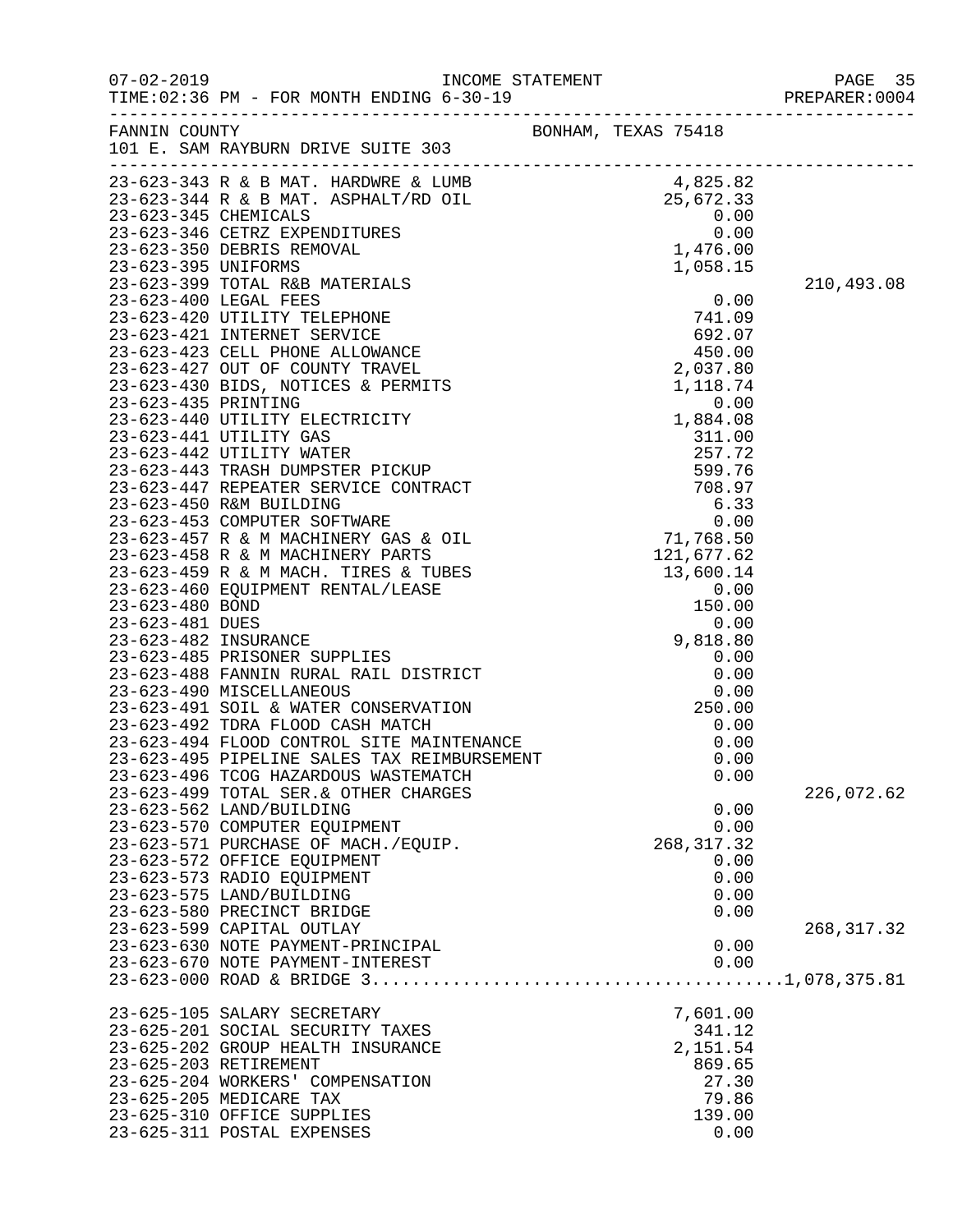| $07 - 02 - 2019$                                                                  | TIME: 02:36 PM - FOR MONTH ENDING 6-30-19                                                                                                                                                                                                                                                                                                                                                                                                                                                                                                                                   | INCOME STATEMENT                                                                                                                                                                                                      | PAGE 36<br>PREPARER: 0004 |
|-----------------------------------------------------------------------------------|-----------------------------------------------------------------------------------------------------------------------------------------------------------------------------------------------------------------------------------------------------------------------------------------------------------------------------------------------------------------------------------------------------------------------------------------------------------------------------------------------------------------------------------------------------------------------------|-----------------------------------------------------------------------------------------------------------------------------------------------------------------------------------------------------------------------|---------------------------|
| FANNIN COUNTY                                                                     | 101 E. SAM RAYBURN DRIVE SUITE 303                                                                                                                                                                                                                                                                                                                                                                                                                                                                                                                                          | BONHAM, TEXAS 75418                                                                                                                                                                                                   |                           |
| 23-625-480 BOND                                                                   | 23-625-353 COMPUTER EXPENSE<br>23-625-427 OUT OF COUNTY TRAVEL                                                                                                                                                                                                                                                                                                                                                                                                                                                                                                              | 439.97<br>0.00<br>0.00                                                                                                                                                                                                |                           |
|                                                                                   | 23-625-572 OFFICE EQUIPMENT                                                                                                                                                                                                                                                                                                                                                                                                                                                                                                                                                 | 0.00<br>23-625-574 COMPUTER EQUIPMENT 0.00<br>23-625-000 ADMINISTRATIVE OFFICE R&B #311,649.44                                                                                                                        |                           |
|                                                                                   | 24-509-475 CONTINGENCY                                                                                                                                                                                                                                                                                                                                                                                                                                                                                                                                                      | 0.00                                                                                                                                                                                                                  |                           |
|                                                                                   |                                                                                                                                                                                                                                                                                                                                                                                                                                                                                                                                                                             |                                                                                                                                                                                                                       |                           |
|                                                                                   | 24-624-100 COMPENSATION PAY<br>24-624-101 SALARY ELECTED OFFICIAL<br>24-624-105 SALARY SECRETARY<br>24-624-106 SALARY PRECINCT EMPLOYEES<br>24-624-107 REGULAR-TEMP. PART-TIME<br>24-624-108 LABOR REIMBURSEMENT                                                                                                                                                                                                                                                                                                                                                            | 0.00<br>48, 247.00<br>21,183.00<br>117, 274.34<br>0.00<br>0.00                                                                                                                                                        |                           |
|                                                                                   | 24-624-199 TOTAL SALARIES<br>24-624-201 SOCIAL SECURITY TAXES<br>24-624-202 GROUP HEALTH INSURANCE<br>24-624-203 RETIREMENT<br>24-624-204 WORKERS' COMPENSATION<br>24-624-205 MEDICARE TAX<br>24-624-206 UNEMPLOYMENT EXPENSE<br>24-624-299 TOTAL EMPLOYEE BENEFITS                                                                                                                                                                                                                                                                                                         | 11,530.35<br>65,025.68<br>21,363.77<br>5,655.16<br>2,696.54<br>0.00                                                                                                                                                   | 186,704.34                |
| 24-624-345 CHEMICALS                                                              | 24-624-310 OFFICE SUPPLIES<br>24-624-314 EMPLOYEE PHYSICALS/DOT TESTING<br>24-624-340 SHOP SUPPLIES<br>24-624-341 R & B MAT. ROCK & GRAVEL<br>24-624-342 R & B MAT. CULVERTS<br>24-624-343 R & B MAT. HARDWRE & LUMB<br>24-624-344 R & B MAT. ASPHALT/RD OIL<br>24-624-346 CETRZ EXPENDITURES<br>24-624-350 DEBRIS REMOVAL<br>24-624-395 EMPLOYEE UNIFORMS<br>24-624-399 TOTAL R&B MATERIALS                                                                                                                                                                                | 99.78<br>40.00<br>2,550.92<br>62,862.68<br>8,436.60<br>98.25<br>16,023.98<br>0.00<br>0.00<br>0.00<br>2,267.08                                                                                                         | 106,271.50<br>92,379.29   |
| 24-624-435 PRINTING<br>24-624-480 BOND<br>24-624-481 DUES<br>24-624-482 INSURANCE | 24-624-400 LEGAL FEES<br>24-624-420 UTILITY TELEPHONE<br>24-624-421 DSL INTERNET<br>24-624-423 CELL PHONE ALLOWANCE<br>24-624-427 OUT OF COUNTY TRAVEL<br>24-624-430 BIDS, NOTICES & PERMITS<br>24-624-440 UTILITY ELECTRICITY<br>24-624-441 UTILITY GAS<br>24-624-442 UTILITY WATER<br>24-624-443 TRASH PICKUP<br>24-624-447 REPEATER SERVICE CONTRACT<br>24-624-450 R&M BUILDING<br>24-624-453 COMPUTER SOFTWARE<br>24-624-457 R & M MACHINERY GAS & OIL<br>24-624-458 R & M MACHINERY PARTS<br>24-624-459 R & M MACH. TIRES & TUBES<br>24-624-460 EQUIPMENT RENTAL/LEASE | 0.00<br>849.16<br>495.76<br>0.00<br>3,646.97<br>144.14<br>0.00<br>2,219.33<br>559.82<br>434.24<br>1,729.50<br>708.97<br>0.00<br>0.00<br>31,729.11<br>19,559.37<br>7,384.70<br>14,056.76<br>178.00<br>0.00<br>5,338.80 |                           |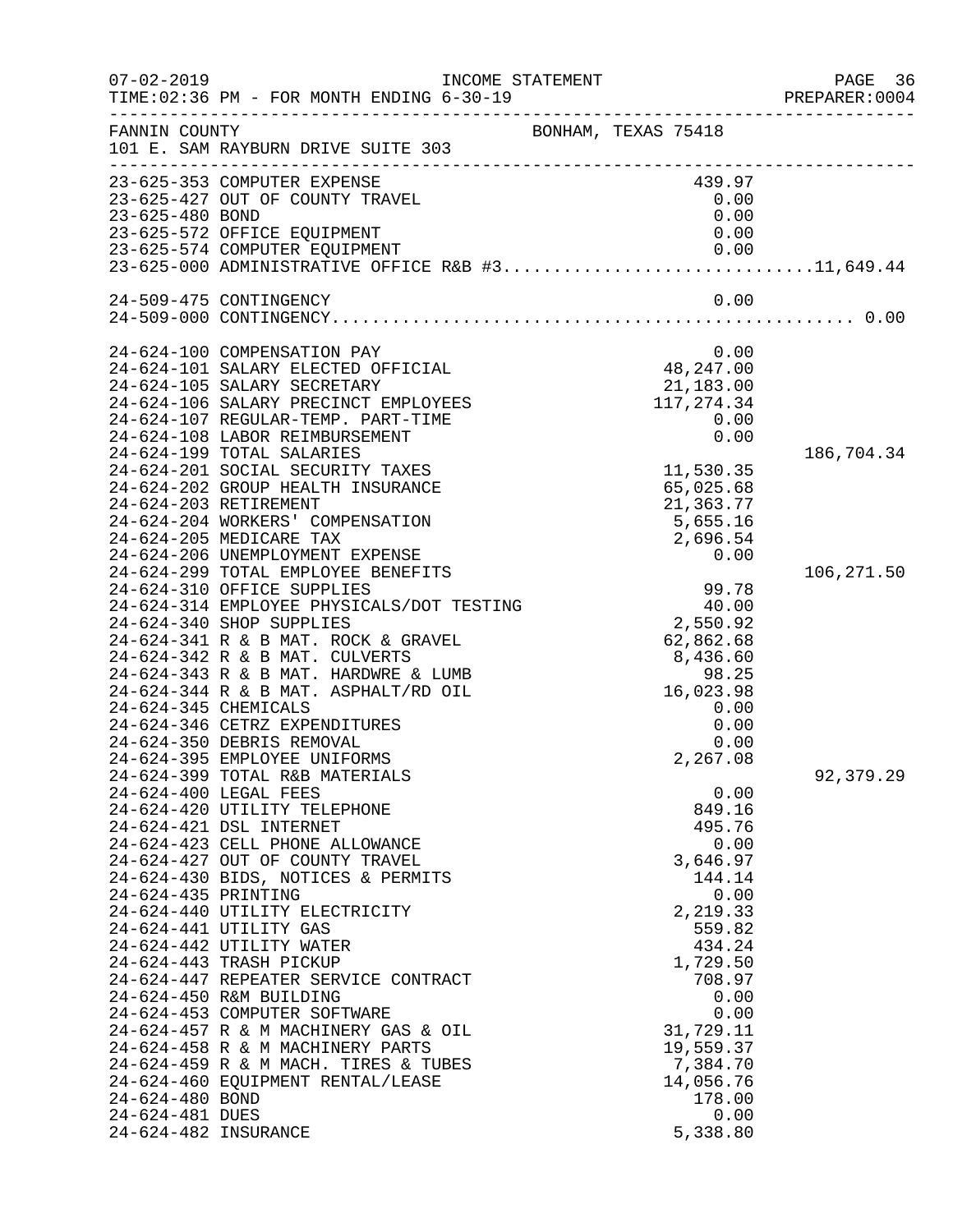| $07 - 02 - 2019$     | INCOME STATEMENT<br>TIME: 02:36 PM - FOR MONTH ENDING 6-30-19                                                                                                        |                                                          |                                                      | PAGE 37<br>PREPARER: 0004 |
|----------------------|----------------------------------------------------------------------------------------------------------------------------------------------------------------------|----------------------------------------------------------|------------------------------------------------------|---------------------------|
| FANNIN COUNTY        | 101 E. SAM RAYBURN DRIVE SUITE 303                                                                                                                                   | BONHAM, TEXAS 75418                                      |                                                      |                           |
|                      | 24-624-485 PRISONER'S SUPPLIES<br>24-624-488 FANNIN RURAL RAIL DISTRICT<br>24-624-490 MISCELLANEOUS                                                                  |                                                          | 0.00<br>0.00<br>0.00                                 |                           |
|                      | 24-624-491 SOIL & WATER CONSERVATION<br>24-624-492 TDRA FLOOD CASH MATCH                                                                                             |                                                          | 250.00<br>0.00                                       |                           |
|                      | 24-624-492 IDRA FLOOD CASH MAICH<br>24-624-494 FLOOD CONTROL SITE MAINTENANCE<br>24-624-495 PIPELINE SALES TAX REIMBURSEMENT<br>24-624-496 TCOG HAZARDOUS WASTEMATCH |                                                          | 0.00<br>0.00<br>0.00                                 |                           |
|                      | 24-624-499 TOTAL SER.& OTHER CHARGES<br>24-624-570 COMPUTER EQUIPMENT                                                                                                | $\begin{array}{r} 3 \\ 282.60 \\ 101,685.98 \end{array}$ |                                                      | 89,284.63                 |
| 24-624-575 BUILDING  | 24-624-571 PURCHASE OF MACH./EQUIP.<br>24-624-573 RADIO EQUIPMENT                                                                                                    |                                                          | 0.00<br>0.00                                         |                           |
|                      | 24-624-599 CAPITAL OUTLAY                                                                                                                                            |                                                          |                                                      | 101,968.58                |
|                      | 24-625-105 SALARY SECRETARY<br>24-625-201 SOCIAL SECURITY TAXES<br>24-625-202 GROUP HEALTH INSURANCE<br>24-625-203 RETIREMENT                                        |                                                          | 7,601.00<br>7,601.00<br>341.12<br>2,151.54<br>869.65 |                           |
|                      | 24-625-204 WORKERS' COMPENSATION<br>24-625-205 MEDICARE TAX<br>24-625-310 OFFICE SUPPLIES<br>24-625-311 POSTAL EXPENSES                                              |                                                          | 27.30<br>79.86<br>100.00<br>0.00                     |                           |
| 24-625-480 BOND      | 24-625-353 COMPUTER EXPENSE<br>24-625-427 OUT OF COUNTY TRAVEL                                                                                                       |                                                          | 0.00<br>439.97<br>0.00<br>0.00                       |                           |
|                      | 24-625-572 OFFICE EQUIPMENT<br>24-625-574 COMPUTER EQUIPMENT 0.00<br>24-625-000 ADMINISTRATIVE OFFICE R&B #411,610.44                                                |                                                          | 0.00<br>0.00                                         |                           |
|                      | 25-625-310 OFFICE SUPPLIES<br>25-625-343 ROAD SIGNS                                                                                                                  |                                                          | 0.00<br>0.00                                         |                           |
|                      | 25-625-353 COMPUTER EXPENSE<br>25-625-427 TRAVEL EXPENSE<br>25-625-572 OFFICE EQUIPMENT                                                                              |                                                          | 0.00<br>0.00<br>0.00                                 |                           |
|                      | 26-455-420 OMNIBASE TELEPHONE LINE<br>26-455-572 OFFICE EQUIPMENT                                                                                                    |                                                          | 0.00<br>0.00                                         |                           |
|                      | 27-456-452 R & M EQUIPMENT<br>27-456-572 OFFICE EQUIPMENT                                                                                                            |                                                          | 236.00<br>993.98                                     |                           |
|                      | 28-457-423 INTERNET SERVICE<br>28-457-572 OFFICE EQUIPMENT                                                                                                           |                                                          | 342.19<br>0.00                                       |                           |
| 30-569-571 EQUIPMENT | 30-569-310 OFFICE SUPPLIES<br>30-569-421 ONLINE RESEARCH                                                                                                             |                                                          | 0.00<br>0.00<br>0.00                                 |                           |
|                      | 31-509-475 CONTINGENCY                                                                                                                                               |                                                          | 0.00                                                 |                           |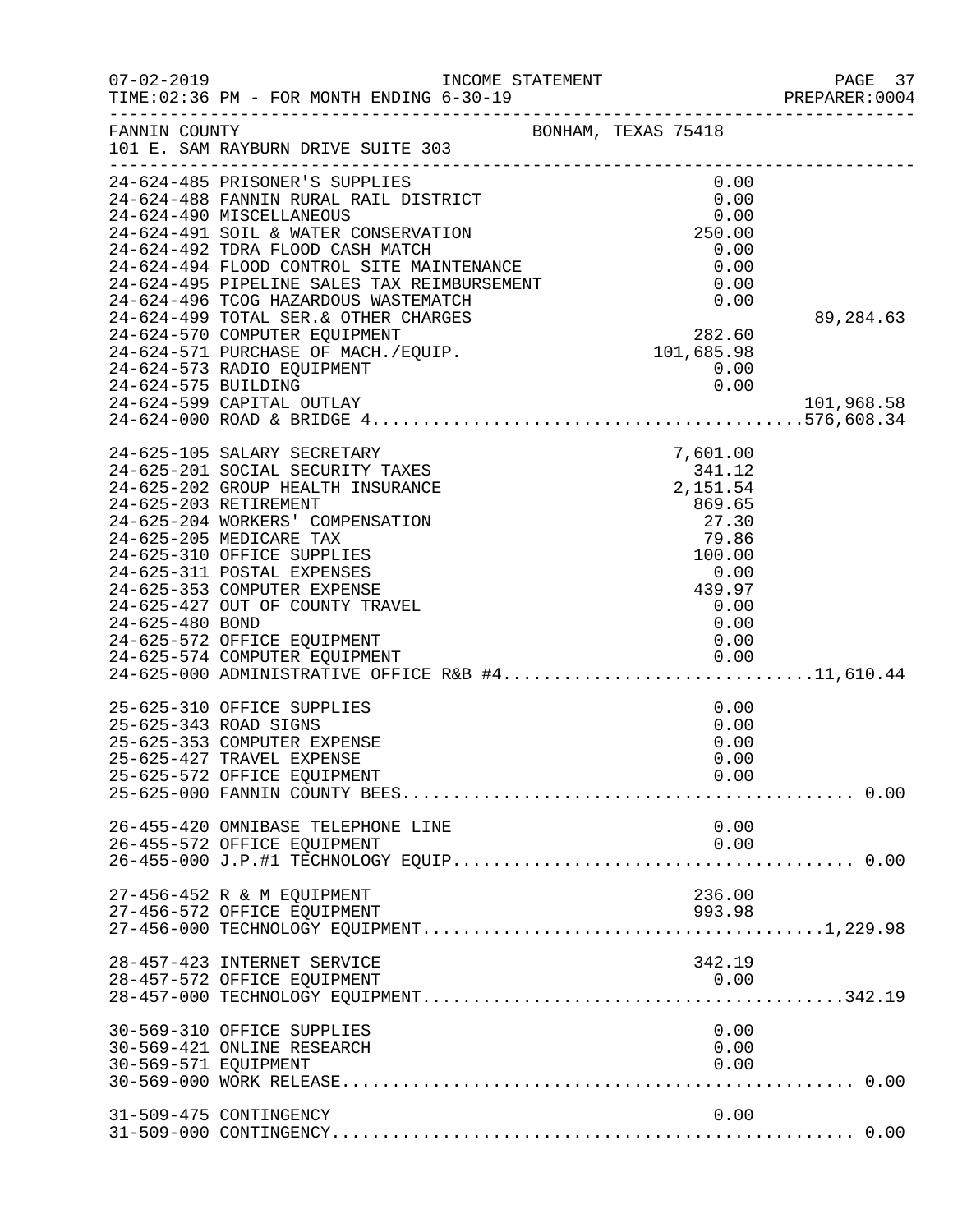| $07 - 02 - 2019$                         | INCOME STATEMENT<br>TIME: 02:36 PM - FOR MONTH ENDING 6-30-19                                                                                                                                                                                                                                                                                                                                                                 |                     |                                                                                                          | PAGE 38<br>PREPARER: 0004 |
|------------------------------------------|-------------------------------------------------------------------------------------------------------------------------------------------------------------------------------------------------------------------------------------------------------------------------------------------------------------------------------------------------------------------------------------------------------------------------------|---------------------|----------------------------------------------------------------------------------------------------------|---------------------------|
| FANNIN COUNTY                            | 101 E. SAM RAYBURN DRIVE SUITE 303                                                                                                                                                                                                                                                                                                                                                                                            | BONHAM, TEXAS 75418 |                                                                                                          |                           |
|                                          | 31-510-403 ARCHITECTURAL FEES<br>31-510-451 ASBESTOS ABATEMENT<br>31-510-482 DEMOLITION<br>31-510-490 MISCELLANEOUS                                                                                                                                                                                                                                                                                                           |                     | 0.00<br>0.00<br>0.00<br>0.00                                                                             |                           |
| 31-511-453 IT DESIGN                     | 31-511-165 CONSTRUCTION<br>31-511-403 ARCHITECTURAL FEES<br>31-511-451 ASBESTOS & OTHER TESTING<br>0.00   0.00   0.00   0.00   0.00   0.00   0.00<br>31-511-000   COURTHOUSE RESTORATION PHASE 258,000.00                                                                                                                                                                                                                     |                     | 0.00<br>58,000.00<br>0.00<br>0.00                                                                        |                           |
|                                          | 33-498-310 OFFICE SUPPLIES                                                                                                                                                                                                                                                                                                                                                                                                    |                     | 0.00                                                                                                     |                           |
|                                          | 34-450-107 SALARYTEMP/EXTRA<br>34-450-201 SOCIAL SECURITY TAXES<br>34-450-203 RETIREMENT<br>34-450-204 WORKERS COMPENSATION<br>34-450-205 MEDICARE TAX<br>34-450-572 OFFICE EQUIPMENT<br>34-450-000 DISTRICT CT.RECORDS ARCHIVE EQUIPME 0.00                                                                                                                                                                                  |                     | 0.00<br>0.00<br>0.00<br>0.00<br>0.00<br>0.00                                                             |                           |
| 35-475-590 LAW BOOKS                     | 35-475-310 OFFICE SUPPLIES<br>35-475-421 LEXIS NEXIS ONLINE LEGAL RESEARCH<br>35-475-453 R&M COMPUTER<br>35-475-574 TECHNOLOGY                                                                                                                                                                                                                                                                                                |                     | 0.00<br>300.00<br>0.00<br>0.00<br>0.00                                                                   |                           |
|                                          | 36-475-107 SALARY SUPPLEMENT<br>36-475-201 SOCIAL SECURITY TAXES<br>36-475-203 RETIREMENT<br>36-475-204 WORKERS COMPENSATION<br>36-475-205 MEDICARE TAX<br>36-475-310 OFFICE SUPPLIES<br>36-475-321 CONTINUING EDUCATION<br>36-475-353 COMPUTER EXPENSE<br>36-475-421 INVESTIGATOR/HOT CK. ONLINE<br>36-475-490 MISCELLANEOUS<br>36-475-499 BANK SERVICE FEES<br>36-475-572 OFFICE EQUIPMENT<br>36-475-574 COMPUTER EQUIPMENT |                     | 0.00<br>0.00<br>0.00<br>0.00<br>0.00<br>0.00<br>0.00<br>0.00<br>0.00<br>1,239.90<br>0.00<br>0.00<br>0.00 |                           |
| 36-477-321 TRAINING<br>36-477-480 TOWING | 36-477-107 SALARY SUPPLEMENT<br>36-477-201 SOCIAL SECURITY TAXES<br>36-477-203 RETIREMENT<br>36-477-204 WORKERS COMPENSATION<br>36-477-205 MEDICARE TAX<br>36-477-310 OFFICE SUPPLIES<br>36-477-470 CIVIL PROCESS                                                                                                                                                                                                             |                     | 12,544.80<br>648.24<br>1,435.21<br>6.00<br>151.58<br>0.00<br>2,291.54<br>0.00<br>0.00                    |                           |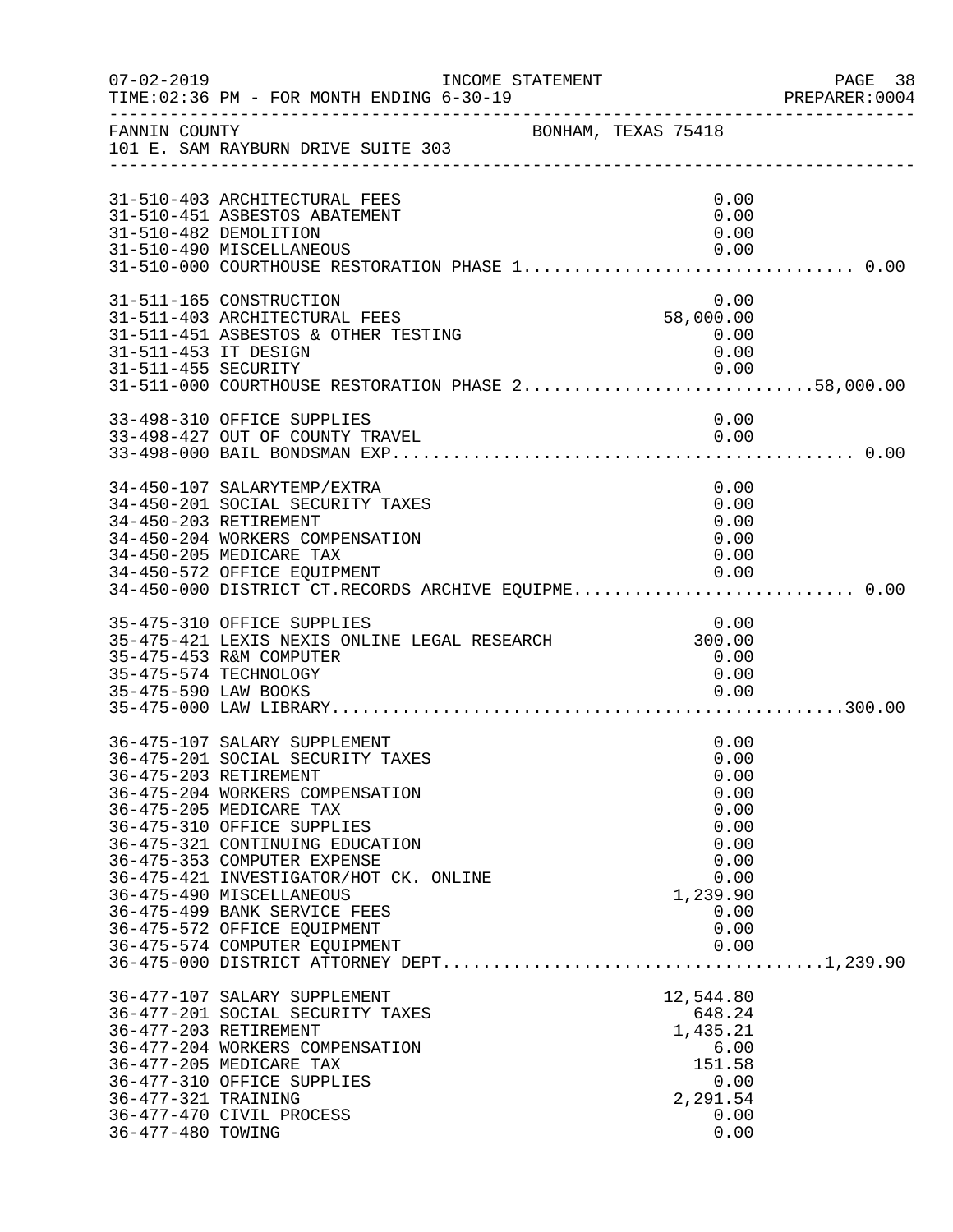| $07 - 02 - 2019$                            | TIME: 02:36 PM - FOR MONTH ENDING 6-30-19                                                                                                                                                                                                                                                                                        | INCOME STATEMENT    |                                                                                           | PAGE 39<br>PREPARER: 0004 |
|---------------------------------------------|----------------------------------------------------------------------------------------------------------------------------------------------------------------------------------------------------------------------------------------------------------------------------------------------------------------------------------|---------------------|-------------------------------------------------------------------------------------------|---------------------------|
| FANNIN COUNTY                               | 101 E. SAM RAYBURN DRIVE SUITE 303                                                                                                                                                                                                                                                                                               | BONHAM, TEXAS 75418 |                                                                                           |                           |
|                                             | 36-477-490 MISCELLANEOUS<br>36-477-499 BANK SERVICE FEES<br>36-477-572 OFFICE EQUIPMENT<br>36-477-574 COMPUTER EQUIPMENT                                                                                                                                                                                                         |                     | 683.85<br>0.00<br>0.00<br>0.00                                                            |                           |
|                                             | 38-645-412 PRESCRIPTIONS                                                                                                                                                                                                                                                                                                         |                     | 0.00                                                                                      |                           |
|                                             | 39-645-404 COBRA/INSURANCE<br>39-645-410 CERT. REG. NURSE ANES.<br>39-645-411 PHYSICIAN, NON-EMERGENCY<br>39-645-412 PRESCRIPTIONS, DRUGS<br>39-645-413 HOSPITAL-INPATIENT<br>39-645-414 HOSPITAL, OUTPATIENT<br>39-645-415 LABORATORY/X-RAY<br>39-645-418 FED. QUALIFIED HEALTH CENTER<br>39-645-422 AMBULATORY SURGICAL CENTER |                     | 0.00<br>0.00<br>0.00<br>0.00<br>0.00<br>0.00<br>0.00<br>0.00<br>0.00                      |                           |
|                                             | 40-411-310 OFFICE SUPPLIES<br>40-411-427 OUT OF COUNTY TRAVEL                                                                                                                                                                                                                                                                    |                     | 1,026.77<br>823.25                                                                        |                           |
| 41-406-310 SUPPLIES<br>41-406-330 GAS & OIL | 41-406-427 TRAINING EXPENSE                                                                                                                                                                                                                                                                                                      |                     | 250.24<br>0.00<br>0.00                                                                    |                           |
|                                             | 42-477-310 OFFICE SUPPLIES<br>42-477-415 CONSULTANT<br>42-477-427 TRAVEL AND TRAINING<br>42-477-574 COMPUTER EQUIPMENT                                                                                                                                                                                                           |                     | 0.00<br>0.00<br>0.00<br>0.00                                                              |                           |
|                                             | 44-412-578 2011 EQUIPMENT<br>44-412-579 2012 EQUIPMENT<br>44-412-580 2013 EQUIPMENT<br>44-412-581 2014 EQUIPMENT<br>44-412-582 2015 EQUIPMENT<br>44-412-583 2016 EQUIPMENT                                                                                                                                                       |                     | 0.00<br>0.00<br>0.00<br>0.00<br>0.00<br>0.00                                              |                           |
| 45-403-103 SALARY<br>45-403-481 DUES        | 45-403-201 SOCIAL SECURITY<br>45-403-204 WORKERS COMPENSATION<br>45-403-205 MEDICARE TAX<br>45-403-310 OFFICE SUPPLIES<br>45-403-427 OUT OF COUNTY TRAVEL<br>45-403-572 OFFICE EQUIPMENT<br>45-403-573 ELECTION EQUIPMENT<br>45-403-574 COMPUTER EQUIPMENT                                                                       |                     | 1,510.00<br>14.59<br>0.00<br>3.42<br>850.00<br>2,211.98<br>200.00<br>0.00<br>0.00<br>0.00 |                           |
|                                             | 46-475-310 OFFICE SUPPLIES                                                                                                                                                                                                                                                                                                       |                     | 215.25                                                                                    |                           |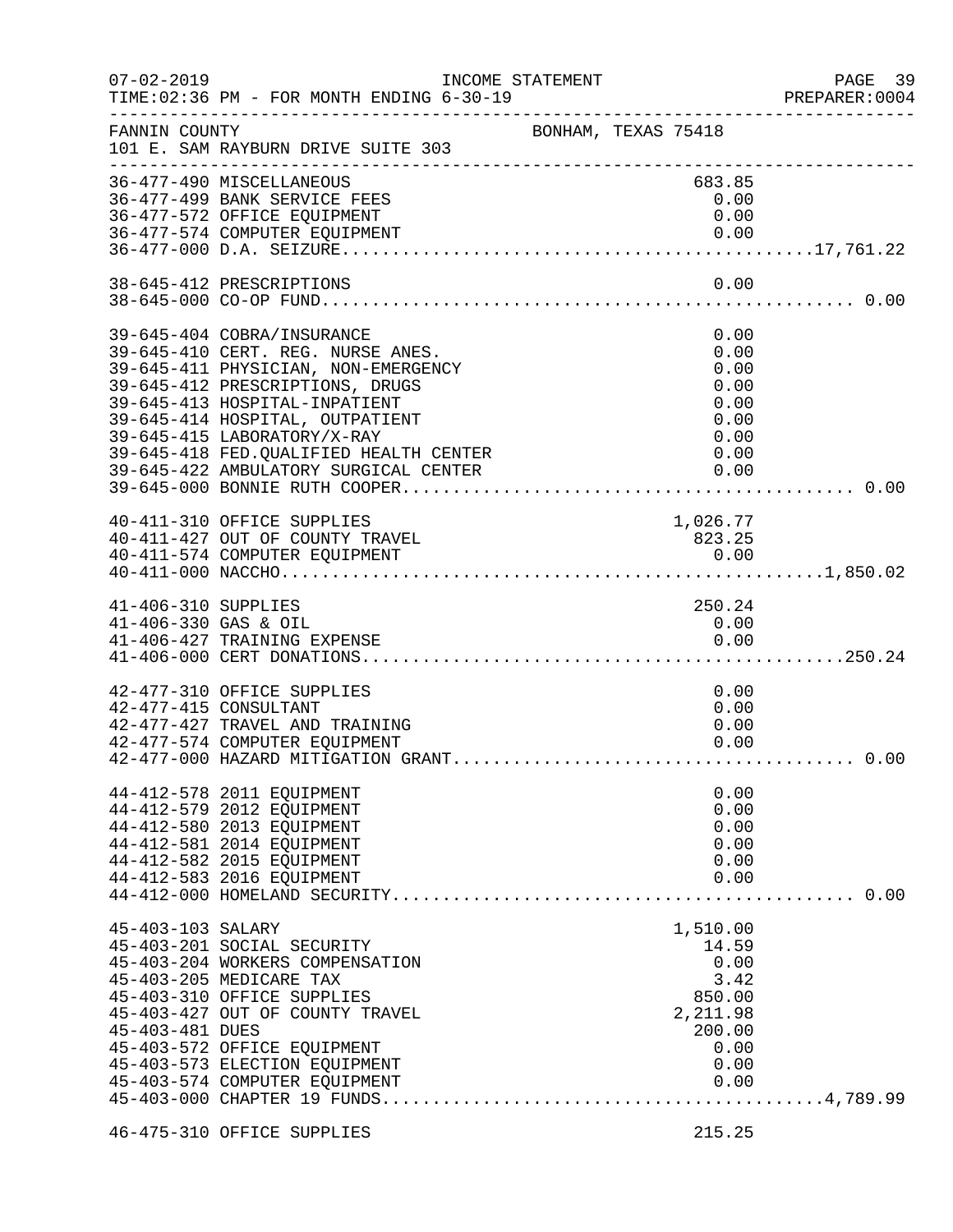|                                                                 |                                                                                                                                                                                                                                                                                                                                                                                                                                        |                                                                                                                                            | 40 PAGE<br>2004 PREPARER  |
|-----------------------------------------------------------------|----------------------------------------------------------------------------------------------------------------------------------------------------------------------------------------------------------------------------------------------------------------------------------------------------------------------------------------------------------------------------------------------------------------------------------------|--------------------------------------------------------------------------------------------------------------------------------------------|---------------------------|
| FANNIN COUNTY                                                   | 101 E. SAM RAYBURN DRIVE SUITE 303<br>---------------------------------                                                                                                                                                                                                                                                                                                                                                                | BONHAM, TEXAS 75418                                                                                                                        |                           |
| 46-475-330 GAS/OIL<br>46-475-454 R&M AUTO                       | 46-475-314 SAFE ROOM REIMBURSEMENT<br>46-475-427 OUT OF COUNTY TRAVEL<br>46-475-573 RADIO EQUIPMENT<br>$-2$<br>46-475-574 COMPUTER EQUIPMENT<br>46-475-574 COMPUTER EQUIPMENT<br>46-475-000 SAFE ROOM REIMBURSEMENT PROGRAM35,745.25                                                                                                                                                                                                   | 35,527.25<br>2.75<br>0.00<br>0.00<br>0.00                                                                                                  |                           |
|                                                                 | 48-403-421 ELECTION INTERNET<br>48-403-485 LICENSE/SUPPORT                                                                                                                                                                                                                                                                                                                                                                             | 0.00<br>0.00                                                                                                                               |                           |
| 49-475-103 SALARY                                               | 49-475-201 SOCIAL SECURITY<br>49-475-202 GROUP HEALTH INSURANCE<br>49-475-203 RETIREMENT<br>49-475-204 WORKER'S COMPENSATION<br>49-475-205 MEDICARE TAX<br>49-475-310 OFFICE SUPPLIES<br>49-475-427 TRAINING/TUITION/OUT OF COUNTY 619.89<br>49-475-572 OFFICE EQUIPMENT<br>49-475-574 COMPUTER EQUIPMENT                                                                                                                              | 0.00<br>0.00<br>0.00<br>0.00<br>0.00<br>0.00<br>0.00<br>0.00                                                                               |                           |
|                                                                 | 51-440-572 OFFICE EQUIPMENT<br>51-440-000 CO.CLK.COURT TECHNOLOGY EQUIPMENT879.99                                                                                                                                                                                                                                                                                                                                                      |                                                                                                                                            |                           |
|                                                                 | 52-449-572 OFFICE EQUIPMENT<br>52-449-000 CO.CLK.COURT RECORDS PRES.EQUIPMENT 0.00                                                                                                                                                                                                                                                                                                                                                     | 0.00                                                                                                                                       |                           |
|                                                                 | 53-403-437 DIGITAL IMAGING                                                                                                                                                                                                                                                                                                                                                                                                             | 66,072.35                                                                                                                                  |                           |
| 55-560-435 PRINTING                                             | 55-560-427 OUT OF COUNTY TRAVEL<br>55-560-428 TRAINING & TUITION<br>55-560-490 MISCELLANEOUS<br>55-560-000 LAW ENFORCEMENT EDUCATION                                                                                                                                                                                                                                                                                                   | 0.00<br>2,332.70<br>0.00<br>0.00                                                                                                           | $\ldots \ldots 2, 332.70$ |
| 56-560-108 SALARY<br>56-560-310 SUPPLIES<br>56-560-454 R&M AUTO | 56-560-201 SOCIAL SECURITY TAXES<br>56-560-202 GROUP HEALTH INSURANCE<br>56-560-203 RETIREMENT<br>56-560-204 WORKERS COMPENSATION<br>56-560-205 MEDICARE TAX<br>56-560-316 EMPLOYEE AWARDS BANQUET<br>56-560-395 UNIFORMS/PROT.VESTS<br>56-560-423 INTERNET SERVICE<br>56-560-427 OUT OF COUNTY TRAVEL<br>56-560-428 TRAINING & TUITION<br>56-560-452 R & M EQUIPMENT<br>56-560-460 EQUIPMENT RENTAL/LEASE<br>56-560-490 MISCELLANEOUS | 0.00<br>0.00<br>0.00<br>0.00<br>0.00<br>0.00<br>1,997.54<br>0.00<br>0.00<br>3,208.19<br>0.00<br>1,830.00<br>0.00<br>208.19<br>0.00<br>0.00 |                           |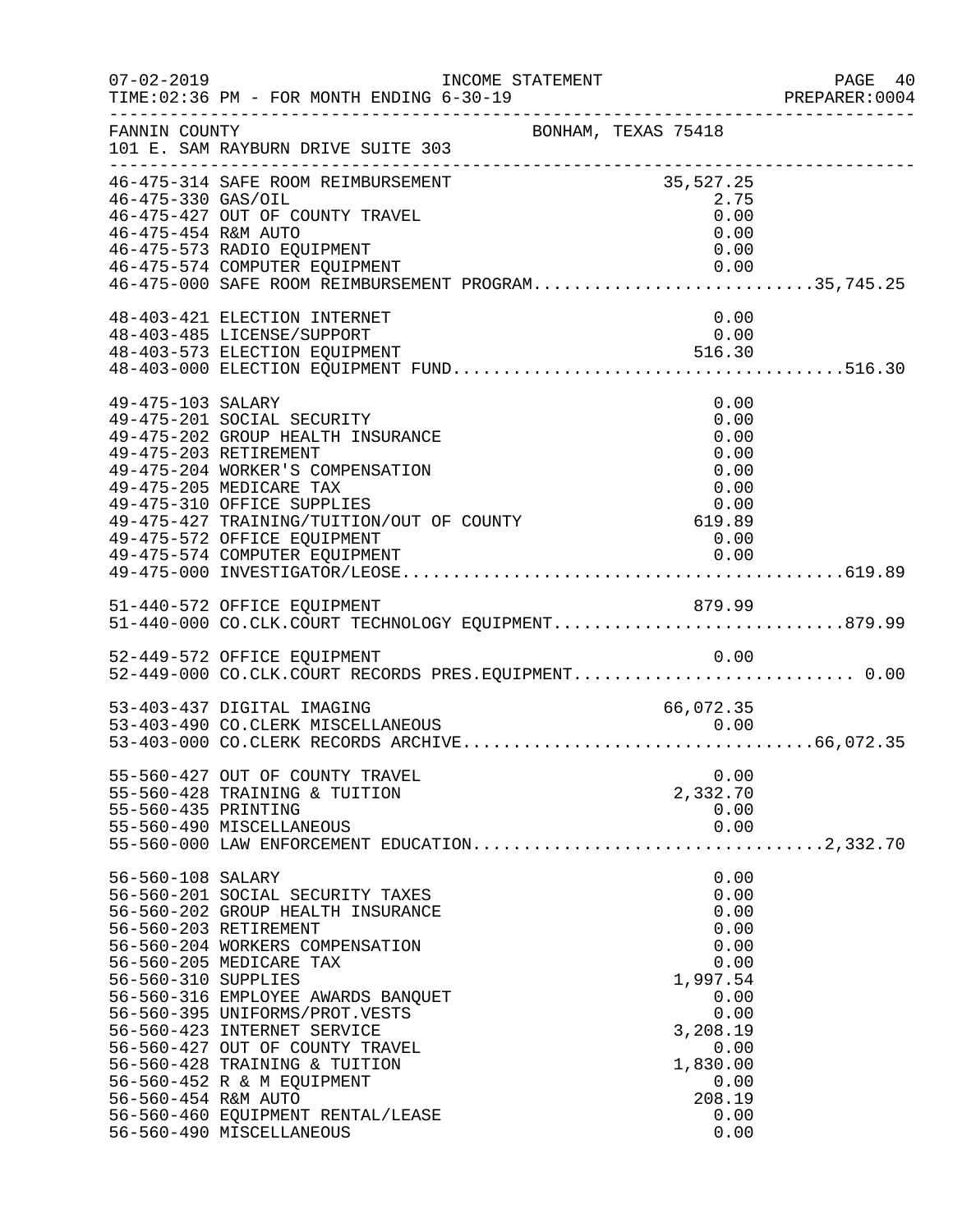| $07 - 02 - 2019$                                                   | INCOME STATEMENT<br>TIME: 02:36 PM - FOR MONTH ENDING 6-30-19                                                                                                                                                                                                                                                     |                                                                                        | PAGE 41<br>PREPARER: 0004 |
|--------------------------------------------------------------------|-------------------------------------------------------------------------------------------------------------------------------------------------------------------------------------------------------------------------------------------------------------------------------------------------------------------|----------------------------------------------------------------------------------------|---------------------------|
| FANNIN COUNTY                                                      | BONHAM, TEXAS 75418<br>101 E. SAM RAYBURN DRIVE SUITE 303                                                                                                                                                                                                                                                         |                                                                                        |                           |
| 56-560-579 WEAPONS                                                 | 56-560-495 NARCOTICS AND/OR OTHER INVESTIGATIO<br>56-560-499 BANK SERVICE FEES<br>56-560-571 AUTOMOBILES<br>56-560-572 OFFICE EQUIPMENT<br>56-560-573 TELEPHONE EQUIPMENT<br>56-560-574 TECHNOLOGY                                                                                                                | 0.00<br>0.00<br>0.00<br>$2,414.00$<br>0.00<br>7.140.00<br>$0.00$<br>7,149.00<br>955.92 |                           |
| 56-565-108 SALARY                                                  | 56-565-201 SOCIAL SECURITY TAXES<br>56-565-202 GROUP HEALTH INSURANCE<br>56-565-203 RETIREMENT<br>56-565-204 WORKERS COMPENSATION<br>56-565-205 MEDICARE TAX<br>56-565-000 INVESTIGATOR CRIMES AGAINST CHILDRE 0.00                                                                                               | 0.00<br>0.00<br>0.00<br>0.00<br>0.00<br>0.00                                           |                           |
| 56-570-572 EQUIPMENT                                               | 56-570-310 OFFICE & MISC. SUPPLIES<br>56-570-395 UNIFORMS/PROT. VESTS/BADGES<br>56-570-571 AUTOMOBILES<br>56-570-574 TECHNOLOGY<br>56-570-579 WEAPONS 17,270.30<br>56-570-000 FEDERAL FORFEITURE FUNDS 201817,693.46                                                                                              | 0.00<br>0.00<br>0.00<br>0.00<br>423.16                                                 |                           |
| 57-560-310 SUPPLIES<br>57-560-395 UNIFORMS<br>57-560-571 EQUIPMENT | 57-560-427 OUT OF COUNTY TRAVEL<br>57-560-428 TRAINING/TUITION                                                                                                                                                                                                                                                    | 0.00<br>0.00<br>0.00<br>0.00<br>546.18                                                 |                           |
|                                                                    | 59-425-433 DRUG COURT PROGRAMS<br>59-425-437 ATTORNEY FEES DRUG COURT<br>59-425-439 INVESTIGATOR EXPENSE                                                                                                                                                                                                          | 540.00<br>3,712.50<br>0.00                                                             |                           |
|                                                                    | 60-620-309 ANNUAL PAYING AGENT REGISTRAR FEES<br>60-620-400 BOND LEGAL FEES<br>60-620-401 CONTINUING DISCLOSURE FEES<br>60-620-490 MISCELLANEOUS<br>60-620-627 PRINCIPAL, 2017 GO BONDS<br>60-620-628 PRINCIPAL, JAIL '98 BONDS<br>60-620-629 PRINCIPAL, SERIAL BONDS 1992<br>60-620-630 PRINCIPAL, 2018 GO BONDS | 200.00<br>0.00<br>2,250.00<br>0.00<br>160,000.00<br>0.00<br>0.00<br>0.00               |                           |
|                                                                    | 60-660-667 INTEREST, 2017 GO BONDS<br>60-660-668 INTEREST JAIL'98 BONDS<br>60-660-669 INTEREST, SERIAL BONDS<br>60-660-670 INTEREST, 2018 GO BONDS                                                                                                                                                                | 106,437.50<br>0.00<br>0.00<br>0.00                                                     |                           |
|                                                                    | 61-440-572 OFFICE EQUIPMENT<br>61-440-000 DIST.CLK.COURT TECHNOLOGY EQUIPMENT 0.00                                                                                                                                                                                                                                | 0.00                                                                                   |                           |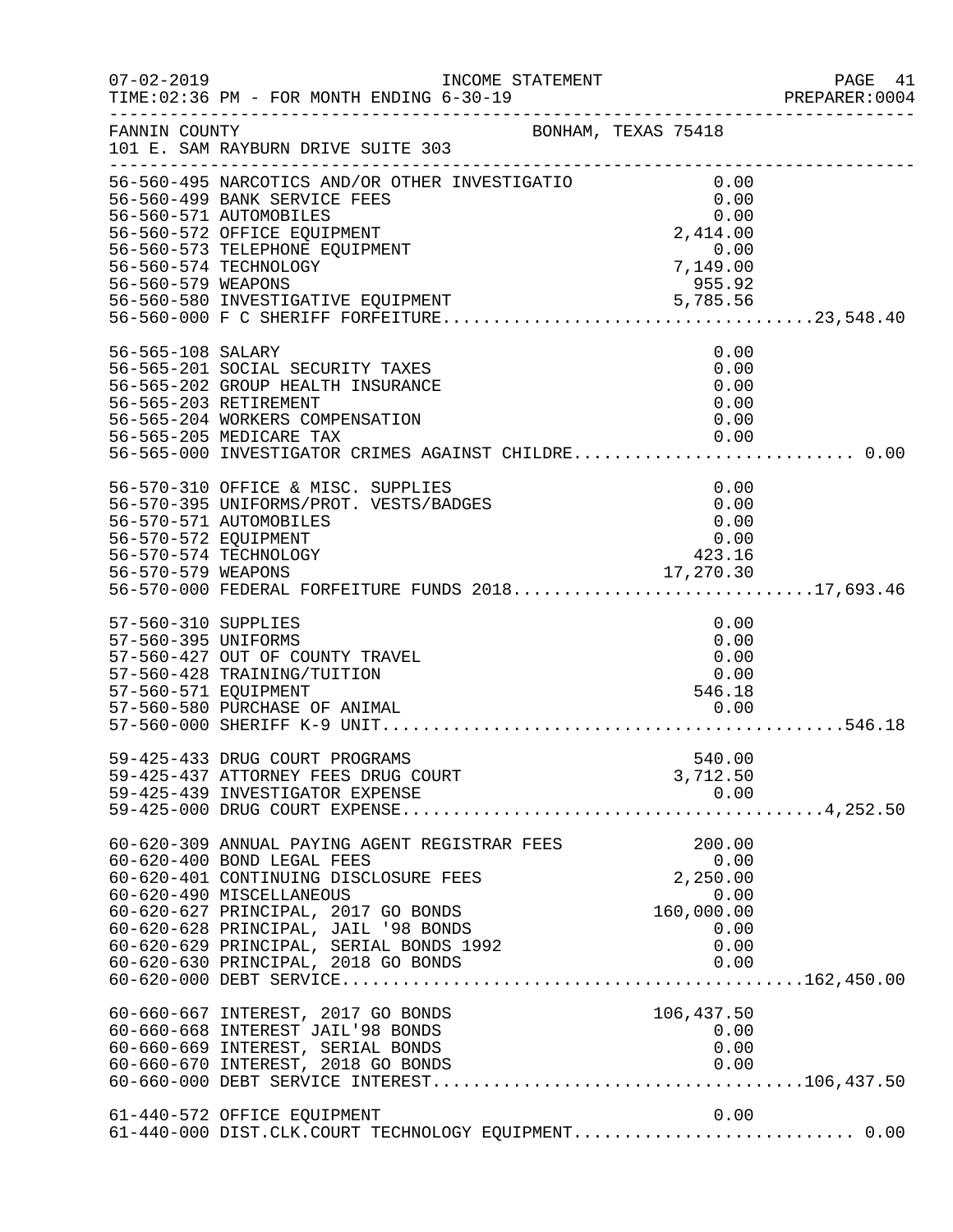| $07 - 02 - 2019$                            | TIME: 02:36 PM - FOR MONTH ENDING 6-30-19                                                                                                                                                                                                                                                                                                                                                                                                                                               | INCOME STATEMENT    |  |                                                                                                                                                              | PAGE 42<br>PREPARER: 0004 |
|---------------------------------------------|-----------------------------------------------------------------------------------------------------------------------------------------------------------------------------------------------------------------------------------------------------------------------------------------------------------------------------------------------------------------------------------------------------------------------------------------------------------------------------------------|---------------------|--|--------------------------------------------------------------------------------------------------------------------------------------------------------------|---------------------------|
| FANNIN COUNTY                               | 101 E. SAM RAYBURN DRIVE SUITE 303                                                                                                                                                                                                                                                                                                                                                                                                                                                      | BONHAM, TEXAS 75418 |  |                                                                                                                                                              |                           |
|                                             | 62-449-572 OFFICE EQUIPMENT                                                                                                                                                                                                                                                                                                                                                                                                                                                             |                     |  | 0.00                                                                                                                                                         |                           |
|                                             | 63-551-427 OUT OF COUNTY TRAVEL<br>63-551-428 TRAINING & TUITION                                                                                                                                                                                                                                                                                                                                                                                                                        |                     |  | 0.00<br>0.00                                                                                                                                                 |                           |
|                                             | 64-552-427 OUT OF COUNTY TRAVEL<br>64-552-428 TRAINING & TUITION                                                                                                                                                                                                                                                                                                                                                                                                                        |                     |  | 0.00<br>0.00                                                                                                                                                 |                           |
|                                             | 65-553-427 OUT OF COUNTY TRAVEL<br>65-553-428 TRAINING & TUITION                                                                                                                                                                                                                                                                                                                                                                                                                        |                     |  | 0.00<br>0.00                                                                                                                                                 |                           |
|                                             | 66-509-475 CONTINGENCY                                                                                                                                                                                                                                                                                                                                                                                                                                                                  |                     |  | 0.00                                                                                                                                                         |                           |
| 66-666-535 BUILDING<br>66-666-695 SURVEYING | 66-666-165 CONSTRUCTION<br>66-666-400 ATTORNEY FEES<br>66-666-402 ENGINEERING<br>66-666-403 ARCHITECTURAL FEES<br>66-666-426 PROFESSIONAL FEES<br>66-666-430 BIDS & NOTICES<br>66-666-450 R & M BUILDINGS<br>66-666-451 ASBESTOS ABATEMENT<br>66-666-453 IT DESIGN/SECURITY DESIGN<br>66-666-482 DEMOLITION<br>66-666-490 MISCELLANEOUS<br>66-666-574 TECHNOLOGY<br>66-666-000 COURTHOUSE CONSTRUCTION PHASE 118,104.00                                                                 |                     |  | 0.00<br>0.00<br>0.00<br>0.00<br>2,230.00<br>81.00<br>0.00<br>57.00<br>15,736.00<br>0.00<br>0.00<br>0.00<br>0.00<br>0.00                                      |                           |
| 66-667-455 SECURITY                         | 66-667-165 CONSTRUCTION<br>66-667-167 CONSTRUCTION MANAGER AGENT<br>66-667-400 ATTORNEY FEES<br>66-667-403 ARCHITECTURAL FEES<br>66-667-421 INTERNET SERVICES<br>66-667-426 PROFESSIONAL FEES<br>66-667-430 BIDS & NOTICES<br>66-667-440 UTILITIES ELECTRICITY<br>66-667-442 UTILITIES WATER<br>66-667-443 TRASH PICK UP<br>66-667-451 ASBESTOS & OTHER TESTING<br>66-667-453 IT DESIGN/SECURITY DESIGN<br>66-667-470 OFFICE LEASE<br>66-667-490 MISCELLANEOUS<br>66-667-574 TECHNOLOGY |                     |  | 65,074.95<br>215,740.00<br>0.00<br>34,600.00<br>317.91<br>0.00<br>945.28<br>6.48<br>28.22<br>17.90<br>11,847.19<br>0.00<br>0.00<br>3,300.00<br>85.25<br>0.00 |                           |
|                                             | 67-560-428 TRAINING & TUITION<br>67-560-580 INVESTIGATIVE EQUIPMENT 0.00<br>67-560-000 F.C. SHERIFF ANNUAL PAYMENT3,206.16                                                                                                                                                                                                                                                                                                                                                              |                     |  | 3,206.16                                                                                                                                                     |                           |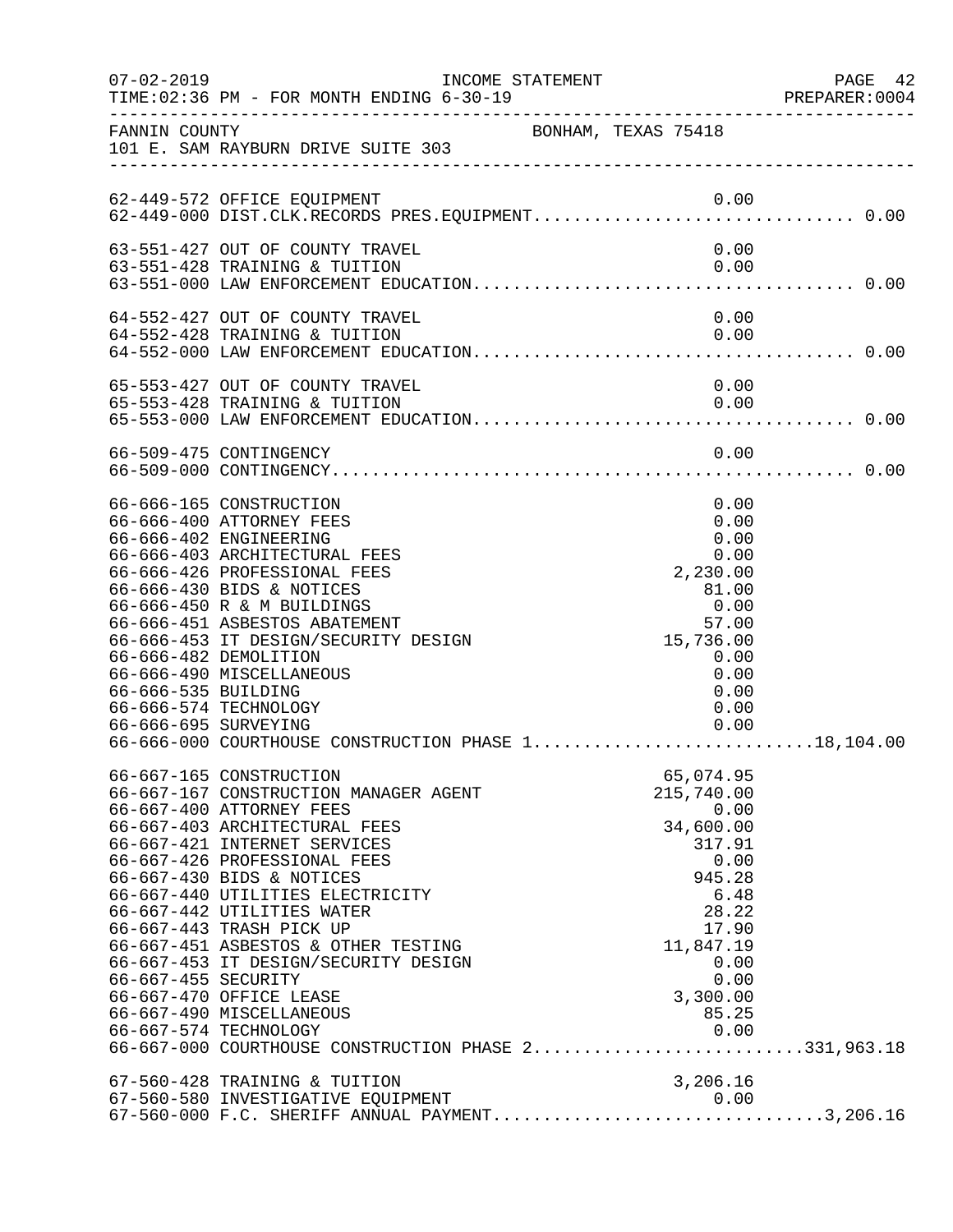| $07 - 02 - 2019$                            | INCOME STATEMENT<br>TIME: 02:36 PM - FOR MONTH ENDING 6-30-19                                                                                                                                                                         |                     |                                                                              | PAGE 43<br>PREPARER:0004 |
|---------------------------------------------|---------------------------------------------------------------------------------------------------------------------------------------------------------------------------------------------------------------------------------------|---------------------|------------------------------------------------------------------------------|--------------------------|
| FANNIN COUNTY                               | 101 E. SAM RAYBURN DRIVE SUITE 303                                                                                                                                                                                                    | BONHAM, TEXAS 75418 |                                                                              |                          |
|                                             | 68-509-475 CONTINGENCY                                                                                                                                                                                                                |                     | 0.00                                                                         |                          |
| 68-668-535 BUILDING<br>68-668-695 SURVEYING | 68-668-165 CONSTRUCTION<br>68-668-400 ATTORNEY FEES<br>68-668-402 ENGINEERING<br>68-668-403 ARCHITECTURAL FEES<br>68-668-426 PROFESSIONAL FEES<br>68-668-430 BIDS & NOTICES<br>68-668-450 R & M BUILDINGS<br>68-668-490 MISCELLANEOUS |                     | 0.00<br>0.00<br>0.00<br>0.00<br>0.00<br>0.00<br>0.00<br>0.00<br>0.00<br>0.00 |                          |
|                                             | 70-622-399 CLAIM SETTLEMENTS                                                                                                                                                                                                          |                     | 0.00                                                                         |                          |
|                                             | 70-622-426 APPRAISAL FEES<br>70-622-429 RELOCATING UTILITIES                                                                                                                                                                          |                     | 0.00<br>0.00                                                                 |                          |
|                                             | 70-629-500 RIGHT OF WAY PUR HWY #82<br>70-629-501 RIGHT OF WAY PURCHASE FM #87<br>70-629-502 RIGHT OF WAY PURCHASE HWY #121<br>70-629-503 RIGHT OF WAY PURCHASE HWY.78                                                                |                     | 0.00<br>0.00<br>0.00<br>0.00                                                 |                          |
| 71-475-108 SALARY                           | 71-475-201 SOCIAL SECURITY TAXES<br>71-475-202 GROUP HEALTH INSURANCE<br>71-475-203 RETIREMENT<br>71-475-204 WORKERS COMPENSATION<br>71-475-205 MEDICARE TAX<br>71-475-000 INVESTIGATOR CRIMES AGAINST WOMEN 0.00                     |                     | 0.00<br>0.00<br>0.00<br>0.00<br>0.00<br>0.00                                 |                          |
| 72-560-108 SALARY                           | 72-560-201 SOCIAL SECURITY TAXES<br>72-560-202 GROUP HEALTH INSURANCE<br>72-560-203 RETIREMENT<br>72-560-204 WORKERS COMPENSATION<br>72-560-205 MEDICARE TAX<br>72-560-000 INVESTIGATOR CRIMES AGAINST CHILDRE 0.00                   |                     | 0.00<br>0.00<br>0.00<br>0.00<br>0.00<br>0.00                                 |                          |
|                                             | 80-570-490 MISCELLANEOUS                                                                                                                                                                                                              |                     | 0.00                                                                         |                          |
|                                             | 81-590-490 MISCELLANEOUS<br>81-590-576 LUCAS CHEST COMPRESSION SYSTEM<br>81-590-579 WEAPONS/TASERS                                                                                                                                    |                     | 0.00<br>0.00<br>0.00                                                         |                          |
|                                             | 82-623-341 R & B MAT. ROCK & GRAVEL<br>82-623-344 R & B MAT. ASPHALT/ROAD OIL<br>82-623-490 MISCELLANEOUS<br>82-623-000 ROAD & BRIDGE #3 LAKE ROAD EXPENSES12,753.34                                                                  |                     | 12,753.34<br>0.00<br>0.00                                                    |                          |
|                                             | 83-624-341 R & B MAT. ROCK & GRAVEL                                                                                                                                                                                                   |                     | 47, 148. 77                                                                  |                          |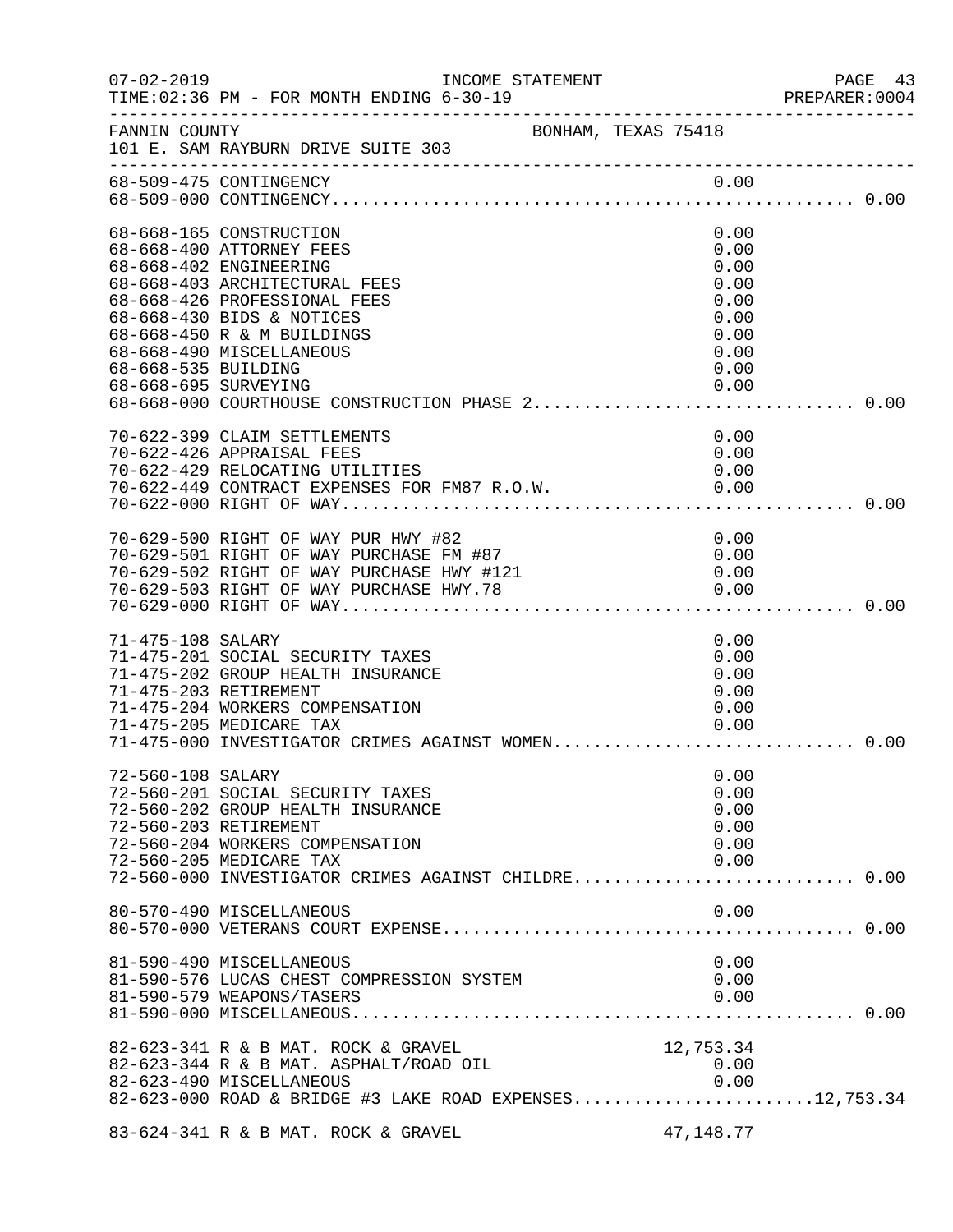| $07 - 02 - 2019$ | TIME: 02:36 PM - FOR MONTH ENDING 6-30-19                                                                                                                                                                                                                                                                                                                                                                                                                                                                                                                                                                                                                                                                                                                                                         |                                                                                                                                                                                             | PAGE 44<br>PREPARER: 0004 |
|------------------|---------------------------------------------------------------------------------------------------------------------------------------------------------------------------------------------------------------------------------------------------------------------------------------------------------------------------------------------------------------------------------------------------------------------------------------------------------------------------------------------------------------------------------------------------------------------------------------------------------------------------------------------------------------------------------------------------------------------------------------------------------------------------------------------------|---------------------------------------------------------------------------------------------------------------------------------------------------------------------------------------------|---------------------------|
| FANNIN COUNTY    | BONHAM, TEXAS 75418<br>101 E. SAM RAYBURN DRIVE SUITE 303                                                                                                                                                                                                                                                                                                                                                                                                                                                                                                                                                                                                                                                                                                                                         |                                                                                                                                                                                             |                           |
|                  | 83-624-344 R & B MAT. ASPHALT/ROAD OIL<br>83-624-490 MISCELLANEOUS 0.00<br>83-624-571 PURCHASE OF MACH./EQUIP. 0.00<br>83-624-000 ROAD & BRIDGE #4 LAKE ROAD EXPENSES47,148.77                                                                                                                                                                                                                                                                                                                                                                                                                                                                                                                                                                                                                    | 0.00                                                                                                                                                                                        |                           |
|                  | 84-560-104 SALARIES DEPUTIES<br>84-560-201 SOCIAL SECURITY TAXES<br>84-560-202 GROUP HEALTH INSURANCE<br>84-560-203 RETIREMENT<br>84-560-204 WORKERS' COMPENSATION<br>84-560-205 MEDICARE TAX<br>84-560-206 UNEMPLOYMENT EXPENSE<br>84-560-250 EMPLOYEE PHYSICALS<br>84-560-320 WEAPONS SUPPLIES<br>84-560-321 PATROL SUPPLIES<br>84-560-395 UNIFORMS/OTHER<br>84-560-421 CELL PHONE<br>84-560-422 R & M RADIO<br>84-560-427 TRAVEL AND TRAINING<br>84-560-452 R & M EQUIPMENT<br>84-560-453 TYLER/CAD MAINTENANCE<br>84-560-453 IILER/CAD MAINIENANCE<br>84-560-454 R & M AUTO, BOATS, ATV<br>84-560-487 AUTO & OTHER EQUIPMENT INSURANCE<br>84-560-488 LAW ENFORCEMENT INSURANCE<br>84-560-573 EMERGENCY RADIO IMPROVEMENTS<br>84-560-574 TECHNOLOGY<br>84-560-575 PURCHASE AUTOS, BOATS, ATV'S | $705.51$<br>$2,868.78$<br>$1,302.24$<br>$0.00$<br>$165.01$<br>$0.0$<br>0.00<br>0.00<br>0.00<br>0.00<br>0.00<br>0.00<br>0.00<br>0.00<br>0.00<br>0.00<br>0.00<br>0.00<br>0.00<br>0.00<br>0.00 |                           |
|                  | 85-520-440 UTILITIES ELECTRICITY<br>85-520-442 UTILITIES WATER                                                                                                                                                                                                                                                                                                                                                                                                                                                                                                                                                                                                                                                                                                                                    | 0.00<br>0.00                                                                                                                                                                                |                           |
|                  |                                                                                                                                                                                                                                                                                                                                                                                                                                                                                                                                                                                                                                                                                                                                                                                                   |                                                                                                                                                                                             |                           |
|                  | 87-575-310 OFFICE SUPP./MISC.<br>87-575-319 RESTITUTION<br>87-575-320 COURT COSTS<br>87-575-321 REIMBURSEMENT OF FEES FOR OTHER COU<br>87-575-353 COMPUTER EXPENSE<br>87-575-416 STRUCTURAL FAMILY THERAPY<br>87-575-427 TRAVEL AND TRAINING                                                                                                                                                                                                                                                                                                                                                                                                                                                                                                                                                      | 1,303.00<br>623.50<br>260.00<br>0.00<br>0.00<br>0.00<br>0.00                                                                                                                                |                           |
|                  | 88-645-409 DIABETIC SUPPLIES<br>88-645-410 CERT. REG. NURSE ANES.<br>88-645-411 PHYSICIAN, NON-EMERGENCY<br>88-645-412 PRESCRIPTIONS, DRUGS<br>88-645-413 HOSPITAL, INPATIENT<br>88-645-414 HOSPITAL, OUTPATIENT<br>88-645-415 LABORATORY/X-RAY<br>88-645-418 FED. QUALIFIED HEALTH CENTER<br>88-645-420 RURAL HEALTH CLINIC<br>88-645-422 AMBULATORY SURGICAL CENTER                                                                                                                                                                                                                                                                                                                                                                                                                             | 0.00<br>0.00<br>0.00<br>0.00<br>0.00<br>0.00<br>0.00<br>0.00<br>0.00<br>0.00                                                                                                                |                           |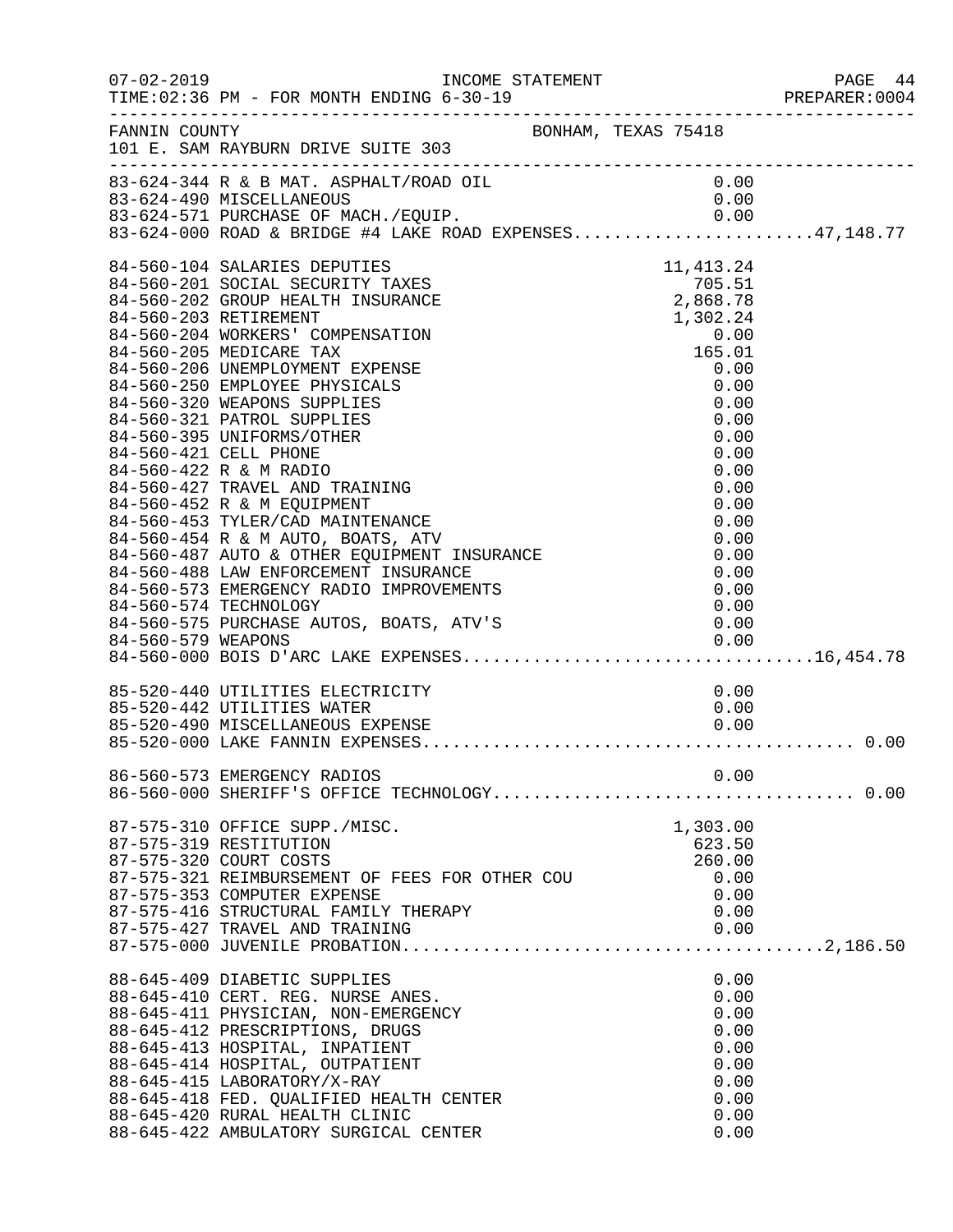| $07 - 02 - 2019$                              |                                                                                                                                                                                                                                                                                                                                                                      |                                                                                                      |                                                                                      | PAGE 45        |
|-----------------------------------------------|----------------------------------------------------------------------------------------------------------------------------------------------------------------------------------------------------------------------------------------------------------------------------------------------------------------------------------------------------------------------|------------------------------------------------------------------------------------------------------|--------------------------------------------------------------------------------------|----------------|
|                                               | TIME: 02:36 PM - FOR MONTH ENDING 6-30-19                                                                                                                                                                                                                                                                                                                            |                                                                                                      |                                                                                      | PREPARER: 0004 |
| FANNIN COUNTY                                 | 101 E. SAM RAYBURN DRIVE SUITE 303<br>-----------------------------------                                                                                                                                                                                                                                                                                            | BONHAM, TEXAS 75418                                                                                  |                                                                                      |                |
|                                               |                                                                                                                                                                                                                                                                                                                                                                      |                                                                                                      |                                                                                      |                |
|                                               | 89-581-416 STRUCTURAL FAMILY THERAPY 32,500.00<br>89-581-000 STRUCTURAL FAMILY THERAPY OOG32,500.00                                                                                                                                                                                                                                                                  |                                                                                                      |                                                                                      |                |
|                                               | 89-588-103 SALARY COMM.CORR.OFFICERS<br>89-588-201 SOCIAL SECURITY TAX<br>89-588-202 GROUP HEALTH INSURANCE<br>89-588-203 RETIREMENT<br>89-588-204 WORKERS COMPENSATION<br>89-588-205 MEDICARE TAX<br>89-588-310 OFFICE SUPPLIES                                                                                                                                     |                                                                                                      | 0.00<br>0.00<br>0.00<br>0.00<br>0.00<br>0.00<br>0.00                                 |                |
|                                               | 89-589-416 STRUCTURAL FAMILY THERAPY 17,500.00<br>89-589-469 UNEXPENDED FUNDS 0.00<br>89-589-000 REGIONAL DIVERSIONS ALTERNATIVES17,500.00                                                                                                                                                                                                                           |                                                                                                      |                                                                                      |                |
|                                               | 89-590-102 SALARY APPOINTED OFFICIAL<br>89-590-103 SALARY COMM.CORR.OFFICERS<br>89-590-201 SOCIAL SECURITY TAX<br>89-590-202 GROUP HEALTH INSURANCE<br>89-590-203 RETIREMENT<br>89-590-204 WORKERS COMPENSATION<br>89-590-205 MEDICARE TAX<br>89-590-310 OPERATING/TRAVEL EXPENSES<br>89-590-469 UNEXPENDED FUNDS<br>89-590-000 BASIC PROBATION SUPERVISION88,279.30 | 24,725.40<br>29,550.80<br>3,282.08<br>11,840.58<br>6,208.74<br>888.43<br>767.76<br>11,015.51<br>0.00 |                                                                                      |                |
|                                               | 89-591-102 SALARY APPOINTED OFFICIAL<br>89-591-103 SALARY COMM.CORR.OFFICERS<br>89-591-201 SOCIAL SECURITY TAX<br>89-591-202 GROUP HEALTH INSURANCE<br>89-591-203 RETIREMENT<br>89-591-204 WORKERS COMPENSATION<br>89-591-205 MEDICARE TAX<br>89-591-469 UNEXPENDED FUNDS                                                                                            | 19,744.40<br>23,597.80<br>2,621.56<br>9,457.56                                                       | 4,958.85<br>223.10<br>613.24<br>0.00                                                 |                |
| 89-592-203 RETIREMENT<br>89-592-408 DETENTION | 89-592-102 SALARY APPOINTED OFFICIAL<br>89-592-103 SALARY COMM.CORR.OFFICERS<br>89-592-201 SOCIAL SECURITY TAX<br>89-592-202 GROUP HEALTH INSURANCE<br>89-592-204 WORKERS COMPENSATION<br>89-592-205 MEDICARE TAX<br>89-592-469 UNEXPENDED FUNDS<br>89-592-000 PRE/POST ADJUDICATION FACILITIES6,244.77                                                              |                                                                                                      | 2,013.60<br>2,406.60<br>267.56<br>965.52<br>506.20<br>22.75<br>62.54<br>0.00<br>0.00 |                |
| 89-593-203 RETIREMENT                         | 89-593-102 SALARY APPOINTED OFFICIAL<br>89-593-103 SALARY COMM.CORR.OFFICERS<br>89-593-201 SOCIAL SECURITY TAX<br>89-593-202 GROUP HEALTH INSURANCE                                                                                                                                                                                                                  |                                                                                                      | 2,451.40<br>2,930.00<br>325.86<br>1,174.50<br>615.95                                 |                |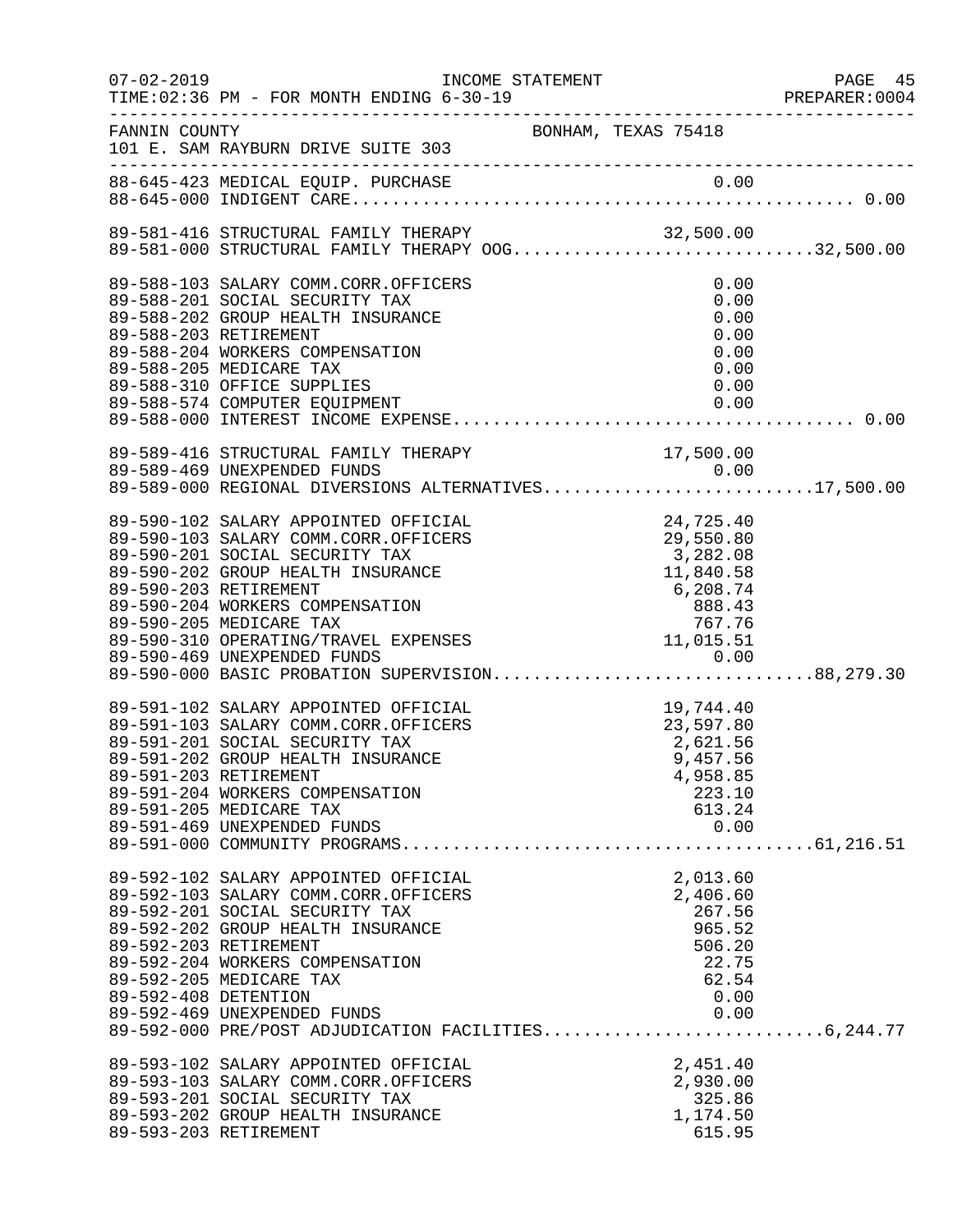| $07 - 02 - 2019$ | TIME: 02:36 PM - FOR MONTH ENDING 6-30-19                                                                                                                                                                                                | INCOME STATEMENT                                                                                                                                                                                                                  |                     |          |           |              | PAGE 46<br>PREPARER: 0004 |
|------------------|------------------------------------------------------------------------------------------------------------------------------------------------------------------------------------------------------------------------------------------|-----------------------------------------------------------------------------------------------------------------------------------------------------------------------------------------------------------------------------------|---------------------|----------|-----------|--------------|---------------------------|
| FANNIN COUNTY    | 101 E. SAM RAYBURN DRIVE SUITE 303                                                                                                                                                                                                       |                                                                                                                                                                                                                                   | BONHAM, TEXAS 75418 |          |           |              |                           |
|                  | 89-593-204 WORKERS COMPENSATION                                                                                                                                                                                                          |                                                                                                                                                                                                                                   |                     |          | 27.70     |              |                           |
|                  | 89-593-205 MEDICARE TAX                                                                                                                                                                                                                  |                                                                                                                                                                                                                                   |                     |          | 76.16     |              |                           |
|                  | 89-593-415 RESIDENTIAL PLACEMENT                                                                                                                                                                                                         |                                                                                                                                                                                                                                   |                     |          | 0.00      |              |                           |
|                  |                                                                                                                                                                                                                                          |                                                                                                                                                                                                                                   |                     |          |           |              |                           |
|                  |                                                                                                                                                                                                                                          |                                                                                                                                                                                                                                   |                     |          |           |              |                           |
|                  | 89-594-102 SALARY APPOINTED OFFICIAL 1,287.60<br>89-594-103 SALARY COMM.CORR.OFFICERS 1,539.00<br>89-594-201 SOCIAL SECURITY TAX 171.16<br>89-594-202 GROUP HEALTH INSURANCE 617.22<br>89-594-203 RETIREMENT 323.51<br>89-594-204 WORKER |                                                                                                                                                                                                                                   |                     |          |           |              |                           |
|                  |                                                                                                                                                                                                                                          |                                                                                                                                                                                                                                   |                     |          |           |              |                           |
|                  |                                                                                                                                                                                                                                          |                                                                                                                                                                                                                                   |                     |          |           |              |                           |
|                  |                                                                                                                                                                                                                                          |                                                                                                                                                                                                                                   |                     |          |           |              |                           |
|                  |                                                                                                                                                                                                                                          |                                                                                                                                                                                                                                   |                     |          |           |              |                           |
|                  |                                                                                                                                                                                                                                          |                                                                                                                                                                                                                                   |                     |          |           |              |                           |
|                  |                                                                                                                                                                                                                                          |                                                                                                                                                                                                                                   |                     |          |           |              |                           |
|                  | 89-594-414 COUNSELING                                                                                                                                                                                                                    |                                                                                                                                                                                                                                   |                     | 4,895.00 |           |              |                           |
|                  | 89-594-415 RESIDENTIAL PLACEMENT                                                                                                                                                                                                         |                                                                                                                                                                                                                                   |                     |          | 0.00      |              |                           |
|                  |                                                                                                                                                                                                                                          |                                                                                                                                                                                                                                   |                     |          |           |              |                           |
|                  |                                                                                                                                                                                                                                          |                                                                                                                                                                                                                                   |                     |          |           |              |                           |
|                  |                                                                                                                                                                                                                                          |                                                                                                                                                                                                                                   |                     |          |           |              |                           |
|                  |                                                                                                                                                                                                                                          |                                                                                                                                                                                                                                   |                     |          |           |              |                           |
|                  | 89-994-415 RESIDENTIAL PLACEMENT<br>89-994-488 LAW ENFORCEMENT INSURANCE 723.00<br>89-994-000 LOCAL FUNDS CARRIED FORWARD23,477.60                                                                                                       |                                                                                                                                                                                                                                   |                     |          |           |              |                           |
|                  |                                                                                                                                                                                                                                          |                                                                                                                                                                                                                                   |                     |          |           |              |                           |
|                  | 89-995-102 SALARY APPOINTED OFFICIAL                                                                                                                                                                                                     | 0FFICIAL 3,679.00<br>0FFICERS 4,397.00<br>(0.00<br>TAX 488.80<br>TRANCE 1,763.64<br>TON 41.57<br>TON 41.57<br>114.24<br>2,600.00<br>NG COST FY18<br>NG COST FY17<br>20.00<br>NG COST FY17<br>0.00<br>0.00<br>0.00<br>0.00<br>0.00 |                     |          |           |              |                           |
|                  | 89-995-103 SALARY COMM.CORR.OFFICERS                                                                                                                                                                                                     |                                                                                                                                                                                                                                   |                     |          |           |              |                           |
|                  | 89-995-105 OFFICE MANAGER                                                                                                                                                                                                                |                                                                                                                                                                                                                                   |                     |          |           |              |                           |
|                  | 89-995-201 SOCIAL SECURITY TAX                                                                                                                                                                                                           |                                                                                                                                                                                                                                   |                     |          |           |              |                           |
|                  | 89-995-202 GROUP HEALTH INSURANCE<br>89-995-203 RETIREMENT                                                                                                                                                                               |                                                                                                                                                                                                                                   |                     |          |           |              |                           |
|                  | 89-995-204 WORKERS COMPENSATION                                                                                                                                                                                                          |                                                                                                                                                                                                                                   |                     |          |           |              |                           |
|                  | 89-995-205 MEDICARE TAX                                                                                                                                                                                                                  |                                                                                                                                                                                                                                   |                     |          |           |              |                           |
|                  | 89-995-401 AUDIT EXPENSE                                                                                                                                                                                                                 |                                                                                                                                                                                                                                   |                     |          |           |              |                           |
|                  | 89-995-405 DETENTION OPERATING COST FY19                                                                                                                                                                                                 |                                                                                                                                                                                                                                   |                     |          |           |              |                           |
|                  | 89-995-406 DETENTION OPERATING COST FY18                                                                                                                                                                                                 |                                                                                                                                                                                                                                   |                     |          |           |              |                           |
|                  | 89-995-407 DETENTION OPERATING COST FY17                                                                                                                                                                                                 |                                                                                                                                                                                                                                   |                     |          |           |              |                           |
|                  | 89-995-414 COUNSELING                                                                                                                                                                                                                    |                                                                                                                                                                                                                                   |                     |          |           | 0.00         |                           |
|                  | 89-995-415 RESIDENTIAL PLACEMENT                                                                                                                                                                                                         |                                                                                                                                                                                                                                   |                     |          | 14,706.70 |              |                           |
|                  | 89-995-416 STRUCTURAL FAMILY THERAPY<br>89-995-427 TRAVEL AND TRAINING                                                                                                                                                                   |                                                                                                                                                                                                                                   |                     |          |           | 0.00<br>0.00 |                           |
|                  | 89-995-453 COMPUTER SOFTWARE                                                                                                                                                                                                             |                                                                                                                                                                                                                                   |                     |          |           | 0.00         |                           |
|                  |                                                                                                                                                                                                                                          |                                                                                                                                                                                                                                   |                     |          |           |              |                           |
|                  |                                                                                                                                                                                                                                          |                                                                                                                                                                                                                                   |                     |          |           |              |                           |
|                  | 92-700-310 OFFICE SUPPLIES                                                                                                                                                                                                               |                                                                                                                                                                                                                                   |                     |          |           | 0.00         |                           |
|                  | 92-700-430 BIDS AND NOTICES<br>92-700-484 APPRAISALS                                                                                                                                                                                     |                                                                                                                                                                                                                                   |                     |          |           | 0.00<br>0.00 |                           |
|                  | 92-700-490 LITERACY COUNCIL DONATION                                                                                                                                                                                                     |                                                                                                                                                                                                                                   |                     |          |           | 0.00         |                           |
|                  |                                                                                                                                                                                                                                          |                                                                                                                                                                                                                                   |                     |          |           |              |                           |
|                  |                                                                                                                                                                                                                                          |                                                                                                                                                                                                                                   |                     |          |           |              |                           |
|                  | 93-909-414 GRANT ADMINISTRATION                                                                                                                                                                                                          |                                                                                                                                                                                                                                   |                     |          |           | 0.00         |                           |
|                  | 93-909-415 CONSTRUCTION EXPENSE                                                                                                                                                                                                          |                                                                                                                                                                                                                                   |                     |          |           | 0.00         |                           |
|                  | 93-909-416 ENGINEERING                                                                                                                                                                                                                   |                                                                                                                                                                                                                                   |                     |          |           | 0.00         |                           |
|                  |                                                                                                                                                                                                                                          |                                                                                                                                                                                                                                   |                     |          |           |              |                           |
|                  |                                                                                                                                                                                                                                          |                                                                                                                                                                                                                                   |                     |          |           |              |                           |
|                  |                                                                                                                                                                                                                                          |                                                                                                                                                                                                                                   |                     |          |           |              |                           |
| NET INCOME       |                                                                                                                                                                                                                                          |                                                                                                                                                                                                                                   |                     |          |           |              |                           |
|                  |                                                                                                                                                                                                                                          |                                                                                                                                                                                                                                   |                     |          |           |              |                           |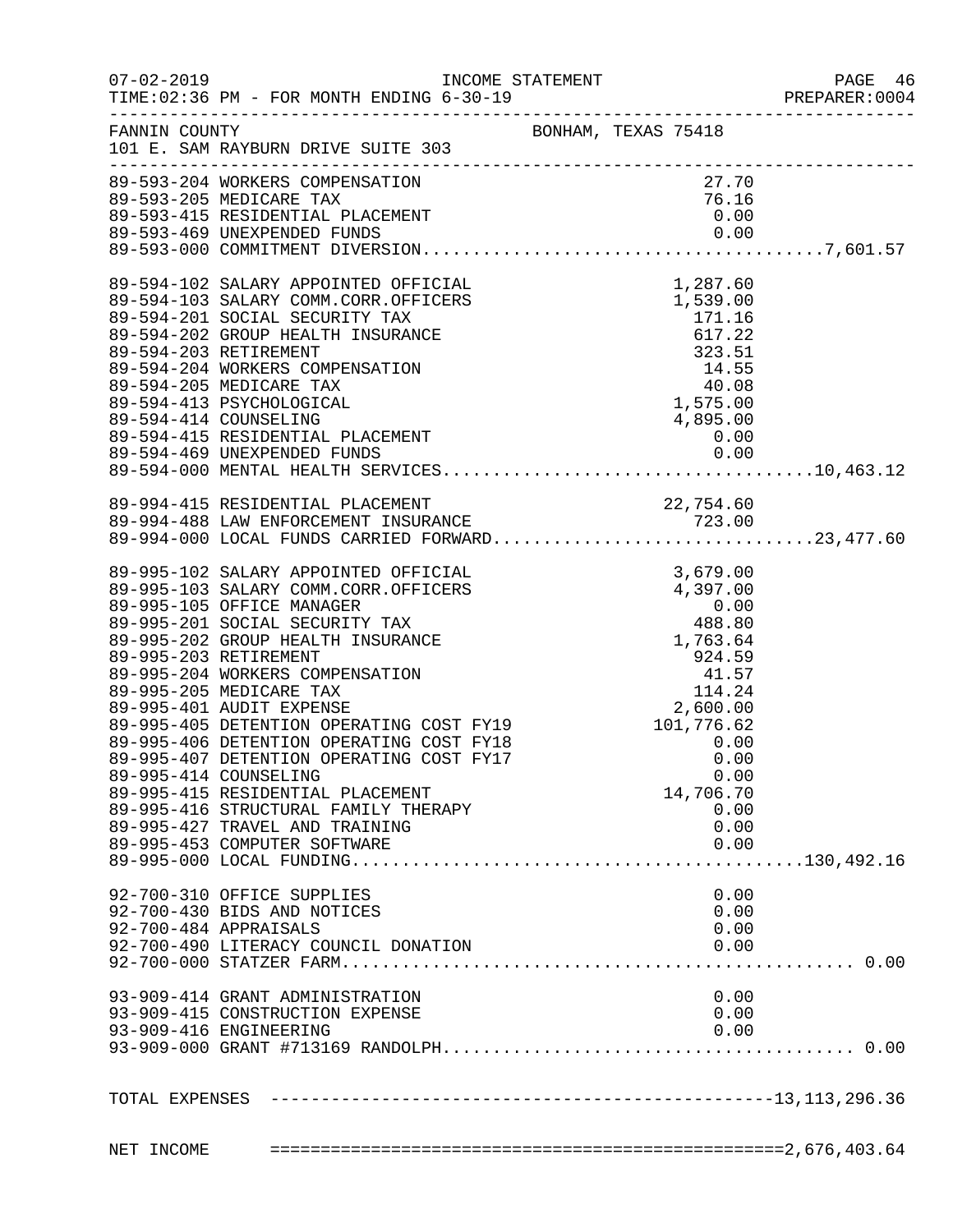| $07 - 02 - 2019$    | BALANCE SHEET<br>TIME: 02:36 PM - FOR MONTH ENDING 6-30-19                                                                                                                                                                                                            |                                                                                                     | PAGE 1<br>PREPARER:0004 |
|---------------------|-----------------------------------------------------------------------------------------------------------------------------------------------------------------------------------------------------------------------------------------------------------------------|-----------------------------------------------------------------------------------------------------|-------------------------|
| FANNIN COUNTY       | 101 E. SAM RAYBURN DRIVE SUITE 303                                                                                                                                                                                                                                    | BONHAM, TEXAS 75418                                                                                 |                         |
|                     | ***** ASSETS *****                                                                                                                                                                                                                                                    |                                                                                                     |                         |
| 10-100-100 PAYROLL  |                                                                                                                                                                                                                                                                       | 163.64                                                                                              |                         |
|                     | 10-103-100 GENERAL-COMBINED FUNDS CHECKING 1,214,651.14<br>10-103-110 BUSINESS MONEY FUND ACCOUNT 2,011,923.95                                                                                                                                                        |                                                                                                     |                         |
|                     |                                                                                                                                                                                                                                                                       |                                                                                                     |                         |
|                     | 10-105-003 COUNTY CLERK CHANGE FUND<br>10-105-075 CO.ATTORNEY CHANGE FUND<br>10-105-115 JURY CASH ON HAND<br>10-105-450 DISTRICT CLK. CHANGE FUND<br>10-105-455 JP#1 CASH ON HAND<br>10-105-457 JP#3 CASH ON HAND                                                     | 100.00<br>0.00<br>1,000.00<br>50.00<br>100.00<br>100.00                                             |                         |
|                     | 10-120-305 FINES RECEIVABLE<br>10-120-306 ALLOWANCE FOR UNCOLLECTIBLES<br>10-120-307 ALOWANCE FOR UNCOLLECTIBLES HOSPITA<br>10-120-311 TAXES RECEIVABLE<br>10-120-312 DUE FROM OTHER GOVERNMENTS<br>10-120-313 DUE FROM OTHER FUNDS<br>10-120-314 ACCOUNTS RECEIVABLE | 6,362,503.45<br>1,820,597.35-<br>100,000.00-<br>583,348.03<br>146,204.07<br>61,365.99<br>148,570.00 |                         |
|                     | 10-133-089 DUE FROM T.J.P.C.                                                                                                                                                                                                                                          | 0.00                                                                                                |                         |
| 10-513-162 BUILDING |                                                                                                                                                                                                                                                                       | 0.00                                                                                                |                         |
|                     | 10-999-100 A/P CLEARING ACCOUNT                                                                                                                                                                                                                                       | 0.00                                                                                                |                         |
| 11-100-100 PAYROLL  |                                                                                                                                                                                                                                                                       | 0.00                                                                                                |                         |
|                     | 11-102-100 A/P CLEARING                                                                                                                                                                                                                                               | 0.00                                                                                                |                         |
|                     | 11-103-100 C.H. SECURITY-COMBINED FUNDS CKING 106,689.39                                                                                                                                                                                                              |                                                                                                     |                         |
|                     | 11-120-313 DUE FROM OTHER FUNDS                                                                                                                                                                                                                                       | 1,125.43                                                                                            |                         |
|                     | 12-102-100 A/P CLEARING                                                                                                                                                                                                                                               | 0.00                                                                                                |                         |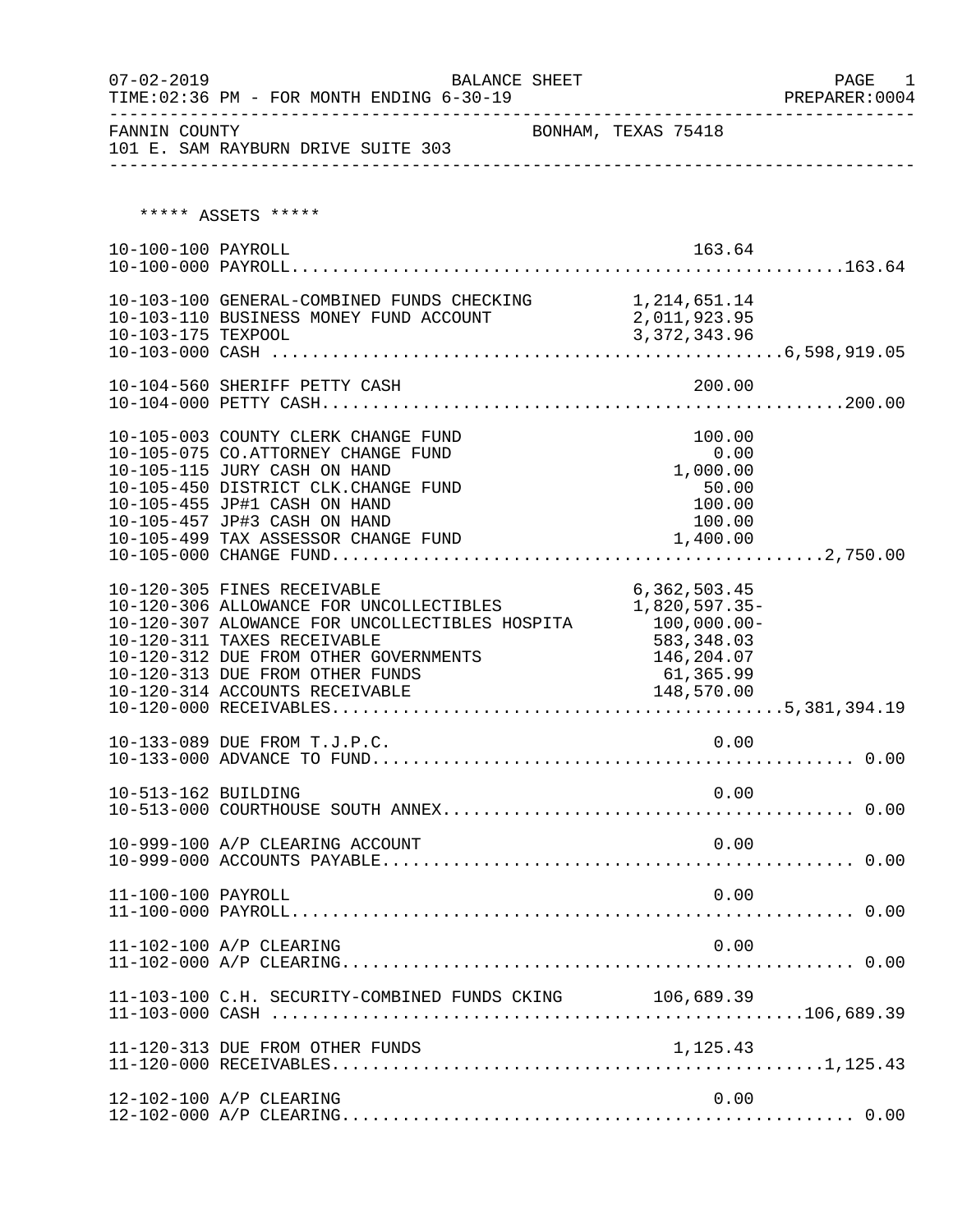| $07 - 02 - 2019$   | BALANCE SHEET<br>TIME: 02:36 PM - FOR MONTH ENDING 6-30-19<br>. _ _ _ _ _ _ _ _ _ _ _ _ _ _ |           | PAGE 2 |
|--------------------|---------------------------------------------------------------------------------------------|-----------|--------|
| FANNIN COUNTY      | BONHAM, TEXAS 75418<br>101 E. SAM RAYBURN DRIVE SUITE 303                                   |           |        |
|                    | 12-103-100 CO.CLK.VITAL STAT.-COMB.FUNDS CKING 3,890.42                                     |           |        |
|                    | 12-120-313 DUE FROM OTHER FUNDS                                                             | 84.00     |        |
|                    | 13-102-100 A/P CLEARING                                                                     | 0.00      |        |
|                    | 13-103-113 SURETY BAIL BOND FEE                                                             | 4,920.00  |        |
|                    | 14-102-100 A/P CLEARING                                                                     | 0.00      |        |
|                    | 14-103-100 JUST.CT.BLDG.SEC.-COMB.FUNDS CKING 17,495.28                                     |           |        |
|                    |                                                                                             |           |        |
|                    | 16-102-100 A/P CLEARING                                                                     | 0.00      |        |
|                    | 16-103-100 CO.JUDGE EXCESS SUPP.-COMB.FUND CK 17,624.67                                     |           |        |
|                    | 17-102-100 A/P CLEARING                                                                     | 0.00      |        |
|                    | 17-103-100 PROB.JUDGES ED.-COMB. FUNDS CKING 4,852.50                                       |           |        |
|                    | 17-120-313 DUE FROM OTHER FUNDS                                                             | 25.00     |        |
| 18-100-100 PAYROLL |                                                                                             | 0.00      |        |
|                    | 18-102-100 A/P CLEARING                                                                     | 0.00      |        |
|                    | 18-103-100 CO.CLK.REC.MNGMT.-COMB.FUNDS CKING                                               | 50,375.88 |        |
|                    | 18-120-313 DUE FROM OTHER FUNDS                                                             | 6,194.83  |        |
| 19-100-100 PAYROLL |                                                                                             | 0.00      |        |
|                    | 19-102-100 A/P CLEARING                                                                     | 0.00      |        |
|                    | 19-103-100 DIST.CLK.REC.MNGMT-COMB.FUNDS CKING                                              | 12,799.69 |        |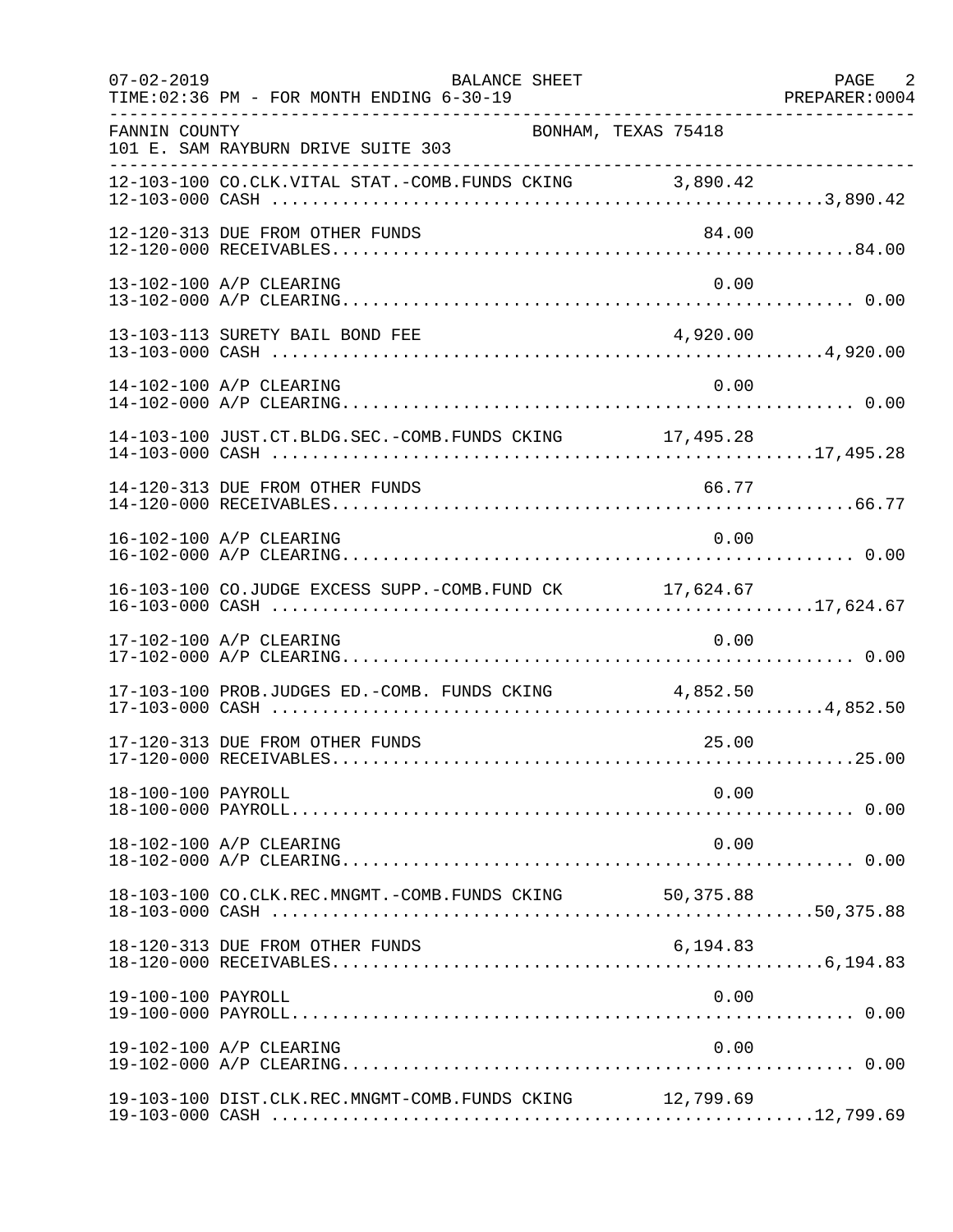| $07 - 02 - 2019$                       | BALANCE SHEET<br>TIME: 02:36 PM - FOR MONTH ENDING 6-30-19                                                                            |                                                | PAGE 3<br>PREPARER: 0004 |
|----------------------------------------|---------------------------------------------------------------------------------------------------------------------------------------|------------------------------------------------|--------------------------|
| FANNIN COUNTY                          | BONHAM, TEXAS 75418<br>101 E. SAM RAYBURN DRIVE SUITE 303                                                                             |                                                |                          |
|                                        | 19-120-313 DUE FROM OTHER FUNDS                                                                                                       | 186.65                                         |                          |
| 20-100-100 PAYROLL                     |                                                                                                                                       | 0.00                                           |                          |
|                                        | 20-102-100 A/P CLEARING                                                                                                               | 0.00                                           |                          |
|                                        | 20-103-100 CO.OFF.REC.MNGMT-COMB. FUNDS CKING 47,597.68                                                                               |                                                |                          |
|                                        |                                                                                                                                       |                                                |                          |
| 21-100-100 PAYROLL                     |                                                                                                                                       | 0.00                                           |                          |
|                                        | 21-102-100 A/P CLEARING                                                                                                               | 0.00                                           |                          |
| 21-103-175 TEXPOOL                     | 21-103-100 R&B#1-COMBINED FUNDS CHECKING                                                                                              | 141,550.42<br>18,028.34                        |                          |
|                                        | 21-120-311 TAXES RECEIVABLE<br>21-120-312 DUE FROM OTHER GOVERNMENTS<br>21-120-313 DUE FROM OTHER FUNDS<br>21-120-315 INVENTORY ASSET | 31,539.44<br>8,402.82<br>3,155.88<br>9,596.02  |                          |
| 21-621-500 LAND<br>21-621-535 BUILDING | 21-621-599 CAPITAL OUTLAY                                                                                                             | 0.00<br>0.00                                   | 0.00<br>0.00             |
| 22-100-100 PAYROLL                     |                                                                                                                                       | 0.00                                           |                          |
|                                        | 22-102-100 A/P CLEARING                                                                                                               | 0.00                                           |                          |
| 22-103-175 TEXPOOL                     | 22-103-100 R&B#2- COMBINED FUNDS CHECKING                                                                                             | 354,037.15<br>257,849.52                       |                          |
|                                        | 22-120-311 TAXES RECEIVABLE<br>22-120-312 DUE FROM OTHER GOVERNMENT<br>22-120-313 DUE FROM OTHER FUNDS<br>22-120-315 INVENTORY ASSET  | 35,406.18<br>9,319.86<br>3,676.18<br>43,974.52 |                          |
| 22-622-500 LAND<br>22-622-535 BUILDING | 22-622-575 LAND/BUILDING<br>22-622-599 CAPITAL OUTLAY                                                                                 | 0.00<br>0.00<br>0.00                           | 0.00                     |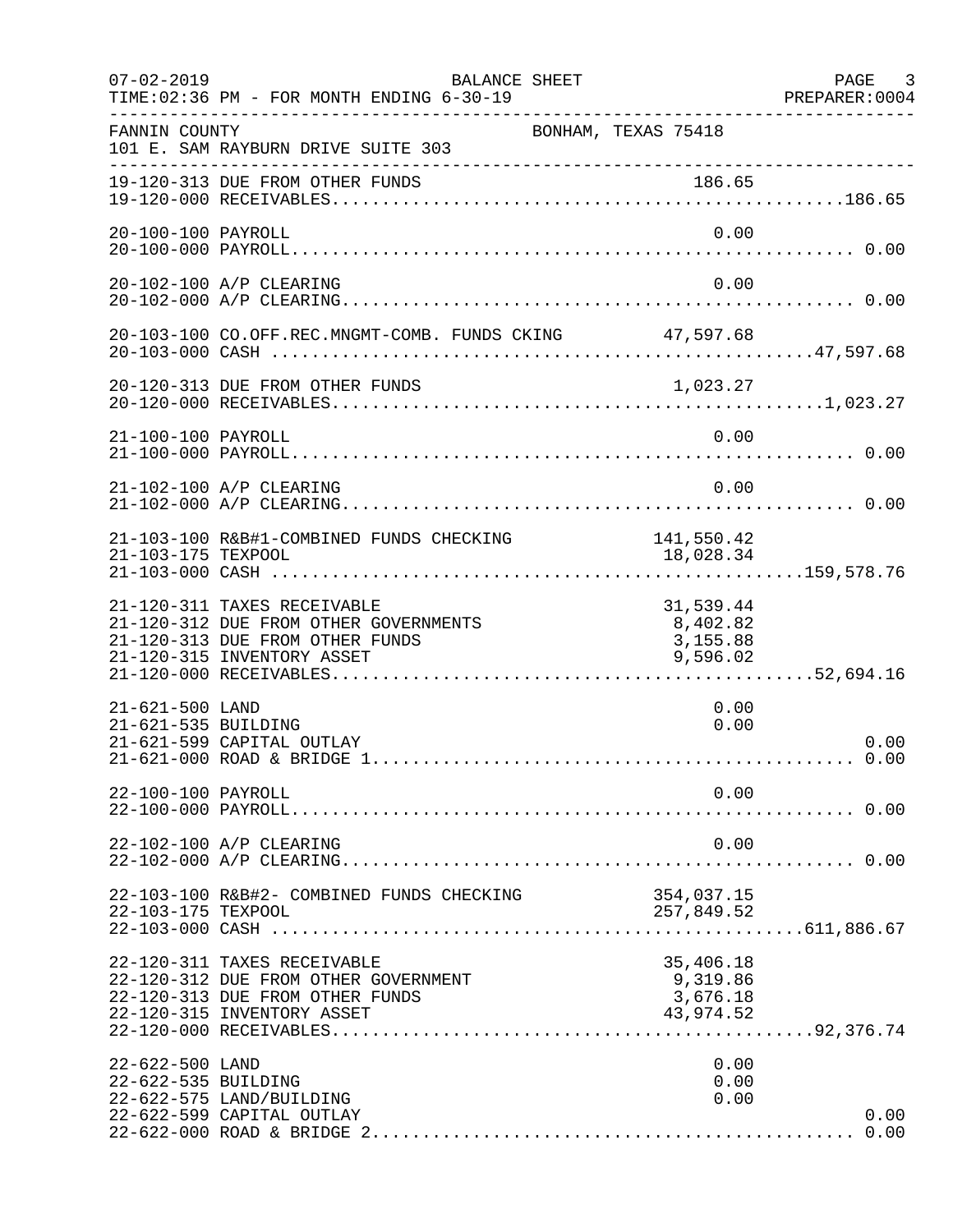| $07 - 02 - 2019$                       | BALANCE SHEET<br>TIME: 02:36 PM - FOR MONTH ENDING 6-30-19                                              | PAGE<br>4<br>PREPARER: 0004                      |
|----------------------------------------|---------------------------------------------------------------------------------------------------------|--------------------------------------------------|
| FANNIN COUNTY                          | 101 E. SAM RAYBURN DRIVE SUITE 303                                                                      | BONHAM, TEXAS 75418                              |
| 23-100-100 PAYROLL                     |                                                                                                         | 0.00                                             |
|                                        | 23-102-100 A/P CLEARING                                                                                 | 0.00                                             |
| 23-103-175 TEXPOOL                     | 23-103-100 R&B#3-COMBINED FUNDS CHECKING                                                                | 510,146.04<br>216,300.90                         |
| 23-120-315 INVENTORY                   | 23-120-311 TAXES RECEIVABLE<br>23-120-312 DUE FROM OTHER GOVERNMENTS<br>23-120-313 DUE FROM OTHER FUNDS | 53, 118.05<br>14,682.25<br>5,514.25<br>66,704.86 |
| 23-623-500 LAND<br>23-623-535 BUILDING | 23-623-599 CAPITAL OUTLAY                                                                               | 0.00<br>0.00<br>0.00                             |
| 24-100-100 PAYROLL                     |                                                                                                         | 0.00                                             |
|                                        | 24-102-100 A/P CLEARING                                                                                 | 0.00                                             |
| 24-103-175 TEXPOOL                     | 24-103-100 R&B#4- COMBINED FUNDS CHECKING                                                               | 83,693.79<br>306,634.45                          |
| 24-120-315 INVENTORY                   | 24-120-311 TAXES RECEIVABLE<br>24-120-312 DUE FROM OTHER GOVERNMENTS<br>24-120-313 DUE FROM OTHER FUNDS | 29,512.36<br>8,357.46<br>3,138.83<br>6,887.10    |
| 24-624-500 LAND<br>24-624-535 BUILDING | 24-624-599 CAPITAL OUTLAY                                                                               | 0.00<br>0.00<br>0.00                             |
|                                        | 25-103-100 BEES-COMBINED FUNDS CHECKING                                                                 | 2,177.67                                         |
|                                        | 26-102-100 A/P CLEARING                                                                                 | 0.00                                             |
|                                        | 26-103-100 J.P.#1 JUST.CT.TECH-COMB.FUND CKING 47,707.32                                                |                                                  |
|                                        | 26-120-313 DUE FROM OTHER FUNDS                                                                         | 148.95                                           |
|                                        | 27-102-100 A/P CLEARING                                                                                 | 0.00                                             |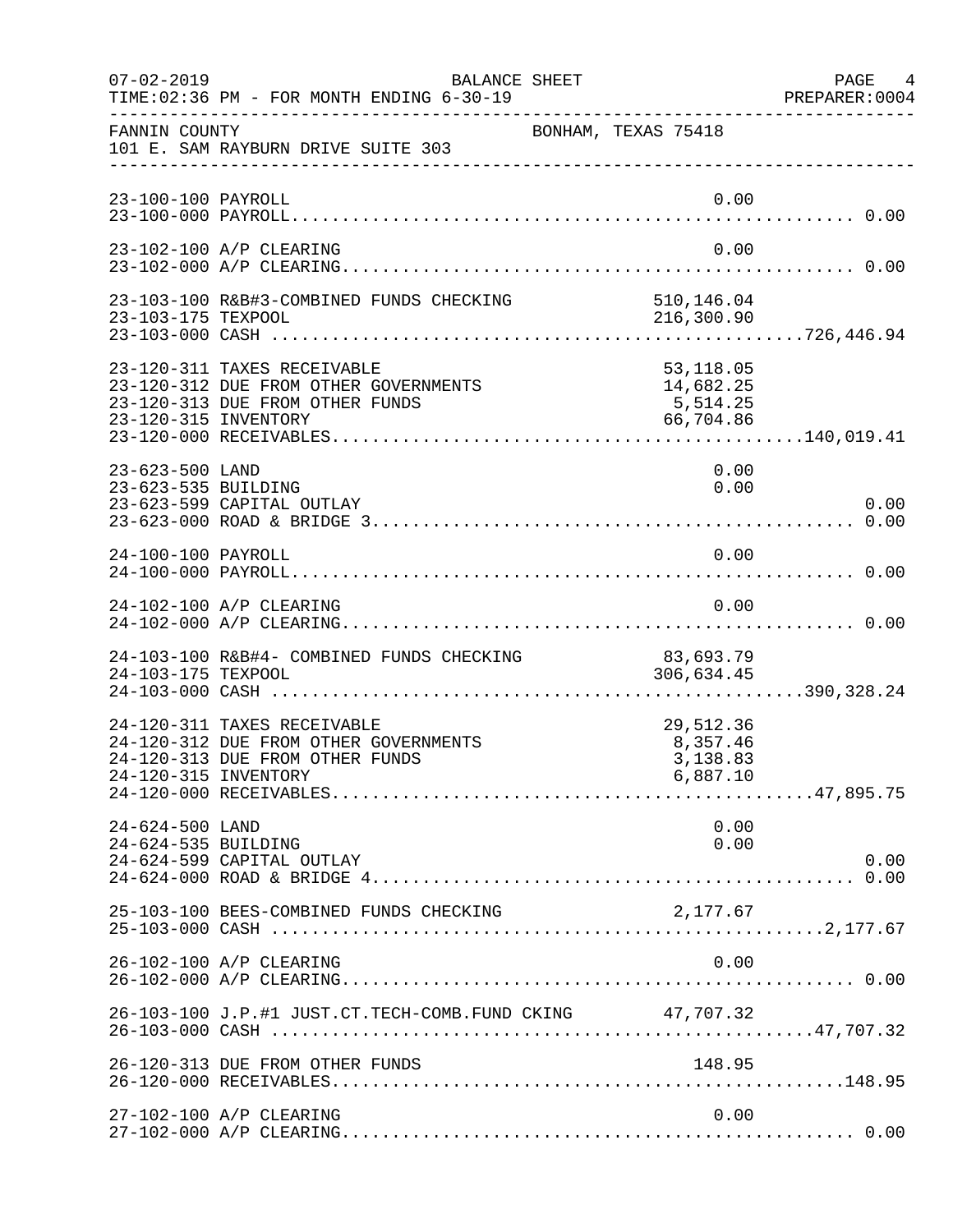| $07 - 02 - 2019$   | <b>BALANCE SHEET</b><br>TIME: 02:36 PM - FOR MONTH ENDING 6-30-19                                      |           | PAGE<br>5<br>PREPARER: 0004 |
|--------------------|--------------------------------------------------------------------------------------------------------|-----------|-----------------------------|
| FANNIN COUNTY      | BONHAM, TEXAS 75418<br>101 E. SAM RAYBURN DRIVE SUITE 303                                              |           |                             |
|                    | 27-103-100 J.P.#2 JUST.CT.TECH-COMB.FUND CKING 9,265.02                                                |           |                             |
|                    | 27-120-313 DUE FROM OTHER FUNDS                                                                        | 27.99     |                             |
|                    | 28-102-100 A/P CLEARING                                                                                | 0.00      |                             |
|                    | 28-103-100 J.P.#3 JUST.CT.TECH-COMB.FUND CKING 5,908.95                                                |           |                             |
|                    | 28-120-313 DUE FROM OTHER FUNDS                                                                        | 90.09     |                             |
|                    | 30-103-100 SHERIFF WORK RELEASE-COMB FUND CKIN                                                         | 983.14    |                             |
| 31-103-175 TEXPOOL | 31-103-100 COURTHOUSE RESTORATION-COMB. FUND 47,817.92-                                                | 0.00      |                             |
|                    | 33-102-100 A/P CLEARING                                                                                | 0.00      |                             |
|                    | 33-103-100 BAIL BONDSMAN APP.-COMB FUND CKING 8,596.74<br>33-103-000 BAIL BONDSMAN AP.FEE CASH8,596.74 |           |                             |
| 34-100-100 PAYROLL |                                                                                                        | 0.00      |                             |
|                    | 34-103-100 DISTRICT CT.REC.ARCHIVE COMB.FUND C 30,430.97                                               |           |                             |
|                    | 34-120-313 DUE FROM OTHER FUNDS                                                                        | 331.18    |                             |
|                    | 35-103-100 LAW LIBRARY-COMBINED FUND CHECKING 166,590.57                                               |           |                             |
|                    | 35-120-313 DUE FROM OTHER FUNDS                                                                        | 1,049.55  |                             |
| 36-100-100 PAYROLL |                                                                                                        | 0.00      |                             |
|                    | 36-102-100 A/P CLEARING                                                                                | 0.00      |                             |
|                    | 36-103-136 D. A. FEE CASH ACCT.                                                                        | 12,286.87 |                             |
|                    | 36-999-100 A/P CLEARING ACCOUNT                                                                        | 0.00      |                             |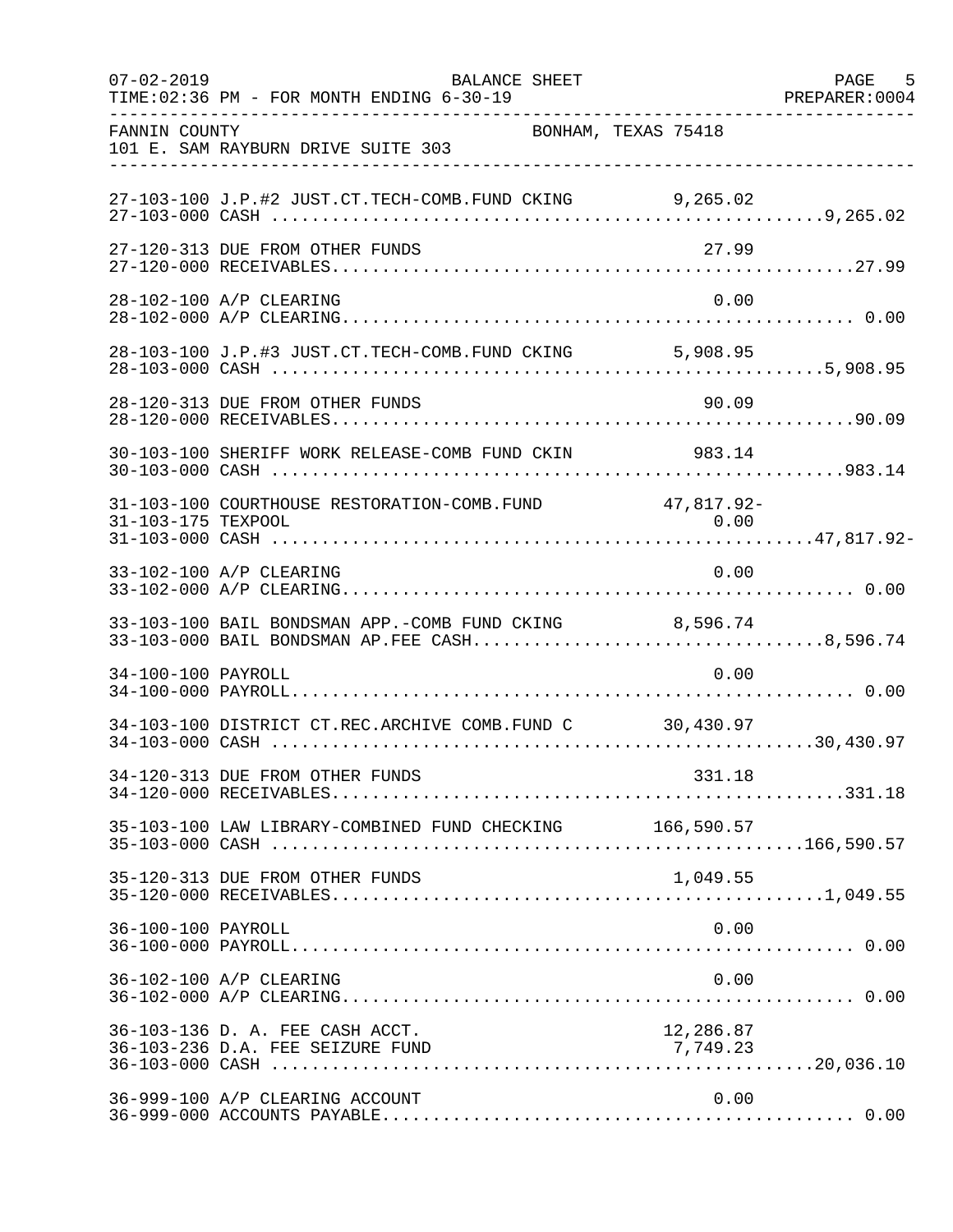| $07 - 02 - 2019$   | <b>BALANCE SHEET</b><br>TIME: 02:36 PM - FOR MONTH ENDING 6-30-19                          |                     | PAGE 6 |
|--------------------|--------------------------------------------------------------------------------------------|---------------------|--------|
| FANNIN COUNTY      | 101 E. SAM RAYBURN DRIVE SUITE 303                                                         | BONHAM, TEXAS 75418 |        |
|                    |                                                                                            |                     |        |
|                    | 38-102-100 A/P CLEARING                                                                    | 0.00                |        |
|                    | 38-103-100 IHC CO-OP GIN-COMBINED FUND CKING                                               | 520.27              |        |
|                    | 39-102-100 A/P CLEARING                                                                    | 0.00                |        |
|                    | 39-103-100 IHC B.R. COOPER-COMB. FUND CHECKING 14,357.19<br>39-103-175 B.R. COOPER-TEXPOOL | 6, 299.52           |        |
|                    | 40-103-100 NAACHO-COMBINED FUND CKING                                                      | 513.44              |        |
|                    | 41-102-100 A/P CLEARING                                                                    | 0.00                |        |
|                    | 41-103-100 CITIZEN CORPS(CERT)-COMB. FUND CKING 199.76                                     |                     |        |
|                    | 41-120-312 DUE FROM OTHER GOVERNMENTS                                                      | 0.00                |        |
|                    | 42-103-100 HAZARD MITIGATION-COMB. FUND CKING. 428.64-                                     |                     |        |
|                    | 44-102-100 A/P CLEARING                                                                    | 0.00                |        |
|                    | 44-103-100 HOMELAND SECURITY-COMB.FUND CHKING                                              | 0.00                |        |
|                    | 44-120-312 DUE FROM OTHER GOVERNMENT                                                       | 0.00                |        |
| 45-100-100 PAYROLL |                                                                                            | 0.00                |        |
|                    | 45-103-100 CHAPTER 19-COMBINED FUNDS CHECKING 4,789.99-                                    |                     |        |
|                    | 45-120-312 DUE FROM OTHER GOVERNMENT                                                       | 0.00                |        |
|                    | 46-103-100 SAFE ROOM REIMB.PROG.-COMB.FUNDS 7,465.66                                       |                     |        |
|                    | 46-120-312 DUE FROM OTHER GOVERNMENTS                                                      | 0.00                |        |
|                    | 48-103-100 ELECTION EQUIP.FUND-COMBINED FUNDS 32,384.59                                    |                     |        |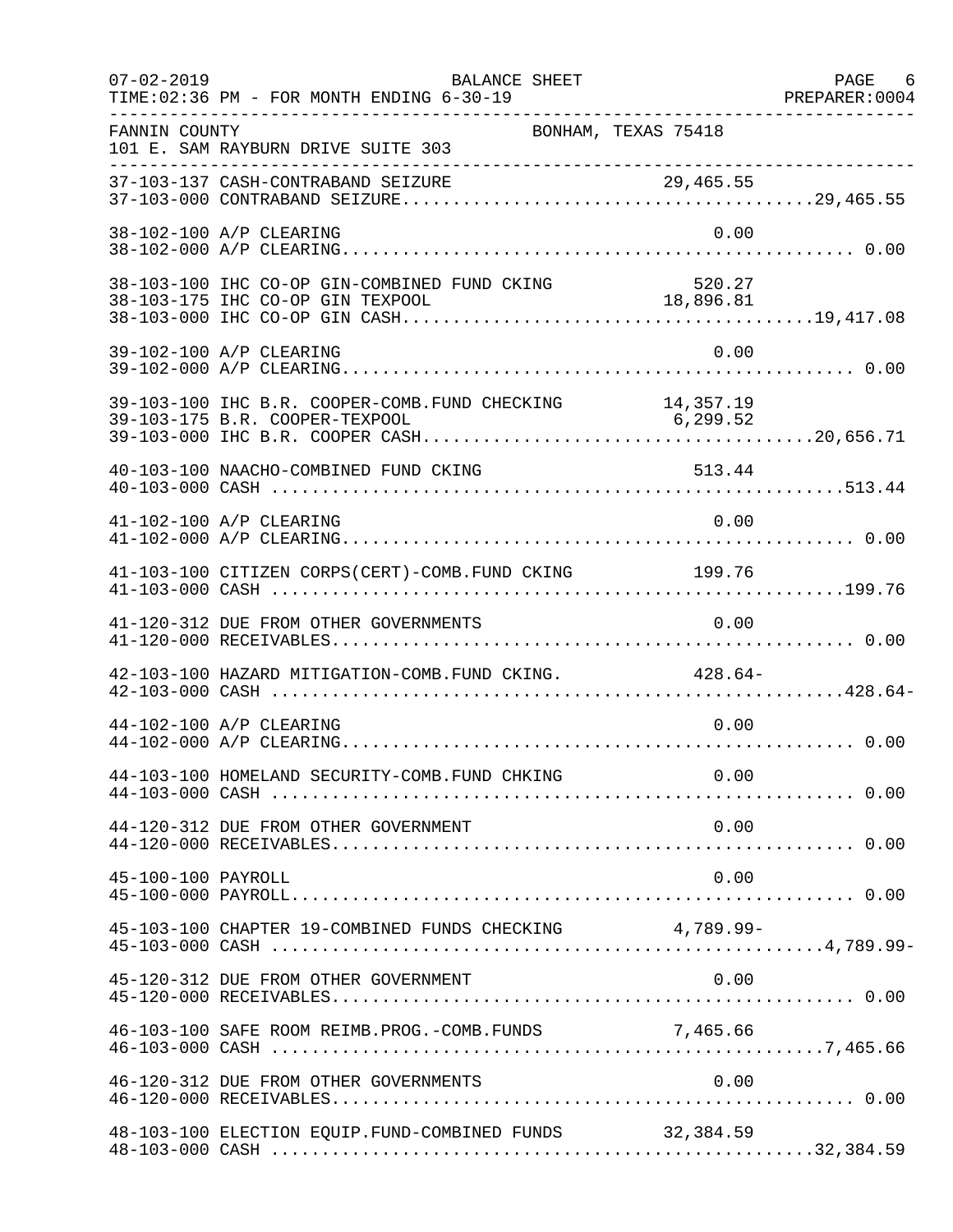| $07 - 02 - 2019$   | <b>BALANCE SHEET</b><br>TIME: 02:36 PM - FOR MONTH ENDING 6-30-19                            |                     | PAGE 7<br>PREPARER: 0004 |
|--------------------|----------------------------------------------------------------------------------------------|---------------------|--------------------------|
| FANNIN COUNTY      | 101 E. SAM RAYBURN DRIVE SUITE 303                                                           | BONHAM, TEXAS 75418 |                          |
| 49-100-100 PAYROLL |                                                                                              | 0.00                |                          |
|                    | 49-103-100 INVESTIGATOR/LEOSE-COMB.FUNDS                                                     | 681.66              |                          |
|                    | 51-103-100 CO.CLK.CO.& DIST.CT.TECHNOLOGY-COMB 7,034.37                                      |                     |                          |
|                    | 51-120-313 DUE FROM OTHER FUNDS                                                              | 65.59               |                          |
|                    | 52-103-100 CO.CLK.COURT RECORDS PRESERVATION-C 12,706.65                                     |                     |                          |
|                    | 52-120-313 DUE FROM OTHER FUNDS                                                              | 90.00               |                          |
|                    | 53-103-100 CO.CLK.REC.ARCHIVE -COMB.FUNDS CKIN 244,388.20                                    |                     |                          |
|                    | 53-120-313 DUE FROM OTHER FUNDS                                                              | 6,410.00            |                          |
|                    | 55-102-100 A/P CLEARING                                                                      | 0.00                |                          |
|                    | 55-103-155 F.C. LAW ENFORCEMENT EDUCATION                                                    | 0.06                |                          |
|                    | 55-999-100 A/P CLEARING ACCOUNT                                                              | 0.00                |                          |
| 56-100-100 PAYROLL |                                                                                              | 0.00                |                          |
|                    | 56-102-100 A/P CLEARING                                                                      | 0.00                |                          |
|                    | 56-103-156 CASH-F C SHERIFF FORFEITURE<br>$56-103-159$ CASH-FEDERAL FORFEITURE 2018 2,324.56 | 35,250.17           |                          |
|                    | 56-999-100 A/P CLEARING ACCOUNT                                                              | 0.00                |                          |
|                    | 57-103-100 SHERIFF K-9 UNIT-COMB.FUND CHECKING                                               | 49.11               |                          |
|                    | 59-103-100 DRUG COURT-COMBINED FUNDS                                                         | 29,198.16           |                          |
|                    | 59-120-313 DUE FROM OTHER FUNDS                                                              | 325.92              |                          |
|                    | 60-103-100 SINKING-COMBINED FUND CHECKING                                                    | 256,662.26          |                          |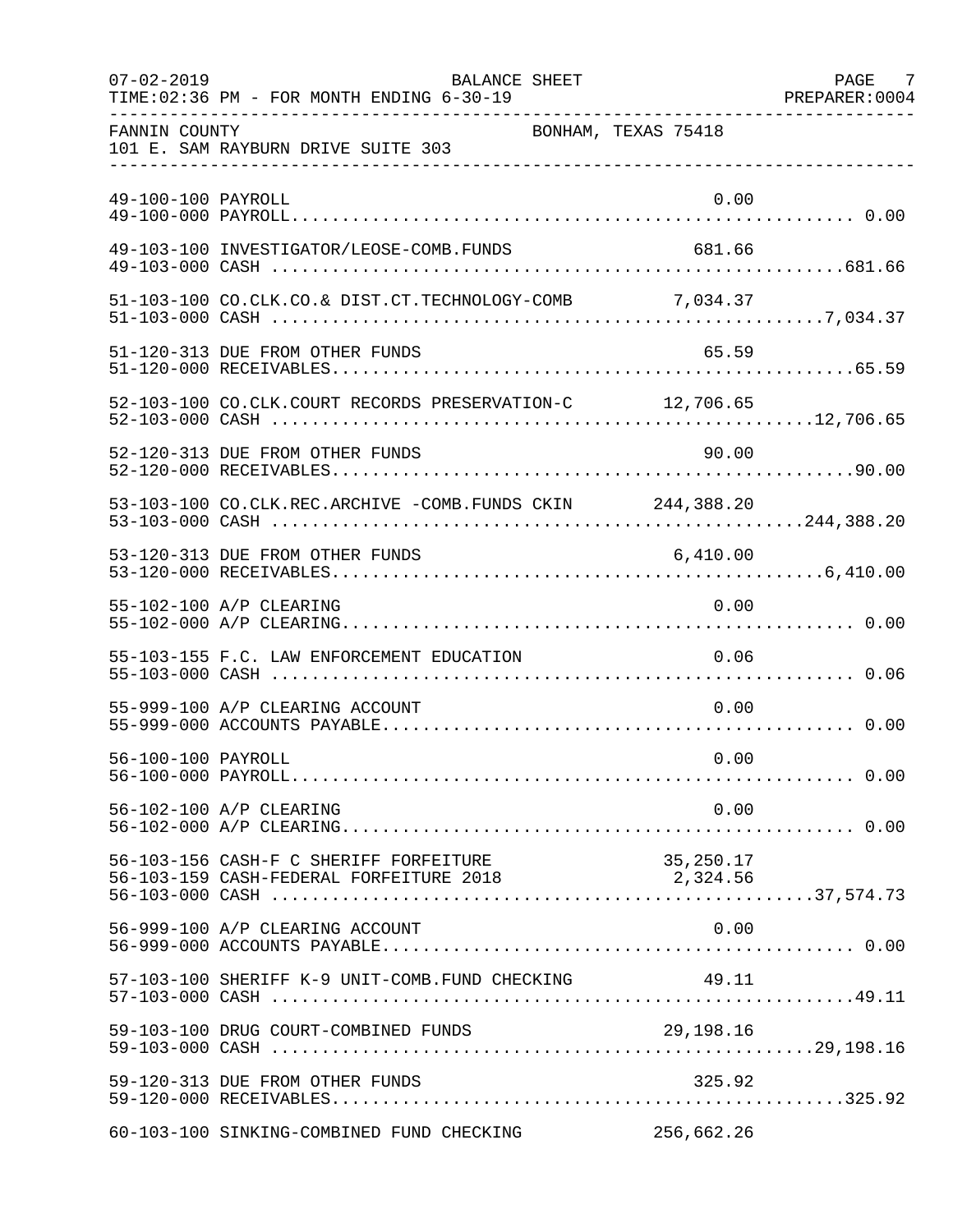| $07 - 02 - 2019$   | <b>BALANCE SHEET</b><br>TIME: 02:36 PM - FOR MONTH ENDING 6-30-19                                      |                      | PAGE 8<br>PREPARER: 0004 |
|--------------------|--------------------------------------------------------------------------------------------------------|----------------------|--------------------------|
| FANNIN COUNTY      | BONHAM, TEXAS 75418<br>101 E. SAM RAYBURN DRIVE SUITE 303                                              |                      |                          |
| 60-103-175 TEXPOOL | 60-103-260 SINKING-CASH 1998<br>60-103-275 TEXPOOL-1998 JAIL                                           | 0.00<br>0.00<br>0.00 |                          |
|                    | 60-120-311 TAXES RECEIVABLE<br>60-120-312 DUE FROM OTHER GOVERNMENT<br>60-120-313 DUE FROM OTHER FUNDS | 0.00<br>0.00<br>0.00 |                          |
|                    | 61-103-100 DIST.CLK.CO.& DIST.CT.TECH.-COMBINE 3,150.48                                                |                      |                          |
|                    | 61-120-313 DUE FROM OTHER FUNDS                                                                        | 36.57                |                          |
|                    | 62-103-100 DIST.CLK.COURT RECORDS PRESERVATION 32,860.28                                               |                      |                          |
|                    | 62-120-313 DUE FROM OTHER FUNDS                                                                        | 221.18               |                          |
|                    | 63-103-100 LEOSE CONST.#1-COMBINED FUNDS CHECK 1,688.40                                                |                      |                          |
|                    | 64-103-100 LEOSE CONST.#2-COMBINED FUNDS CHECK 1,360.10                                                |                      |                          |
|                    | 65-103-100 LEOSE CONST.#3-COMBINED FUNDS CHECK 2,691.63                                                |                      |                          |
| 66-103-175 TEXPOOL | 66-103-100 GO BONDS CONST. 2017-COMBINED FUNDS 349, 053.51-<br>66-103-166 ICS DEPOSIT                  | 5,569,955.34<br>0.00 |                          |
|                    | 67-103-100 ANNUAL PAYMENT-COMBINED FUND CKING 977.89                                                   |                      |                          |
| 68-103-175 TEXPOOL |                                                                                                        | 0.00                 |                          |
|                    | 70-102-100 A/P CLEARING                                                                                | 0.00                 |                          |
| 70-103-175 TEXPOOL | 70-103-100 RIGHT OF WAY-COMBINED FUND CHECKING 16,073.87<br>70-103-170 RIGHT OF WAY CASH ACCT.         | 0.00<br>83, 478.50   |                          |
|                    | 70-133-010 ADVANCE TO GENERAL<br>70-133-021 ADVANCE TO R&B #1<br>70-133-022 ADVANCE TO R&B #2          | 0.00<br>0.00<br>0.00 |                          |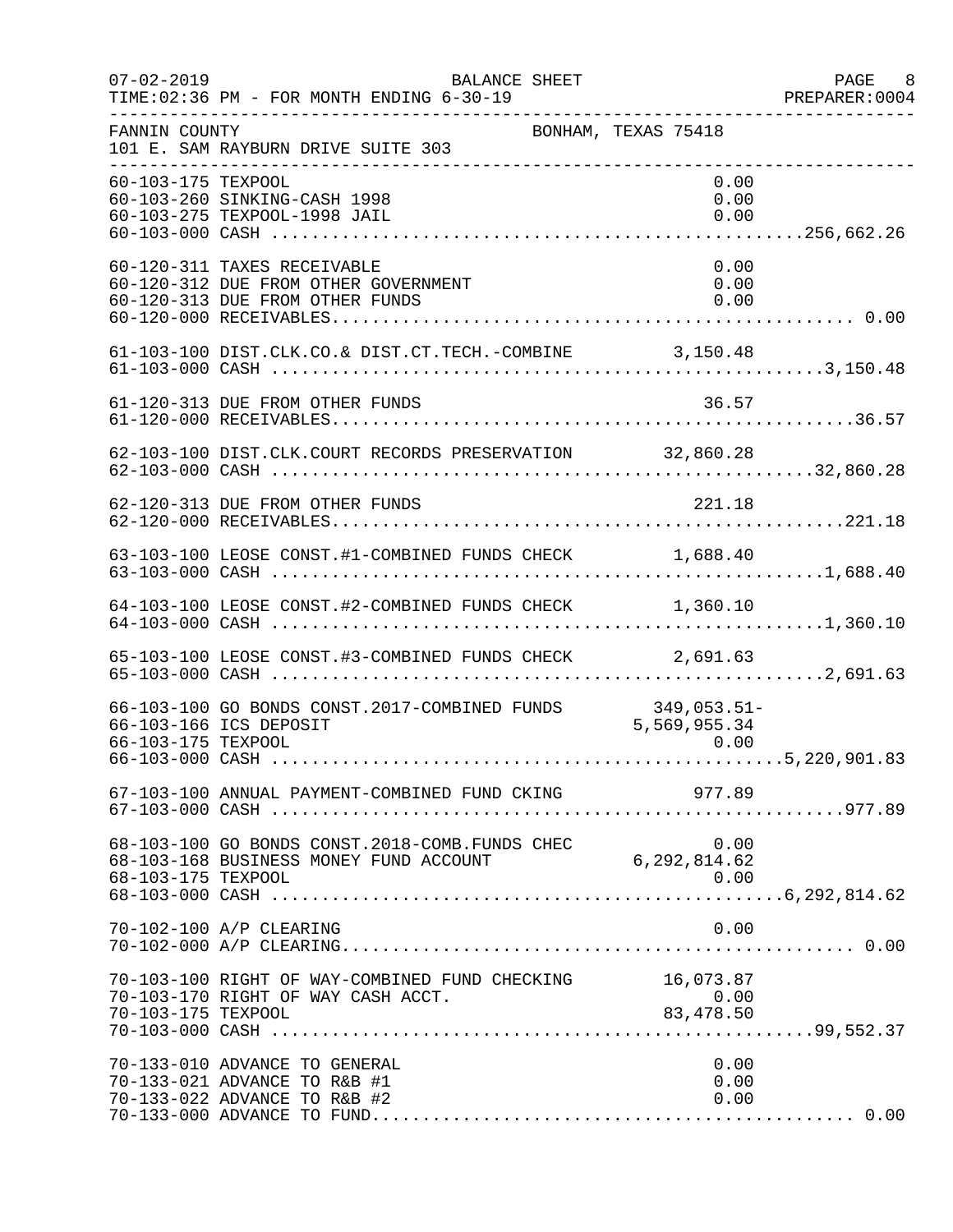| $07 - 02 - 2019$   | BALANCE SHEET<br>TIME: 02:36 PM - FOR MONTH ENDING 6-30-19                                                                        |                                           | PAGE 9<br>PREPARER: 0004 |
|--------------------|-----------------------------------------------------------------------------------------------------------------------------------|-------------------------------------------|--------------------------|
| FANNIN COUNTY      | 101 E. SAM RAYBURN DRIVE SUITE 303                                                                                                | BONHAM, TEXAS 75418                       |                          |
|                    |                                                                                                                                   |                                           |                          |
| 71-100-100 PAYROLL |                                                                                                                                   | 0.00                                      |                          |
|                    | 71-103-100 INV. CRIMES AGAINST WOMEN-COMB. FUNDS                                                                                  | 0.00                                      |                          |
|                    | 71-120-312 DUE FROM OTHER GOVERNMENTS                                                                                             | 0.00                                      |                          |
| 72-100-100 PAYROLL |                                                                                                                                   | 0.00                                      |                          |
|                    | 72-103-100 INV.CRIMES AGAINST CHILDREN-COMB.FU 0.00                                                                               |                                           |                          |
|                    | 72-120-312 DUE FROM OTHER GOVERNMENTS                                                                                             | 0.00                                      |                          |
|                    | 80-103-180 CASH-VETERANS COURT PROGRAM 600.00                                                                                     |                                           |                          |
|                    | 81-103-100 LAKE-COMBINED FUNDS CHECKING 4,021.21                                                                                  |                                           |                          |
|                    | 82-103-100 LAKE PCT 3-COMBINED FUNDS CKING 471,509.66                                                                             |                                           |                          |
|                    | 83-103-100 LAKE PCT 4-COMBINED FUNDS CKING 339,851.23                                                                             |                                           |                          |
| 84-100-100 PAYROLL |                                                                                                                                   | 0.00                                      |                          |
|                    | 84-103-100 BOIS D'ARC-COMBINED FUNDS CHECKING 586,045.22                                                                          |                                           |                          |
|                    | 85-103-100 LAKE FANNIN-COMBINED FUNDS CHECKING 1,580.00                                                                           |                                           |                          |
|                    | 86-103-100 TECHNOLOGY FUNDS CHECKING                                                                                              | 40,000.00                                 |                          |
|                    | 87-103-187 CASH-JUVENILE PROBATION                                                                                                | 2,113.57                                  |                          |
|                    | 88-103-100 IHC - COMBINED FUNDS CHECKING                                                                                          | 0.00                                      |                          |
| 89-100-100 PAYROLL |                                                                                                                                   | 0.00                                      |                          |
|                    | 89-103-689 CASH-STRUCTURAL FAM. THER. GRANT OOG<br>89-103-988 CASH-LOCAL FUNDS CARRIED FORWARD<br>89-103-992 CASH-INTEREST INCOME | $20,000.00 -$<br>30,784.58<br>13, 192. 41 |                          |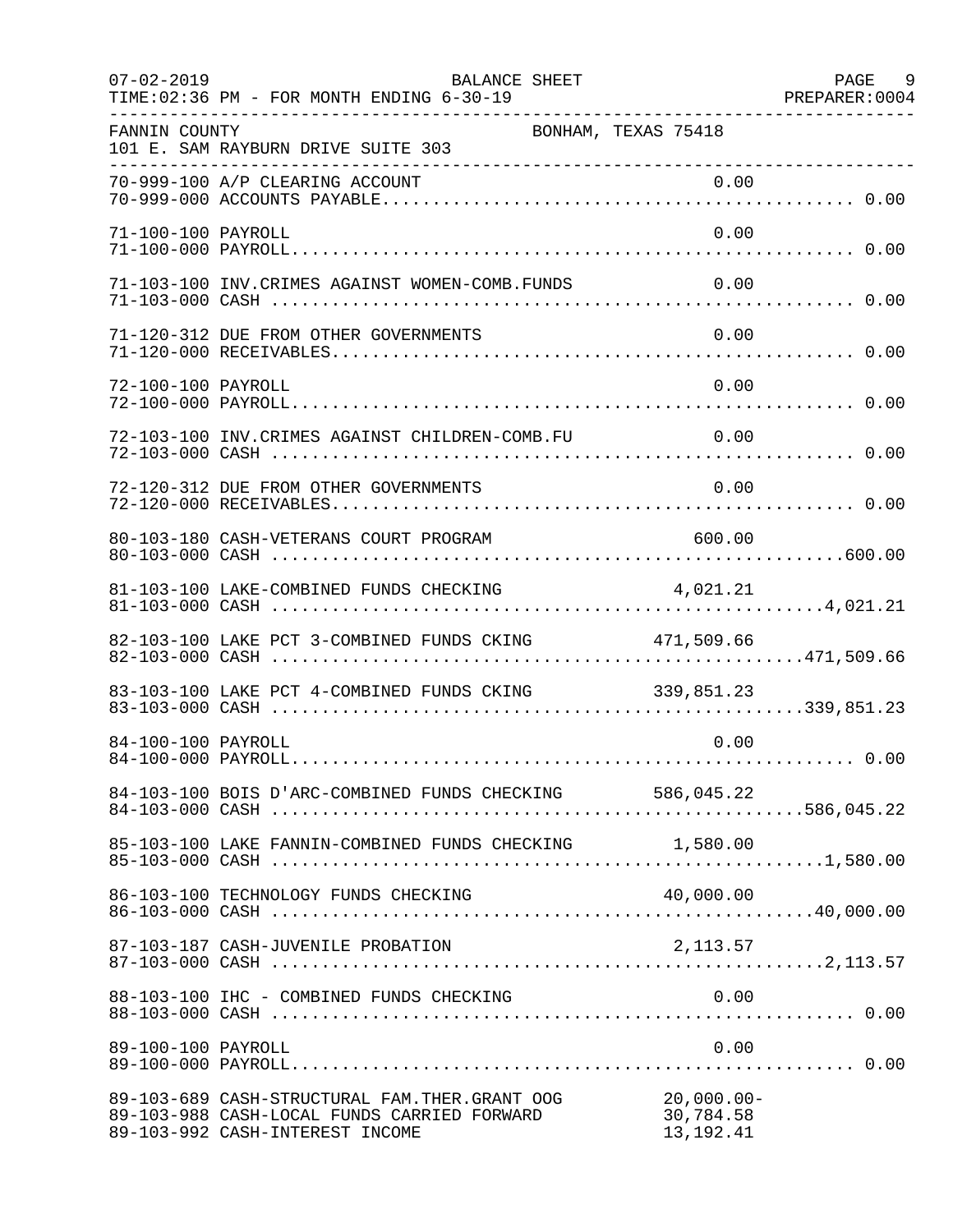|                                                           | $07 - 02 - 2019$<br>BALANCE SHEET<br>TIME: 02:36 PM - FOR MONTH ENDING 6-30-19                                                                                                                                                                                                                                                                                                                                                                                                                                                                                               |                                                                                                                                                              | PAGE 10<br>PREPARER: 0004 |
|-----------------------------------------------------------|------------------------------------------------------------------------------------------------------------------------------------------------------------------------------------------------------------------------------------------------------------------------------------------------------------------------------------------------------------------------------------------------------------------------------------------------------------------------------------------------------------------------------------------------------------------------------|--------------------------------------------------------------------------------------------------------------------------------------------------------------|---------------------------|
| FANNIN COUNTY                                             | BONHAM, TEXAS 75418<br>101 E. SAM RAYBURN DRIVE SUITE 303                                                                                                                                                                                                                                                                                                                                                                                                                                                                                                                    |                                                                                                                                                              |                           |
|                                                           | 92-103-100 STATZER-COMBINED FUNDS CHECKING 4,551.28                                                                                                                                                                                                                                                                                                                                                                                                                                                                                                                          |                                                                                                                                                              |                           |
|                                                           |                                                                                                                                                                                                                                                                                                                                                                                                                                                                                                                                                                              |                                                                                                                                                              |                           |
|                                                           |                                                                                                                                                                                                                                                                                                                                                                                                                                                                                                                                                                              |                                                                                                                                                              |                           |
|                                                           | 93-120-312 DUE FROM OTHER GOVERNMENT                                                                                                                                                                                                                                                                                                                                                                                                                                                                                                                                         | 0.00                                                                                                                                                         |                           |
|                                                           | 95-100-100 PAYROLL CASH                                                                                                                                                                                                                                                                                                                                                                                                                                                                                                                                                      | 19.99                                                                                                                                                        |                           |
| 98-160-100 LAND<br>98-160-230 ROADS<br>98-160-235 BRIDGES | 4.737,000.00<br>98-160-201 ACCUM.DEPRECIATION-BUILDINGS<br>98-160-211 ACCUM.DEPRECIATION-BUILDINGS<br>98-160-211 ACCUM.DEPR.AUTOS AND TRUCKS<br>98-160-211 ACCUM.DEPR.AUTOS AND TRUCKS<br>98-160-215 COMPUTER EQUIPMENT<br>98-160-216 ACCU<br>98-160-225 RADIO EQUIPMENT<br>98-160-226 ACCUM.DEPR.-RADIO EQUIPMENT<br>98-160-227 SECURITY EQUIPMENT<br>98-160-228 ACCUM.DEP.-SECURITY EQUIPMENT<br>98-160-231 ACCUM. DEPRECIATION-ROADS<br>98-160-236 ACCUM. DEPRECIATION-BRIDGES<br>98-160-300 ROAD EQUIPMENT<br>98-160-301 ACCUM.DEPRECIATION-ROAD EQUIPMENT 2,684,312.76- | 341,561.30<br>213, 359.45<br>$201, 161.84 -$<br>5,578.00<br>464.83-<br>17,817,815.13<br>14, 344, 578.06-<br>10,687,643.03<br>4,936,832.54-<br>3, 376, 053.43 |                           |
|                                                           | 98-271-200 EQUITY ACCOUNT                                                                                                                                                                                                                                                                                                                                                                                                                                                                                                                                                    | $12, 212, 495.66 -$                                                                                                                                          |                           |
|                                                           | 99-170-200 DEFERRED PENSION OUTFLOW 1,805,395.00<br>99-170-000 DEFERRED PENSION OUTFLOW1,805,395.00                                                                                                                                                                                                                                                                                                                                                                                                                                                                          |                                                                                                                                                              |                           |
|                                                           |                                                                                                                                                                                                                                                                                                                                                                                                                                                                                                                                                                              |                                                                                                                                                              |                           |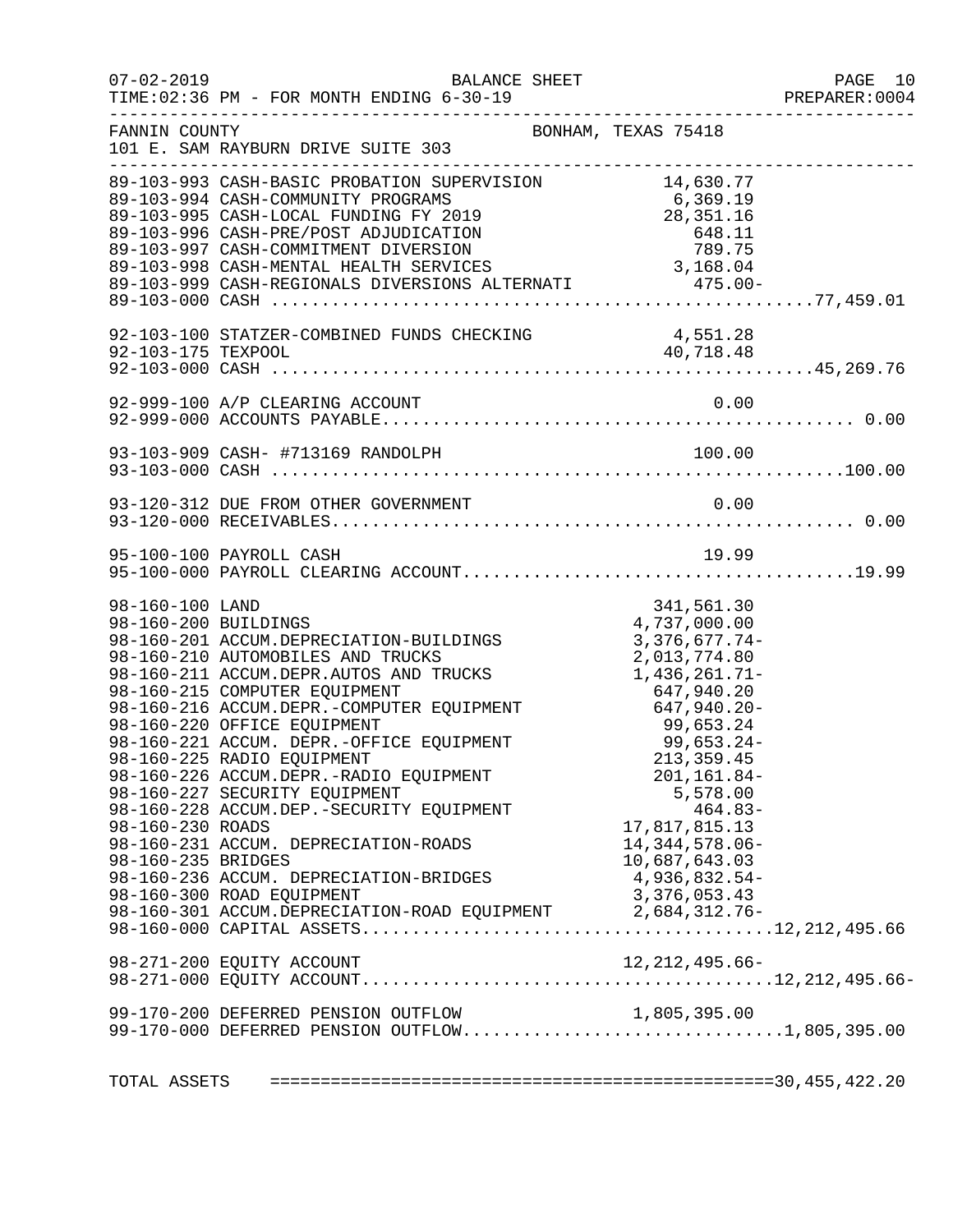| $07 - 02 - 2019$<br>TIME: $02:36$ PM - FOR MONTH ENDING $6-30-19$ | BALANCE SHEET       | PAGE 11<br>PREPARER: 0004 |
|-------------------------------------------------------------------|---------------------|---------------------------|
| FANNIN COUNTY<br>101 E. SAM RAYBURN DRIVE SUITE 303               | BONHAM, TEXAS 75418 |                           |

\*\*\*\*\* LIABILITIES \*\*\*\*\*

|                                                                                                             | 10-200-097 DUE TO OTHER GOVERNMENTS-FINES<br>10-200-099 DUE TO OTHERS-FINES<br>10-200-150 ACCRUED SALARY PAYABLE<br>10-200-155 ACCRUED FRINGE BENEFITS<br>10-200-200 DEFERRED TAX REVENUE | 723,639.47<br>2,476,621.92<br>150,403.37<br>67,427.05<br>556,989.63 |  |
|-------------------------------------------------------------------------------------------------------------|-------------------------------------------------------------------------------------------------------------------------------------------------------------------------------------------|---------------------------------------------------------------------|--|
| 10-207-070 DUE TO R.O.W.<br>10-207-089 DUE TO T.J.P.C.<br>10-207-090 DUE TO CJD<br>10-207-990 DUE TO OTHERS | 10-207-970 DUE TO OTHER GOVERNMENTS                                                                                                                                                       | 0.00<br>0.00<br>1,794.00<br>0.00<br>344.79                          |  |
|                                                                                                             |                                                                                                                                                                                           |                                                                     |  |
|                                                                                                             |                                                                                                                                                                                           |                                                                     |  |
|                                                                                                             | 11-200-910 SYSTEM ADDED LIABILITY LINE-ITEM<br>11-200-000 SYSTEM ADDED LIABILITY DEPARTMENT 0.00                                                                                          | 0.00                                                                |  |
|                                                                                                             |                                                                                                                                                                                           |                                                                     |  |
|                                                                                                             | 12-200-910 SYSTEM ADDED LIABILITY LINE-ITEM $0.00$<br>12-200-000 SYSTEM ADDED LIABILITY DEPARTMENT0.00                                                                                    |                                                                     |  |
|                                                                                                             |                                                                                                                                                                                           |                                                                     |  |
|                                                                                                             |                                                                                                                                                                                           |                                                                     |  |
| 13-271-200 EQUITY ACCOUNT                                                                                   |                                                                                                                                                                                           | $180.00 -$                                                          |  |
|                                                                                                             |                                                                                                                                                                                           |                                                                     |  |
| 14-271-200 EQUITY ACCOUNT                                                                                   |                                                                                                                                                                                           | 17,199.60                                                           |  |
|                                                                                                             | 16-200-910 SYSTEM ADDED LIABILITY LINE-ITEM<br>16-200-000 SYSTEM ADDED LIABILITY DEPARTMENT 0.00                                                                                          | 0.00                                                                |  |
| 16-271-200 EQUITY ACCOUNT                                                                                   |                                                                                                                                                                                           | 17,624.67                                                           |  |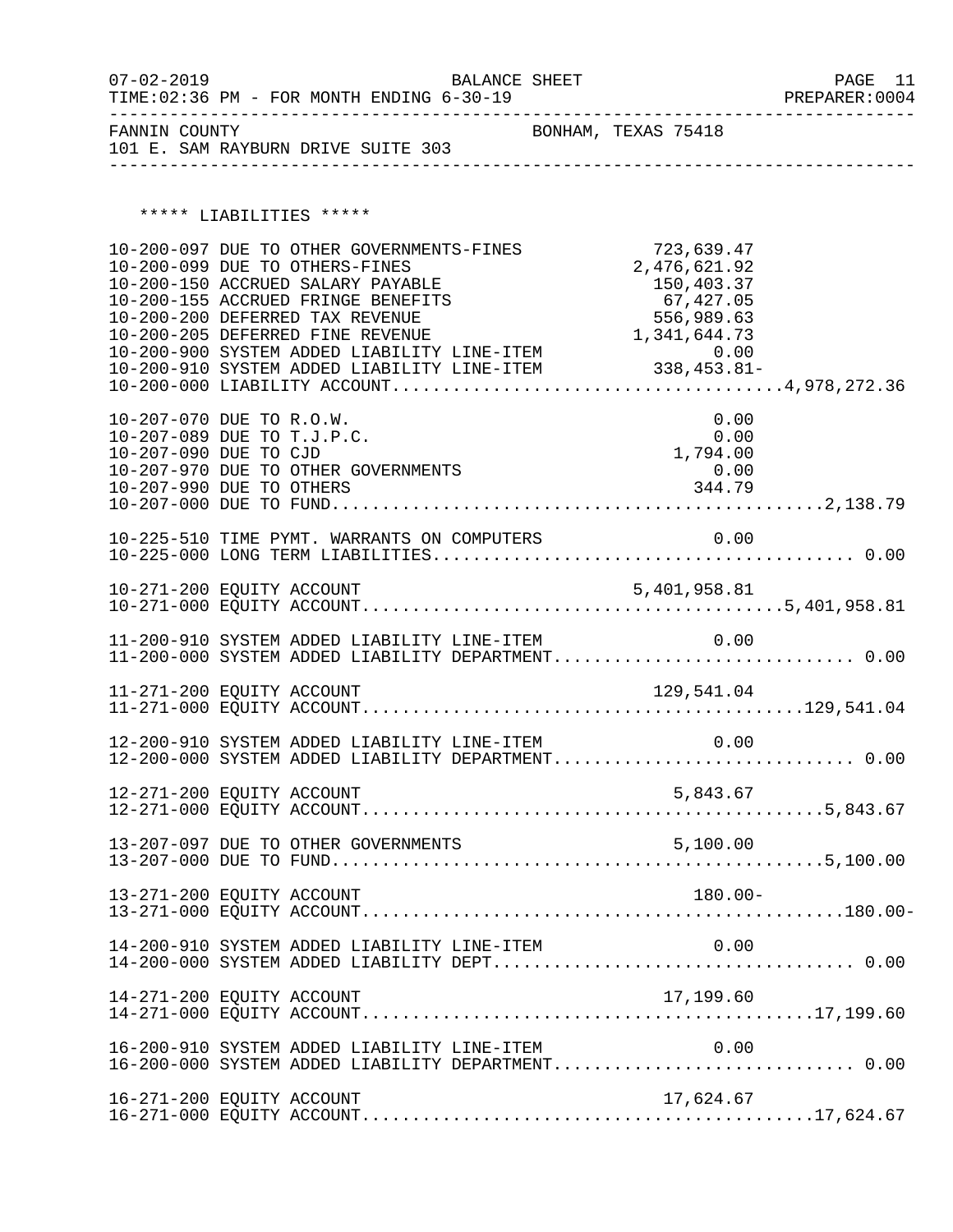| $07 - 02 - 2019$ | BALANCE SHEET<br>TIME: 02:36 PM - FOR MONTH ENDING 6-30-19                                                                                                                                                                                                                   |                                 | PAGE 12<br>PREPARER:0004 |
|------------------|------------------------------------------------------------------------------------------------------------------------------------------------------------------------------------------------------------------------------------------------------------------------------|---------------------------------|--------------------------|
| FANNIN COUNTY    | 101 E. SAM RAYBURN DRIVE SUITE 303                                                                                                                                                                                                                                           | BONHAM, TEXAS 75418             |                          |
|                  |                                                                                                                                                                                                                                                                              |                                 |                          |
|                  | 18-200-150 ACCRUED SALARY PAYABLE<br>18-200-155 ACCRUED FRINGE BENEFITS<br>18-200-910 SYSTEM ADDED LIABILITY LINE-ITEM 0.00<br>18-200-000 SYSTEM ADDED LIABILITY DEPARTMENT1,753.51                                                                                          | 1,123.70                        |                          |
|                  | 18-271-200 EQUITY ACCOUNT                                                                                                                                                                                                                                                    | 79,657.55                       |                          |
|                  | 19-200-150 ACCRUED SALARY PAYABLE<br>19-200-155 ACCRUED FRINGE BENEFITS<br>19-200-910 SYSTEM ADDED LIABILITY LINE-ITEM                                                                                                                                                       | 0.01<br>0.00<br>0.00            |                          |
|                  |                                                                                                                                                                                                                                                                              |                                 |                          |
|                  | 20-200-150 ACCRUED SALARY PAYABLE<br>20-200-155 ACCRUED FRINGE BENEFITS<br>20-200-910 SYSTEM ADDED LIABILITY LINE-ITEM 0.00<br>20-200-000 SYSTEM ADDED LIABILITY DEPARTMENT374.91                                                                                            | 316.17                          |                          |
|                  |                                                                                                                                                                                                                                                                              |                                 |                          |
|                  | 21-200-150 ACCRUED SALARY PAYABLE<br>21-200-155 ACCRUED FRINGE BENEFITS<br>21-200-200 DEFERRED TAX REVENUE<br>21-200-900 SYSTEM ADDED LIABILITY LINE-ITEM 0.00<br>21-200-910 SYSTEM ADDED LIABILITY LINE-ITEM 0.00<br>21-200-910 SYSTEM ADDED LIABILITY LINE-ITEM 19,574.66- | 11,400.30<br>5,267.57           |                          |
|                  | 21-207-070 DUE TO RIGHT OF WAY<br>21-207-131 DUE TO RD. DIST. 17A                                                                                                                                                                                                            | 0.00<br>0.00                    |                          |
|                  | 21-231-100 LOAN BSB EQUIPMENT                                                                                                                                                                                                                                                | 0.00                            |                          |
|                  | 21-271-200 EQUITY ACCOUNTY                                                                                                                                                                                                                                                   |                                 |                          |
|                  | 22-200-150 ACCRUED SALARY PAYABLE<br>22-200-155 ACCRUED FRINGE BENEFITS<br>22-200-200 DEFERRED TAX REVENUE                                                                                                                                                                   | 957.40, د<br>5,609.02<br>33.630 |                          |
|                  | 22-207-070 DUE TO RIGHT OF WAY                                                                                                                                                                                                                                               | 0.00                            |                          |
|                  | 22-271-200 EQUITY ACCOUNT                                                                                                                                                                                                                                                    | 390,287.72                      |                          |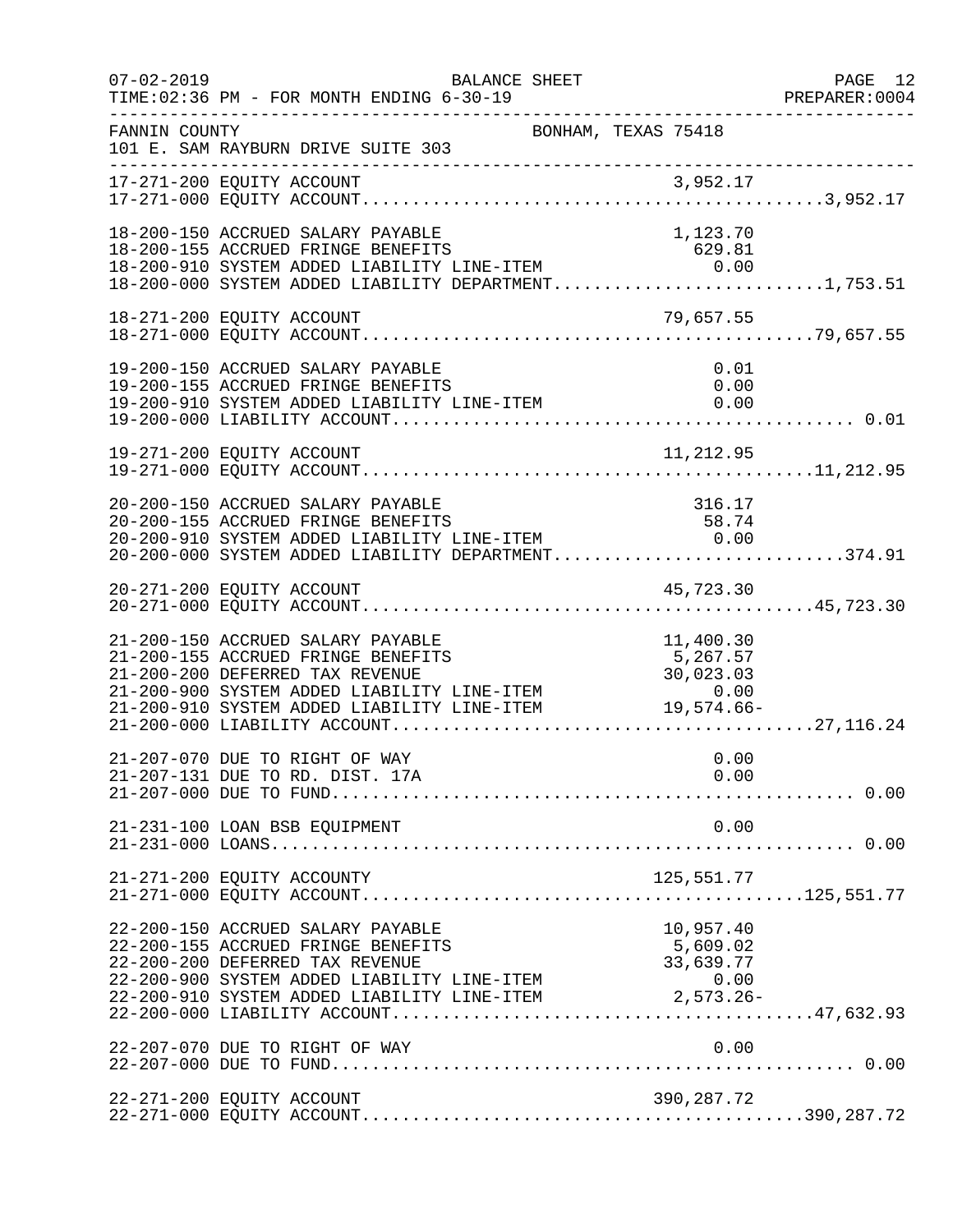| $07 - 02 - 2019$ | BALANCE SHEET<br>TIME: 02:36 PM - FOR MONTH ENDING 6-30-19                                                                                                                                                                                                                   |                                    | PAGE 13<br>PREPARER: 0004 |
|------------------|------------------------------------------------------------------------------------------------------------------------------------------------------------------------------------------------------------------------------------------------------------------------------|------------------------------------|---------------------------|
| FANNIN COUNTY    | 101 E. SAM RAYBURN DRIVE SUITE 303                                                                                                                                                                                                                                           | BONHAM, TEXAS 75418                | _____________________     |
|                  | 23-200-150 ACCRUED SALARY PAYABLE<br>23-200-155 ACCRUED FRINGE BENEFITS<br>23-200-200 DEFERRED TAX REVENUE<br>$23-200-900$ SYSTEM ADDED LIABILITY LINE-ITEM $0.00$<br>23-200-910 SYSTEM ADDED LIABILITY LINE-ITEM $12,481.81-$                                               | 10,785.65<br>5,606.58<br>50,468.42 |                           |
|                  | 23-231-571 LOAN OF CAPITAL EQUIP. PURCHASE                                                                                                                                                                                                                                   | 0.00                               |                           |
|                  | 23-271-200 EQUITY ACCOUNT                                                                                                                                                                                                                                                    | 670,453.05                         |                           |
|                  | 24-200-150 ACCRUED SALARY PAYABLE<br>24-200-155 ACCRUED FRINGE BENEFITS<br>24-200-200 DEFERRED TAX REVENUE<br>24-200-200 SYSTEM ADDED LIABILITY LINE-ITEM<br>$24-200-900$ SYSTEM ADDED LIABILITY LINE-ITEM $0.00$<br>24-200-910 SYSTEM ADDED LIABILITY LINE-ITEM $4,417.15-$ | 9,049.70<br>4,413.27<br>28,004.13  |                           |
|                  | 24-271-200 EQUITY ACCOUNT                                                                                                                                                                                                                                                    | 255,048.45                         |                           |
|                  | 25-271-200 EQUITY ACCOUNT                                                                                                                                                                                                                                                    | 2,177.67                           |                           |
|                  | 26-200-910 SYSTEM ADDED LIABILITY LINE-ITEM 0.00<br>26-200-000 SYSTEM ADDED LIABILITY DEPARTMENT 0.00                                                                                                                                                                        |                                    |                           |
|                  | 26-271-200 EQUITY ACCOUNT                                                                                                                                                                                                                                                    | 47,297.31                          |                           |
|                  | 27-271-200 EQUITY ACCOUNT                                                                                                                                                                                                                                                    | 10,385.09                          |                           |
|                  | 28-200-910 SYSTEM ADDED LIABILITY LINE-ITEM 0.00<br>28-200-000 SYSTEM ADDED LIABILITY DEPARTMENT 0.00                                                                                                                                                                        |                                    |                           |
|                  | 28-271-200 EQUITY ACCOUNT                                                                                                                                                                                                                                                    | 5,489.36                           |                           |
|                  | 30-271-200 EQUITY ACCOUNT                                                                                                                                                                                                                                                    | 983.14                             |                           |
|                  | 31-271-200 EQUITY ACCOUNT                                                                                                                                                                                                                                                    | 107,332.28-                        |                           |
|                  | 33-271-200 EQUITY ACCOUNT                                                                                                                                                                                                                                                    | 8,596.74                           |                           |
|                  | 34-271-200 EQUITY ACCOUNT                                                                                                                                                                                                                                                    | 27,602.26                          |                           |
|                  | 35-200-910 SYSTEM ADDED LIABILITY LI                                                                                                                                                                                                                                         | $300.00 -$                         |                           |
|                  | 35-271-200 EQUITY ACCOUNT                                                                                                                                                                                                                                                    | 158,976.18                         |                           |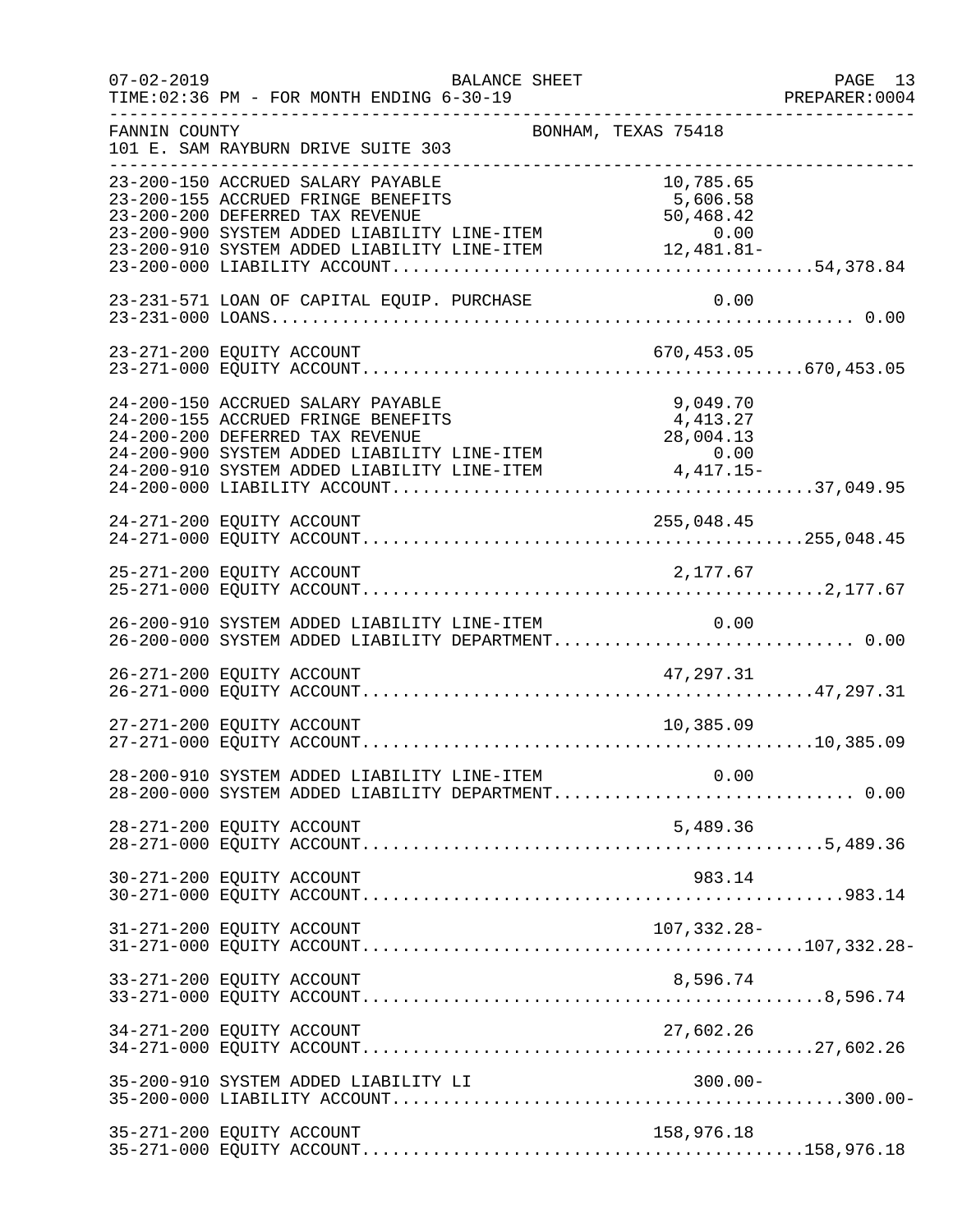|               | $07 - 02 - 2019$                                                        | BALANCE SHEET |                                                                  | PAGE 14<br>PREPARER: 0004                                                                             |
|---------------|-------------------------------------------------------------------------|---------------|------------------------------------------------------------------|-------------------------------------------------------------------------------------------------------|
| FANNIN COUNTY | 101 E. SAM RAYBURN DRIVE SUITE 303                                      |               | BONHAM, TEXAS 75418                                              |                                                                                                       |
|               | 36-200-150 ACCRUED SALARY PAYABLE<br>36-200-155 ACCRUED FRINGE BENEFITS |               | 0.00<br>0.01<br>36-200-910 SYSTEM ADDED LIABILITY LINE-ITEM 0.00 |                                                                                                       |
|               | 36-271-200 EQUITY ACCOUNT                                               |               | 33,575.55                                                        |                                                                                                       |
|               |                                                                         |               |                                                                  |                                                                                                       |
|               |                                                                         |               |                                                                  |                                                                                                       |
|               |                                                                         |               |                                                                  |                                                                                                       |
|               | 38-200-900 SYSTEM ADDED LIABILITY LINE-ITEM                             |               | 0.00                                                             | 38-200-000 SYSTEM ADDED LIABILITY DEPARTMENT 0.00                                                     |
|               | 38-271-200 EQUITY ACCOUNT                                               |               | 19,094.65                                                        |                                                                                                       |
|               |                                                                         |               | 39-200-900 SYSTEM ADDED LIABILITY LINE-ITEM 0.00                 | 39-200-000 SYSTEM ADDED LIABILITY DEPARTMENT 0.00                                                     |
|               | 39-271-200 EQUITY ACCOUNT                                               |               | 19,347.80                                                        |                                                                                                       |
|               | 40-200-910 SYSTEM ADDED LIABILITY LINE-ITEM                             |               | 0.00                                                             | 40-200-000 SYSTEM ADDED LIABILITY DEPARTMENT 0.00                                                     |
|               | 40-271-200 EQUITY ACCOUNT                                               |               | 2,363.46                                                         |                                                                                                       |
|               |                                                                         |               |                                                                  | 41-200-910 SYSTEM ADDED LIABILITY LINE-ITEM 0.00<br>41-200-000 SYSTEM ADDED LIABILITY DEPARTMENT 0.00 |
|               | 41-207-095 DUE TO OTHER FUNDS                                           |               | 0.00                                                             |                                                                                                       |
|               | 41-271-200 EQUITY ACCOUNT                                               |               | 300.00                                                           |                                                                                                       |
|               | 42-200-910 SYSTEM ADDED LIABILITY LINE-ITEM                             |               | 0.00                                                             | 42-200-000 SYSTEM ADDED LIABILITY DEPARTMENT 0.00                                                     |
|               | 42-271-200 EQUITY ACCOUNT                                               |               | $428.64-$                                                        |                                                                                                       |
|               | 44-200-910 SYSTEM ADDED LIABILITY LINE-ITEM                             |               | 0.00                                                             |                                                                                                       |
|               | 44-207-095 DUE TO OTHER FUNDS                                           |               | 0.00                                                             |                                                                                                       |
|               |                                                                         |               |                                                                  |                                                                                                       |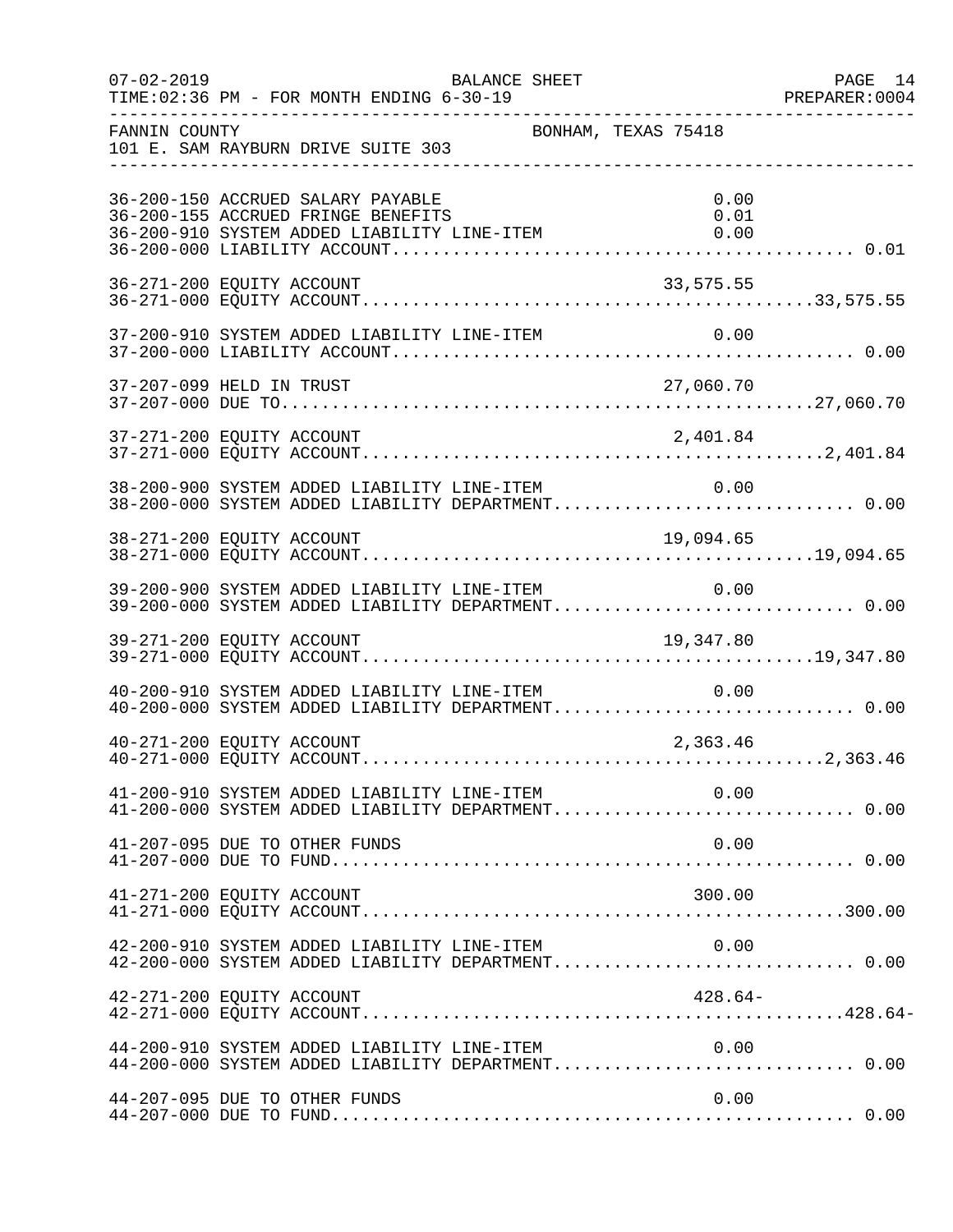| $07 - 02 - 2019$ | BALANCE SHEET<br>TIME: 02:36 PM - FOR MONTH ENDING 6-30-19                                                                                                                                                                                     | PAGE 15 |
|------------------|------------------------------------------------------------------------------------------------------------------------------------------------------------------------------------------------------------------------------------------------|---------|
| FANNIN COUNTY    | BONHAM, TEXAS 75418<br>101 E. SAM RAYBURN DRIVE SUITE 303<br>______________________                                                                                                                                                            |         |
|                  | 0.00<br>44-271-200 EQUITY ACCOUNT                                                                                                                                                                                                              |         |
|                  | 45-200-150 ACCRUED SALARY PAYABLE<br>302.00<br>45-200-155 ACCRUED FRINGE BENEFITS<br>0.00<br>45-200-155 ACCRUED FRINGE BENEFITS 0.00<br>45-200-910 SYSTEM ADDED LIABILITY LINE-ITEM 0.00<br>45-200-000 SYSTEM ADDED LIABILITY DEPARTMENT302.00 |         |
|                  | 0.00<br>45-207-095 DUE TO OTHER FUNDS                                                                                                                                                                                                          |         |
|                  | $394.11-$<br>45-271-200 EQUITY ACCOUNT                                                                                                                                                                                                         |         |
|                  | 46-200-910 SYSTEM ADDED LIABILITY LINE-ITEM<br>0.00                                                                                                                                                                                            |         |
|                  | 46-271-200 EQUITY ACCOUNT<br>5,783.65                                                                                                                                                                                                          |         |
|                  | 48-200-910 SYSTEM ADDED LIABILITY LINE-ITEM 0.00<br>48-200-000 SYSTEM ADDED LIABILITY DEPARTMENT 0.00                                                                                                                                          |         |
|                  | 48-271-200 EQUITY ACCOUNT<br>31,302.43                                                                                                                                                                                                         |         |
|                  | 619.89<br>49-271-200 EQUITY ACCOUNT                                                                                                                                                                                                            |         |
|                  | 51-271-200 EQUITY ACCOUNT<br>7,795.03                                                                                                                                                                                                          |         |
|                  | 52-200-910 SYSTEM ADDED LIABILITY LINE-ITEM 619.64-<br>52-200-000 SYSTEM ADDED LIABILITY DEPARTMENT619.64-                                                                                                                                     |         |
|                  | 12,906.82<br>52-271-200 EQUITY ACCOUNT                                                                                                                                                                                                         |         |
|                  | 53-200-910 SYSTEM ADDED LIABILITY LINE-ITEM 37,392.00-<br>53-200-000 SYSTEM ADDED LIABILITY DEPARTMENT37,392.00-                                                                                                                               |         |
|                  | 53-271-200 EQUITY ACCOUNT                                                                                                                                                                                                                      |         |
|                  | 55-200-910 SYSTEM ADDED LIABILITY LINE-ITEM<br>0.00                                                                                                                                                                                            |         |
|                  | 49.80<br>55-271-200 EQUITY ACCOUNT                                                                                                                                                                                                             |         |
|                  |                                                                                                                                                                                                                                                |         |
|                  |                                                                                                                                                                                                                                                |         |
|                  | 57-200-910 SYSTEM ADDED LIABILITY LINE-ITEM<br>0.00<br>57-200-000 SYSTEM ADDED LIABILITY DEPARTMENT 0.00                                                                                                                                       |         |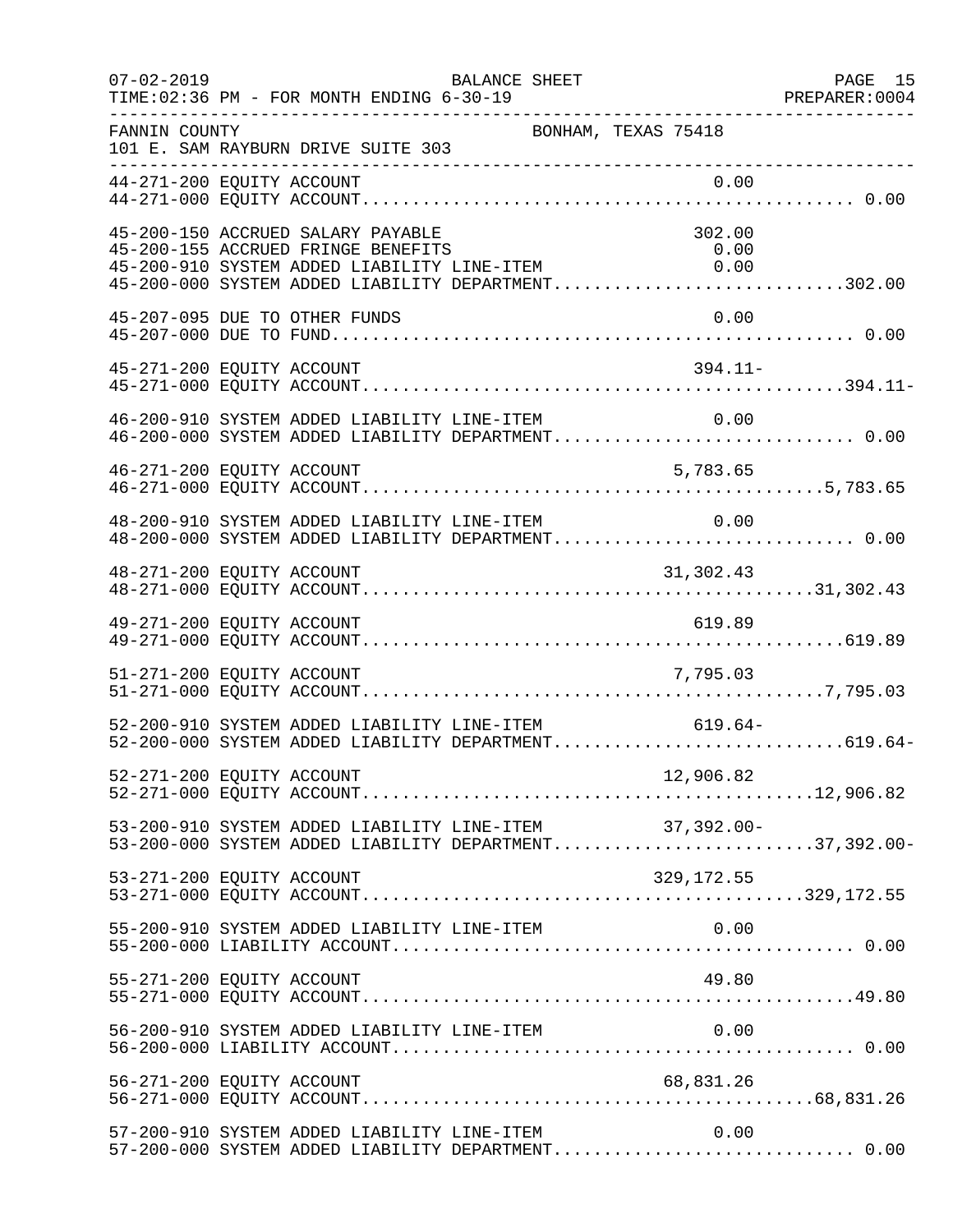| $07 - 02 - 2019$ | TIME: 02:36 PM - FOR MONTH ENDING 6-30-19                                                          | BALANCE SHEET |                     | PAGE 16<br>PREPARER:0004 |
|------------------|----------------------------------------------------------------------------------------------------|---------------|---------------------|--------------------------|
| FANNIN COUNTY    | 101 E. SAM RAYBURN DRIVE SUITE 303                                                                 |               | BONHAM, TEXAS 75418 |                          |
|                  | 57-271-200 EQUITY ACCOUNT                                                                          |               | 595.29              |                          |
|                  | 59-200-910 SYSTEM ADDED LIABILITY LINE-ITEM<br>59-200-000 SYSTEM ADDED LIABILITY DEPARTMENT675.00- |               | 675.00-             |                          |
|                  | 59-271-200 EQUITY ACCOUNT                                                                          |               | 32,601.59           |                          |
|                  | 60-200-200 DEFERRED REVENUE<br>60-200-910 SYSTEM ADDED LIABILITY LINE-ITEM                         |               | 0.00<br>0.00        |                          |
|                  | 60-271-200 EQUITY ACCOUNT                                                                          |               | 85,876.32           |                          |
|                  | 61-271-200 EQUITY ACCOUNT                                                                          |               | 2,838.24            |                          |
|                  | 62-271-200 EQUITY ACCOUNT                                                                          |               | 30,620.31           |                          |
|                  |                                                                                                    |               |                     |                          |
|                  | 63-271-200 EQUITY ACCOUNT                                                                          |               | 1,006.88            |                          |
|                  | 64-200-910 SYSTEM ADDED LIABILITY LINE ITEM                                                        |               | 0.00                |                          |
|                  | 64-271-200 EQUITY ACCOUNT                                                                          |               | 678.48              |                          |
|                  |                                                                                                    |               |                     |                          |
|                  | 65-271-200 EQUITY ACCOUNT                                                                          |               | 2,010.11            |                          |
|                  | 66-200-910 SYSTEM ADDED LIABILITY LINE-ITEM 4,166.30-                                              |               |                     |                          |
|                  | 66-231-200 2017 GO BONDS PAYABLE                                                                   |               | 0.00                |                          |
|                  | 66-271-200 EQUITY ACCOUNT                                                                          |               | 5,526,895.58        |                          |
|                  | 67-200-910 SYSTEM ADDED LIABILITY LINE-ITEM                                                        |               | 0.00                |                          |
|                  | 67-271-200 EQUITY ACCOUNT                                                                          |               | $5,815.95-$         |                          |
|                  | 68-200-910 SYSTEM ADDED LIABILITY LINE -ITEM                                                       |               | 0.00                |                          |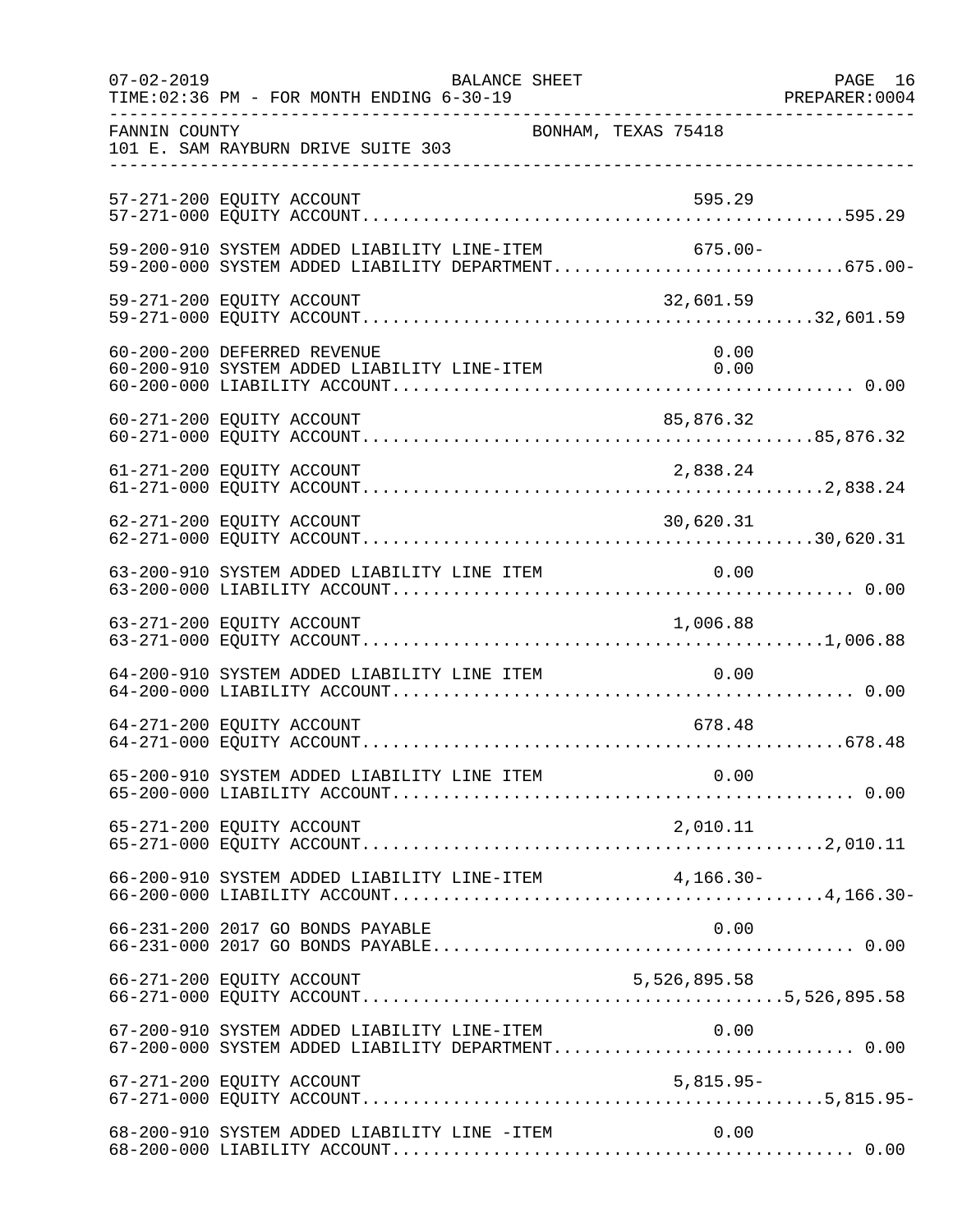| $07 - 02 - 2019$<br>TIME: 02:36 PM - FOR MONTH ENDING 6-30-19                                              | BALANCE SHEET       | PREPARER: 0004 | PAGE 17 |
|------------------------------------------------------------------------------------------------------------|---------------------|----------------|---------|
| FANNIN COUNTY<br>101 E. SAM RAYBURN DRIVE SUITE 303                                                        | BONHAM, TEXAS 75418 |                |         |
| 68-231-200 2018 GO BONDS PAYABLE                                                                           |                     |                |         |
| 68-271-200 EQUITY ACCOUNT                                                                                  |                     | 0.00           |         |
| 70-200-900 SYSTEM ADDED LIABILITY LINE-ITEM<br>70-200-910 SYSTEM ADDED LIABILITY LINE-ITEM 0.00            |                     | 0.00           |         |
| 70-271-200 EQUITY ACCOUNT                                                                                  |                     | 98,107.48      |         |
| 71-200-910 SYSTEM ADDED LIABILITY LINE-ITEM                                                                |                     | 0.00           |         |
| 71-271-200 EQUITY ACCOUNT                                                                                  |                     | 0.00           |         |
| 72-200-910 SYSTEM ADDEND LIABILITY LINE-ITEM 0.00<br>72-200-000 SYSTEM ADDED LIABILITY DEPARTMENT 0.00     |                     |                |         |
|                                                                                                            |                     |                |         |
| 80-200-910 SYSTEM ADDED LIABILITY LINE-ITEM 0.00                                                           |                     |                |         |
| 80-271-200 EQUITY ACCOUNT                                                                                  |                     | 250.00         |         |
| 81-200-910 SYSTEM ADDED LIABILITY LINE ITEM 30,992.00-<br>81-200-000 SYSTEM ADDED LIABILITY DEPT30,992.00- |                     |                |         |
|                                                                                                            |                     |                |         |
|                                                                                                            |                     |                |         |
|                                                                                                            |                     |                |         |
| 83-200-910 SYSTEM ADDED LIABILITY LINE ITEM                                                                |                     | 0.00           |         |
| 83-271-200 EQUITY ACCOUNT                                                                                  |                     | 387,000.00     |         |
|                                                                                                            |                     |                |         |
| 84-271-200 EQUITY ACCOUNT                                                                                  |                     | 0.00           |         |
| 85-200-910 SYSTEM ADDED LIABILITY LINE-ITEM<br>85-200-000 SYSTEM ADDED LIABILITY DEPARTMENT 0.00           |                     | 0.00           |         |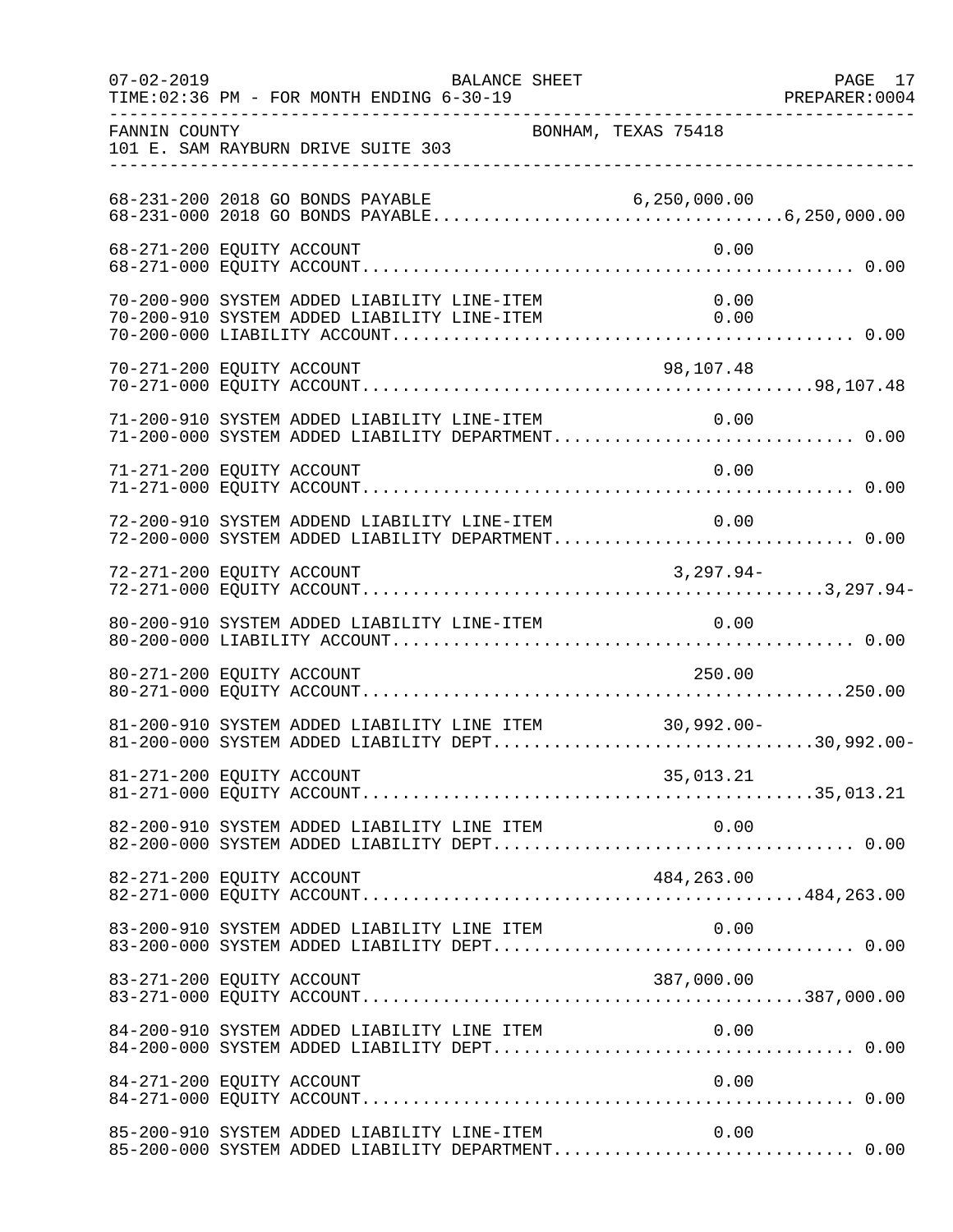| $07 - 02 - 2019$    | TIME: 02:36 PM - FOR MONTH ENDING 6-30-19                                                                                                                                                                                                                                                                                               | BALANCE SHEET       |                                                                                                                           | PAGE 18 |
|---------------------|-----------------------------------------------------------------------------------------------------------------------------------------------------------------------------------------------------------------------------------------------------------------------------------------------------------------------------------------|---------------------|---------------------------------------------------------------------------------------------------------------------------|---------|
| FANNIN COUNTY       | 101 E. SAM RAYBURN DRIVE SUITE 303<br>___________________________________                                                                                                                                                                                                                                                               | BONHAM, TEXAS 75418 |                                                                                                                           |         |
|                     | 85-271-200 EQUITY ACCOUNT                                                                                                                                                                                                                                                                                                               |                     | 0.00                                                                                                                      |         |
|                     | 86-200-910 SYSTEM ADDED LIABILITY ITEM                                                                                                                                                                                                                                                                                                  |                     | 0.00                                                                                                                      |         |
|                     | 86-271-200 EQUITY ACCOUNT                                                                                                                                                                                                                                                                                                               |                     | 0.00                                                                                                                      |         |
|                     |                                                                                                                                                                                                                                                                                                                                         |                     |                                                                                                                           |         |
|                     | 87-202-319 A/P RESTITUTION-JUVENILE PROBATION                                                                                                                                                                                                                                                                                           |                     | 0.00                                                                                                                      |         |
|                     | 87-271-200 EQUITY ACCOUNT                                                                                                                                                                                                                                                                                                               |                     | 2,431.57                                                                                                                  |         |
|                     | 88-271-200 EQUITY ACCOUNT                                                                                                                                                                                                                                                                                                               |                     | 0.00                                                                                                                      |         |
|                     | 89-220-189 DEFERRED REVENUE                                                                                                                                                                                                                                                                                                             |                     | 0.00                                                                                                                      |         |
|                     | 89-271-200 EQUITY ACCOUNT                                                                                                                                                                                                                                                                                                               |                     | 50,047.11                                                                                                                 |         |
|                     | 92-200-900 SYSTEM ADDED LIABILITY LINE-ITEM 0.00<br>92-200-910 SYSTEM ADDED LIABILITY LINE-ITEM 0.00<br>92-200-000 SYSTEM ADDED LIABILITY DEPARTMENT 0.00                                                                                                                                                                               |                     |                                                                                                                           |         |
|                     | 92-271-200 EQUITY ACCOUNT                                                                                                                                                                                                                                                                                                               |                     | 44,570.41                                                                                                                 |         |
|                     |                                                                                                                                                                                                                                                                                                                                         |                     |                                                                                                                           |         |
|                     | 93-271-200 EQUITY ACCOUNT                                                                                                                                                                                                                                                                                                               |                     | 100.00                                                                                                                    |         |
|                     | 95-200-910 SYSTEM ADDED LIABILITY LINE-ITEM<br>95-200-000 SYSTEM ADDED LIABILITY DEPARTMENT 0.00                                                                                                                                                                                                                                        |                     | 0.00                                                                                                                      |         |
| 95-271-200 DEPOSITS |                                                                                                                                                                                                                                                                                                                                         |                     | 24.36                                                                                                                     |         |
|                     | 99-200-240 ACCRUED INTEREST<br>99-200-250 GENERAL OBLIGATION BOND<br>99-200-251 GOB-CURRENT PORTION<br>99-200-255 BOND DISCOUNT CURRENT<br>99-200-256 BOND DISCOUNT<br>99-200-257 BOND PREMIUM CURRENT<br>99-200-258 BOND PREMIUM<br>99-200-275 NOTES PAYABLE<br>99-200-277 NOTE #16240648-SHERIFF<br>99-200-278 NOTE #16308936-SHERIFF |                     | 109,948.00<br>6,090,000.00<br>60,000.00<br>$2,699.60-$<br>$63,440.69-$<br>10,976.99<br>257,959.36<br>0.00<br>0.00<br>0.00 |         |